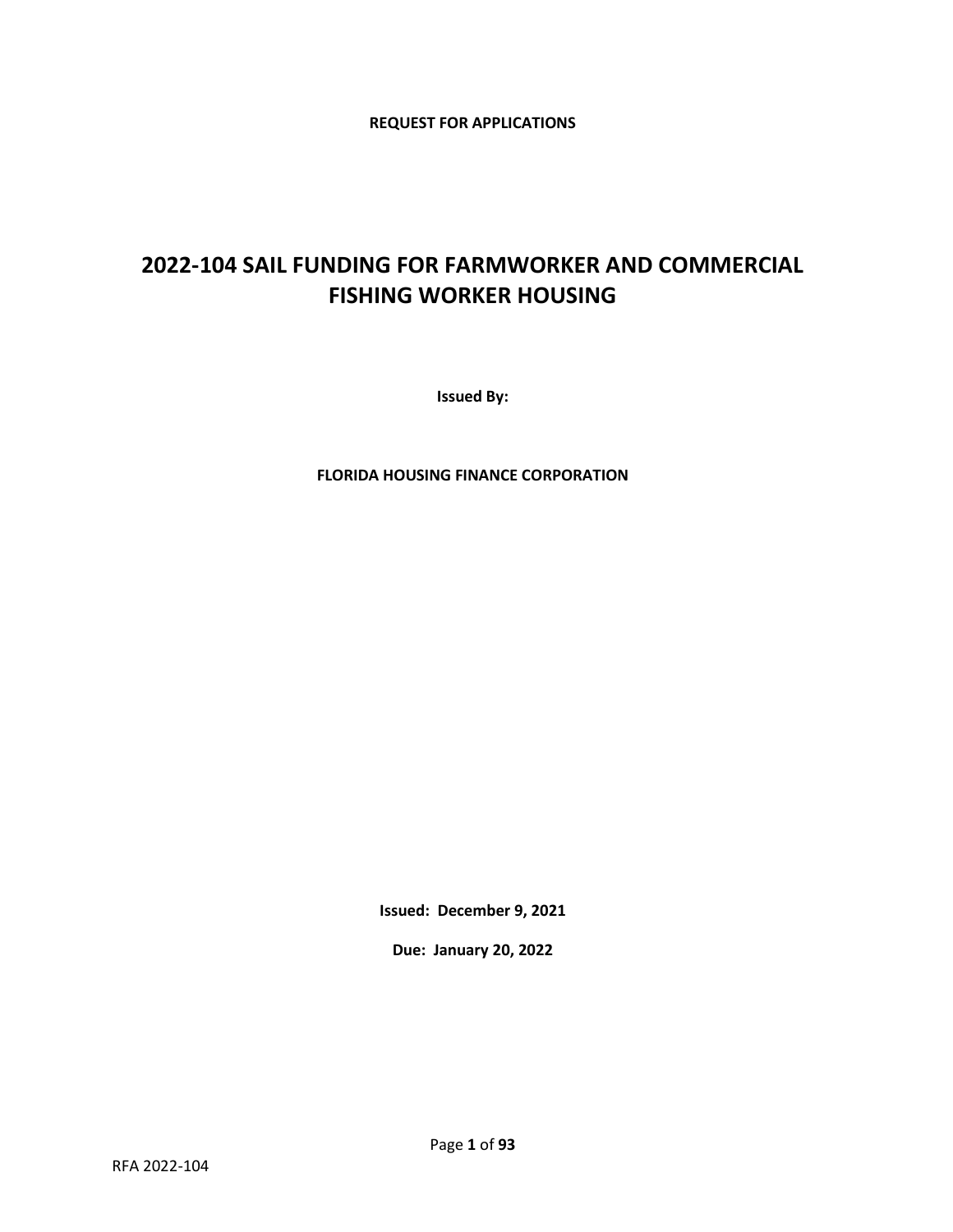# **SECTION ONE INTRODUCTION**

This Request for Applications (RFA) is open to Applicants proposing (i) the construction of Commercial Fishing Worker or Farmworker (including Unaccompanied Commercial Fishing Worker or Farmworker as defined in Exhibit B) Developments; or (ii) the Substantial Rehabilitation or Acquisition and Substantial Rehabilitation of existing Farmworker or Commercial Fishing Worker Developments that are currently in the Corporation's portfolio and/or the United States Department of Agriculture Rural Development (RD) portfolio. The first Application selected for funding will be the highest-ranking eligible Application that selected the Development Category of Substantial Rehabilitation, with or without Acquisition.

Florida Housing Finance Corporation (the Corporation) expects to offer an estimated \$5,125,000 comprised of the Farmworker/Commercial Fishing Worker Demographic portion of the SAIL funding appropriated by the 2021 Florida Legislature as well as SAIL Program income.

The Corporation is soliciting applications from qualified Applicants that commit to provide housing in accordance with the terms and conditions of this RFA, inclusive of all Exhibits of this RFA, applicable laws, rules and regulations, and the Corporation's generally applicable construction and financial standards.

# **SECTION TWO DEFINITIONS**

Capitalized terms within this RFA shall have the meaning as set forth in this RFA, in Exhibit B, Rule Chapters 67-48, F.A.C. (effective May 18, 2021) and 67-60, F.A.C., (effective July 8, 2018) or in applicable federal regulations.

# **SECTION THREE PROCEDURES AND PROVISIONS**

*Unless otherwise stated within the RFA, the Application package, forms and other information related to this RFA may be found on the RFA Webpage at https://www.floridahousing.org/programs/developers-multifamily-programs/competitive/2022/2022-* 104 *(also available by clickin[g here\)](https://www.floridahousing.org/programs/developers-multifamily-programs/competitive/2022/2022-104).*

- A. Submission Requirements
	- 1. Application Deadline

The Application Deadline is **3:00 p.m., Eastern Time, on January 20, 2022.**

- 2. Completing the Application Package
	- a. Downloading and completing the documents provided by the Corporation

Download and complete the following documents found on the RFA Webpage:

(1) The Application (Exhibit A of the RFA);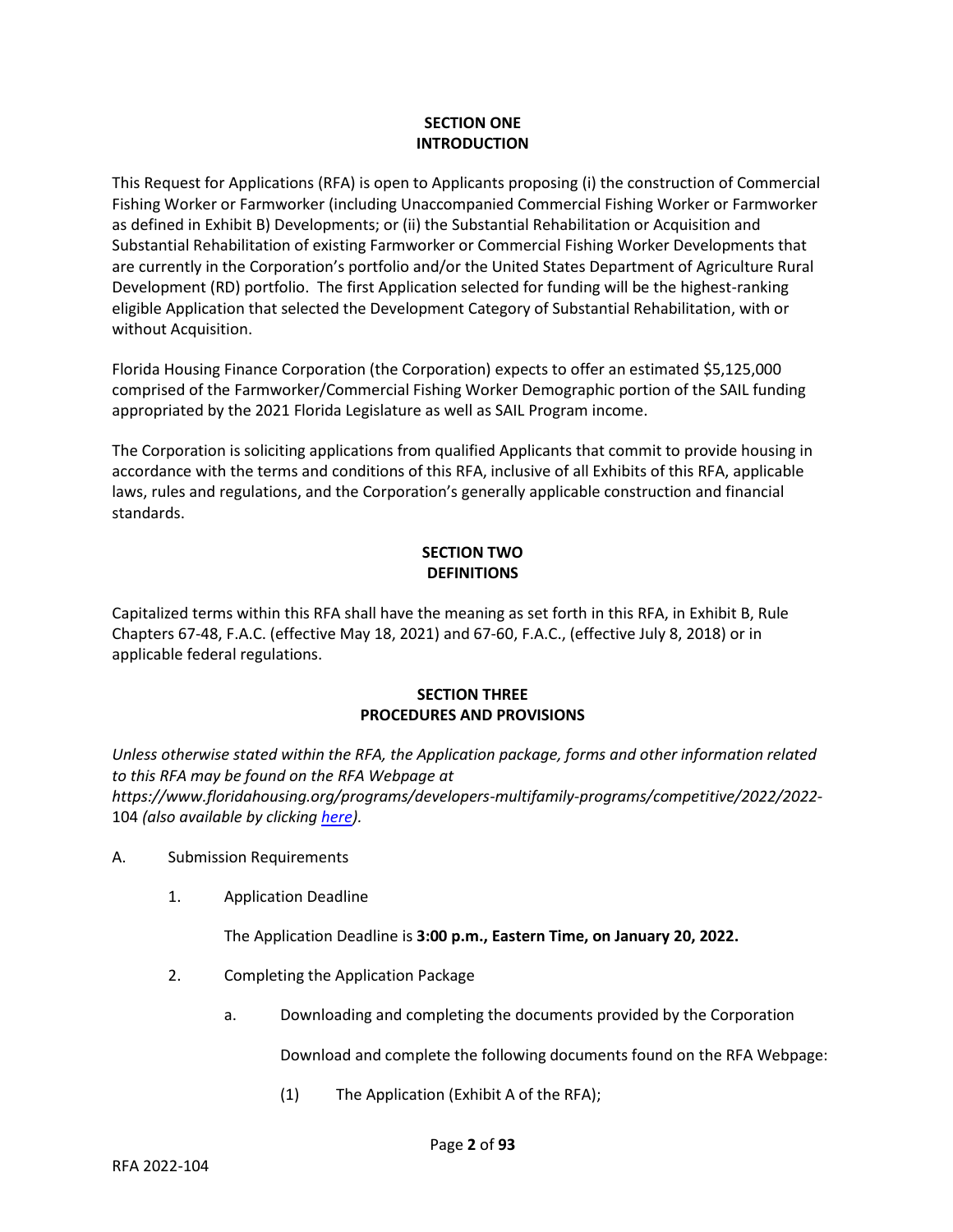- (2) The Development Cost Pro Forma; and
- (3) The Principals of the Applicant and Developer(s) Disclosure Form (Form Rev. 05-2019) ("Principals Disclosure Form"). A Principals Disclosure Form that was approved during the Advance Review Process, which is described in Section Four A.3.c. of the RFA, may be used to satisfy this requirement.

The download process may take several minutes. Applicants should save these documents with a file name that is unique to the specific Application.

b. Creating the All Attachments Document

In addition to the documents described in a. above, the Application Package also includes one copy consisting of all of the applicable completed Attachments described in the RFA ("All Attachments Document").

Compile all of the attachments described in the RFA into one pdf file separated by pages labeling each Attachment to create the All Attachments Document. This may be accomplished by merging the documents using a computer program such as Adobe Acrobat Pro or by scanning all of the attachments together.

As described in Section Four, B.2., to be awarded 5 points, bookmark the pdf of the All Attachments Document before uploading. It is not necessary to bookmark the Exhibit A document, the Development Cost Pro Forma, or the Principal Disclosure Form. Acrobat Standard DC or Acrobat Pro DC are the programs required to create bookmarks.

Note: The Corporation has provided instructions on how to bookmark the Attachments as well as sample pages that may be used to separate the attachments on the RFA Webpage. If any of the attachments are not applicable, the Applicant should insert a page stating "Not Applicable" behind the separation page.

3. Uploading the Application Package

The Application Package consists of Exhibit A, the Development Cost Pro Forma, the Principal Disclosure Form, and the All Attachments Document. To upload the Application Package:

- a. Go to the RFA Webpage.
- b. Click the link to login and upload the Application Package. Note: A username and password must be entered. If the Applicant has not previously created a username and password, the Applicant will need to create one prior to the upload process.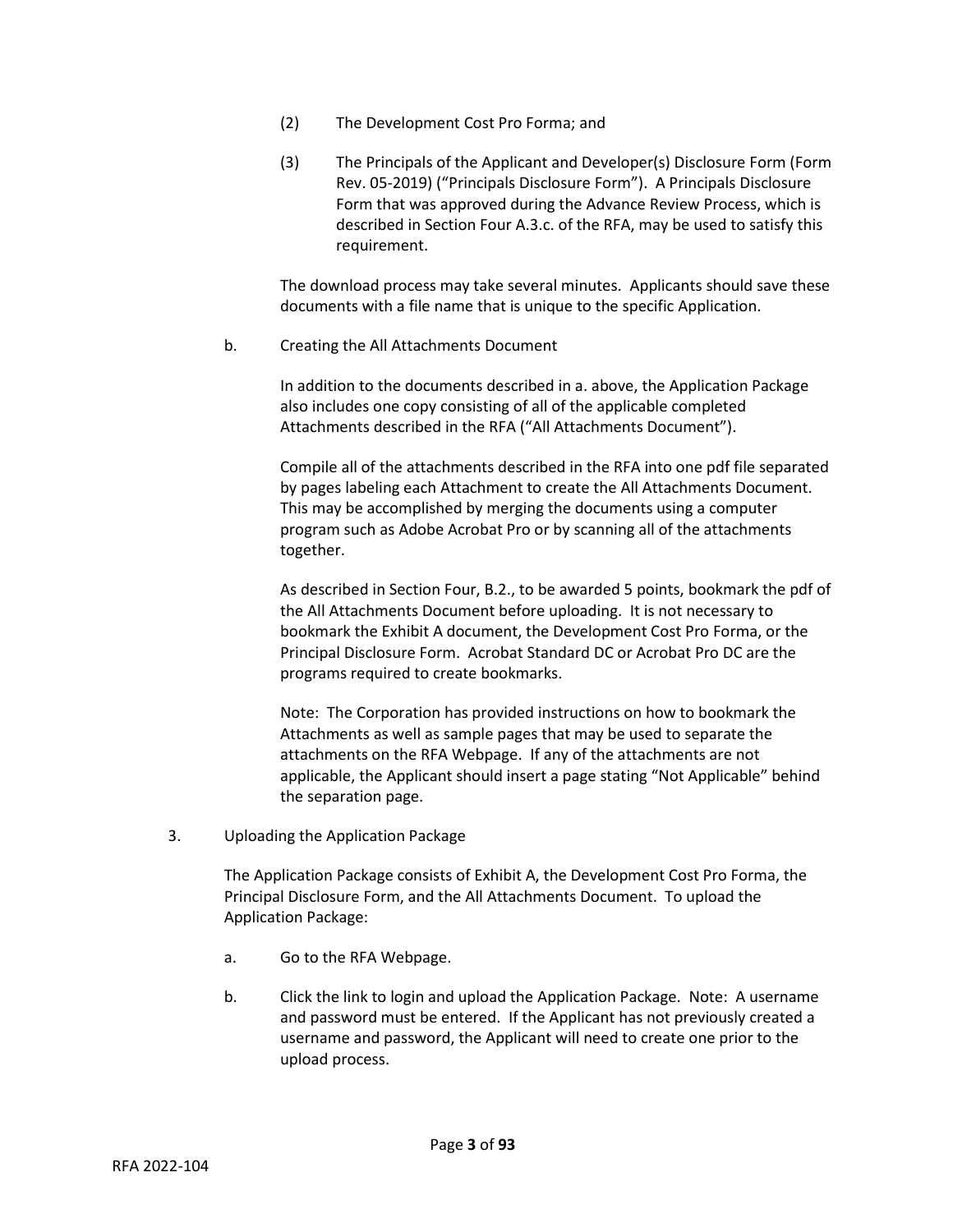- c. After successfully logging in, click "Upload Application Package." Enter the Development Name and click "Browse" to locate the following completed documents saved on the Applicant's computer:
	- (1) The Application (Exhibit A) in Word format;
	- (2) The Development Cost Pro Forma in Excel format;
	- (3) The Principals Disclosure form in Excel format. (If the Applicant received an approved Principals Disclosure Form through the Advance Review Process, the approved form is what should be uploaded);
	- (4) The All Attachments Document in a pdf format.

The average file size is 1.0 MB and should take a moment or two to upload. Larger files may take longer to upload. There is a file size limit of 15 MB, but this may be able to be reduced without reducing the number of pages submitted. Examples of factors that affect file size include the resolution of the scanner or scanning the documents in color or as a graphic/picture.

d. After the uploaded documents are displayed in the Upload webpage, click "Upload Selected Files" to electronically submit the documents to the Corporation by the Application Deadline. Then the Uploaded Application (consisting of all four documents comprising the Application Package), and its assigned Response Number will be visible in the first column.

Note: If the Applicant clicks "Delete" prior to the Application Deadline, the Application will no longer be considered a Submitted Application and the Applicant will be required to upload the Application Package again in order for these documents to be considered an Uploaded Application. This will generate a new Response Number.

- 4. Submission to the Corporation
	- a. Application Fee

By the Application Deadline, provide to the Corporation the required nonrefundable \$1,500 Application fee, payable to Florida Housing Finance Corporation via check, money order, ACH, or wire transfer.

To ensure that the Application Fee is processed for the correct online Application, the following is *strongly recommended*: (i) provide the Application Fee at least 48 hours prior to the Application Deadline; (ii) whether paying by check, money order, ACH or wire transfer, include the Development Name, RFA number with the payment; and (iii) if paying by wire, include the Federal Reference Number, or if paying by ACH, include the Trace Number at question B.1 of Exhibit A.

Note: In the event that the online submission is not received, the payment will be refunded.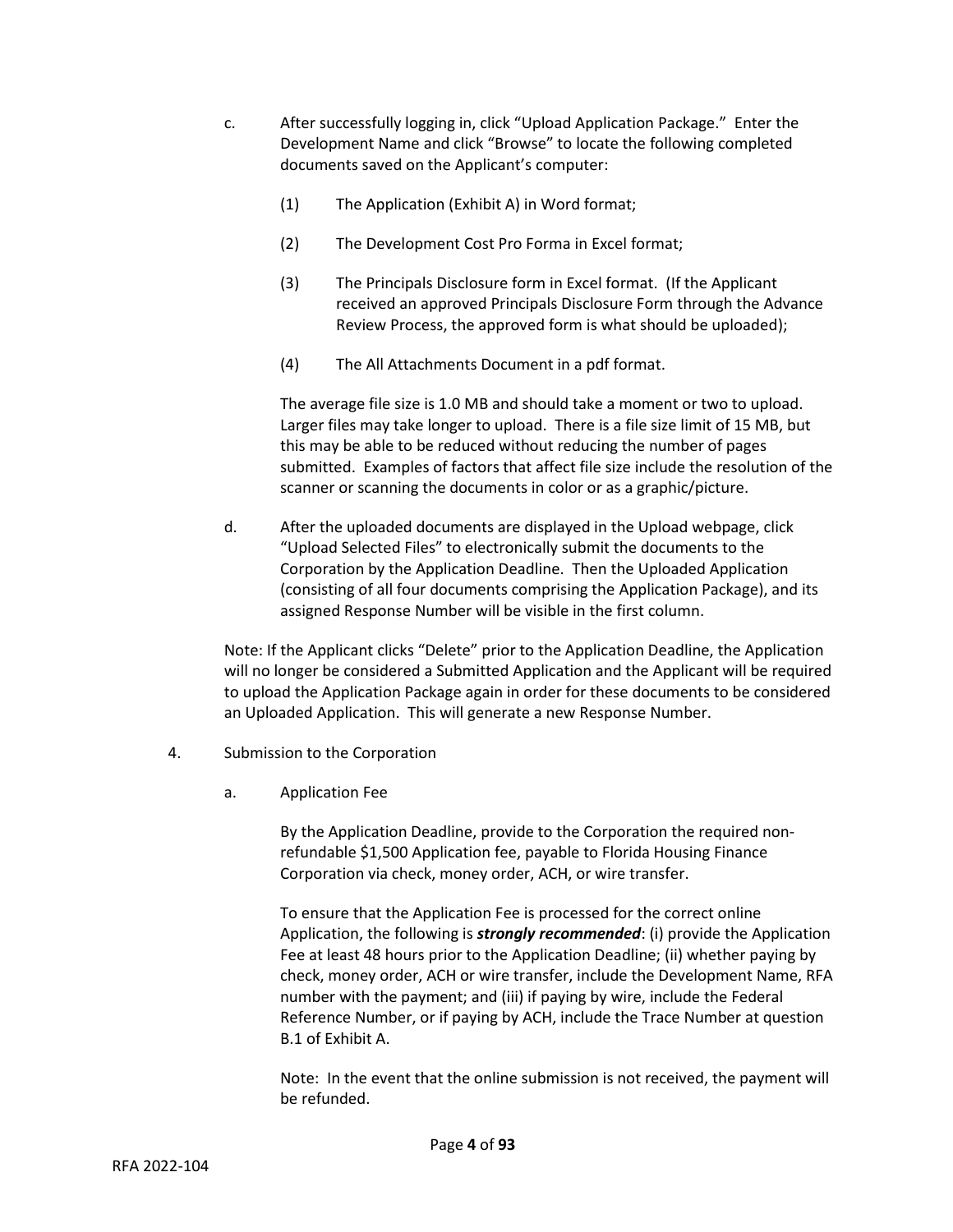Note: In the event that the online submission is not received, the payment will be refunded.

# **ACH Instructions:**

| <b>BANK NAME:</b> | Wells Fargo                                  |
|-------------------|----------------------------------------------|
|                   | One Independent Drive, 8 <sup>th</sup> Floor |
|                   | Jacksonville, Florida 32202                  |

**ABA #:** 121000248

**ACCOUNT NAME:** FHFC

**ACCOUNT #:** 4967822909

#### **Wire Transfer Instructions:**

| BANK NAME: | WELLS FARGO BANK, N.A.        |  |  |
|------------|-------------------------------|--|--|
|            | 420 MONTGOMERY STREET         |  |  |
|            | SAN FRANCISCO 94104           |  |  |
|            | United States of America (US) |  |  |

**ABA #:** 121000248

**ACCOUNT NAME:** FHFC

**ACCOUNT #:** 4967822909

#### **Check or Money Order Instructions:**

| Payable to:             | Florida Housing Finance Corporation                                                                                            |
|-------------------------|--------------------------------------------------------------------------------------------------------------------------------|
| <b>Mailing Address:</b> | Attn: Marisa Button<br>Florida Housing Finance Corporation<br>227 N. Bronough Street, Suite 5000<br>Tallahassee, Florida 32301 |

For scoring purposes, the Corporation will not consider any documentation beyond the Application Package that is uploaded as described above.

b. Assigning Lottery Numbers

After 3:00 p.m., Eastern Time, on the Application Deadline, each Application for which an electronically submitted copy and the Application Fee are received by the Application Deadline will be assigned an Application number. In addition, these Applications will be assigned a lottery number by having the Corporation's internal auditors run the total number of Applications received through a random number generator program.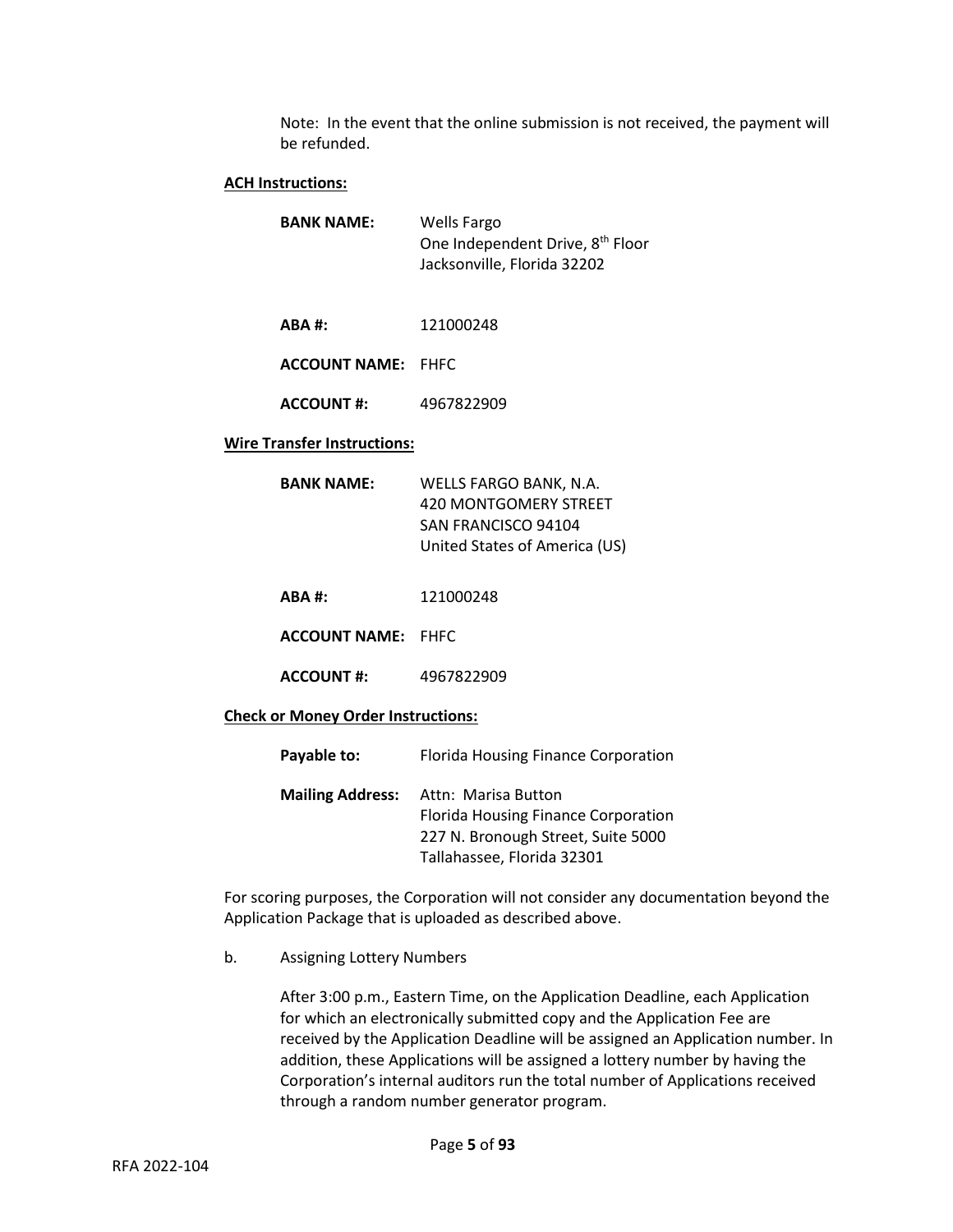c. Withdrawing an Application

Pursuant to subsection 67-60.004(2), F.A.C., any Applicant may request withdrawal of its Application from a competitive solicitation by filing a written notice of withdrawal with the Corporation Clerk. For purposes of the funding selection process, the Corporation shall not accept any Application withdrawal request that is submitted between 5:00 p.m., Eastern Time, on the last business day before the date the Review Committee meets to make its recommendations until after the Board has taken action on the Review Committee's recommendations, and such Application shall be included in the funding selection process as if no withdrawal request had been submitted. Any funding or allocation that becomes available after such withdrawal is accepted shall be treated as Returned Funding and disposed of according to Section Five B. of the RFA.

- B. This RFA does not commit the Corporation to award any funding to any Applicant or to pay any costs incurred in the preparation or delivery of an Application.
- C. The Corporation reserves the right to:
	- 1. Waive Minor Irregularities; and
	- 2. Accept or reject any or all Applications received as a result of this RFA.
- D. Any interested party may submit any inquiry regarding this RFA in writing via e-mail at RFA\_ 2022-104\_Questions@floridahousing.org (also accessible by clicking [here](mailto:RFA_2022-104_Questions@floridahousing.org?subject=Questions%20regarding%20RFA%202022-104)) with "Questions regarding RFA 2022-104" as the subject of the email. All inquiries are due by 5:00 p.m., Eastern Time, on December 21, 2021. Phone calls or written inquiries other than at the above e-mail address will not be accepted. The Corporation expects to respond to all inquiries by 5:00 p.m., Eastern Time, on December 29, 2021, and will post a copy of all inquiries received, and their answers, on the RFA Webpage. The Corporation will also send a copy of those inquiries and answers in writing to any interested party that requests a copy. The Corporation will determine the method of sending its answers, which may include regular United States mail, overnight delivery, fax, e-mail, or any combination of the above. No other means of communication, whether oral or written, shall be construed as an official response or statement from the Corporation.
- E. Any person who wishes to protest the specifications of this RFA must file a protest in compliance with Section 120.57(3), Fla. Stat., and Rule Chapter 28-110, F.A.C. Failure to file a protest within the time prescribed in Section 120.57(3), Fla. Stat., shall constitute a waiver of proceedings under Chapter 120, Fla. Stat.
- F. By submitting this Application, including all applicable attachments thereto, each Applicant agrees to the terms and conditions outlined in the RFA and certifies that:
	- 1. Public Records. Any material submitted in response to this RFA is a public record pursuant to Chapter 119, Fla. Stat. Per Section 119.071(1)(b)2., the Applications received by the Corporation are exempt from disclosure until such time as the Board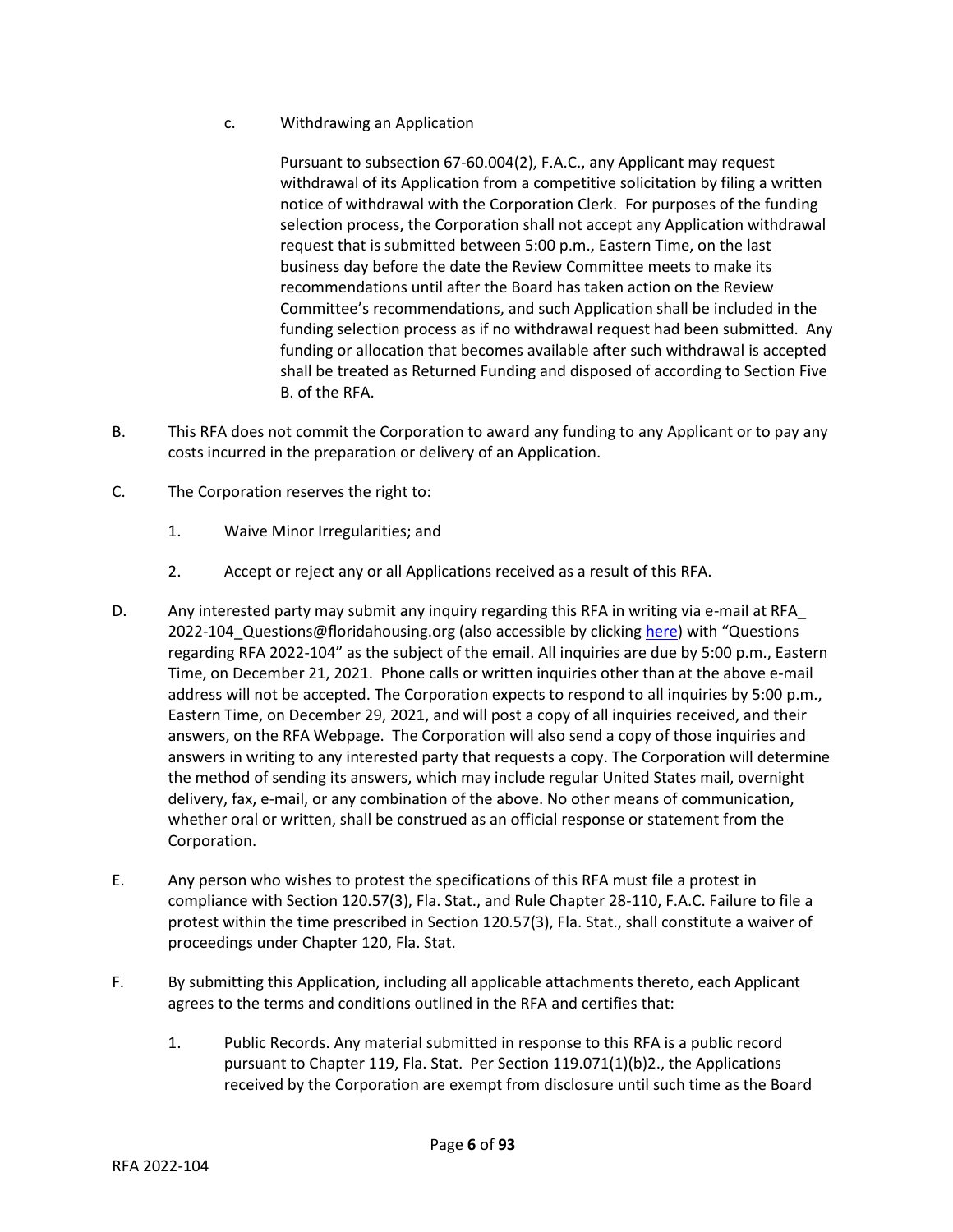provides notice of an intended decision or until 30 Calendar Days after the Application Deadline, whichever is earlier.

- 2. Noninterference. At no time during the review and evaluation process, commencing with the Application Deadline and continuing until the Board renders a final decision on the RFA, may Applicants or their representatives contact Board members or Corporation staff, except Corporation legal staff, concerning their own or any other Applicant's Application. If an Applicant or its representative does contact a Board or staff member in violation of this section, the Board shall, upon a determination that such contact was made in an attempt to influence the selection process, disqualify the Application.
- 3. Requirements. Proposed Developments funded under this RFA will be subject to the requirements of the RFA, inclusive of all Exhibits and all provisions of Rule Chapters 67- 48, F.A.C., 67-60, F.A.C., and the Compliance requirements of Rule Chapter 67-53, F.A.C.
- 4. Modifications. Any modifications that occur to the Request for Application will be posted on the web site and may result in an extension of the deadline. It is the responsibility of the Applicant to check the website for any modifications prior to the Application Deadline.
- G. The Corporation expects to select one or more Applications to award the funding contemplated by this RFA. Any such Applications will be selected through the Corporation's review of each Application, considering the factors identified in this RFA.

# **SECTION FOUR INFORMATION TO BE PROVIDED IN APPLICATION**

Provided below are the instructions to be used in completing Exhibit A of this RFA. Unless stated otherwise, all information requested in the RFA pertains to the Development proposed in this Application upon completion of the construction or rehabilitation work.

# **A. Exhibit A Items**

## **1. Applicant Certification and Acknowledgement**

Include an Applicant Certification and Acknowledgement form, executed by the Authorized Principal Representative, as **Attachment 1** to Exhibit A to indicate the Applicant's certification and acknowledgement of the provisions and requirements of the RFA. The Applicant Certification and Acknowledgement form is provided on the RFA Webpage. Note: If the Applicant provides any version of the Applicant Certification and Acknowledgement form other than the version included in this RFA, the form will not be considered.

## **2. Demographic Commitment**

a. Select one of the following Demographic Commitments: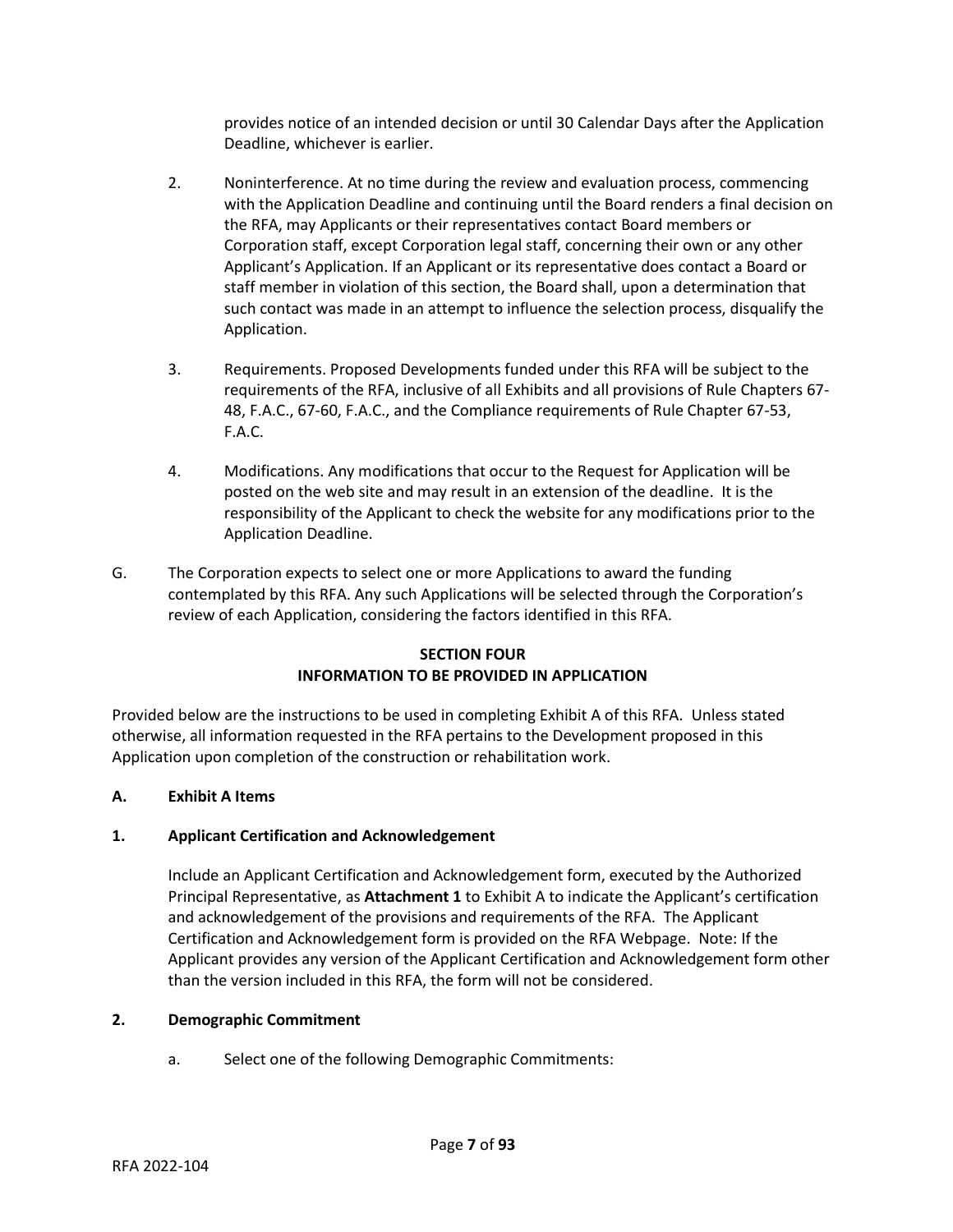- (1) Farmworker (a household, that meets the definition of Farmworker, as defined by Section 420.503, F.S.)
- (2) Unaccompanied Farmworker, as defined in Exhibit B
- (3) Commercial Fishing Worker (as defined by Section 420.503, F.S.)
- (4) Unaccompanied Commercial Fishing Worker, as defined in Exhibit B
- b. Description of the Demographic Population Served

Describe the primary demographic population(s), including expected subpopulations, to be served, according to the type of housing/demographic chosen above. For example, a subpopulation might be H-2A farmworkers who are working on nearby farms. Applicants must provide a detailed description of the resident household characteristics, needs and preferences of the intended residents and how the proposed Development will meet these needs and preferences. While this information will not be scored, it will be considered by the Corporation when reviewing and scoring the Applicant's narrative responses in other sections of the RFA.

The Applicant's description is limited to no more than two typed pages within the text box at question 2.c. of Exhibit A. Note: Although the online Application system allows for more than two pages, any portion of the description that is beyond two pages will not be considered.

# **3. Applicant/Developer/Management Company/Contact Person**

- a. Applicant Information
	- (1) State the name of the Applicant.
	- (2) The Applicant must be a legally formed entity [i.e., limited partnership, limited liability company, etc.] qualified to do business in the state of Florida as of the Application Deadline. Include, as **Attachment 2** to Exhibit A, evidence from the Florida Department of State, Division of Corporations, that the Applicant satisfies the foregoing requirements. Such evidence may be in the form of a certificate of status or other reasonably reliable information or documentation issued, published or made available by the Florida Department of State, Division of Corporations.

The Corporation is aware of the May 1st deadline for filing the annual report with the Division of Corporations and will accept a Certificate of Good Standing for the Applicant that reflects an expiration date of December 31 of either the current year or previous year.

(3) Non-Profit Applicant qualifications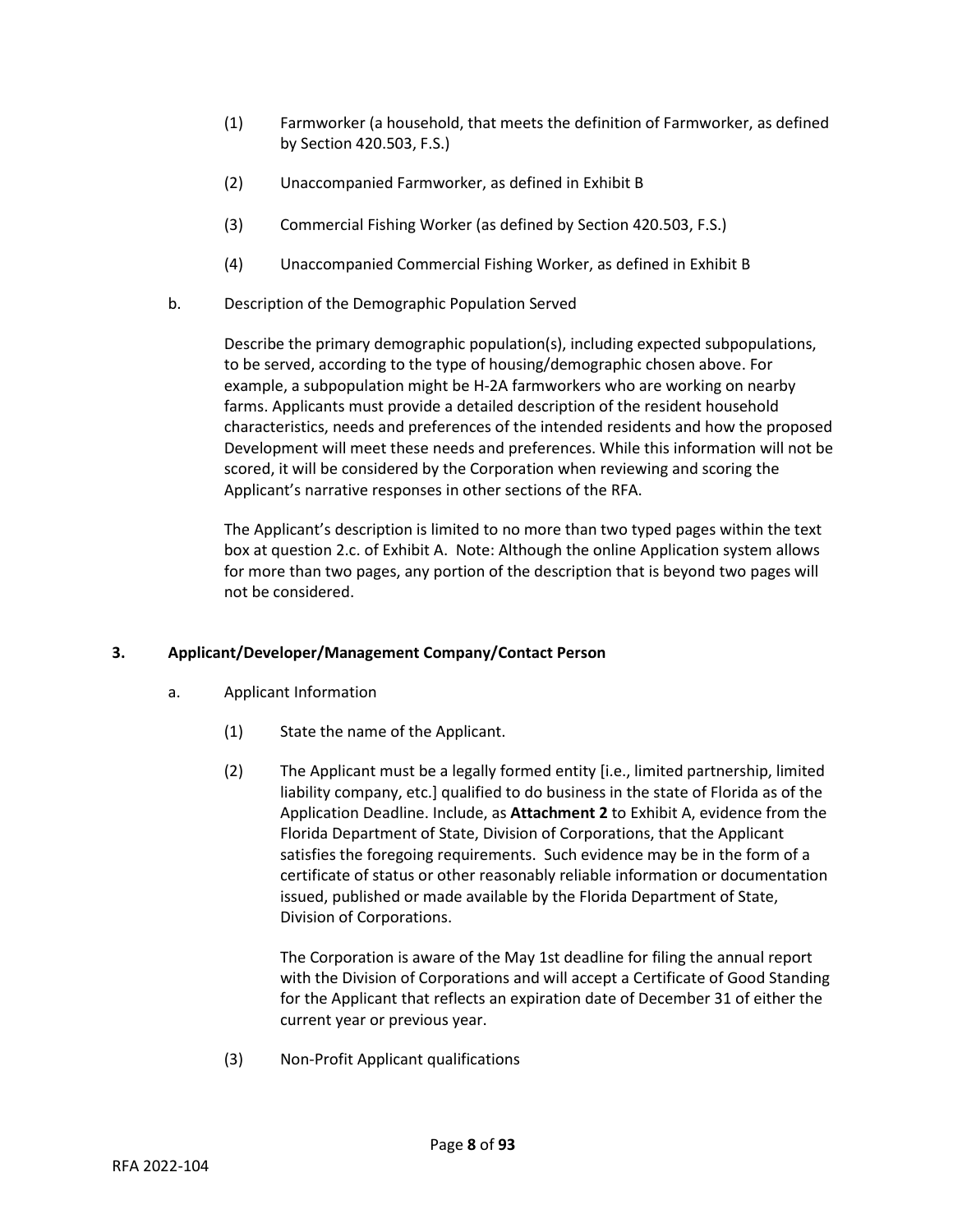Applicants proposing a new construction Development must be a Non-Profit as defined in Rule 67-48.002, F.A.C. to be eligible for funding.

Applicants proposing the Substantial Rehabilitation of an existing Development may be either a Non-Profit or for profit Applicant.

An Applicant that indicates that it is applying as a Non-Profit will only be considered a Non-Profit, for purposes of this RFA, if the Applicant (i) answers the question demonstrating that it meets the definition of Non-Profit as set out in Rule Chapter 67-48, F.A.C.; and (ii) provides the required information stated below. Any Applicant proposing the Substantial Rehabilitation of an existing Development that applies as a Non-Profit but is not considered a Non-Profit will still be eligible for funding as a for profit entity. Any Applicant proposing a new construction Development that is not considered a Non-Profit will not be eligible for funding.

The Applicant's Non-Profit status will be verified during credit underwriting. If this cannot be verified, the Applicant will no longer be considered a Non-Profit Applicant and, if the proposed Development is new construction, funding awarded under this RFA may be rescinded.

Provide the following information for the Non-Profit entity that meets the definition stated in Rule Chapter 67-48, F.A.C. as **Attachment 3**:

- (a) The IRS determination letter;
- (b) A description/explanation of how the Non-Profit entity is substantially and materially participating in the management and operation of the Development (i.e., the role of the Non-Profit);
- (c) The names and addresses of the members of the governing board of the Non-Profit entity; and
- (d) The articles of incorporation or the IRS Form 990 most recently filed with the IRS, but no earlier than 2020, demonstrating that one of the purposes of the Non-Profit entity is to foster low-income housing.

If the Applicant applies as a Non-Profit entity and meets the requirements outlined above to be considered a Non-Profit for purposes of this RFA, it must remain a Non-Profit entity and the Non-Profit entity must (i) receive at least 25 percent of the Developer's fee; and (ii) contractually ensure that it substantially and materially participates in the management and operation of the Development throughout the Compliance Period.

- b. Developer Information
	- (1) State the name of each Developer, including all co-Developers.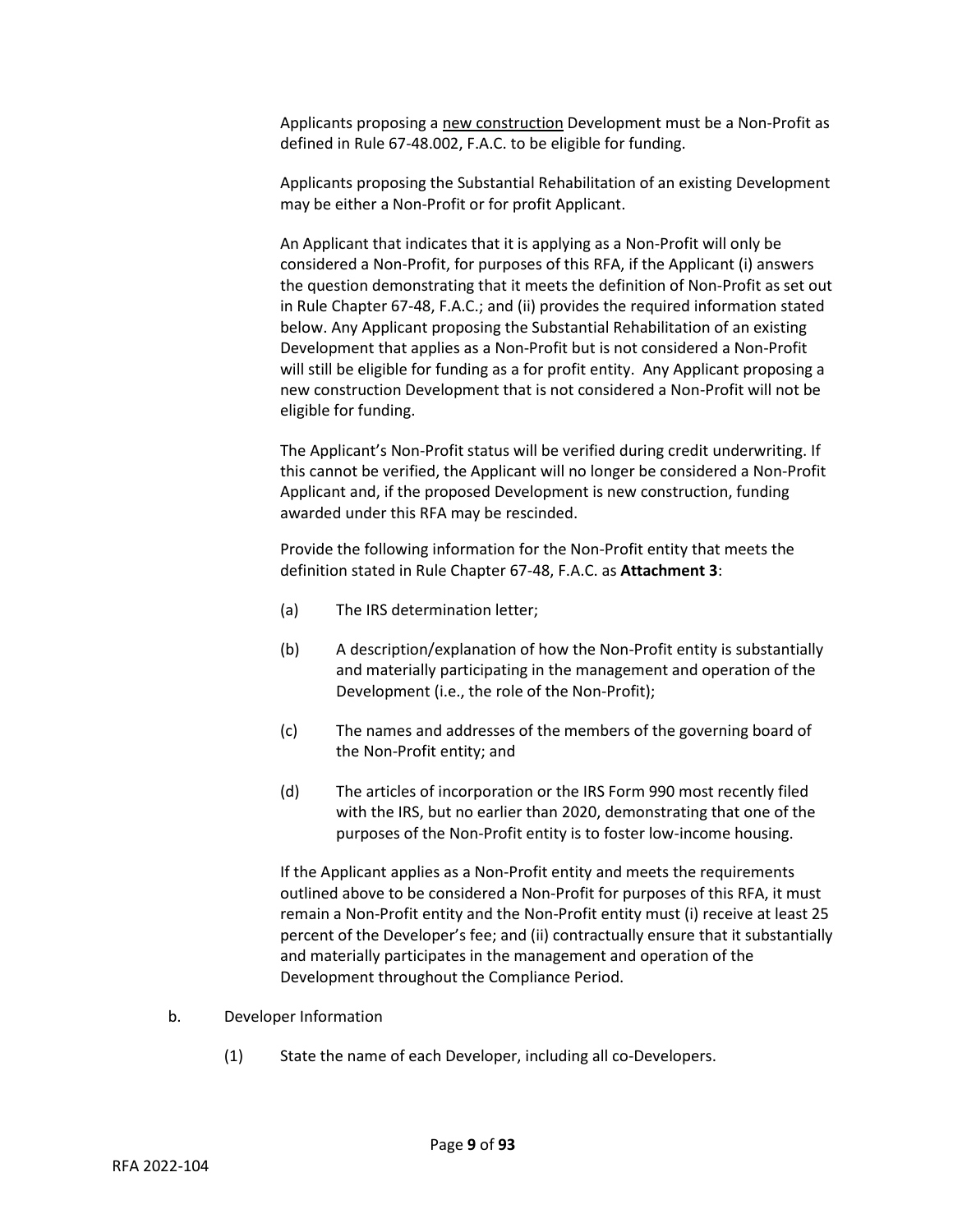(2) Each Developer entity identified (that is not a natural person, Local Government, or Public Housing Authority) must be a legally formed entity qualified to do business in the state of Florida as of the Application Deadline. For each stated Developer entity that is not a natural person, Local Government, or Public Housing Authority, provide, as **Attachment 4** to Exhibit A, evidence from the Florida Department of State, Division of Corporations, that the Developer satisfies the foregoing requirements. Such evidence may be in the form of a certificate of status or other reasonably reliable information or documentation issued, published or made available by the Florida Department of State, Division of Corporations.

The Corporation is aware of the May 1st deadline for filing the annual report with the Division of Corporations and will accept a Certificate of Good Standing for the Developer(s) that reflects an expiration date of December 31 of either the current year or previous year.

- (3) Developer Experience
	- (a) Required Developer Experience

A natural person Principal of at least one experienced Developer entity, which must be disclosed on the Principals of the Applicant and Developer(s) Disclosure Form (Form Rev. 05-2019) outlined below, must have, since January 1, 2002 completed at least one multifamily rental housing development that consists of a total number of units no less than 50 percent of the total number of units in the proposed Development.

The individual meeting the Developer Experience requirements must be disclosed on the Principals of the Applicant and Developer(s) Disclosure Form (Form Rev. 05-2019) and must remain with the Development until the release of the operating deficit guarantee set forth in subsection 67-48.0072(18), F.A.C.

For purposes of this provision, completed development means (i) that the temporary or final certificate of occupancy has been issued for at least one unit in one of the residential apartment buildings within the development, or (ii) that at least one IRS Form 8609 has been issued for one of the residential apartment buildings within the development. As used in this section, a Housing Credit development that contains multiple buildings is a single development regardless of the number of buildings within the development for which an IRS Form 8609 has been issued.

If the experience of a natural person Principal for a Developer entity listed in this Application was acquired from a previous affordable housing Developer entity, the natural person Principal must have also been a Principal of that previous Developer entity as the term Principal was defined by the Corporation at that time.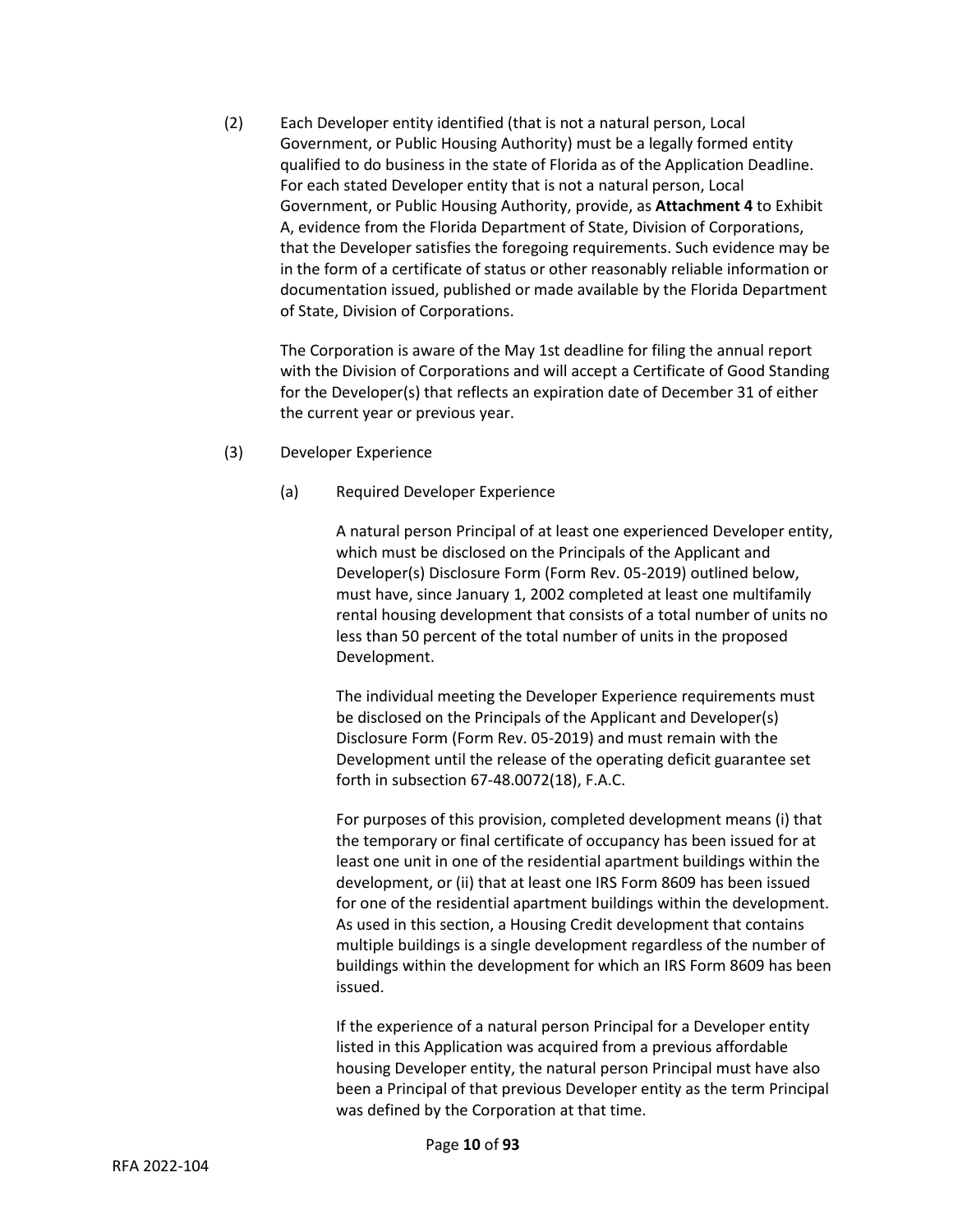## Required Developer Prior Experience Chart

Provide, as **Attachment 4** to Exhibit A, a prior experience chart for each natural person Principal intending to meet the required Developer experience reflecting the information for the completed multifamily rental housing development(s)s.

Each prior experience chart must include the following information:

| Developer Prior Experience Chart                                                                       |                |                 |                |  |
|--------------------------------------------------------------------------------------------------------|----------------|-----------------|----------------|--|
| Name of the natural person Principal with the required experience:                                     |                |                 |                |  |
| Name of Developer Entity (for the proposed Development) for which the above individual is a Principal: |                |                 |                |  |
|                                                                                                        | Location       | Total Number of |                |  |
| Name of Development                                                                                    | (City & State) | Units           | Year Completed |  |

## (b) Prior Development Experience a Point Item in Future RFAs

The Corporation will award points for Development Experience in certain RFAs beginning with the 2022/2023 RFA Cycle. Notice is given that any Principal of an Applicant and/or Developer(s) of any non-HUD financed Development\* or any non-RD financed Development\*\* funded in this RFA that also receives Board approval for any of (i) - (iii) below will be deemed ineligible for Development Experience points for exactly 2 years, commencing on the date of the Board's approval:

- (i) More than one exchange of credits, as outlined in the Qualified Allocation Plan, for the same non-HUD financed Development\* or any non-RD financed Development\*\* awarded since the Application Deadline of this RFA;
- (ii) At least one exchange of credits requiring Board approval, as outlined in the Qualified Allocation Plan, for two or more non-HUD financed Developments\* or any non-RD financed Development\*\* funded in RFAs 2020-201, 2020-202, 2020- 203, 2020-204, 2020-208, or 2020-211; or
- (iii) A waiver to Rule 67-48, F.A.C., extending the firm commitment deadline of a non-HUD financed Development\* or any non-RD financed Development\*\* awarded since the Application Deadline of this RFA.

\*A HUD financed Development is a Development that has received construction and/or permanent loan financing from HUD. All Developments without construction and/or permanent loan financing from HUD, which may include those with HUD subsidy funding such as PBRA, are considered non-HUD financed Developments.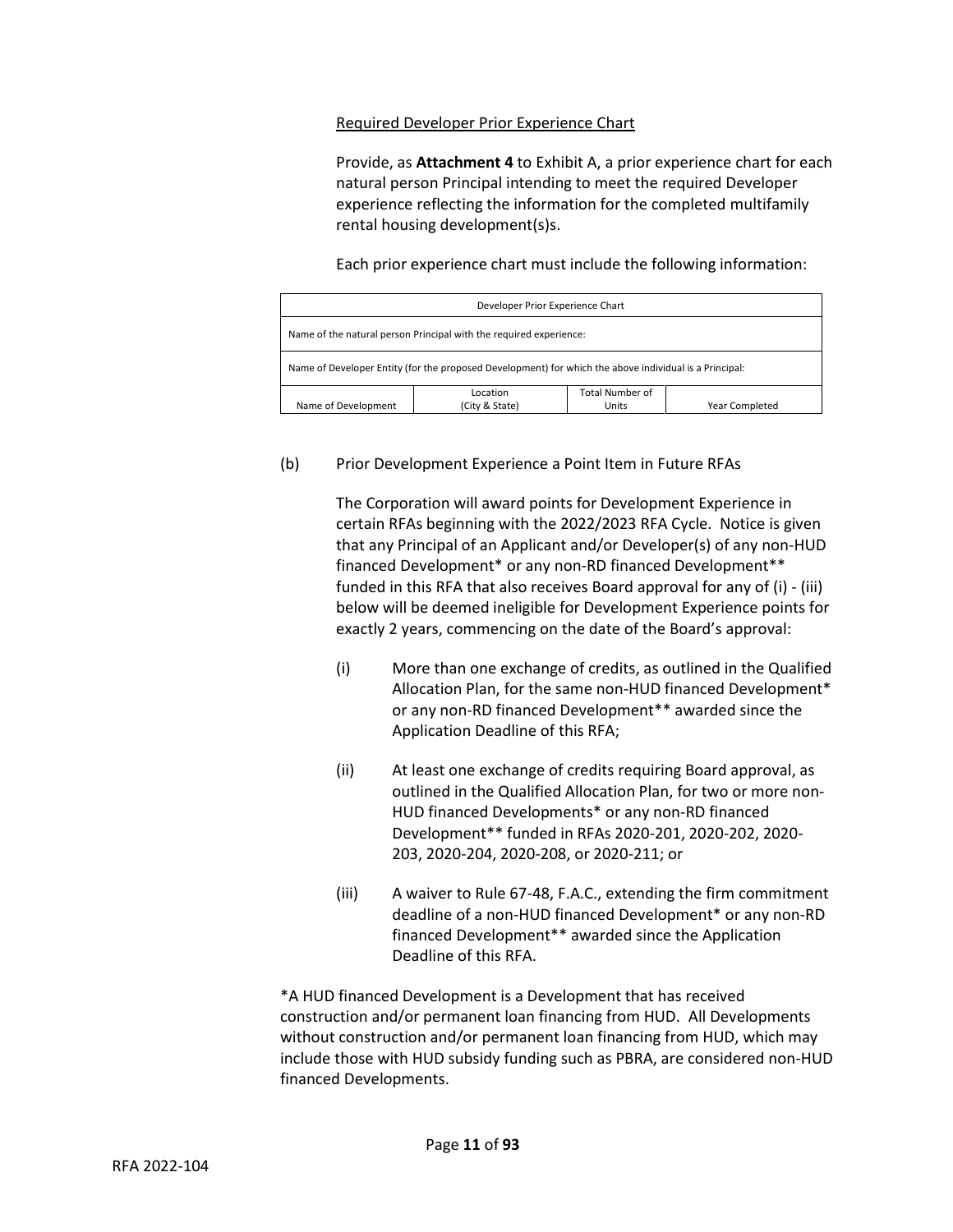\*\* An RD financed Development means a Development that has received construction and/or permanent loan financing from Rural Development (RD) within the United States Department of Agriculture (USDA). All Developments without construction and/or permanent loan financing from RD, which may include those with RD subsidy funding such as PBRA, are considered non-RD financed Developments.

- c. Principals Disclosure for the Applicant and for each Developer (**5 points**)
	- (1) Eligibility Requirements

To meet the submission requirements, upload the Principals of the Applicant and Developer(s) Disclosure Form (Form Rev. 05-2019) ("Principals Disclosure Form") as outlined in Section Three above. Prior versions of the Principal Disclosure Form will not be accepted.

To meet eligibility requirements, the Principals Disclosure Form must identify, pursuant to subsections 67-48.002(94), 67-48.0075(8) and 67-48.0075(9), F.A.C., the Principals of the Applicant and Developer(s) as of the Application Deadline. A Principals Disclosure Form should not include, for any organizational structure, any type of entity that is not specifically included in the Rule definition of Principals. Per subsection 67-48.002(94), F.A.C., any Principal other than a natural person must be a legally formed entity as of the Application deadline.

(2) Approval during Advance Review Process (5 Points)

Applicants will receive 5 points if the uploaded Principal Disclosure Form is either (a) stamped "Approved" at least 14 Calendar Days prior to the Application Deadline; or (b) stamped "Received" by the Corporation at least 14 Calendar Days prior to the Application Deadline AND stamped "Approved" prior to the Application Deadline.

To document these dates, the Corporation will stamp the Principal Disclosure Form on the date it is received and the date it is approved. If a Principal Disclosure Form has been approved, but the Applicant must change the form for any reason, the form may be edited and resubmitted for approval, but the form will receive a new stamp reflecting the date the Corporation received the revised form. Likewise, if a form is returned to the Applicant for correction, the Applicant may make corrections and resubmit the form, but the date of the resubmission will be reflected as the date received. If a Principal Disclosure Form is submitted for an RFA with a "Received" date that is within 14 Calendar Days of the Application Deadline, the Applicant will not be eligible for the 5 Advance Review points.

The Advance Review Process for Disclosure of Applicant and Developer Principals is available on the RFA Webpage and also includes samples which may assist the Applicant in completing the required Principals Disclosure Form.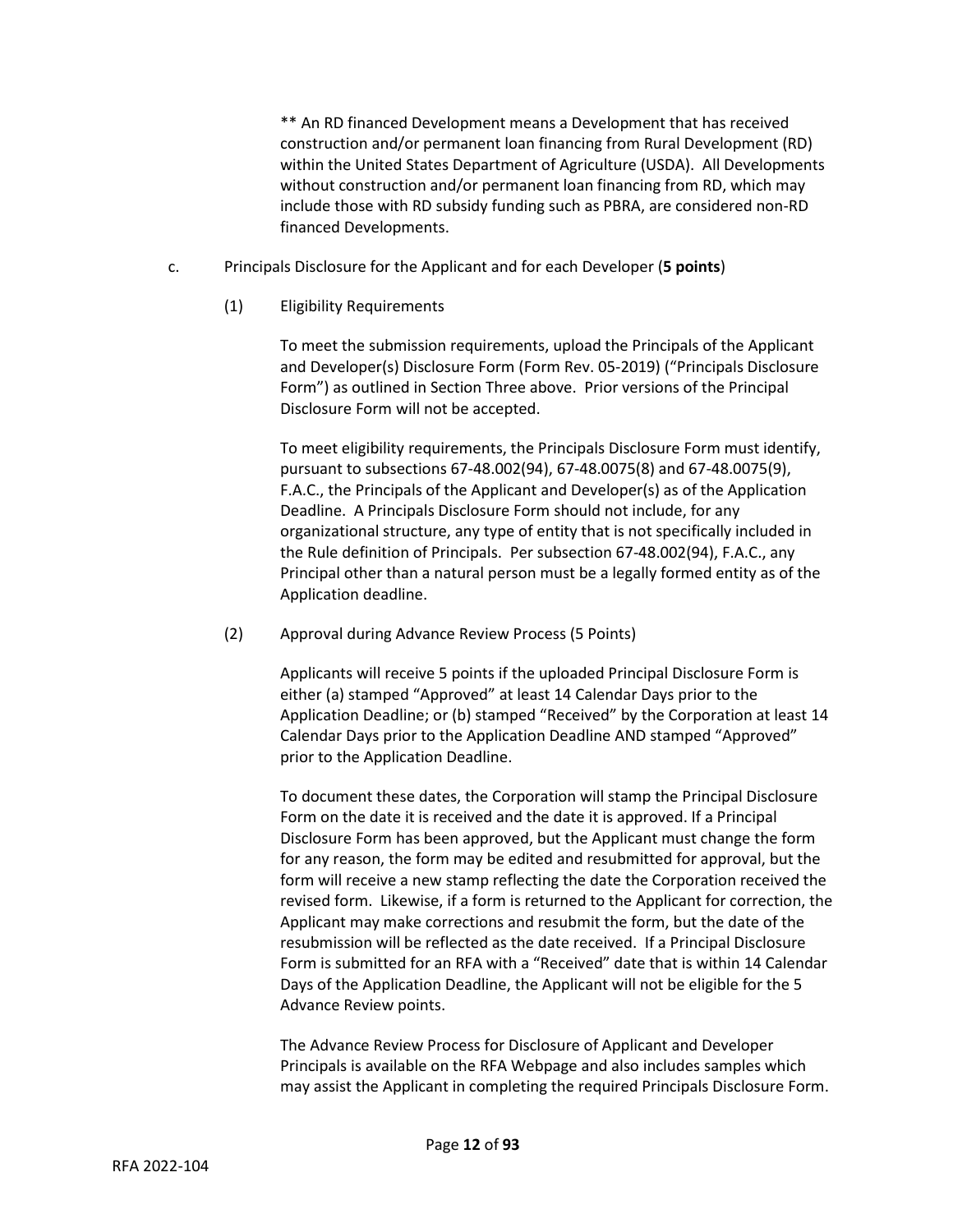Note: It is the sole responsibility of the Applicant to review the Advance Review Process procedures and to submit any Principals Disclosure Form for review in a timely manner in order to meet the Application Deadline.

- (3) Material and non-material changes to the Applicant entity or Developer entity
	- (a) For purposes of the following, a material change shall mean 33.3 percent or more of the Applicant, a general partner of the Applicant, or a non-investor member of the Applicant, and a non-material change shall mean less than 33.3 percent of the Applicant, a general partner of the Applicant, or a non-investor member of the Applicant.
	- (b) The name of the Applicant entity or Developer entity stated in the Application may be changed only by written request of an Applicant to Corporation staff and approval of the Corporation after the Applicant has been invited to enter credit underwriting.
	- (c) The Applicant entity shall be the borrowing entity and cannot be changed in any way (materially or non-materially) until after loan closing. After loan closing, (i) any material change will require review and approval of the Credit Underwriter, as well as approval of the Board prior to the change, and (ii) any non-material change will require review and approval of the Corporation, as well as approval of the Board prior to the change. The Applicant must comply with Principal disclosure requirements outlined in Rule Chapter 67-48, F.A.C. for the duration of the Compliance Period. Changes to the Applicant entity (material or non-material) prior to the loan closing or without Board approval after the loan closing may result in disqualification from receiving funding and may be deemed a material misrepresentation. Changes to the officers or directors of a Public Housing Authority or officers or directors of a non-profit entity will not result in disqualification, however, the change must be approved by the Corporation.
	- (d) The Principals of each Developer identified in the Application, including all co-Developers, may be changed only by written request of an Applicant to Corporation staff and approval of the Board after the Applicant has been invited to enter credit underwriting. In addition, any allowable replacement of an experienced Principal of a Developer entity must meet the experience requirements that were met by the original Principal.
- d. General Management Company Information

Identify the Management Company and provide, as **Attachment 5** to Exhibit A, a prior experience chart for the Management Company or a principal of Management Company demonstrating experience in the management of at least two affordable rental housing properties (i.e., properties funded through an affordable housing program such as Housing Credits, Tax-Exempt Bonds, HOME, SAIL, etc.), at least one of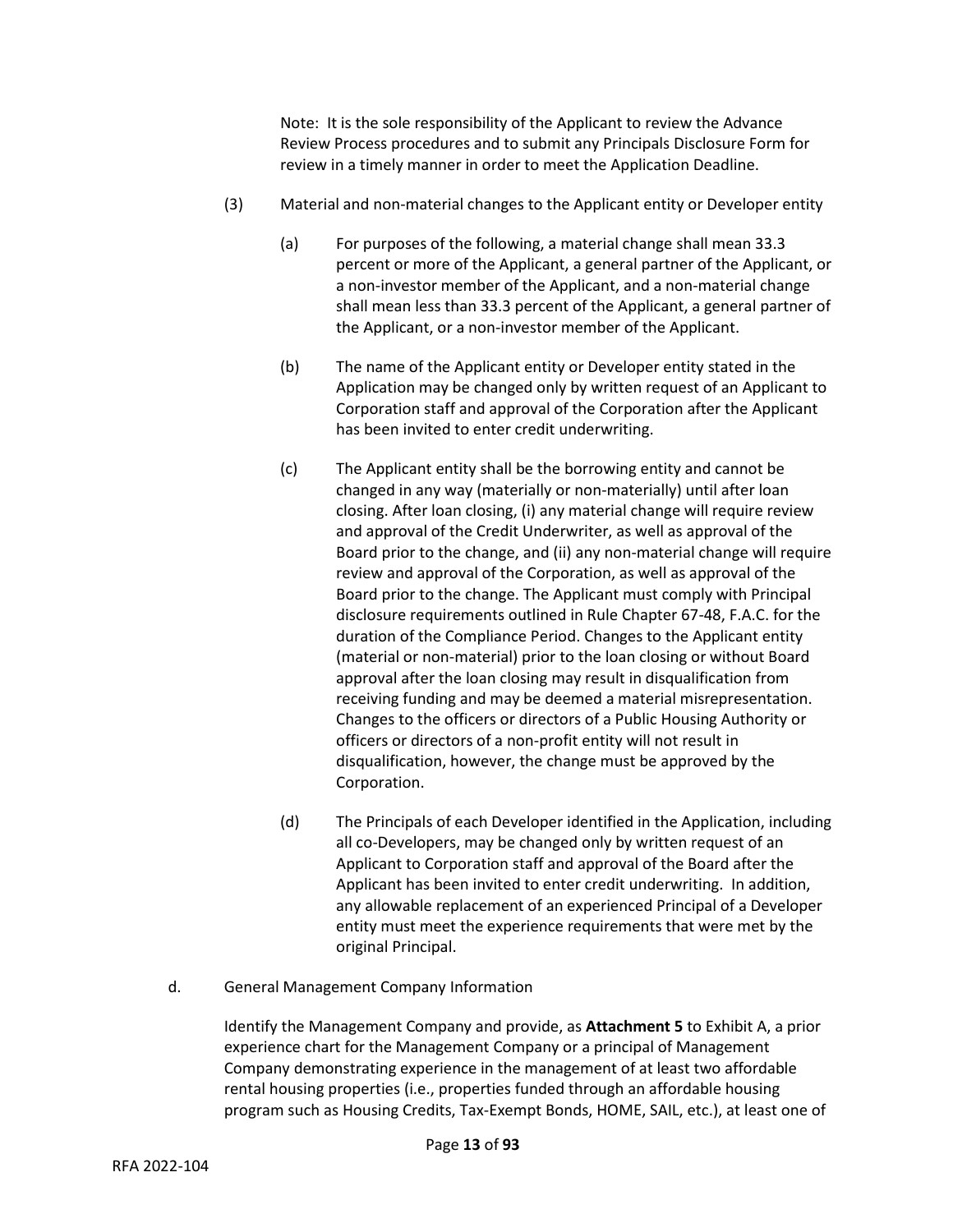which consists of a total number of units no less than 50 percent of the total number of units in the proposed Development, for at least two years each. Note: The Management Company contact person identified in Exhibit A is not required to be the Principal of the Management Company identified in the Prior General Management Experience Chart.

The prior experience chart must include the following information:

| Prior General Management Experience Chart                                                         |                |                                 |                   |                     |
|---------------------------------------------------------------------------------------------------|----------------|---------------------------------|-------------------|---------------------|
| Name of Management Company or a Principal of the Management Company with the Required Experience: |                |                                 |                   |                     |
|                                                                                                   | Location       | <b>Currently Managing</b><br>or | Length of Time    | <b>Total Number</b> |
| Name of Development                                                                               | (City & State) | <b>Formerly Managed</b>         | (Number of Years) | of Units            |

# e. Contact Person

- (1) Enter the information for the required Authorized Principal Representative. The Authorized Principal Representative (a) must be a natural person Principal of the Applicant listed on the Principal Disclosure Form. If the proposed Development has a Development type of new construction, the natural person Principal must be a Principal of the Non-Profit entity of the Applicant; (b) must have signature authority to bind the Applicant entity; (c) must sign the Applicant Certification and Acknowledgement form submitted in this Application; (d) must sign the Site Control Certification form submitted in this Application; and (e) if funded, will be the recipient of all future documentation that requires a signature.
- (2) A separate Operational Contact Person may be included, if desired. If provided, the Operational Contact Person will be the recipient of any general correspondence associated with the Development activities that does not require a signature. If an Operational Contact Person is not provided, the Authorized Principal Representative will be the recipient of any such documentation.

# **4. General Proposed Development Information**

- a. State the name of the proposed Development.
- b. Development Category
	- (1) Select one of the following Development Categories:
		- New Construction
		- Rehabilitation\*
		- Acquisition and Rehabilitation\*

\*For purposes of SAIL funding, this includes Substantial Rehabilitation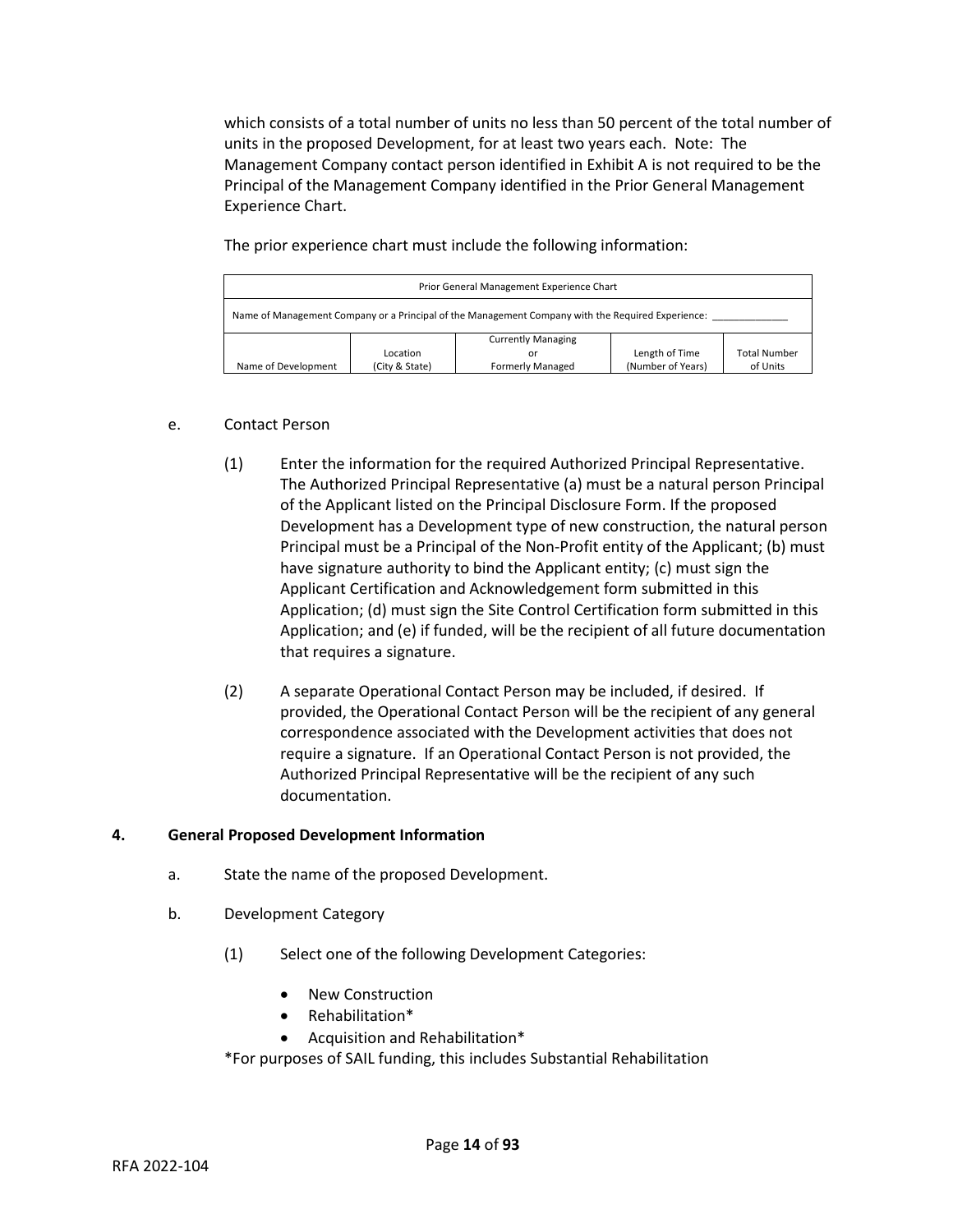- (2) The proposed Development must meet the Development Category requirements for the applicable Development Category as listed below:
	- (a) New Construction
		- (i) At least 50 percent of the total units must be new construction;
		- (ii) The Applicant must qualify as a Non-Profit Applicant;
		- (iii) The Development must be a Garden Apartment (a building comprised of 1, 2 or 3 stories, with or without an elevator);
		- (iv) The Development must qualify as ESS Construction;
		- (v) The one and two-bedroom units within the Development may consist of Shared Housing, as defined in Exhibit B and further outlined in A.6. below;
		- (vi) The Development must consist of Zero Bedroom Units, onebedroom units and/or two-bedroom units. Up to 50 percent of the Development may consist of Zero Bedroom Units; and
		- (vii) The Development must consist of a minimum of 15 total units and a maximum of 50 total units.
	- (b) Substantial Rehabilitation, with or without Acquisition
		- (i) Less than 50 percent of the total units must be new construction;
		- (ii) The proposed Development must meet the definition of Substantial Rehabilitation in Rule 67-48.002, F.A.C.;
		- (iii) The Applicant either (A) if not acquiring the Development, is the current owner of the Development and will maintain ownership of the Development after the rehabilitation work is completed; or (B) if acquiring the Development, expects to acquire the existing Development and will maintain ownership of the Development after the rehabilitation work is completed;
		- (iv) The one and two-bedroom units within the Development may consist of Shared Housing, as defined in Exhibit B and further outlined in A.6. below; and
		- (v) The Development must be a property in the Corporation's portfolio and/or RD's portfolio that, as of Application Deadline, meets the applicable qualifying conditions outlined below.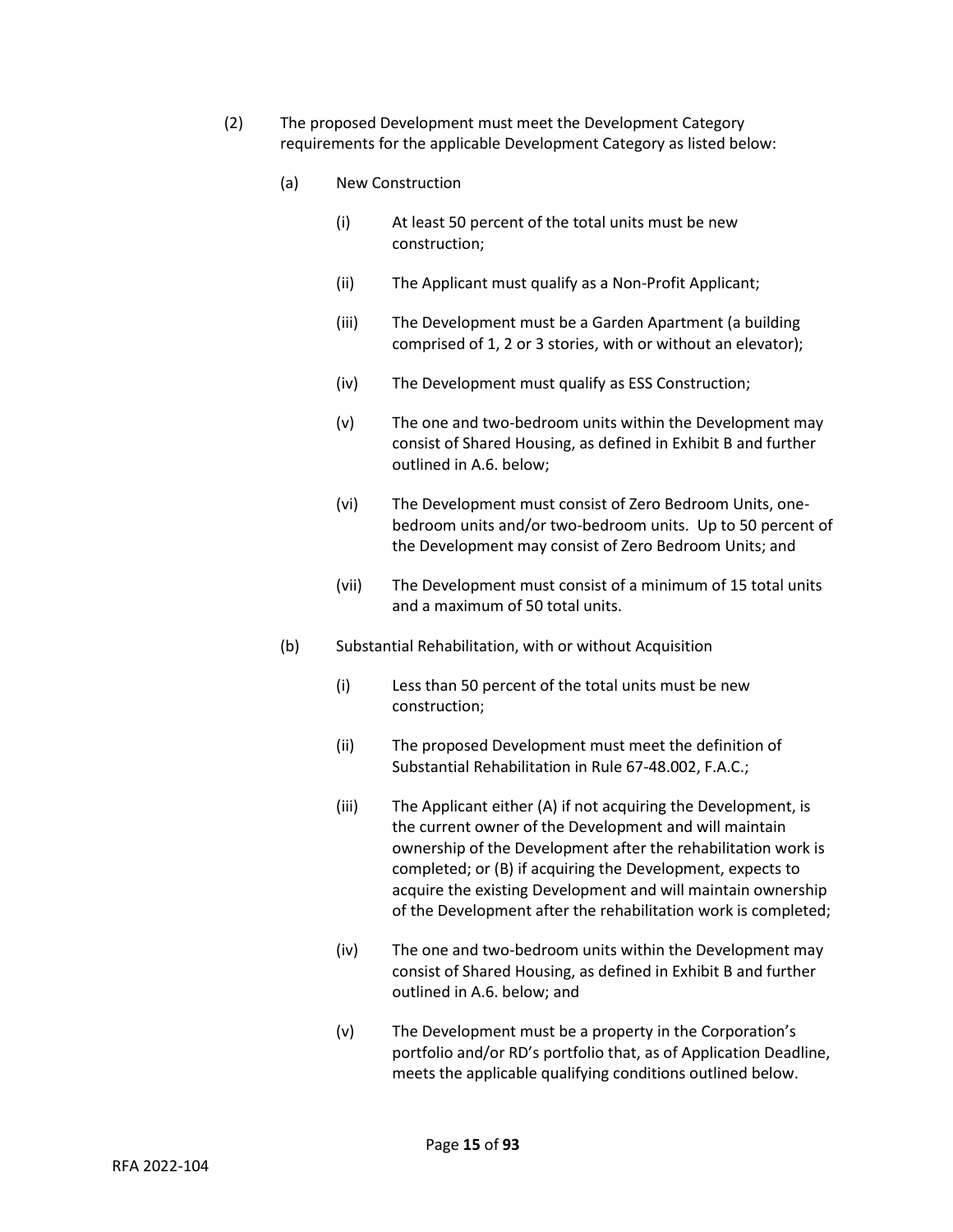Indicate at question 4.b. of Exhibit A which qualifying conditions the proposed Development meets.

# *The Development is in the Corporation's Portfolio (and may also be in RD's portfolio) and meets the following qualifying conditions:*

- As of the Application Deadline, the existing Development currently has at least 40 percent of its units set aside for Farmworker or Commercial Fishing Worker residents (the same Demographic is selected at question 2. of Exhibit A) pursuant to an active Corporation-issued Land Use Restriction Agreement and does not have any waivers under consideration by the Corporation (either existing or pending) to lower the Demographic set-aside percentage below 40 percent;
- The existing Development must have received an award of funding from the Corporation through an Application submitted in 2002 or earlier under either the SAIL Program or the HOME Investment Partnerships (HOME-Rental) Program, and the applicable loan has closed;
- The existing Development must not have closed on funding from any source after 2012 where the budget was at least \$10,000 per unit for rehabilitation in any year; and
- The existing Development does not have an active award of SAIL funding under RFAs 2014-117, 2016-104, 2018-104, 2019-108, 2020-104, or 2021-104.
- or

# *The Development is in RD's Portfolio, is not also in the Corporation's portfolio, and meets the following qualifying conditions:*

- The Applicant selected the Farmworker Demographic at question 2. of Exhibit A;
- The existing Development must not have closed on funding from any source after 2007 where the budget was at least \$10,000 per unit for rehabilitation in any year; and
- As of the Application Deadline, the existing Development currently has at least 40 percent of its units set aside for farmworker residents, as defined by RD, pursuant to an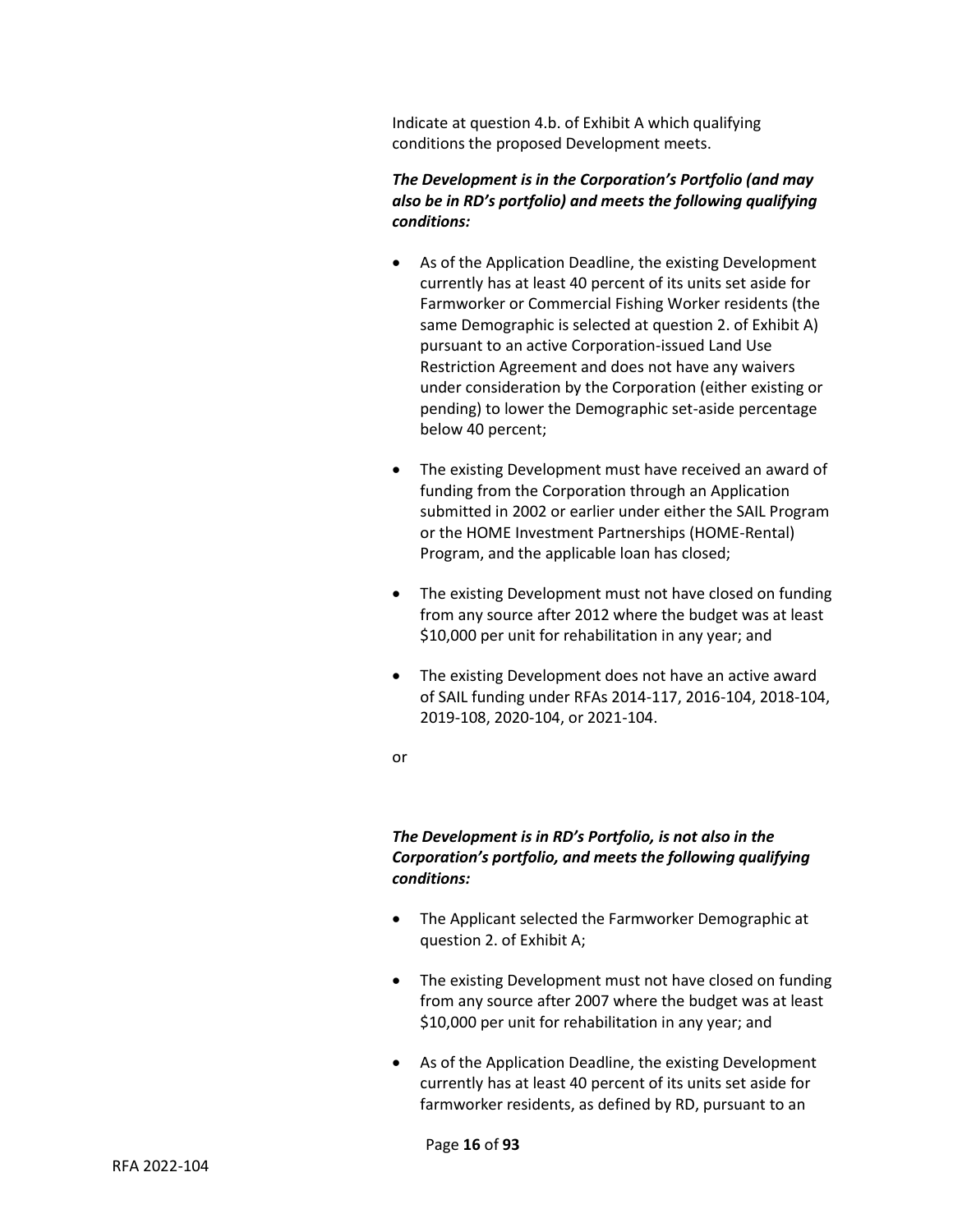active agreement through RD Section 514/516, does not have any waivers under consideration by RD (either shortterm or permanent, existing or pending) to lower the farmworker set-aside percentage below 40 percent, and has received an award of RD Section 514/516 financing in 2002 or earlier.

To document that the proposed Development meets the above requirements, provide a letter from RD, dated within six months of the Application Deadline, as **Attachment 6** to Exhibit A, which includes the following information:

- Name of the Development (which may be the name at the time of the award of the RD financing), as well as the name of the proposed Development, if different;
- Address of the Development;
- Year built;
- All RD financing and/or rental assistance programs that will be associated with the proposed Development;
- Loan balance of any existing RD loan(s) on the property;
- Confirmation that there are no waivers under consideration by RD (either short-term or permanent, existing or pending) to lower the set-aside percentage below 40 percent;
- Confirmation that there is an active agreement through RD Section 514/516 for financing awarded in 2002 or earlier; and
- Confirmation that the existing Development has not closed on funding from RD after 2007 where the budget was at least \$10,000 per unit for rehabilitation in any year.
- c. Development Type
	- (1) For new construction Developments, only Garden Apartments (a building comprised of 1, 2 or 3 stories, with or without an elevator) are allowable under this RFA.
	- (2) For Substantial Rehabilitation of an existing Development, select the appropriate Development Type:
		- Garden Apartments (a building comprised of 1, 2 or 3 stories, with or without an elevator)
		- Townhouses
		- Duplex
		- Quadraplex
		- Single Family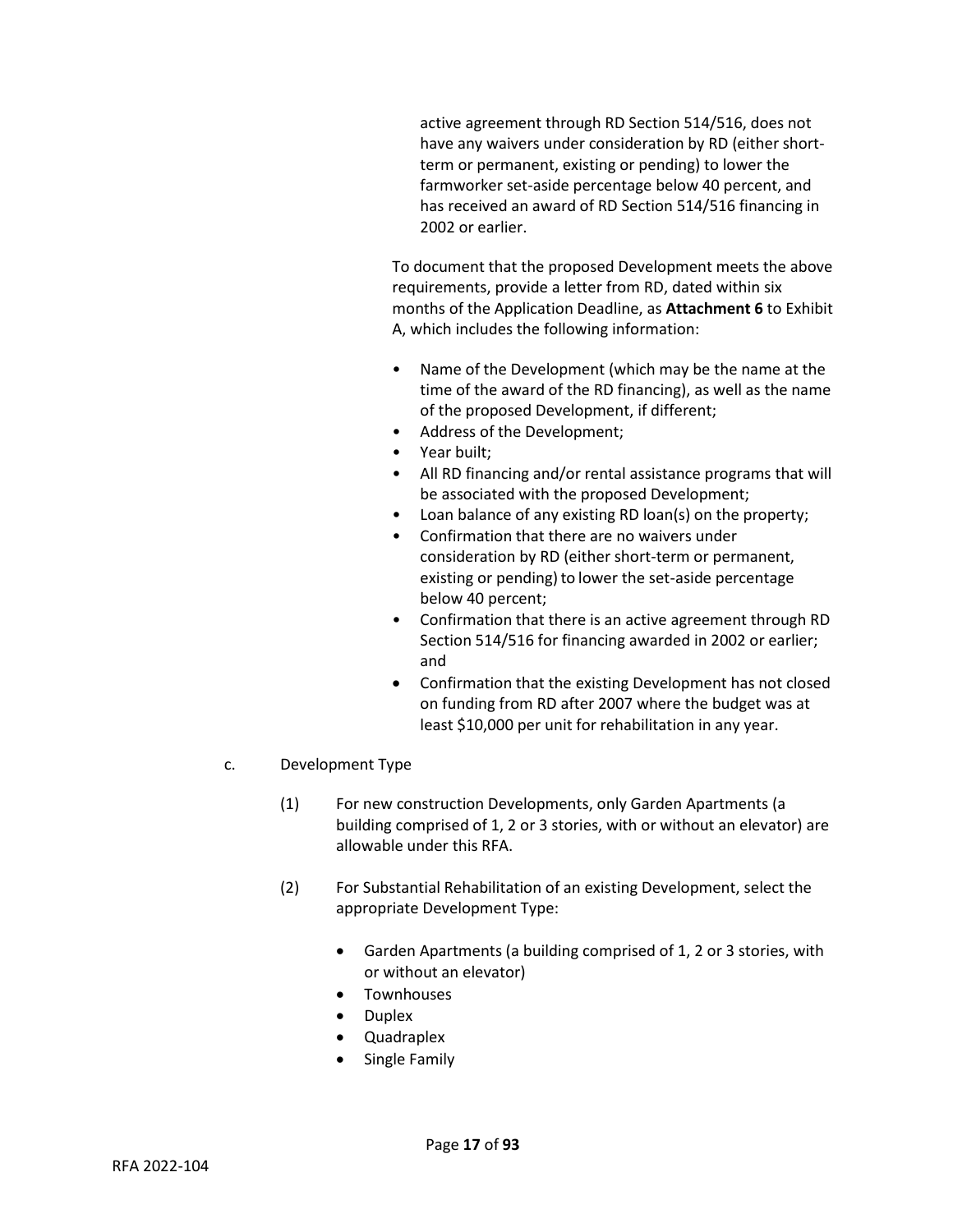d. Enhanced Structural Systems ("ESS") Construction

Applications for new construction Developments must meet the qualifications outlined below.

For Applications proposing the Substantial Rehabilitation of an existing Development to qualify as "Enhanced Structural Systems Construction" or "ESS Construction", the proposed Development must meet at least one of the specifications listed below.

For all new construction buildings, and as of the Application Deadline for all existing buildings proposed for rehabilitation, as applicable, all of the following structural elements must consist of 100 percent poured concrete/masonry, 100 percent steel, or a combination adding up to 100 percent of concrete/masonry and steel, as verified during credit underwriting: all exterior walls and other external load-bearing elements, as well as the floor of the lowest story of the building that contains residential, commercial or storage space (other than parking), and any under-floor/under-ground supports for that lowest story's floor.

Additionally, if the proposed work includes rehabilitation of any structural elements listed above, the structural elements must also meet the above requirements after completion of the rehabilitation work.

These qualifying criteria specifically exclude face brick or brick veneer from qualifying as ESS Construction for purposes of this RFA unless the proposed Development otherwise meets the requirements in (1) or (2) above.

For purposes of this RFA, the Corporation will consider an Application to be ESS Construction if the answer to question 4.d. of Exhibit A is "Yes." This will be verified during the credit underwriting process. If this cannot be verified the Development will no longer be considered ESS Construction, and funding awarded under this RFA may be rescinded.

e. Breakdown of number of units

Complete the chart in Exhibit A of the RFA reflecting the appropriate breakdown reflecting the number of units within each of the Development Categories, Development Types, or ESS/non-ESS Construction, for purposes of the Total Development Cost Per Unit Limitation calculation.

#### **5. Location of Proposed Development**

- a. Indicate the county where the proposed Development will be located.
- b. Provide the Address of the Development site

Indicate (1) the address number, street name, and name of city, and/or (2) the street name, closest designated intersection, and either name of city or unincorporated area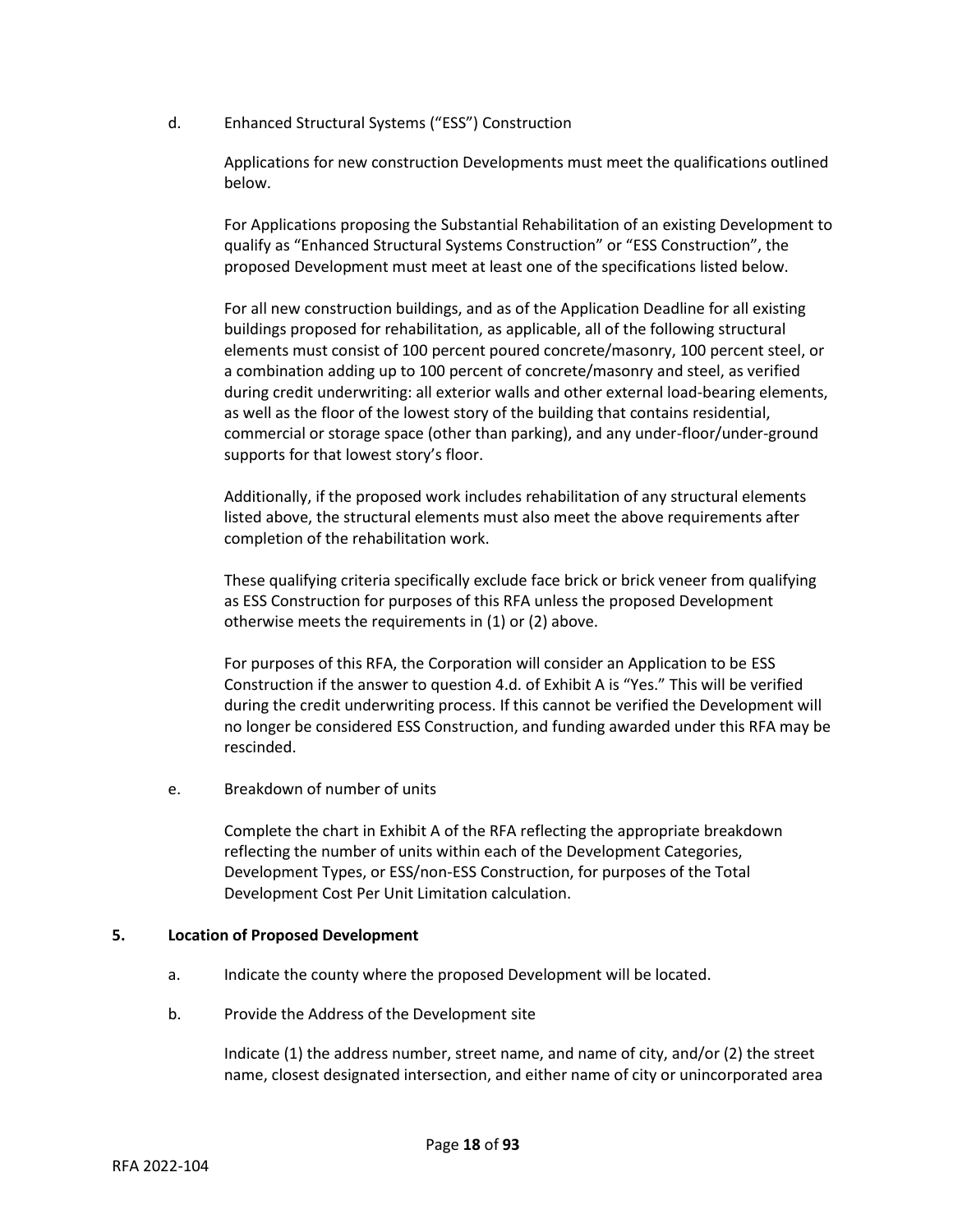of county. If the proposed Development consists of Scattered Sites, this information must be provided for each of the Scattered Sites.

c. State whether the Development consists of Scattered Sites.

If the proposed Development consists of Scattered Sites, the following conditions must be met:

- (1) For Developments located in a county other than Monroe County, a part of the boundary of each Scattered Site must be located within ½ mile of a part of the boundary of the Scattered Site with the most units. For Developments located in Monroe County, a part of the boundary of each Scattered Site must be located within 20 miles of a part of the boundary of the Scattered Site with the most units;
- (2) Site control and Ability to Proceed must be demonstrated in the Application for all Scattered Sites; and
- (3) All Scattered Sites must be located within the same county.
- d. Latitude/Longitude Coordinates
	- (1) Provide a Development Location Point stated in decimal degrees, rounded to at least the sixth decimal place. If the proposed Development consists of Scattered Sites, as of Application Deadline the Development Location Point must affirmatively be established on the site with the most units, as outlined in subsection 67-48.002(34), F.A.C., and latitude and longitude coordinates for each Scattered Site must also be provided.
	- (2) If the proposed Development consists of Scattered Sites, for each Scattered Site that is in addition to the Development Location Point information provided in (1) above, provide the latitude and longitude coordinates of one point located anywhere on the Scattered Site. The coordinates must be stated in decimal degrees and rounded to at least the sixth decimal place.

Note: 30.443900, -84.283960 is an example of decimal degrees format, represented to six decimal places.

## **6. Number of Units and Buildings**

- a. State the total number of units that will be in the proposed Development upon completion.
	- (1) If new construction, the Development must consist of a minimum of 15 total units and a maximum of 50 total units, prior to any Shared Housing designations described below.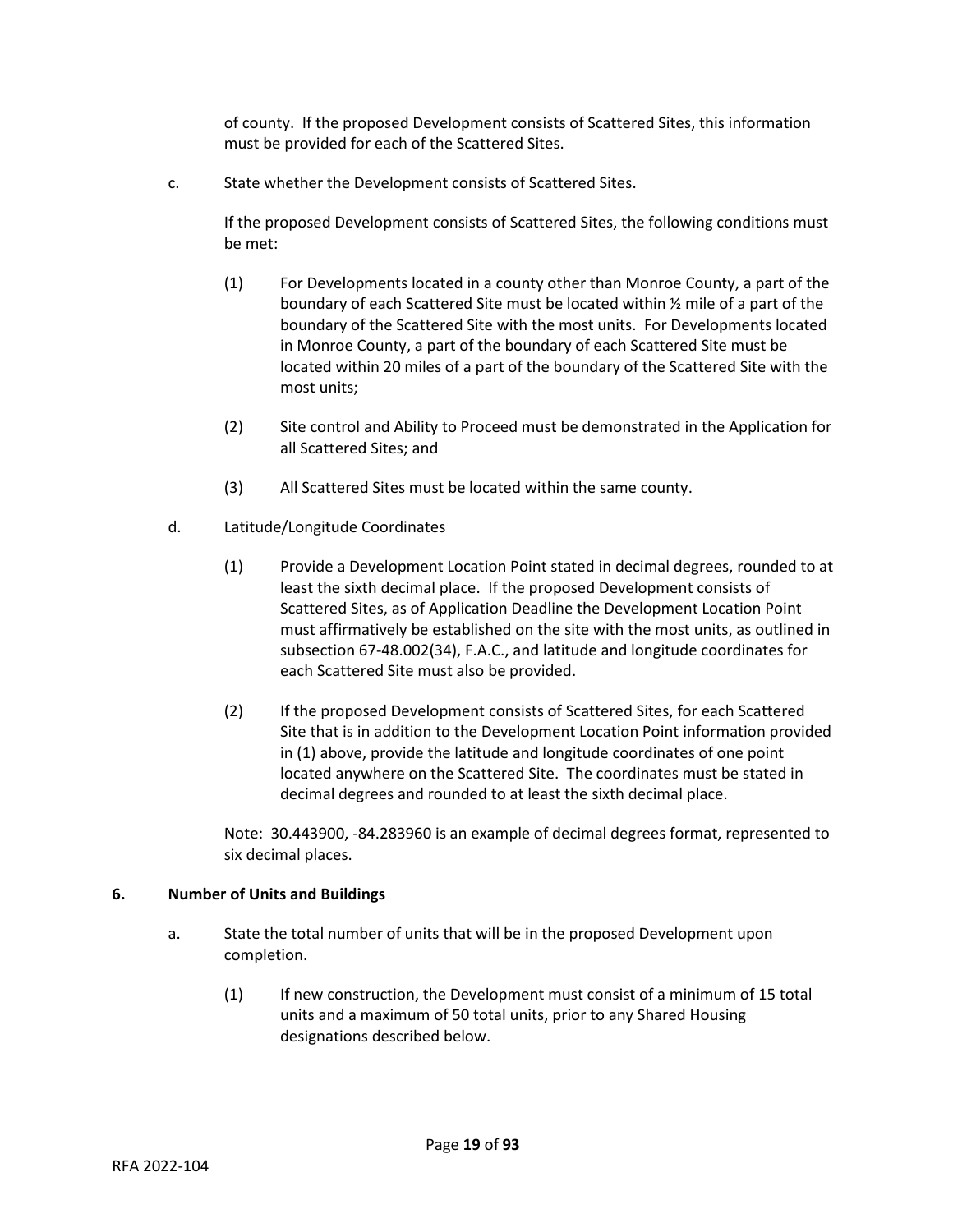(2) If Substantial Rehabilitation, state the number of units in the existing development and the number of units in the proposed Development, prior to any Shared Housing designations described below.

The total number of units in the proposed Development cannot be less than 90 percent of the existing total number of units (rounded up to the next whole unit).

- b. Regardless of the Development Category, if there are existing occupied units and if the Development is funded, a plan for relocation of existing tenants will be required to be provided to the Credit Underwriter, as outlined in Exhibit D.
- c. Set-Aside Commitments
	- (1) Total Income Set-Aside Commitment

100 percent of the proposed Development's total units must be set aside at 60 percent Area Median Income (AMI) or less of which at least 20 percent must be set aside at 50 percent AMI or less (which may include ELI units if required below).

(2) Demographic Minimum Set-Aside Requirement

To be eligible to receive funding under this RFA, Applicants must commit to set aside either 40 percent or 80 percent of the proposed Development's total units to serve Farmworkers, Unaccompanied Farmworkers, Commercial Fishing Workers, or Unaccompanied Commercial Fishing Workers. The selected setaside commitment will be included in the Land Use Restriction Agreement for the SAIL loan awarded under this RFA and must be maintained throughout the affordability period, unless the Board approves a change.

As outlined in Section Four A.9.a. of the RFA, Applicants that commit to the 80 Percent Minimum Set-Aside will be eligible to receive a more favorable interest rate for the SAIL loan requested in this RFA than Applicants that commit to the 40 Percent Minimum Set-Aside.

- (3) Extremely Low Income (ELI) Set-Aside Requirements
	- (a) Applicants that commit to set aside 40 percent of the proposed Development's total units to serve Farmworkers, Unaccompanied Farmworkers, Commercial Fishing Workers, or Unaccompanied Commercial Fishing Workers must commit to set aside a minimum of 2 units for ELI Households.
	- (b) Applicants that commit to set aside 80 percent of the proposed Development's total units to serve Farmworkers, Unaccompanied Farmworkers, Commercial Fishing Workers, or Unaccompanied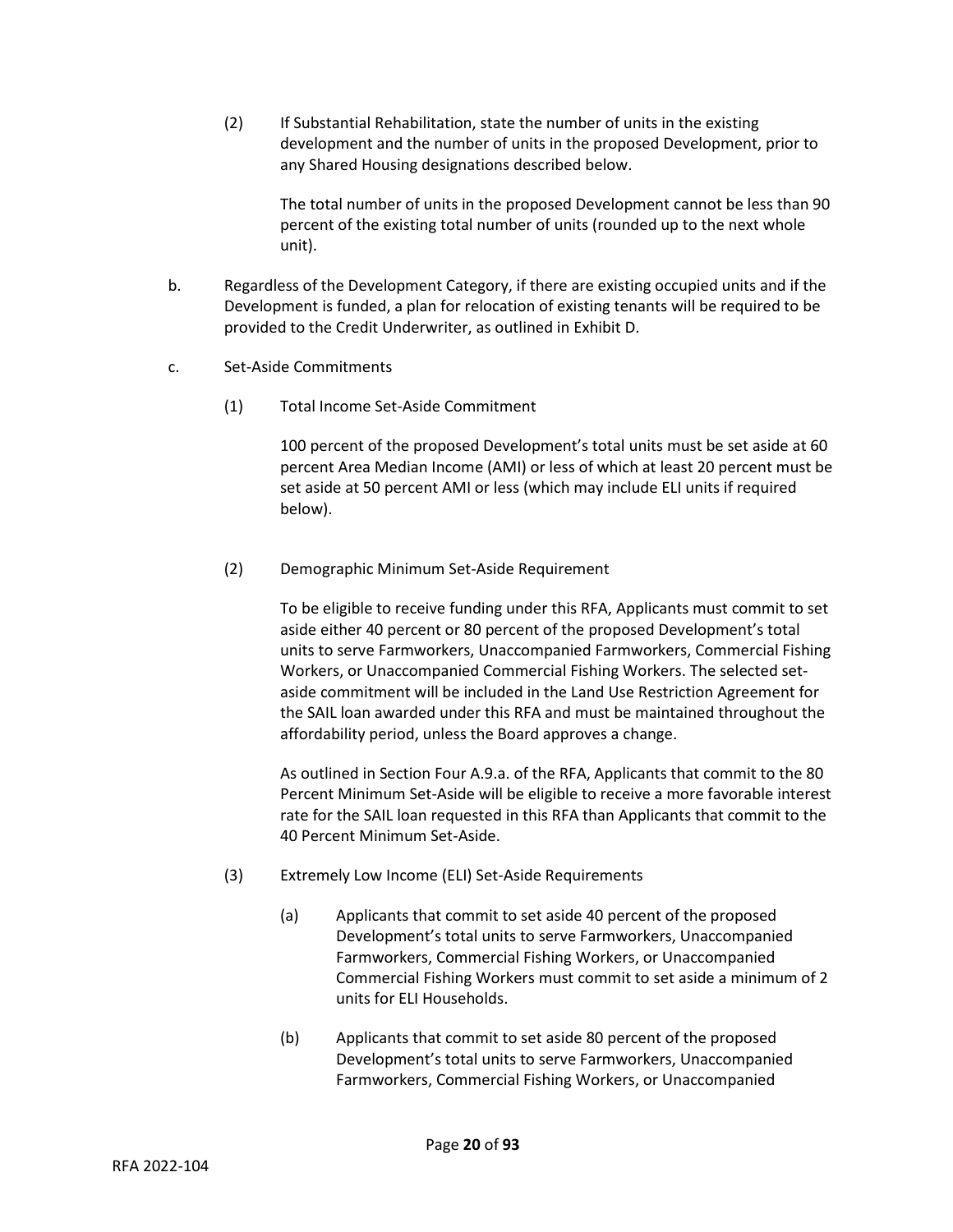Commercial Fishing Workers are not required to set aside any units for ELI Households.

If the Set-Aside Breakdown Chart reflects more than the applicable required percentage of the total units at the ELI AMI level for the county where the proposed Development is located, during the credit underwriting process the Credit Underwriter will determine whether the Applicant's ELI Set-Aside unit commitment will need to be reduced by increasing the set aside units at AMI level(s) above the ELI level. Any such reduction in the ELI Set-Aside units would be no lower than the applicable required ELI Set-Aside percentage.

| County          | ELI <sub>%</sub> | County              | ELI <sub>%</sub> | County      | ELI % |
|-----------------|------------------|---------------------|------------------|-------------|-------|
| Alachua         | 33%              | Hardee              | 40%              | Okaloosa    | 30%   |
| <b>Baker</b>    | 33%              | Hendry              | 40%              | Okeechobee  | 40%   |
| Bay             | 35%              | Hernando            | 33%              | Orange      | 30%   |
| <b>Bradford</b> | 40%              | Highlands           | 40%              | Osceola     | 30%   |
| <b>Brevard</b>  | 33%              | Hillsborough        | 33%              | Palm Beach  | 28%   |
| <b>Broward</b>  | 28%              | Holmes              | 40%              | Pasco       | 33%   |
| Calhoun         | 40%              | <b>Indian River</b> | 33%              | Pinellas    | 33%   |
| Charlotte       | 35%              | Jackson             | 40%              | Polk        | 40%   |
| Citrus          | 40%              | Jefferson           | 30%              | Putnam      | 40%   |
| Clay            | 33%              | Lafayette           | 40%              | Saint Johns | 33%   |
| Collier         | 28%              | Lake                | 30%              | Saint Lucie | 33%   |
| Columbia        | 40%              | Lee                 | 33%              | Santa Rosa  | 33%   |
| DeSoto          | 40%              | Leon                | 30%              | Sarasota    | 30%   |
| <b>Dixie</b>    | 40%              | Levy                | 40%              | Seminole    | 30%   |
| Duval           | 33%              | Liberty             | 40%              | Sumter      | 35%   |
| Escambia        | 33%              | Madison             | 40%              | Suwannee    | 40%   |
| Flagler         | 33%              | Manatee             | 30%              | Taylor      | 40%   |
| Franklin        | 40%              | Marion              | 40%              | Union       | 40%   |
| Gadsden         | 30%              | Martin              | 33%              | Volusia     | 35%   |
| Gilchrist       | 33%              | Miami-Dade          | 25%              | Wakulla     | 33%   |
| Glades          | 40%              | Monroe              | 25%              | Walton      | 33%   |
| Gulf            | 40%              | Nassau              | 33%              | Washington  | 40%   |
| Hamilton        | 40%              |                     |                  |             |       |

#### **2021 ELI County Chart**

## (4) Total Set-Aside Breakdown Chart

(a) Requirements for the Total Set-Aside Breakdown Chart

The Total Set-Aside Breakdown Chart must reflect all income set-aside commitments (required set-asides and additional set-asides, including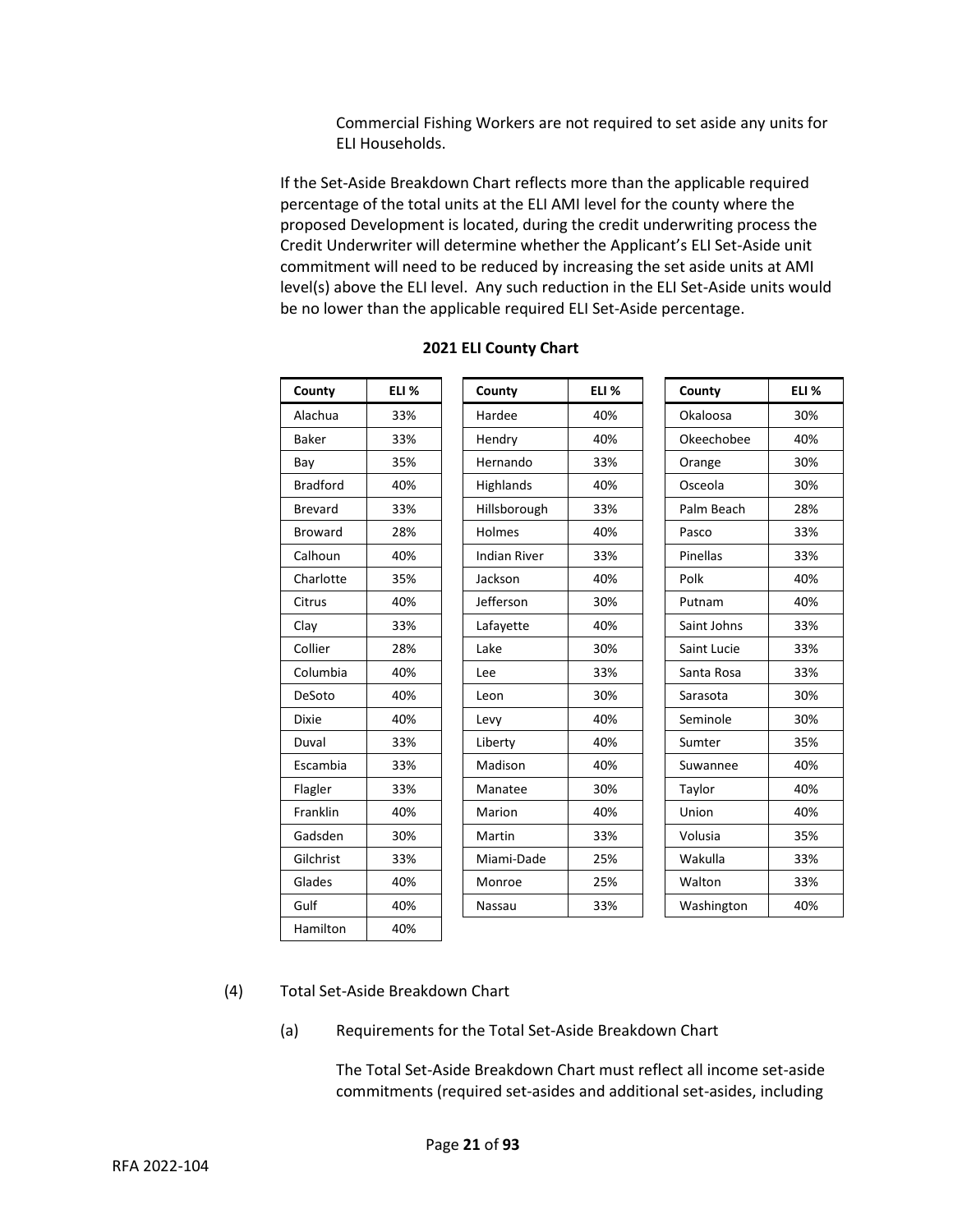all required ELI Set-Asides) and the required total set-aside percentage (as further outlined below). Total Set-Aside Breakdown Chart by indicating on the chart the percentage of residential units, stated in whole numbers, to be set aside at each selected AMI level. Where reasonably possible, Applicants will be required to keep the unit mix consistent across each committed AMI level.

Income set-aside commitments reflected on the Total Set-Aside Breakdown Chart may not be less restrictive than the income set-aside commitments currently associated with any exiting Corporation-issued LURA or EUA.

- (b) Calculation of Set-Aside Units
	- (i) First, calculate of the number of set-aside units for the lowest AMI level commitment.

The percentage associated with the lowest AMI level that the Applicant commits to will be multiplied by the total units, rounded up to the next whole unit. The result will be the number of set-aside units at the lowest AMI level commitment.

(ii) Then, calculate the number of set-aside units for the second lowest AMI level.

> The number of units calculated in (i) above will be subtracted from the results of the following to calculate the number of set-aside units at the second lowest AMI level commitment:

The percentage associated with the second lowest AMI level that the Applicant commits to will be first added to the percentage associated with the lowest AMI level commitment. These percentages, added together, will be multiplied by the total units, rounded up to the next whole unit.

(iii) Then, calculate the number of Set-Aside Units for each remaining AMI level, if applicable.

> Starting with the third lowest AMI level remaining, the number of Set-Aside Units for each of the remaining AMI levels will be calculated using the same methodology described in (ii) above.

Applicants must take the above ELI and all other set-aside commitments into account during any pre-leasing and leasing activities.

- d. Unit Mix
	- (1) Unit Mix limitations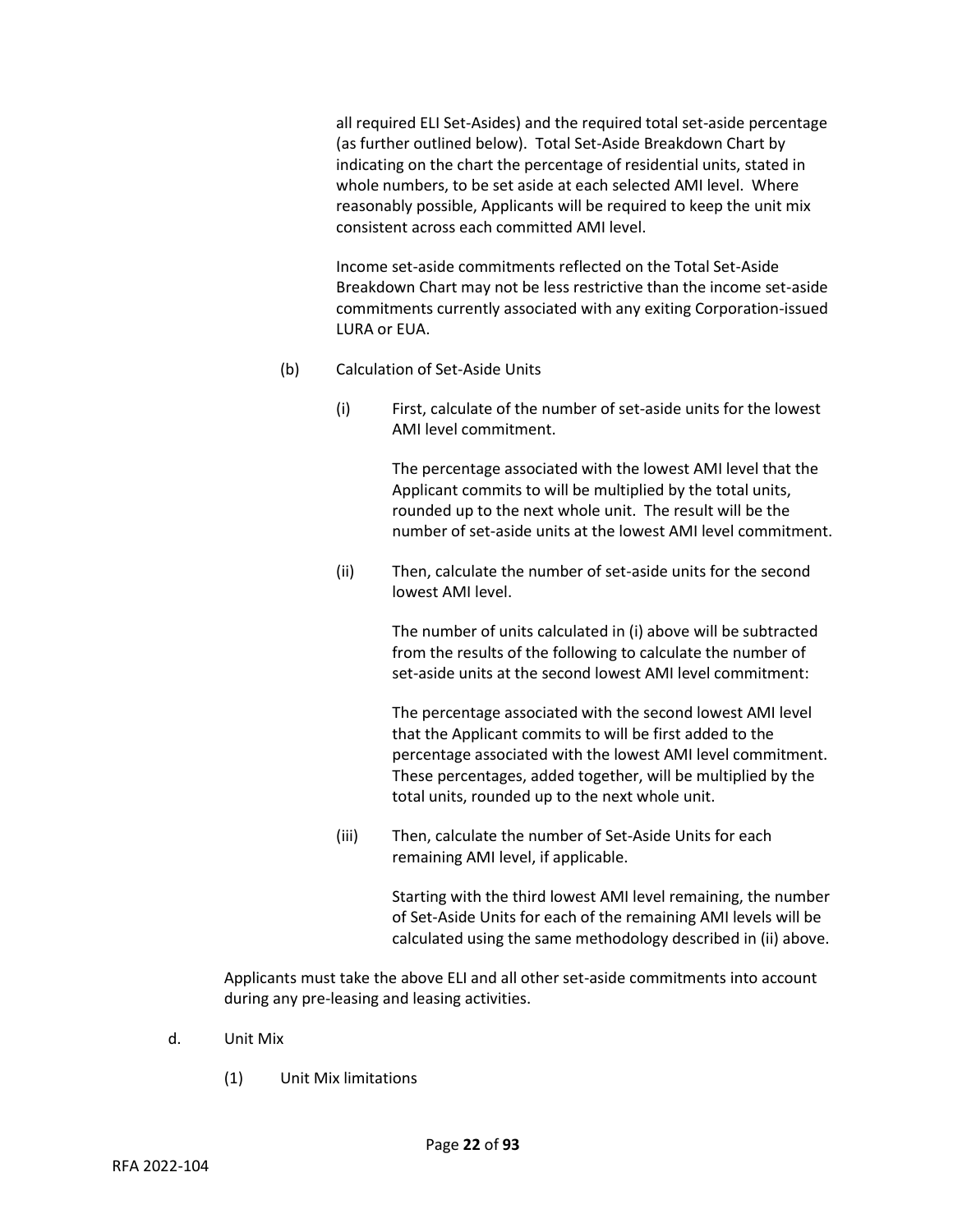- (a) New construction Developments:
	- (i) The proposed Development may only consist of Zero Bedroom, one bedroom, and two bedroom units.
	- (ii) Up to 50 percent of the units may consist of Zero Bedroom Units.
	- (iii) Units in a proposed Development with a demographic commitment of Unaccompanied Farmworker may consist of Shared Housing\*, as defined in Exhibit B, in which no more than two persons may share a bedroom.

\*One or two-bedroom units may consist of Shared Housing. For purposes of the Application, set-aside requirements will be calculated prior to Shared Housing designation. During credit underwriting, the Applicant may designate units as Shared Housing Units. If a unit is designated a Shared Housing Unit, all persons in that Unit shall meet the demographic and income eligibility requirements. For example, a two-bedroom unit is designated as a Shared Housing Unit, has an income set-aside requirement of at or below 50% AMI, and will accommodate 2 persons per bedroom. All four residents must sign a separate lease, must meet the demographic set-aside (Unaccompanied Farmworker) and must also meet the income eligibility requirement (at or below 50% AMI). If the unit is designated as an ELI unit, all four residents must meet the ELI requirement for the county in which the Development is located.

Note: an ELI unit that is also a Shared Housing unit will count as one ELI unit for purposes of ELI requirements outlined above.

(b) Substantial Rehabilitation of existing Developments:

There are no unit mix limitations.

(2) Completing the Unit Mix Chart

Complete the Unit Mix Chart listing the total number of bedrooms per unit, the total number of bathrooms per unit (including half-baths, if applicable), the total number of units per bedroom type, and the number of units that are ELI Set-Aside units. All units in the proposed Development must be listed, including all manager/employee units and all market rate units, if applicable.

If additional space is required, enter the information in the Addenda. Note: During credit underwriting, the credit underwriter will verify that the ELI Set-Aside units are distributed across the unit mix on a pro-rata basis.

e. Number of Buildings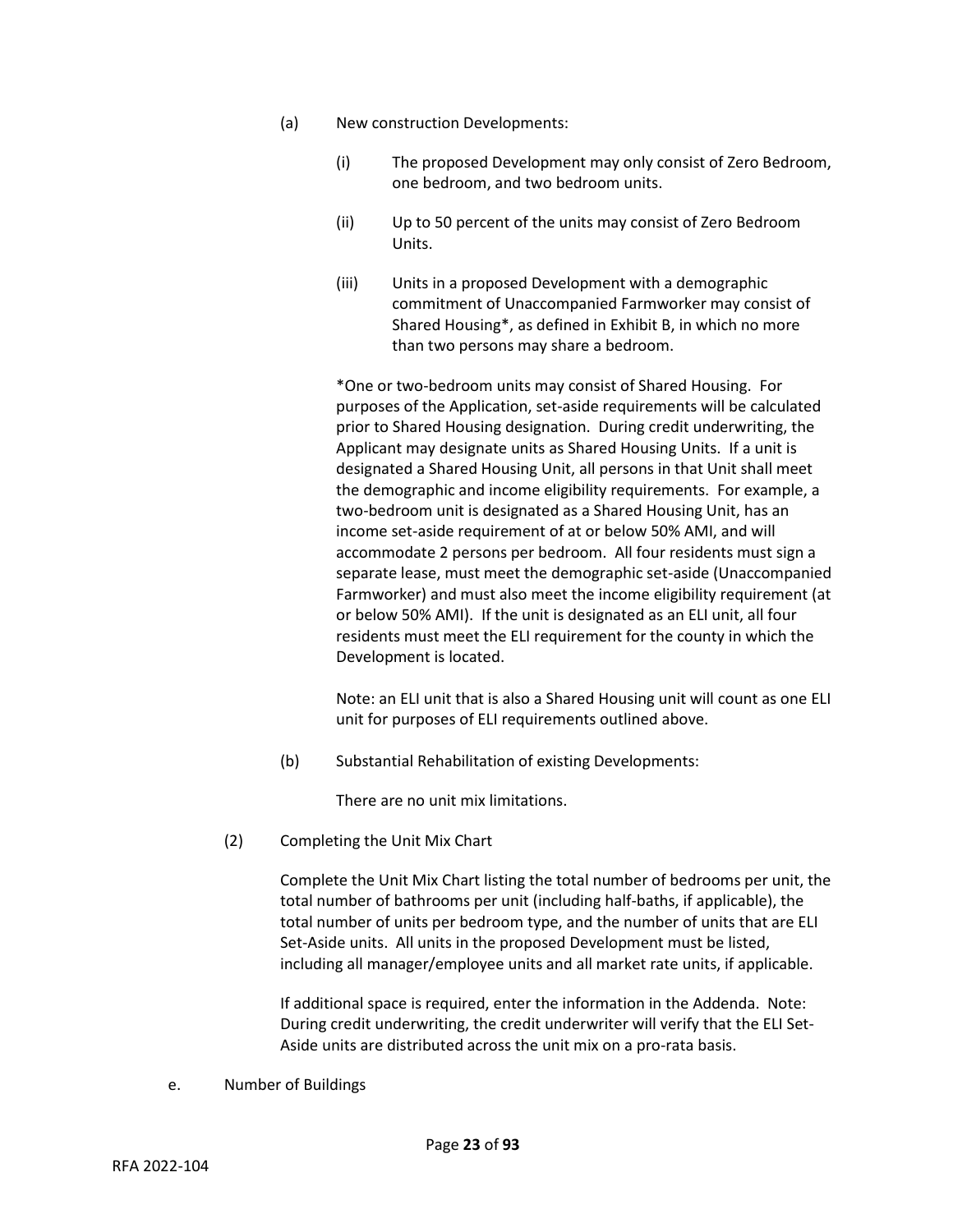State the anticipated number of residential buildings.

The number of residential buildings stated in the Application may be changed only by written request of an Applicant to Corporation staff after the Applicant has been invited to enter credit underwriting.

- f. Compliance Period
	- (1) New Construction Developments must set aside the units for a minimum length of 30 years.
	- (2) Substantial Rehabilitation of existing Developments:
		- (a) If the Development is in the Corporation's Portfolio (and may also be in RD's portfolio):

Set aside the proposed units for a minimum length of the greater of 30 years or the remaining term of the existing SAIL or applicable Corporation-issued HOME LURA. All restrictive covenants, inclusive of the income set-asides (except where the Applicant commits to more restrictive income set-asides in the Total Set-Aside Breakdown Chart), that are associated with any existing Corporation-issued LURA or EUA, except for the Farmworker or Commercial Fishing Worker Demographic set-aside commitment, will remain in effect.

- or
- (b) If the Development is in RD's Portfolio and is not also in the Corporation's portfolio:

Set aside the units for a minimum length of 30 years.

The Affordability Period includes the units set aside for the Demographic Commitments and ELI Household commitments made in this RFA.

## **7. Readiness to Proceed**

a. Site Control

Demonstrate site control by providing, as **Attachment 8\*** to Exhibit A, the properly completed and executed Florida Housing Finance Corporation Site Control Certification form (Form Rev. 08-18), which is provided on the RFA Webpage.

\*Note: Attachment 5, 6 and 7 were intentionally omitted.

For the Site Control Certification form to be considered complete, as an attachment to the form, include the documentation required in Items (1), (2), and/or (3), as indicated below, demonstrating that it is a party to an eligible contract or lease, or is the owner of the subject property. Such documentation must include all relevant intermediate contracts, agreements, assignments, options, conveyances, intermediate leases, and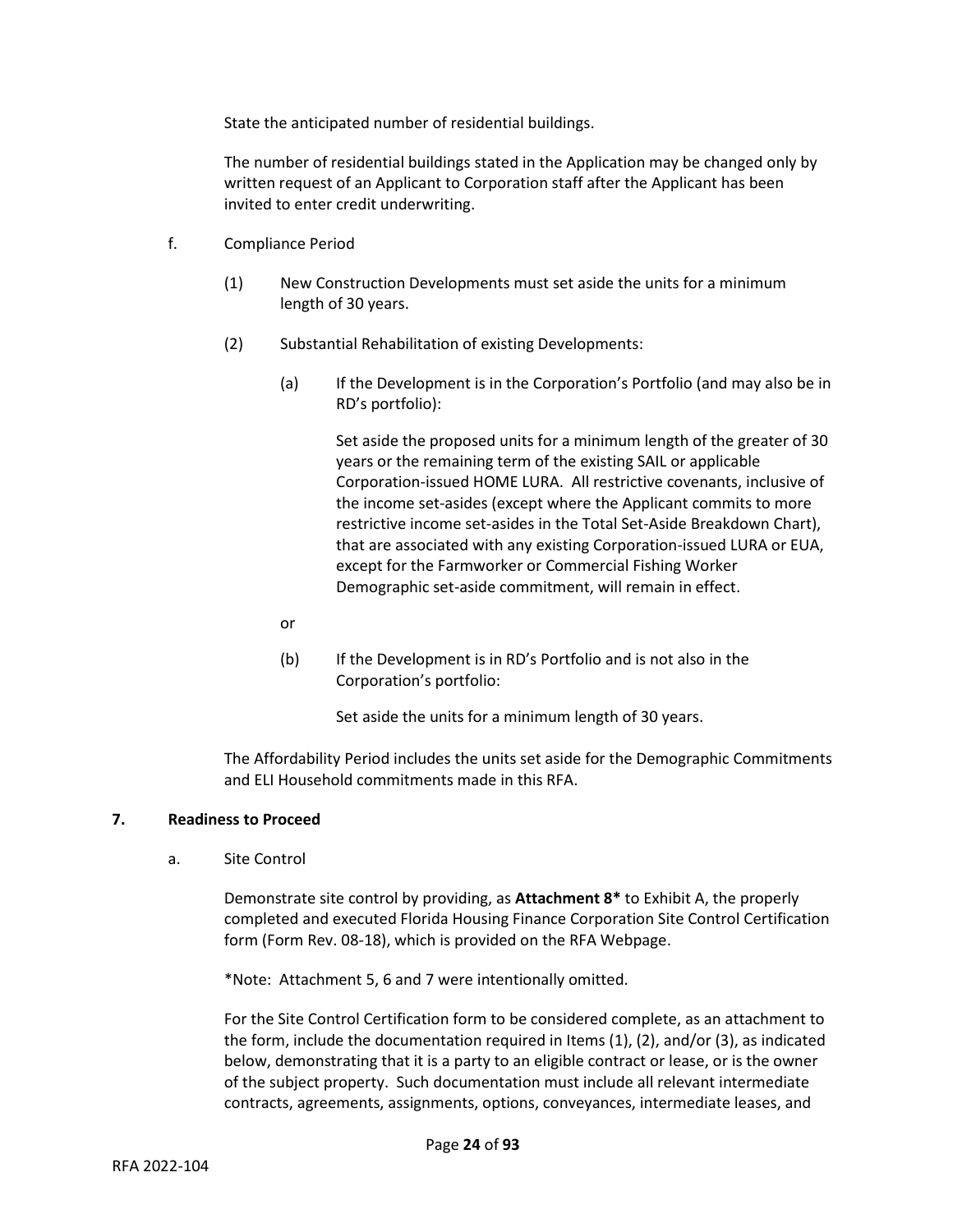subleases. If the proposed Development consists of Scattered Sites, site control must be demonstrated for all of the Scattered Sites.

- (1) An eligible contract must meet all of the following conditions:
	- (a) It must have a term that does not expire before July 31, 2022 or that contains extension options exercisable by the purchaser and conditioned solely upon payment of additional monies which, if exercised, would extend the term to a date that is not earlier than July 31, 2022;
	- (b) It must specifically state that the buyer's remedy for default on the part of the seller includes or is specific performance;
	- (c) The Applicant must be the buyer unless there is an assignment of the eligible contract, signed by the assignor and the assignee, which assigns all of the buyer's rights, title and interests in the eligible contract to the Applicant; and
	- (d) The owner of the subject property must be the seller, or is a party to one or more intermediate contracts, agreements, assignments, options, or conveyances between or among the owner, the Applicant, or other parties, that have the effect of assigning the owner's right to sell the property to the seller. Any intermediate contract must meet the criteria for an eligible contract in (a) and (b) above.
- (2) Proof of Ownership through a recorded document such as a Deed or Certificate of Title – The documentation must be recorded in the county in which the property is located and show the Applicant as the sole Grantee.
- (3) Lease The lease must have an unexpired term of at least 30 years after the Application Deadline and the lessee must be the Applicant. The owner of the subject property must be a party to the lease, or a party to one or more intermediate leases, subleases, agreements, or assignments, between or among the owner, the Applicant, or other parties, that have the effect of assigning the owner's right to lease the property for at least 30 years to the lessee.

Note: The Corporation will not review the site control documentation that is submitted with the Site Control Certification form during the scoring process unless there is a reason to believe that the form has been improperly executed, nor will it in any case evaluate the validity or enforceability of any such documentation. During scoring, the Corporation will rely on the properly executed Site Control Certification form to determine whether an Applicant has met the requirement of this RFA to demonstrate site control. The Corporation has no authority to, and will not, evaluate the validity or enforceability of any eligible site control documentation that is attached to the Site Control Certification form during the scoring process. During credit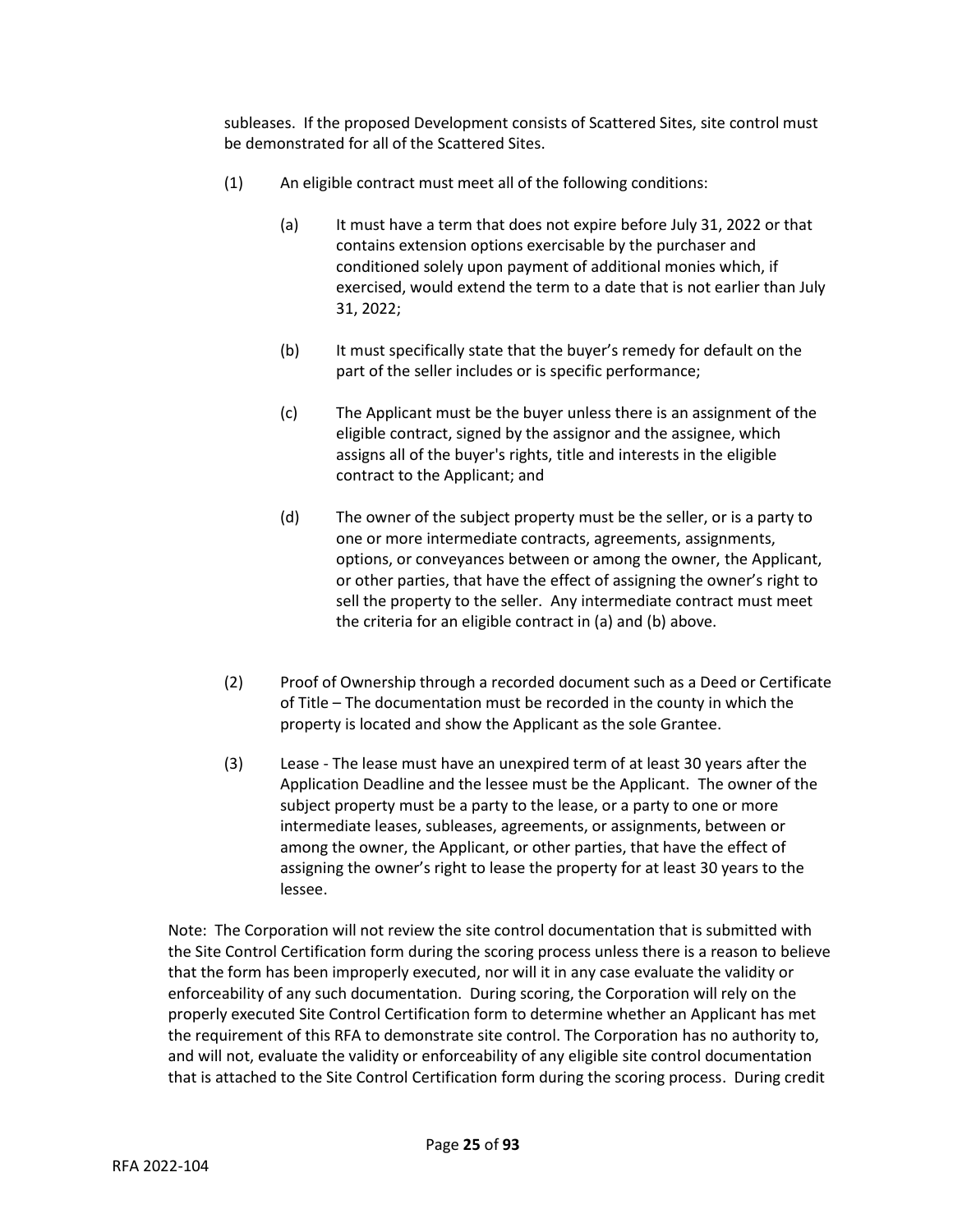underwriting, if it is determined that the site control documents do not meet the above requirements, the Corporation may rescind the award.

# b. Ability to Proceed

Demonstrate the following Ability to Proceed elements as of Application Deadline, for the entire proposed Development site, including all Scattered Sites, if applicable, as outlined below. The Florida Housing Ability to Proceed Verification forms are provided on the RFA Webpage. Note: The Applicant may include the Florida Housing Ability to Proceed Verification forms that were included in a previous RFA submission for the same proposed Development, provided (i) the form(s) used for this RFA are labeled Form Rev. 06-2020, (ii) the forms are dated within 12 months of the Application Deadline, (iii) none of the information entered on the form and certified to by the signatory has changed in any way, and (iv) the requirements outlined in this RFA are met. If the Applicant provides any prior version of the Florida Housing Ability to Proceed Verification form(s), the form(s) will not be considered.

- (1) Appropriate Zoning. Demonstrate that as of the Application Deadline the entire proposed Development site is appropriately zoned and consistent with local land use regulations regarding density and intended use or that the proposed Development site is legally non-conforming by providing, as **Attachment 9** to Exhibit A, the applicable properly completed and executed verification form:
	- (a) The Florida Housing Finance Corporation Local Government Verification that Development is Consistent with Zoning and Land Use Regulations form (Form Rev. 06-20); or
	- (b) The Florida Housing Finance Corporation Local Government Verification that Permits are Not Required for this Development form (Form Rev. 06-20).

Note: With regard to the terms "Rate of Growth Ordinance (ROGO)" and "Building Permit Allocation System (BPAS)," as used by different jurisdictions within the Florida Keys Area of Critical State Concern, for purposes of the verification forms outlined in (a) and (b) above, all references on these forms to "Rate of Growth Ordinance (ROGO)" shall be considered by the Corporation to have the same meaning as "Building Permit Allocation System (BPAS)."

- (2) Availability of Water. Demonstrate that as of the Application Deadline water is available to the entire proposed Development site by providing as **Attachment 10** to Exhibit A:
	- (a) The properly completed and executed Florida Housing Finance Corporation Verification of Availability of Infrastructure – Water form (Form Rev. 06-20); or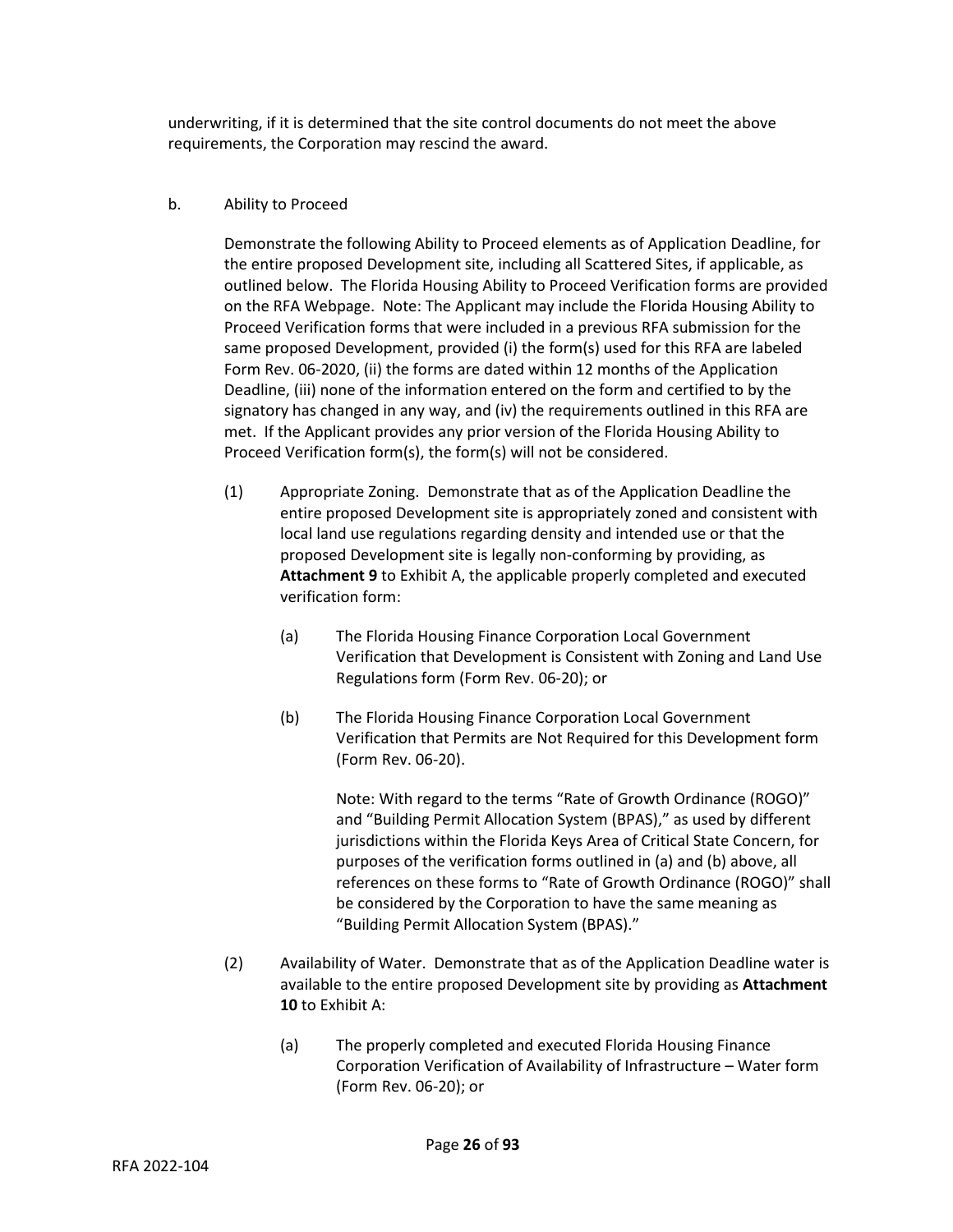- (b) Documentation from the water service provider that contains the Development location and the number of units and is dated within 12 months of the Application Deadline. The documentation may not be signed by the Applicant, by any related parties of the Applicant, by any Principals or Financial Beneficiaries of the Applicant, or by any local elected officials.
- (3) Availability of Sewer. Demonstrate that as of the Application Deadline sewer capacity, package treatment or septic tank service is available to the entire proposed Development site by providing as **Attachment 11** to Exhibit A:
	- (a) The properly completed and executed Florida Housing Finance Corporation Verification of Availability of Infrastructure – Sewer Capacity, Package Treatment, or Septic Tank form (Form Rev. 06-20); or
	- (b) Documentation from the waste treatment service provider that contains the Development location, the number of units, and is dated within 12 months of the Application Deadline. The documentation may not be signed by the Applicant, by any related parties of the Applicant, by any Principals or Financial Beneficiaries of the Applicant, or by any local elected officials.

# **8. Construction Features**

All units are expected to meet all requirements as outlined below. If the proposed Development consists of rehabilitation, the proposed Development's ability to provide all construction features will be confirmed as outlined in Exhibit F. The quality of the construction features committed to by the Applicant is subject to approval of the Board of Directors.

All features and amenities committed to and proposed by the Applicant that are not unitspecific shall be located on each of the Scattered Sites, or no more than 1/16 mile from the Scattered Site with the most units, or a combination of both.

a. Federal Requirements and State Building Code Requirements for all Developments

All proposed Developments must meet all federal requirements and state building code requirements, including the following, incorporating the most recent amendments, regulations and rules:

- Florida Accessibility Code for Building Construction as adopted pursuant to Section 553.503, Florida Statutes;
- The Fair Housing Act as implemented by 24 CFR 100;
- Section 504 of the Rehabilitation Act of 1973\*; and
- Titles II and III of the Americans with Disabilities Act of 1990 as implemented by 28 CFR 35.

The above documents are available on the RFA Webpage.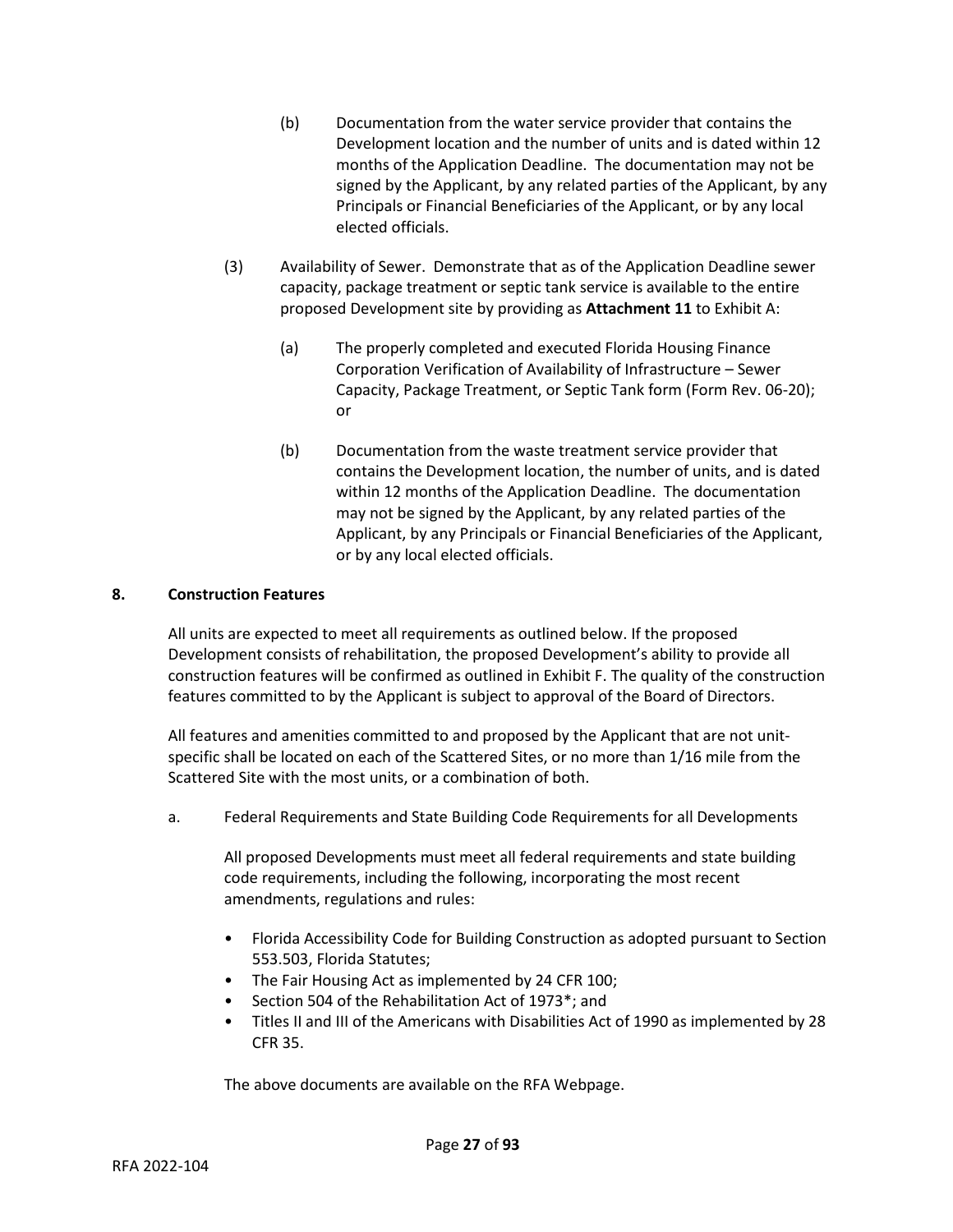\* All Developments must comply with Section 504 of the Rehabilitation Act of 1973, as implemented by 24 CFR Part 8 ("Section 504 and its related regulations"). All Developments must meet accessibility standards of Section 504. Section 504 accessibility standards require a minimum of 5 percent of the total dwelling units, but not fewer than one unit, to be accessible for individuals with mobility impairments. An additional 2 percent of the total units, but not fewer than one unit, must be accessible for persons with hearing or vision impairments. All of the accessible units must be equally distributed among different unit sizes and Development types and must be dispersed on all accessible routes throughout the Development.

To the extent that a Development is not otherwise subject to Section 504 and its related regulations, the Development shall nevertheless comply with Section 504 and its related regulations as requirements of the Corporation funding program to the same extent as if the Development were subject to Section 504 and its related regulations in all respects. To that end, all Corporation funding shall be deemed "Federal financial assistance" within the meaning of that term as used in Section 504 and its related regulations for all Developments.

#### b. General Features

- (1) The following General Features must be provided for all proposed Developments:
	- Termite prevention;
	- Pest control;
	- Window covering for each window and glass door inside each unit;
	- Cable or satellite TV hook-up in each unit and, if the Development offers cable or satellite TV service to the residents, the price cannot exceed the market rate for service of similar quality available to the Development's residents from a primary provider of cable or satellite TV;
	- Full-size oven and range;
	- Washer and dryer hook ups in each of the Development's units or an onsite laundry facility for resident use. If the proposed Development will have an on-site laundry facility, the following requirements must be met:
		- o There must be a minimum of one Energy Star certified washer and one Energy Star certified or commercial grade dryer per every 15 units. To determine the required number of washers and dryers for the on-site laundry facility; divide the total number of the Development's units by 15, and then round the equation's total up to the nearest whole number;
		- $\circ$  At least one washing machine and one dryer shall be front loading that meets the accessibility standards of Section 504;
		- o If the proposed Development consists of Scattered Sites, the laundry facility shall be located on each of the Scattered Sites, or no more than 1/16 mile from the Scattered Site with the most units, or a combination of both.
	- Additional required features for Unaccompanied Farmworker Demographic, regardless of whether the Development consists of Shared Housing:
		- o A suitable, separate bed constructed of sturdy and comfortable material must be provided to each occupant.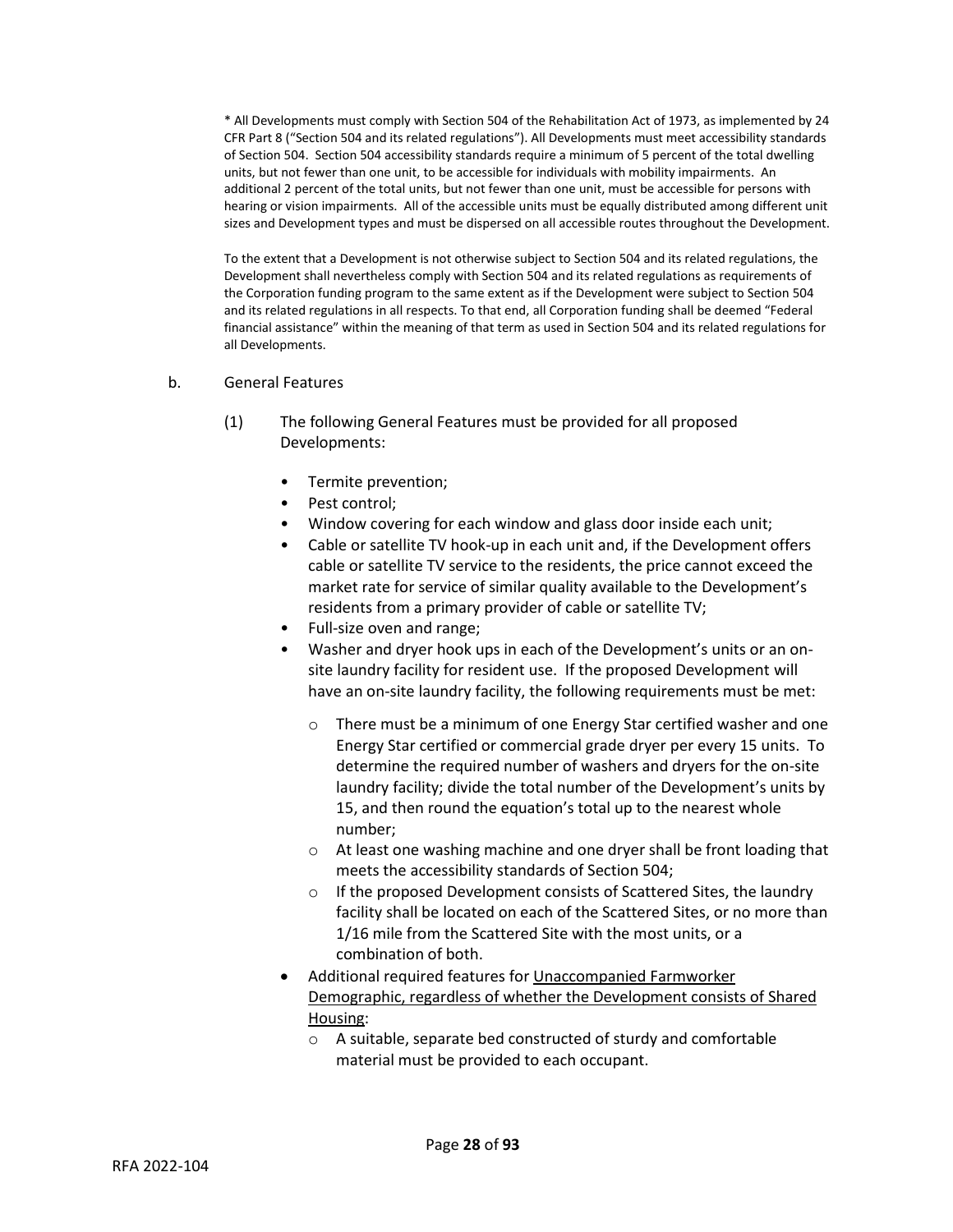- $\circ$  Occupants must be supplied with bedding upon request. A reasonable charge is allowed. This bedding must be maintained in a clean and sanitary manner.
- Additional required features for Unaccompanied Farmworker Demographic, if Shared Housing:
	- o One or two-bedroom units may consist of Shared Housing. Zero Bedroom Units are not eligible as Shared Housing.
	- $\circ$  Bedrooms must be separate from other living space with at least 50 square feet of floor space for each occupant. No bunk beds are allowed.
	- o Beds must be spaced at least 3 feet apart from each other. No more than two beds per bedroom.
	- o Occupants must be supplied with bedding upon request. A reasonable charge is allowed. This bedding must be maintained in a clean and sanitary manner.
	- o A lockable storage cabinet or closet must be provided for each resident to store clothing and other personal items.
- c. Required Accessibility Features, regardless of the age of the Development

Federal and state law and building code regulations requires that programs, activities, and facilities be readily accessible to and usable by persons with disabilities. Florida Housing requires that the design, construction, or alteration of its financed Developments be in compliance with federal and state accessibility requirements. When more than one law and accessibility standard applies, the Applicant shall comply with the standard (2010 ADA Standards, Section 504, Fair Housing Act, or Florida Building Code, Accessibility) which affords the greater level of accessibility for the residents and visitors. Areas required to be made accessible to mobility-impaired residents and their visitors, including those in wheelchairs, shall include, but not be limited to, accessible routes and entrances, paths of travel, primary function areas, parking, trash bins, mail and package receiving areas for residents, pool and other amenities, including paths of travel to amenities and laundry rooms, including washers and dryers.

- (1) Required Accessibility Features in all Units
	- Primary entrance doors on an accessible route shall have a threshold with no more than a ½-inch rise;
	- All door handles on primary entrance door and interior doors must have lever handles;
	- Lever handles on all bathroom faucets and kitchen sink faucets;
	- Mid-point on light switches and thermostats shall not be more than 48 inches above finished floor level; and
	- Cabinet drawer handles and cabinet door handles in bathroom and kitchen shall be lever or D-pull type that operate easily using a single closed fist.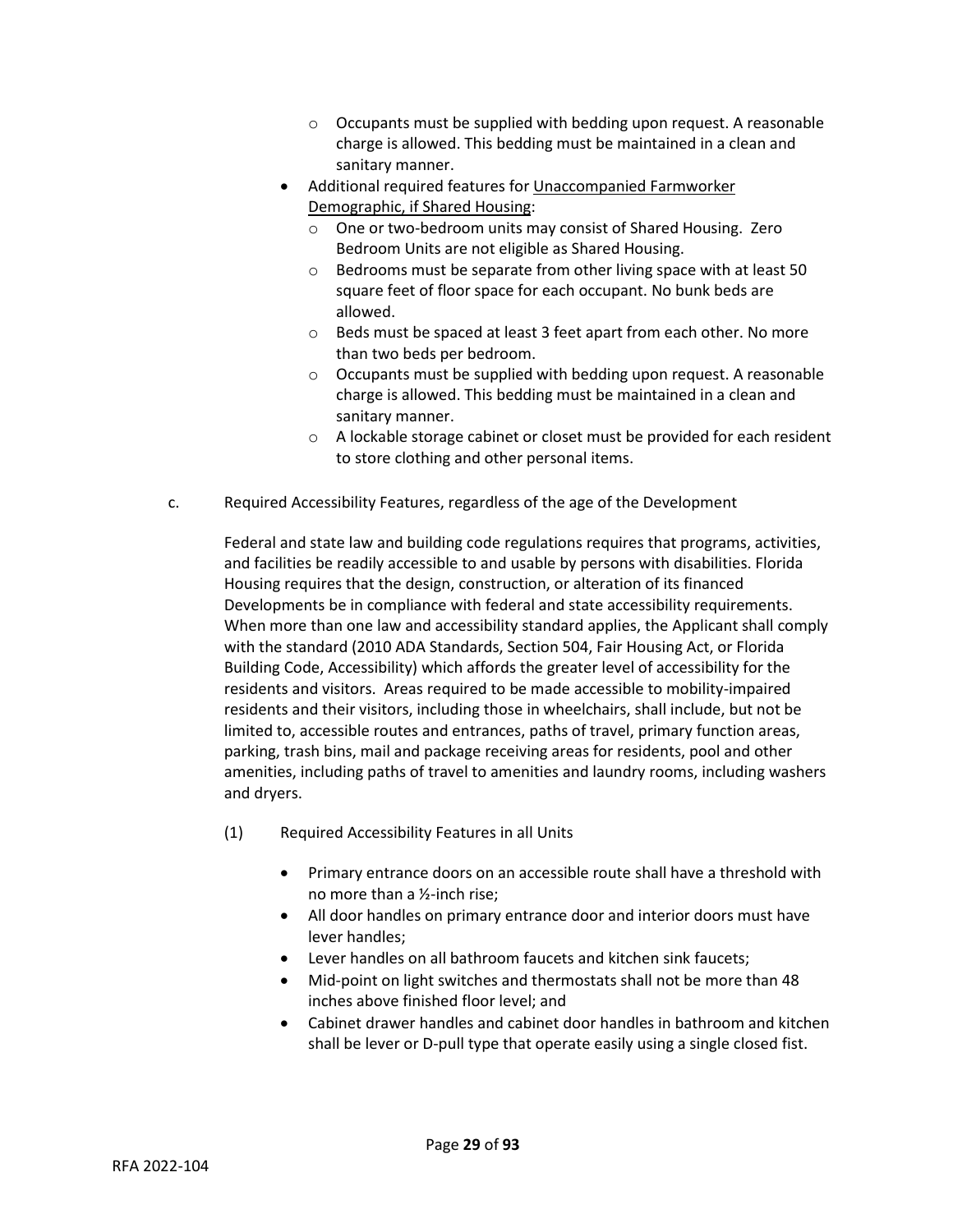(2) In addition to the 5 percent mobility requirement outlined above, Developments must provide reinforced walls for future installation of horizontal grab bars in place around each tub/shower and toilet, or a Corporation-approved alternative approach for grab bar installation. The installation of the grab bars must meet or exceed the 2010 ADA Standards for Accessible Design.

At the request of and at no charge to a resident household, the Development shall purchase and install grab bars around each tub/shower unit and toilet in the dwelling unit. The product specifications and installation must meet or exceed 2010 ADA Standards for Accessible Design. The Development shall inform a prospective resident that the Development, upon a resident household's request and at no charge to the household, will install grab bars around a dwelling unit's tub/shower unit and toilet, pursuant to the 2010 ADA Standards. At a minimum, the Development shall inform each prospective lessee by including language in the Development's written materials listing and describing the unit's features, as well as including the language in each household's lease.

- d. Required Green Building Features in all Developments
	- (1) All new construction units and, as applicable, all common areas must have the features listed below and all rehabilitation units are expected to have all of the following required Green Building features unless found to be not appropriate or feasible within the scope of the rehabilitation work utilizing a capital needs assessment as further explained in Exhibit F of this RFA:
		- Low or No-VOC paint for all interior walls (Low-VOC means 50 grams per liter or less for flat; 150 grams per liter or less for non-flat paint);
		- Low-flow water fixtures in bathrooms—WaterSense labeled products or the following specifications:
			- o Toilets: 1.28 gallons/flush or less,
			- o Urinals: 0.5 gallons/flush,
			- o Lavatory Faucets: 1.5 gallons/minute or less at 60 psi flow rate,
			- o Showerheads: 2.0 gallons/minute or less at 80 psi flow rate;
		- Energy Star certified refrigerator;
		- Energy Star certified dishwasher;
		- Energy Star certified ventilation fan in all bathrooms;
		- Water heater minimum efficiency specifications:
			- o Residential Electric:
				- Up to 55 gallons = 0.95 EF or 0.92 UEF; or
				- More than 55 gallons = Energy Star certified; or
				- Tankless = 0.97 EF and Max GPM of  $\geq 2.5$  over a 77° rise or 0.87 UEF and GPM of ≥ 2.9 over a 67◦ rise;
			- o Residential Gas (storage or tankless/instantaneous): Energy Star certified,
			- o Commercial Gas Water Heater: Energy Star certified;
		- Energy Star certified ceiling fans with lighting fixtures in bedrooms;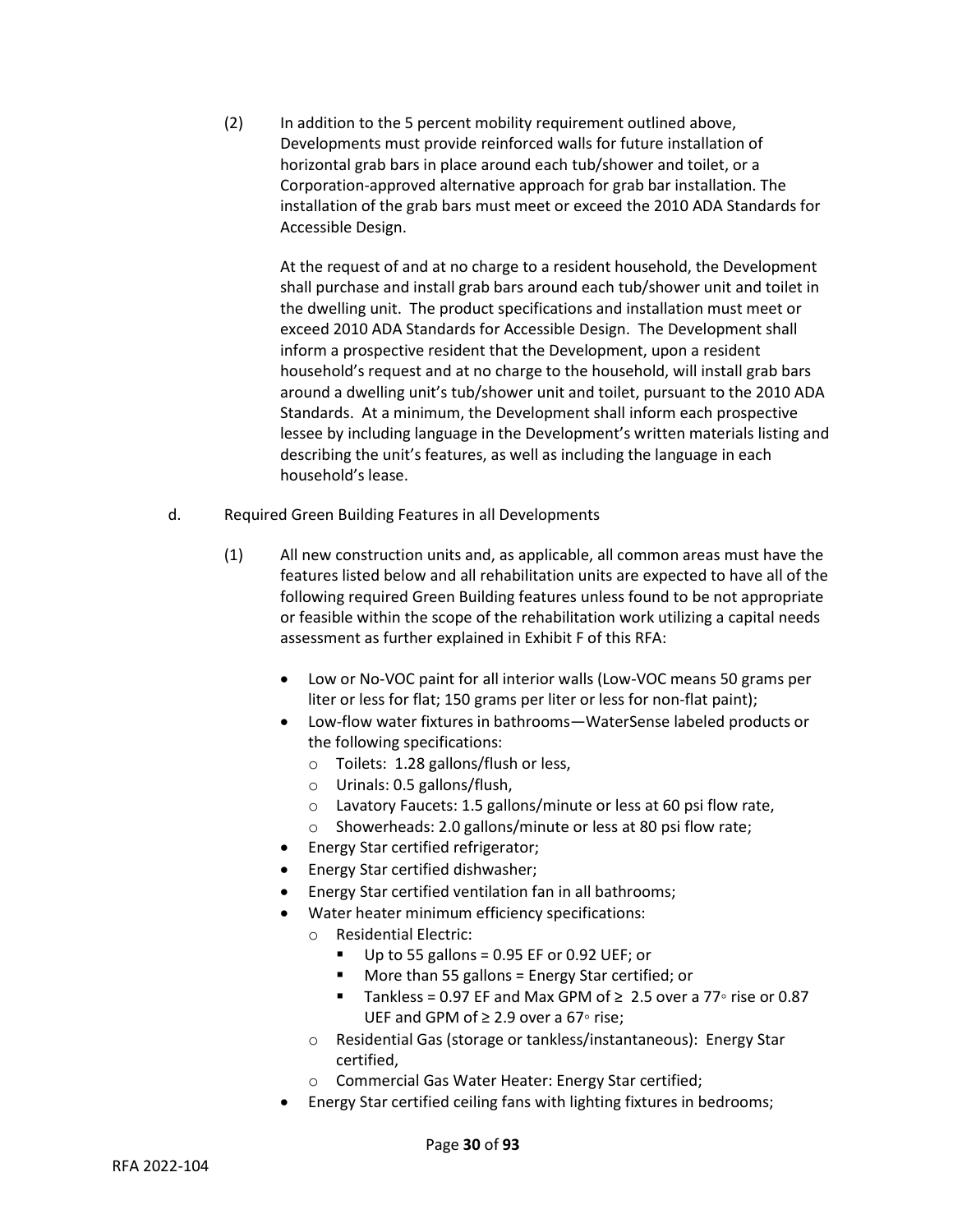- Air Conditioning (in-unit or commercial):
	- o Air-Source Heat Pumps Energy Star certified:
		- $≥ 8.5$  HSPF/  $≥ 15$  SEER/  $≥ 12.5$  EER for split systems
		- ≥ 8.2 HSPF ≥15 SEER/ ≥12 EER for single package equipment including gas/electric package units
	- o Central Air Conditioners Energy Star certified:
		- ≥15 SEER/ ≥12.5 EER<sup>\*</sup> for split systems
		- ≥15 SEER/ ≥12 EER\* for single package equipment including gas/electric package units. NOTE: Window air conditioners and portable air conditioners are not allowed. Package Terminal Air Conditioners (PTACs) / Package Terminal Heat Pumps (PTHPs) are allowed in studio and 1 bedroom units.
- (2) In addition to the required Green Building features outlined in (1) above, select enough additional Green Building features in Exhibit A so that the total point value of the features selected equals at least 10 points. Failure to select at least 10 points worth of the features will result in the Application failing to meet this requirement.
- e. Items to be included in the rehabilitation scope of work, as outlined in Exhibit F
	- (1) All Applicants will be required to address the following required items:
		- (a) Required features outlined in a. and c. above. If the CNA provider determines that the required items cannot be addressed within the contemplated budget, the proposed Development will be deemed infeasible and the Corporation will rescind funding from the proposed Development;
		- (b) All items outlined in b. above;
		- (c) Immediate repair items as identified in the CNA report that threaten the health and safety of the residents, as well as items identified as being in violation of recorded building and/or fire codes;
		- (d) Critical repair items identified in the CNA report that require immediate remediation to prevent additional substantial deterioration to a particular system, address an immediate need observed by the CNA consultant, or extend the life of a system critical to the operation of the property;
		- (e) Green building items outlined in 8.d. above, considering the appropriateness and feasibility of the features and the remaining useful life, as outlined in the CNA provider's final report. For the additional Green Building features selected by the Applicant at question 8.d.(2) of Exhibit A, a total of 10 points must be maintained; and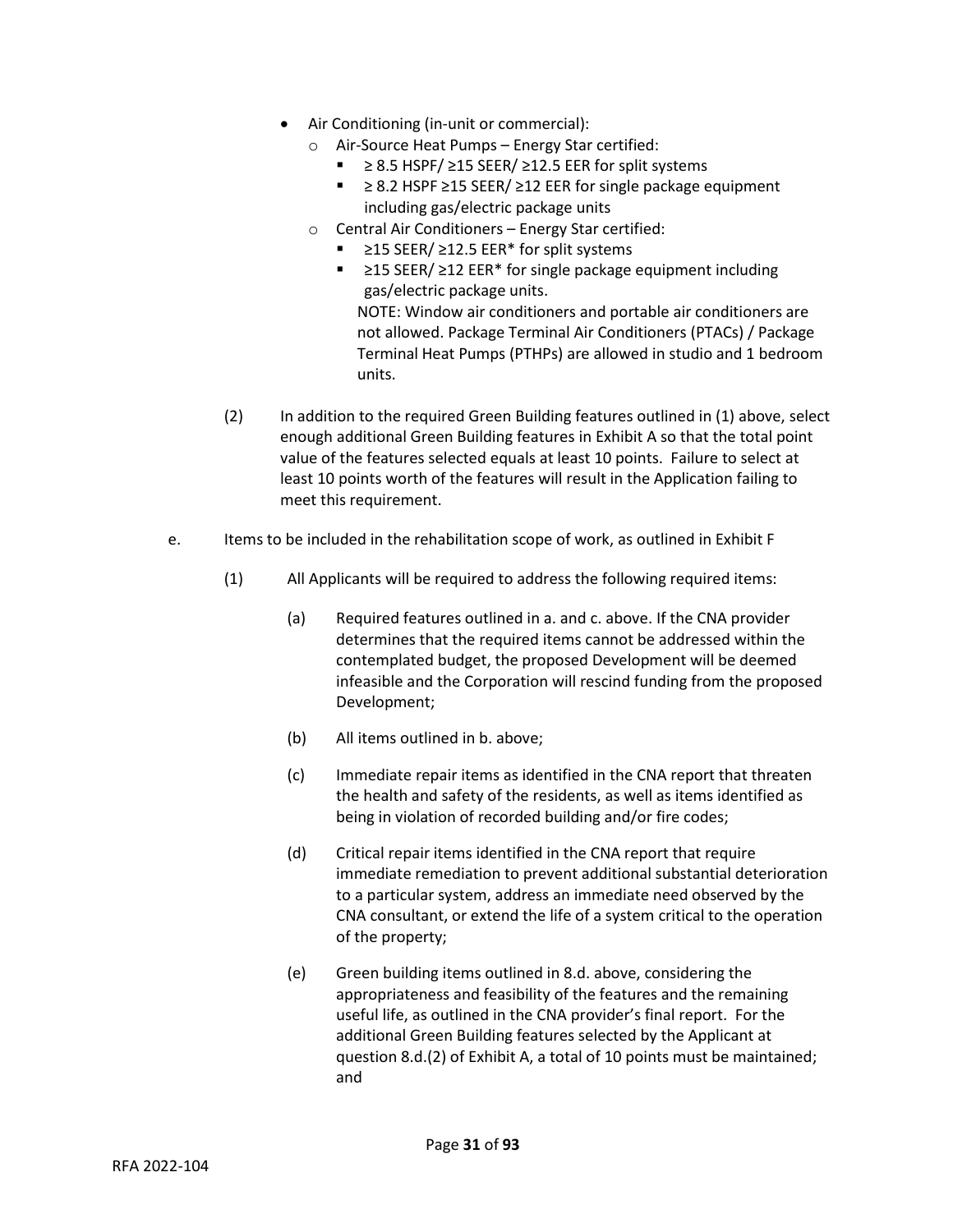- (e) Items identified in the CNA report as having a remaining useful life of 5 years or less.
- (2) Once items in (1) above have been addressed in the Rehabilitation Scope of Work, the following items may be added to the scope, if within the remaining available budget.
	- (a) Items identified in the CNA report as having a remaining useful life of 6-15 years.
	- (b) Features and amenities that add to the marketability of the Development.

## **9. Funding**

- a. Corporation Funding
	- (1) Eligible SAIL Request Amount

State the amount of SAIL funding it is requesting, as well as on the Development Cost Pro Forma.

- (a) The SAIL Request Amount will be based on the lesser of the following:
	- \$215,000 per unit for New Construction;
	- \$50,000 per unit for Substantial Rehabilitation;
	- \$5,125,000 per Development
- (b) Adjustments, if applicable

During the scoring process, if the Applicant states an amount that is greater than the amount the Applicant is eligible to request, the Corporation will reduce the amount down to the maximum amount the Applicant is eligible to request. The Applicant's SAIL Request Amount will be reviewed for compliance with the per unit limit and per Development limit, as well as its contribution to the percentage of Total Development Cost limitation in item 2.b. of Exhibit C.

> If a reduction in the SAIL Request Amount is needed and a funding shortfall is created in either the Construction/Rehab and/or the Permanent Analysis of the Applicant's Development Cost Pro Forma, the amount of the adjustment(s), to the extent needed and possible, will be offset by increasing the deferred Developer Fee up to the maximum eligible amount as provided below.

- (2) Interest Rate
	- (a) Applicants that commit to set-aside at least 40 percent, but less than 80 percent of the units for the demographic selected will qualify for a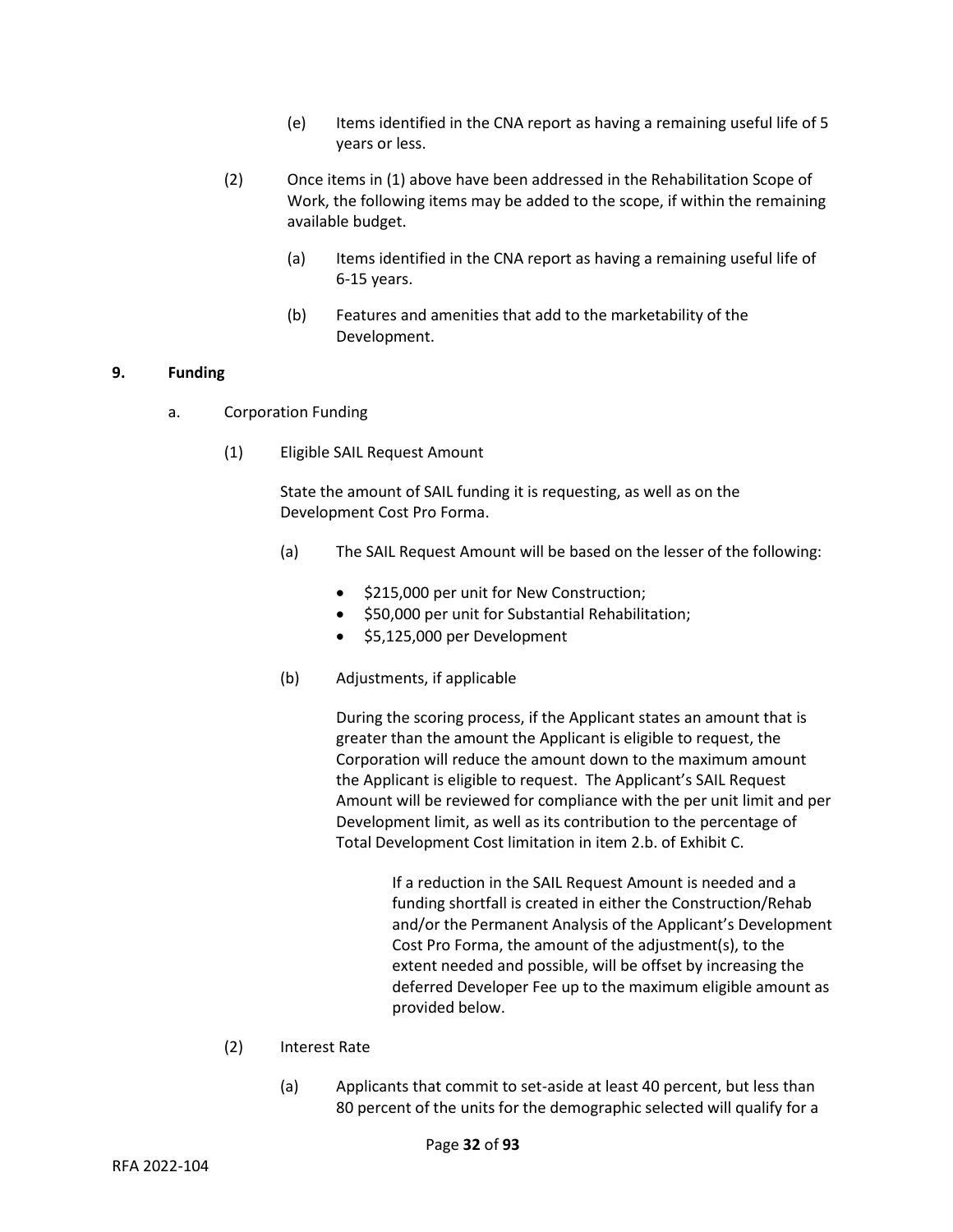SAIL loan with an interest rate of 0 percent for the percentage of units that are set aside for the demographic selected, and an interest rate of 1 percent for the remaining units. For example, a set-aside commitment of 70 percent of the units for Farmworker households will have 70 percent at 0 percent and 30 percent at 1 percent, or a blended overall interest rate of 0.30 percent.

(b) Applicants that commit to set aside at least 80 percent of the total units for the demographic selected will qualify for a SAIL loan with an interest rate of 0 percent.

The terms and conditions of the SAIL loan are further outlined in Rule Chapter 67-48, F.A.C.

- (3) Other Corporation Funding
	- (a) If the Development has received funding from the Predevelopment Loan Program (PLP), the Corporation file number and amount of funding must be listed. Note: PLP funding cannot be used as a source of financing on the Construction/Rehab Analysis or the Permanent Analysis.
	- (b) List any other Corporation funding that is intended to be utilized as a source of financing for the proposed Development.
- b. Non-Corporation Funding
	- (1) If the proposed Development will be assisted with funding under the United States Department of Agriculture RD 515 Program and/or RD 538 Program, the following information must be provided:
		- (a) Indicate the applicable RD Program(s) in Exhibit A.
		- (b) For a proposed Development that is assisted with funding from RD 515, include the following:
			- (i) Include the funding amount at the USDA RD 515 Financing line item on the Development Cost Pro Forma (Construction/Rehab Analysis and/or Permanent Analysis), and
			- (ii) Provide a letter from RD, dated within six months of the Application Deadline, as **Attachment 14\*** to Exhibit A, confirming the funding source as outlined below:
				- (A) For proposed Developments with the Development Category of Rehabilitation (with or without Acquisition), the RD letter must include the following information: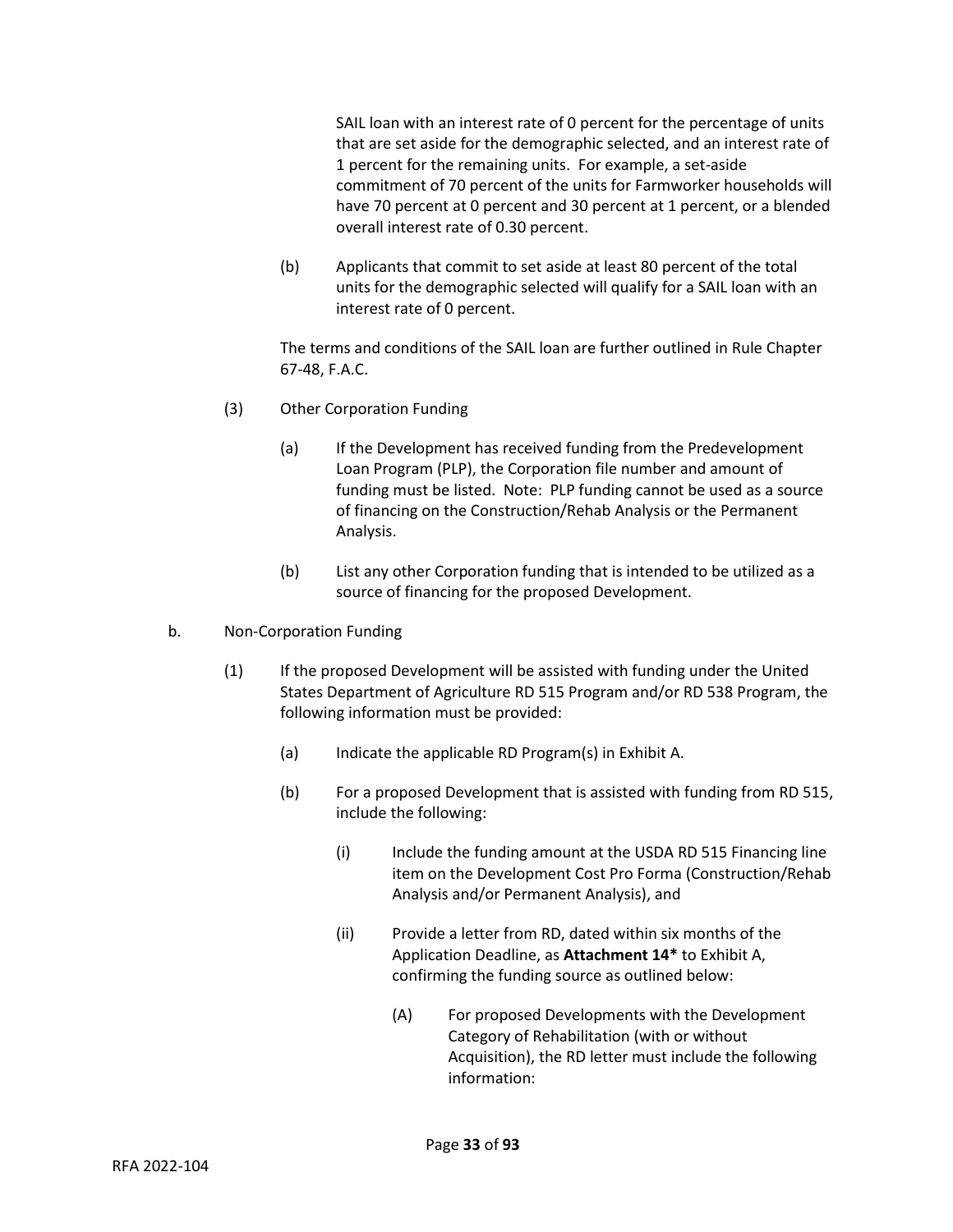- o Name of existing development;
- o Name of proposed Development;
- o Current RD Loan balance; and
- o Acknowledgment that property will remain in the USDA/RD 515 loan portfolio.
- or
- (B) For proposed Developments with the Development Category of New Construction, the RD letter must include the following information:
	- o Name of Proposed Development;
	- o Name of Applicant as borrower or direct recipient; and
	- o RD Loan amount.
- (c) If the proposed Development will be assisted with funding under the RD 538 Program, include the following:
	- (i) Include the funding amount at the USDA RD 538 Financing line item on the Development Cost Pro Forma (Construction/Rehab Analysis and/or Permanent Analysis); and
	- (ii) Provide the letter sent to the Applicant by an RD 538 approved lender certifying that the lender is prepared to make a loan consistent with the program requirements through the Section 538 Guaranteed Rural Rental Housing ("538") Loan Program as **Attachment 14\*** to Exhibit A. The U.S. Department of Agriculture, Rural Development (RD), list of Section 538 Guaranteed Rural Rental Housing approved lenders is available on the RFA Webpage.

As outlined in Exhibit D, the Section 538 Selection letter from RD must be provided during credit underwriting.

\*Attachments 12 and 13 are intentionally omitted.

(2) Non-Corporation Funding Proposals

Unless stated otherwise within this RFA, for funding, other than Corporation funding and deferred Developer Fee, to be counted as a source on the Development Cost Pro Forma, provide documentation of all financing proposals from both the construction and the permanent lender(s), and other sources of funding. The financing proposals must state whether they are for construction financing, permanent financing, or both, and all attachments and/or exhibits referenced in the proposal must be provided as **Attachment 15** to Exhibit A.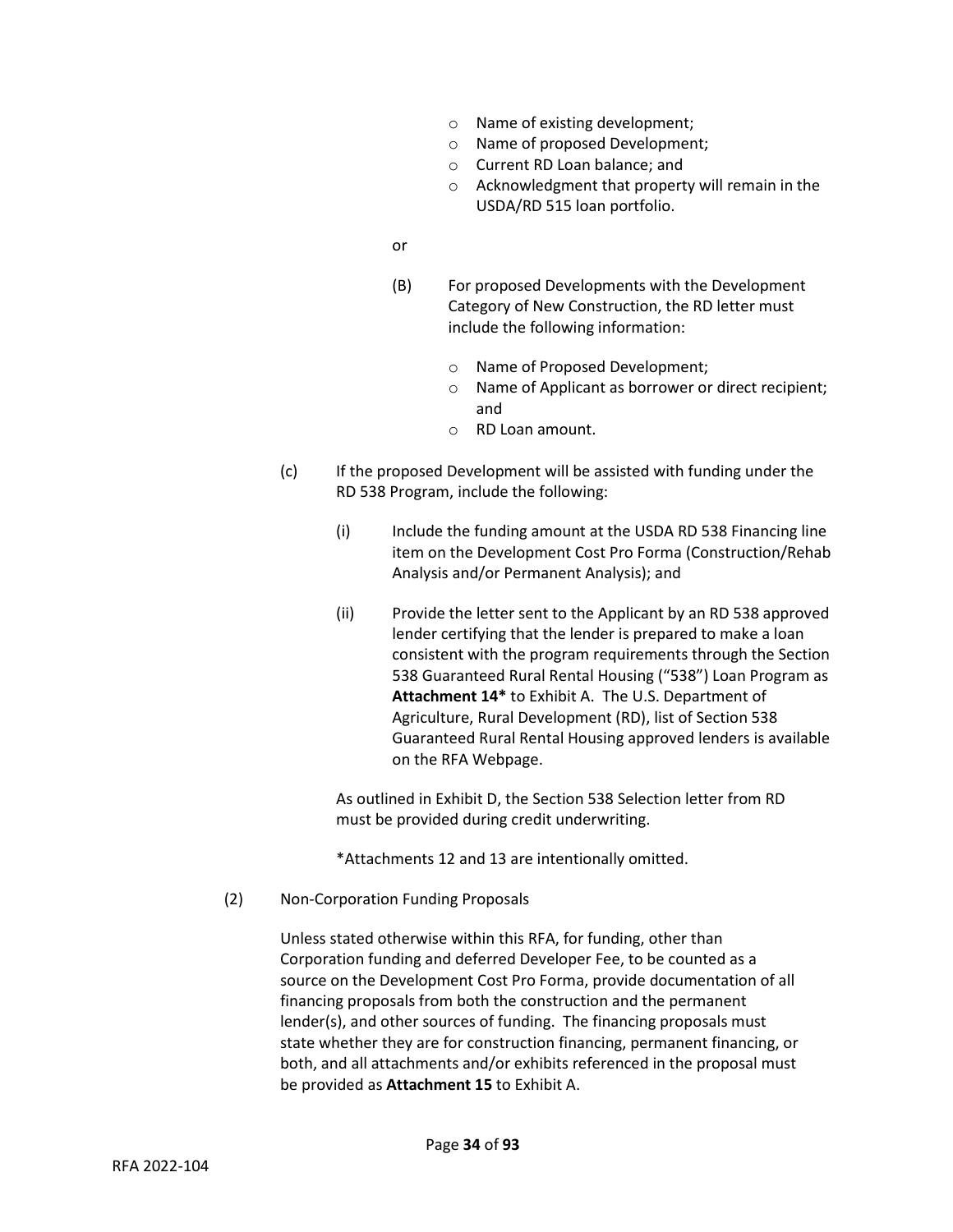For purposes of the Application, the following will not be considered a source of financing: net operating income, capital contributions not documented in accordance with financing proposals that are not from a Regulated Mortgage Lender, fee waivers or any portion of any fees that are reimbursed by the local government. Additionally, fee waivers or any portion of any fees that are reimbursed by the local government cannot be considered as Development costs.

(a) Financing Proposal

Financing proposal documentation, regardless of whether the documentation is in the form of a commitment, proposal, term sheet, or letter of intent, must meet the following criteria.

Each financing proposal shall contain:

- Amount of the construction loan, if applicable;
- Amount of the permanent loan, if applicable;
- Specific reference to the Applicant as the borrower or direct recipient; and
- Signature of lender.

Note: Eligible Local Government financial commitments (i.e., grants and loans) can be considered a source of financing without meeting the requirements above if the Applicant provides the properly completed and executed Local Government Verification of Contribution – Grant Form (Form 07-2019) and/or the Local Government Verification of Contribution – Loan Form (Form 07- 2019) and such grant and/or loan is effective at least through December 31, 2022. A loan with a forgiveness provision (and no accrued interest charges) requiring approval of the Local Government can be treated as a loan or a grant, for scoring purposes. Either the "Loan" or the "Grant" verification forms can be used. The grant and loan forms (Form 07-2019) are available on the RFA Webpage. If the loan form is used for a loan with forgiveness provision (and no accrued interest charges), the space for entering the net present value of the loan is not applicable to this RFA and will not be considered.

- (b) Financing that has closed:
	- (i) If the financing has closed in the Applicant's name, provide a letter from the lender acknowledging that the loan has closed. The letter must also include the following information:
		- o Amount of the construction loan, if applicable;
		- o Amount of the permanent loan, if applicable; and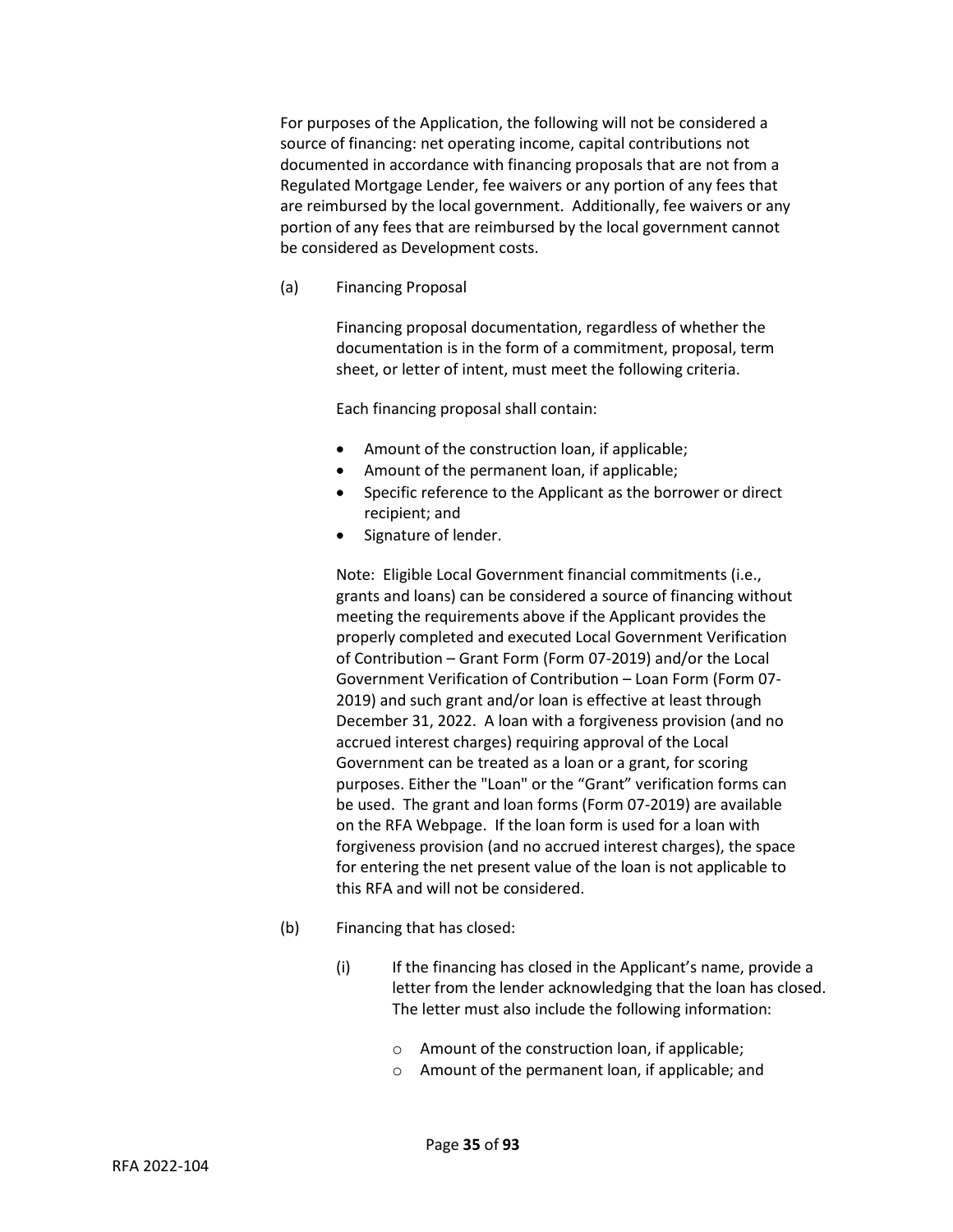- o Specific reference to the Applicant as the borrower/direct recipient/mortgagee.
- (ii) Except for HUD and RD funding, if the financing involves an assumption of debt not currently in the Applicant's name, as evidence that the lender approves of the proposal of assumption, provide a letter from the lender, dated within six months of the Application Deadline, that includes the following information:
	- o Specifically references the Applicant as the assuming party;
	- o If a permanent loan, states the amount to be assumed; and
	- o If a construction loan, states the maximum amount of funding capacity.

If the debt being assumed is provided by HUD, provide a letter from HUD, dated within six months of the Application Deadline, confirming the funding source. The letter must include the following information:

- o Name of existing development;
- o Name of proposed Development;
- o Loan balance; and
- o Applicable HUD program.

If the debt being assumed is provided by RD, the Applicant is only required to provide the information described in Item 10.b.(1)(b) above.

(c) If the financing proposal is not from a Regulated Mortgage Lender in the business of making loans or a governmental entity, evidence of ability to fund must be provided. Evidence of ability to fund includes: (i) a copy of the lender's most current audited financial statements no more than 17 months old; or (ii) if the loan has already been funded, a copy of the note and recorded mortgage. The age of all financial statements is as of the Application Deadline. In evaluating ability to fund, the Corporation will consider the entity's unrestricted current assets typically used in the normal course of business. Assets considered restricted include, but are not limited to, pension funds, rental security deposits, and sinking funds. Financing proposals from lenders who cannot demonstrate ability to fund will not count as a source of financing. Financial statements must be included in the Application. Note: This provision does not apply to deferred Developer Fee.

> In the case where the seller (or lessor) of the Development's property is providing a seller's or lessor's note (purchase money mortgage or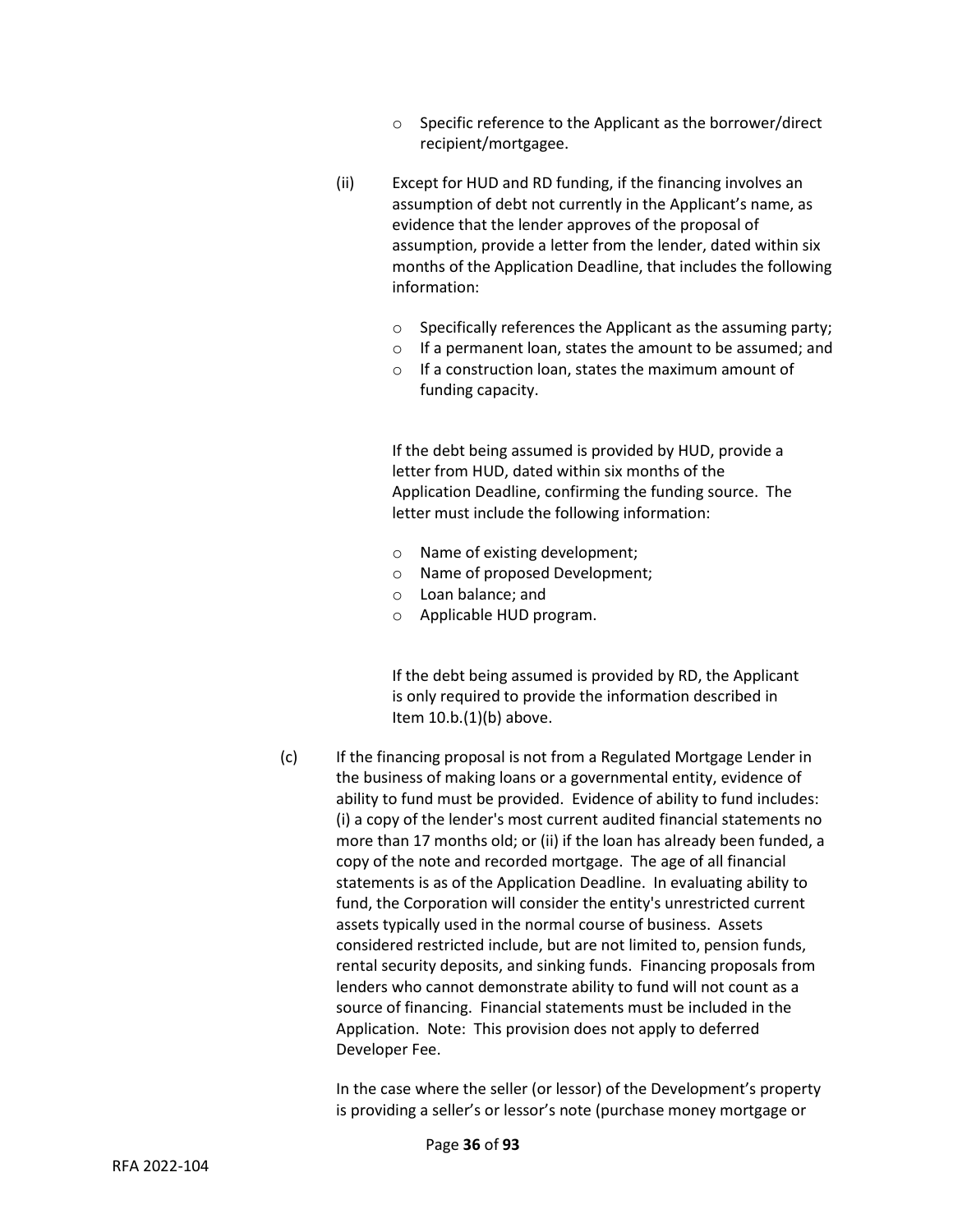equivalent) to help finance the Applicant's acquisition of the property, evidence of its ability to fund the amount of the note is not needed so long as the Application includes a letter from the seller or lessor that meets the financing proposal criteria outlined in (2)(a) above and the amount of the note is equal to or less than the purchase price of the property.

- (d) If a financing proposal shows an amount less than the corresponding line item on the Development Cost Pro Forma, only the financing proposal amount will be considered as a funding source. However, if a financing proposal shows an amount greater than the corresponding line item on the Development Cost Pro Forma, up to the total amount of the financing proposal amount may be utilized as a funding source, if needed.
- (e) The loan amount may be conditioned upon an appraisal or debt service coverage ratio or any other typical due diligence required during credit underwriting.
- (f) Financing proposals may be conditioned upon the Applicant receiving the funding from the Corporation for which it is applying.
- (g) If a financing proposal has a provision for holding back funds until certain conditions are met, the amount of the hold-back will not be counted as a source of construction financing unless it can be determined that the conditions for the release of the hold-back can be met prior to or simultaneous with the closing of the Development's permanent financing.
- (h) Grant funds are contributions to the Development, other than equity, which carry no repayment provision or interest rate. A commitment for grant funds will be considered a commitment for scoring purposes if the commitment is properly executed and, if applicable, evidence of ability to fund is provided.

# c. Development Cost Pro Forma

All Applicants must complete the Development Cost Pro Forma listing the anticipated expenses or uses, the Detail/Explanation Sheet, if applicable, and the Construction or Rehab Analysis and Permanent Analysis listing the anticipated sources (both Corporation and non-Corporation funding). The sources must equal or exceed the uses. During the scoring process, if a funding source is not considered and/or if the Applicant's funding Request Amount is adjusted downward, this may result in a funding shortfall. If the Application has a funding shortfall, it will be ineligible for funding.

The Development Cost Pro Forma must include all anticipated costs of the Development construction, rehabilitation and, if applicable, acquisition, including the Developer Fee and General Contractor fee, as outlined below. Waived or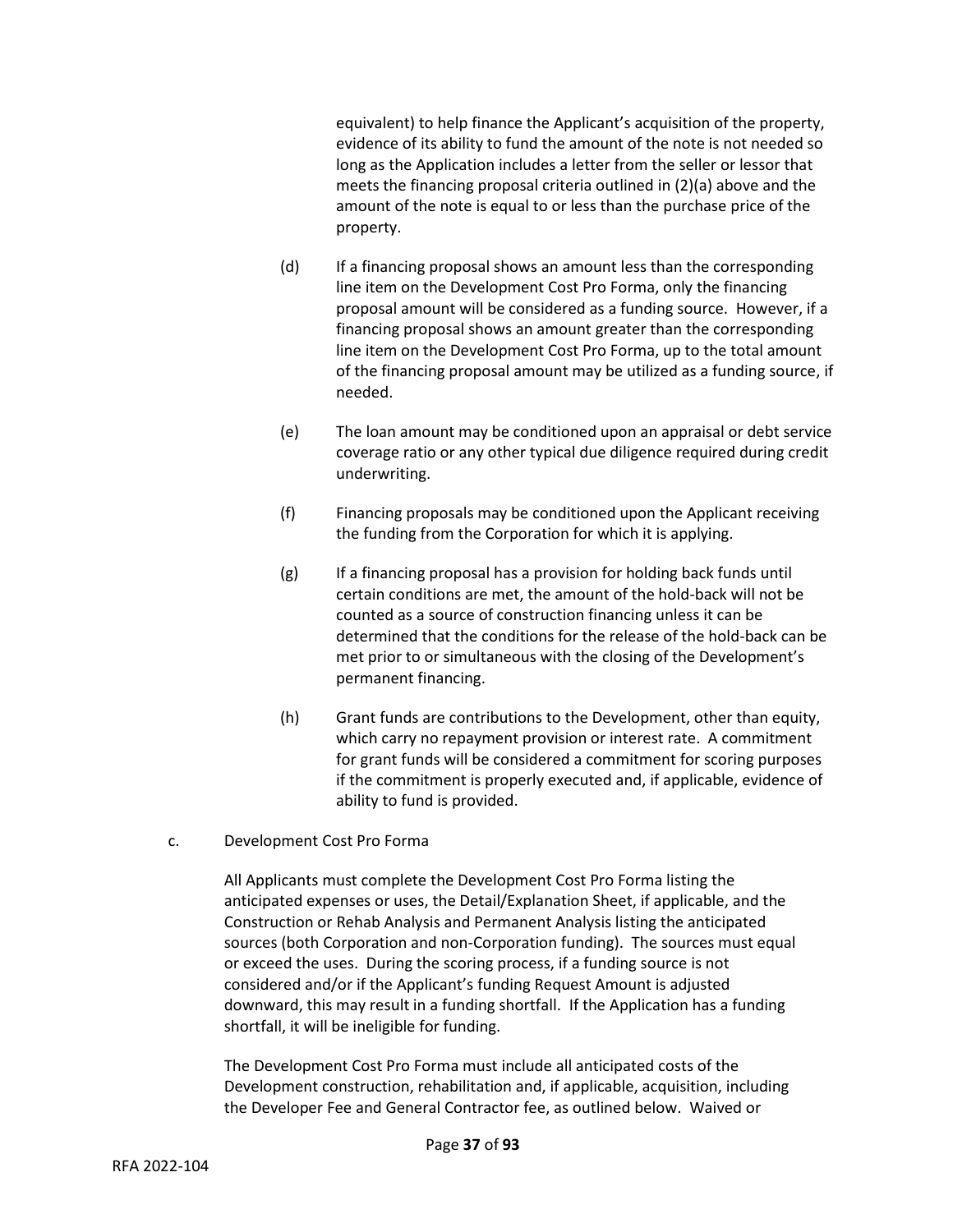reimbursed fees or charges are not considered costs to the Development and therefore, should not be included on the Development Cost Pro Forma. Note: deferred Developer Fees are not considered "waived fees."

Developer Fee and General Contractor fee must be disclosed. In the event the Developer Fee and/or General Contractor fee are/is not disclosed on the Development Cost Pro Forma, the Corporation will assume that these fees will be the maximum allowable and will add the maximum amount(s) to Total Development Cost. If an Applicant lists a Developer Fee, General Contractor fee, or contingency reserve that exceeds the stated Application limits, the Corporation will adjust the fee to the maximum allowable.

Unless stated otherwise in this RFA, except for deferred Developer Fee, the Application requires complete information on all sources of Development funding and the proposed uses of those funds. All loans, grants, donations, syndication proceeds, etc., should be detailed in the Application as outlined above. The total of monetary funds determined to be in funding proposals must equal or exceed uses.

(1) Developer Fee

Each Developer Fee component listed in (a) and (b) below shall not exceed the respective amounts described below:

- (a) Developer Fee on Acquisition Costs, is limited to 16 percent of the Total Acquisition Cost of Existing Development (excluding land) stated on the Development Cost Pro Forma in Column 3 of Item B, rounded down to the nearest dollar; and
- (b) Developer Fee on Non-Acquisition Costs, is limited to 16 percent of the net amount after deducting Total Acquisition Cost of Existing Development (excluding land) (Column 3 of Item B) from the Development Cost stated on the Development Cost Pro Forma in Column 3 of Item C, rounded down to the nearest dollar.

If the maximums stated in (a) or (b) are exceeded, the Corporation will adjust the amount down to the maximum allowed. Additionally, the Corporation may further adjust the Developer Fee on Acquisition Costs, and/or Developer Fee on Non-Acquisition Costs stated on the Development Cost Pro Forma and used to calculate the Developer Fee in Item D of the Development Cost Pro Forma. The conditions for such adjustments are stated below:

• If the amount of Developer Fee on Acquisition Costs is more than the amount allowed in (a) above, AND if the amount of Developer Fee on Non-Acquisition Costs is less than the amount allowed in (b) above, the Corporation will reduce the amount of Developer Fee on Acquisition Costs to the maximum allowed amount, and increase the amount of Developer Fee on Non-Acquisition Costs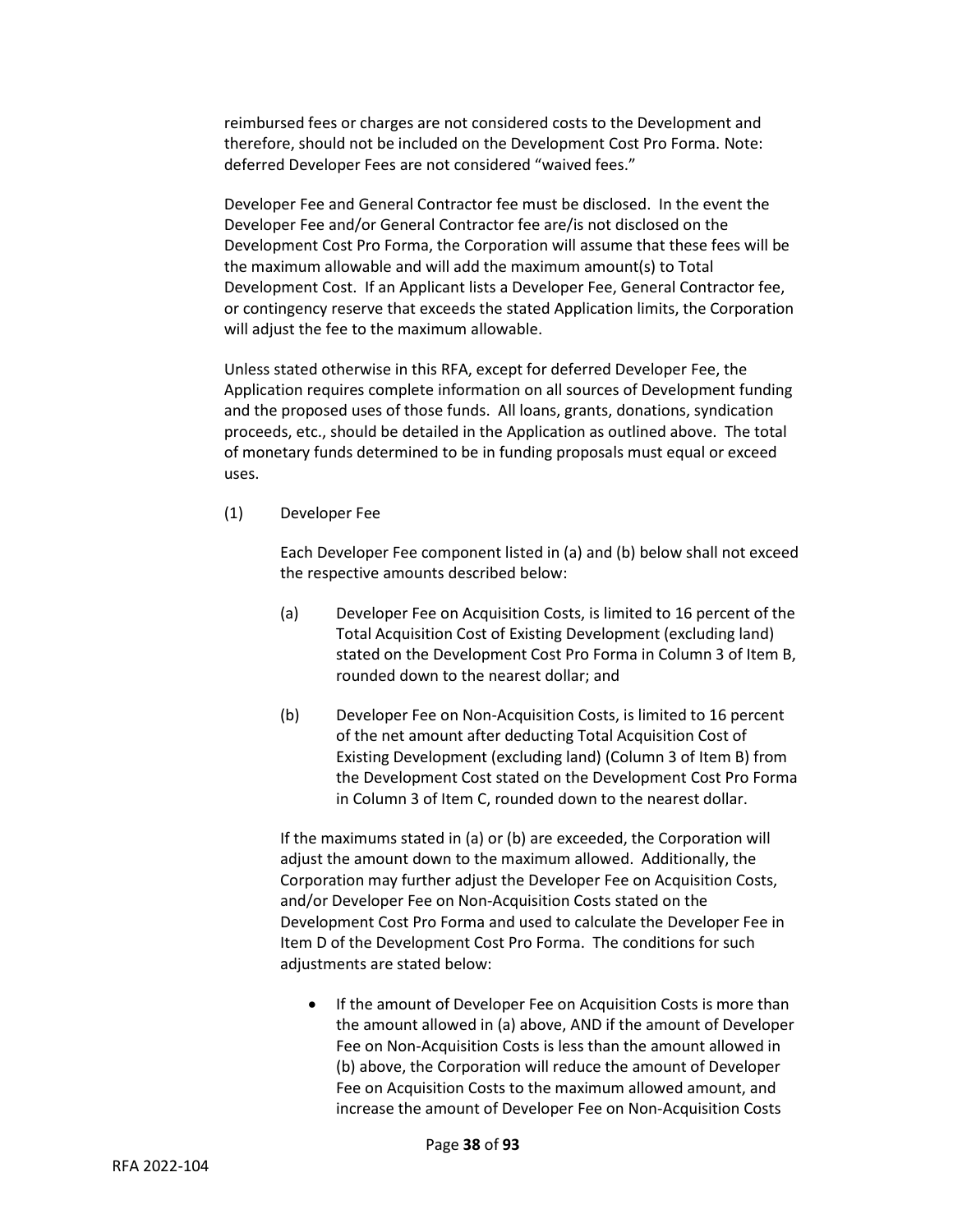by the amount reduced in the Developer Fee on Acquisition Costs, up to the maximum allowed amount.

• If the amount of Developer Fee on Non-Acquisition Costs is more than the amount allowed in (b) above, AND if the amount of Developer Fee on Acquisition Costs is less than the amount allowed in (a) above, the Corporation will reduce the amount of Developer Fee on Non-Acquisition Costs to the maximum allowed amount, and increase the amount of Developer Fee on Acquisition Costs by the amount reduced in the Developer Fee on Non-Acquisition Costs, up to the maximum allowed amount.

The Corporation will allow up to 100 percent of the eligible Developer Fee to be deferred and used as a source on the Development Cost Pro Forma without the requirement to show evidence of ability to fund.

Consulting fees, if any, and any financial or other guarantees required for the financing must be paid out of the Developer Fee. Consulting fees include, but are not limited to, payments for Application consultants, construction management or supervision consultants, or local government consultants.

(2) General Contractor Fee

General Contractor fee shall be limited to 14 percent of actual construction cost. The maximum allowable General Contractor fee will be tested during the scoring of the Application by multiplying the actual construction cost by 14 percent, rounded down to the nearest dollar.

# (3) Contingency Reserves

For Application purposes, the maximum hard and soft cost contingencies allowed cannot exceed (a) 5 percent of hard and soft costs for Development Categories of New Construction or Redevelopment, with or without Acquisition; or (b) 15 percent of hard costs and 5 percent of soft costs for Development Categories of Rehabilitation, with or without Acquisition, as further described in Rule Chapter 67-48, F.A.C. The determination of the contingency reserve is limited to the maximum stated percentage of total actual construction costs (hard costs) and general development costs (soft costs), as applicable.

(4) Operating Deficit Reserves

An operating deficit reserve is not to be included as part of Development Costs and cannot be used in determining the maximum Developer Fee. Applicants may not enter any amounts pertaining to any type of reserve other than the contingency reserve mentioned above on the Development Cost Pro Forma as part of the Application process. A reserve, including an operating deficit reserve, if necessary as determined by an equity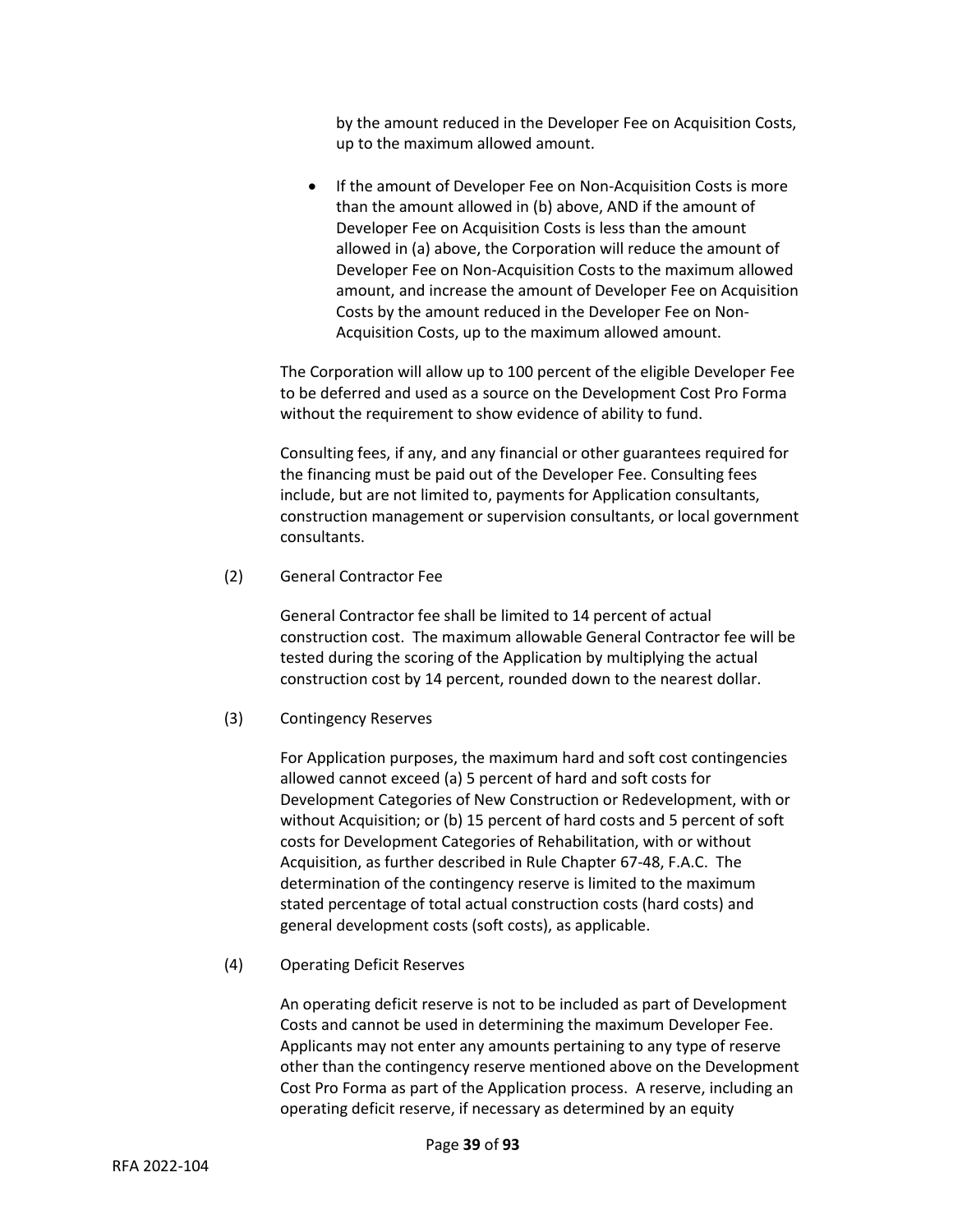provider, first mortgage lender, and/or the Credit Underwriter engaged by the Corporation in its reasonable discretion, will be required and sized in credit underwriting. The inclusion of any reserve is not permitted in the Application (other than the permitted contingency reserve) which may include, but is not limited to, operating deficit reserve, debt service shortfalls, lease-up, rent-re-stabilization, working capital, lender or syndicator required reserve(s), and any pre-funded capital (replacement) reserves. If any reserve other than the permitted contingency reserve can be identified and is included in the Development Cost Pro Forma, the Corporation will remove it during Application scoring.

In exchange for receiving funding from the Corporation, the Corporation reserves the authority to restrict the disposition of any funds remaining in any operating deficit reserve(s) after the term of the reserve's original purpose has terminated or is near termination. Authorized disposition uses are limited to payments towards any outstanding loan balances of the Development funded from the Corporation, any outstanding Corporation fees, any unpaid costs incurred in the completion of the Development (i.e., deferred Developer Fee), the Development's capital replacement reserve account (provided, however, that any operating deficit reserve funds deposited to the replacement reserve account will not replace, negate, or otherwise be considered an advance payment or pre-funding of the Applicant's obligation to periodically fund the replacement reserve account), the reimbursement of any loan(s) provided by a partner, member or guarantor as set forth in the Applicant's organizational agreement (i.e., operating or limited partnership agreement) whereby its final disposition remains under this same restriction. The actual direction of the disposition is at the Applicant's discretion so long as it is an option permitted by the Corporation. In no event, shall the payment of amounts to the Applicant or the Developer from any operating deficit reserve established for the Development cause the Developer Fee or General Contractor fee to exceed the applicable percentage limitations provided for in this RFA.

. Principal of the Applicant is a Public Housing Authority and/or an instrumentality of a Public Housing Authority

Applicants may qualify for an "Add-On Bonus" used in the Total Development Cost Per Unit Base Limitation calculation described in Section Five and in Item 1 of Exhibit C of the RFA if at least one of the following is met:

- (1) The Applicant has entered into a land lease with a Public Housing Authority on property where the proposed Development is to be located and the property has an existing Declaration of Trust between the Public Housing Authority and HUD; or
- (2) The Applicant is associated with a Public Housing Authority and/or an instrumentality of a Public Housing Authority in the ownership structure. The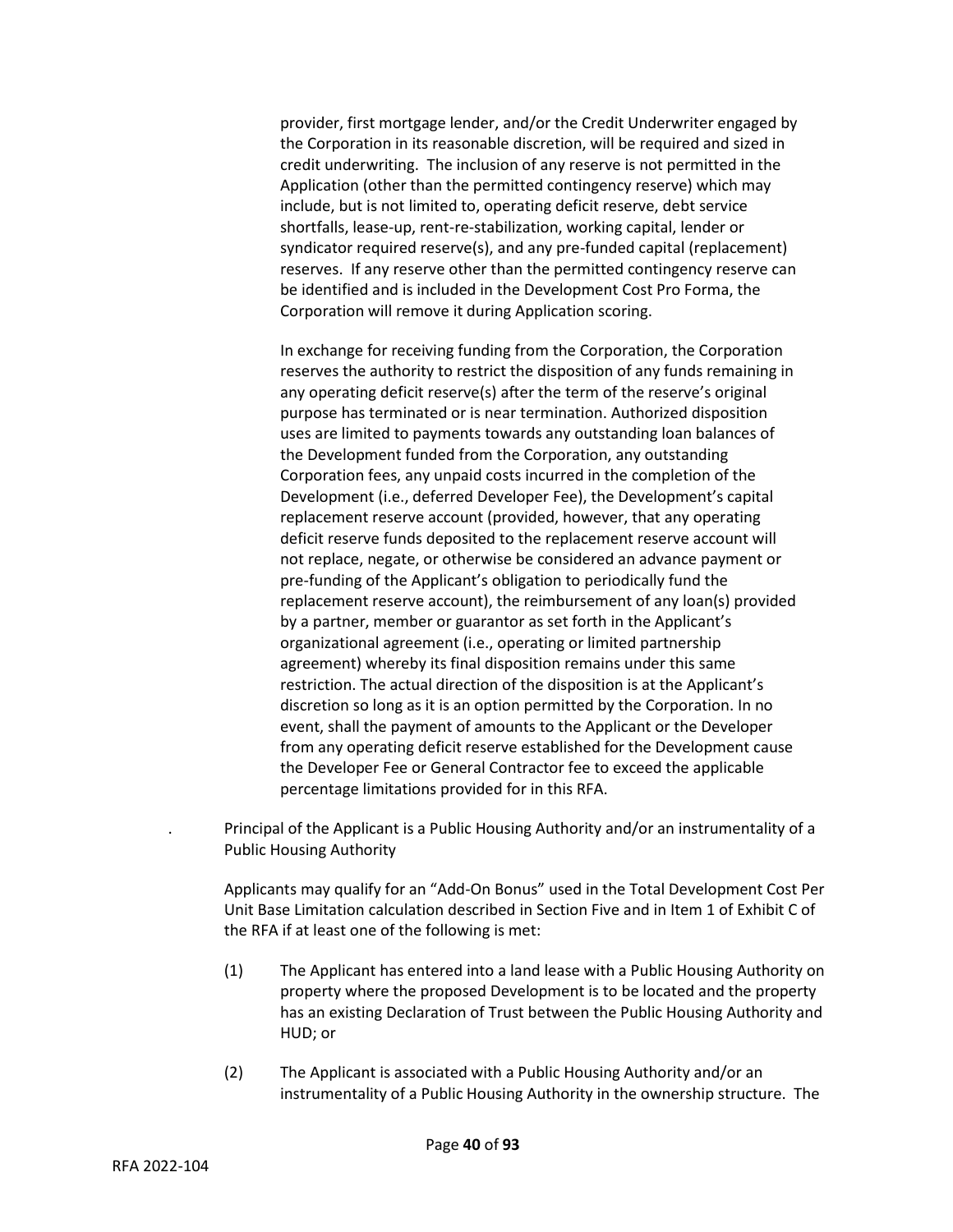Applicant should state whether any Principals of the Applicant entity are a Public Housing Authority and/or an instrumentality of a Public Housing Authority and the Public Housing Authority and/or instrumentality of a Public Housing Authority must be reflected on the Principals of the Applicant and Developer(s) Disclosure Form (Form Rev. 05-2019).

Note: For purposes of the "Add-On Bonus", the Public Housing Authority and/or instrumentality of a Public Housing Authority must not be disclosed as only the Investor Limited Partner of the Applicant or Investor Member of the Applicant.

If a Public Housing Authority has one of the above-described relationships with the Applicant, state the name of the Public Housing Authority.

# **B. Additional Information**

1. Verifying Application Fee Payment

To ensure that the Application Fee is processed for the correct online Application, the following is *strongly recommended*: (i) provide the Application Fee at least 48 hours prior to the Application Deadline; and (ii) whether paying by check, money order, ACH or wire transfer, include the Development Name, RFA number with the payment.

Additionally, include the following at question B.1. of Exhibit A:

- If submitting a check or money order, provide the check or money order number.
- If submitting an ACH, provide the trace number.
- If submitting a wire transfer, provide the wire service reference number (i.e. Fed/CHIPS/SWIFT Reference Number) and the Fed Wire Transfer Number.
- 2. Bookmarking the All Attachments Document before uploading (5 points)

To be awarded 5 points, bookmark the pdf of the All Attachments Document before uploading. Instructions are provided on the RFA Webpage. Acrobat Standard DC or Acrobat Pro DC are the programs required to create bookmarks.

3. Addenda

Use the Addenda section of Exhibit A to provide any additional information or explanatory addendum for items described in the Application. Please specify the particular item to which the additional information or explanatory addendum applies.

### **C. Narrative Scoring**

The following narrative section allows for Applicants to provide detailed responses about the Development. Each response must address the specific criteria identified in the corresponding description. When scoring narrative responses, Florida Housing will only consider the written responses provided in Exhibit A. When assigning points for each narrative section, only the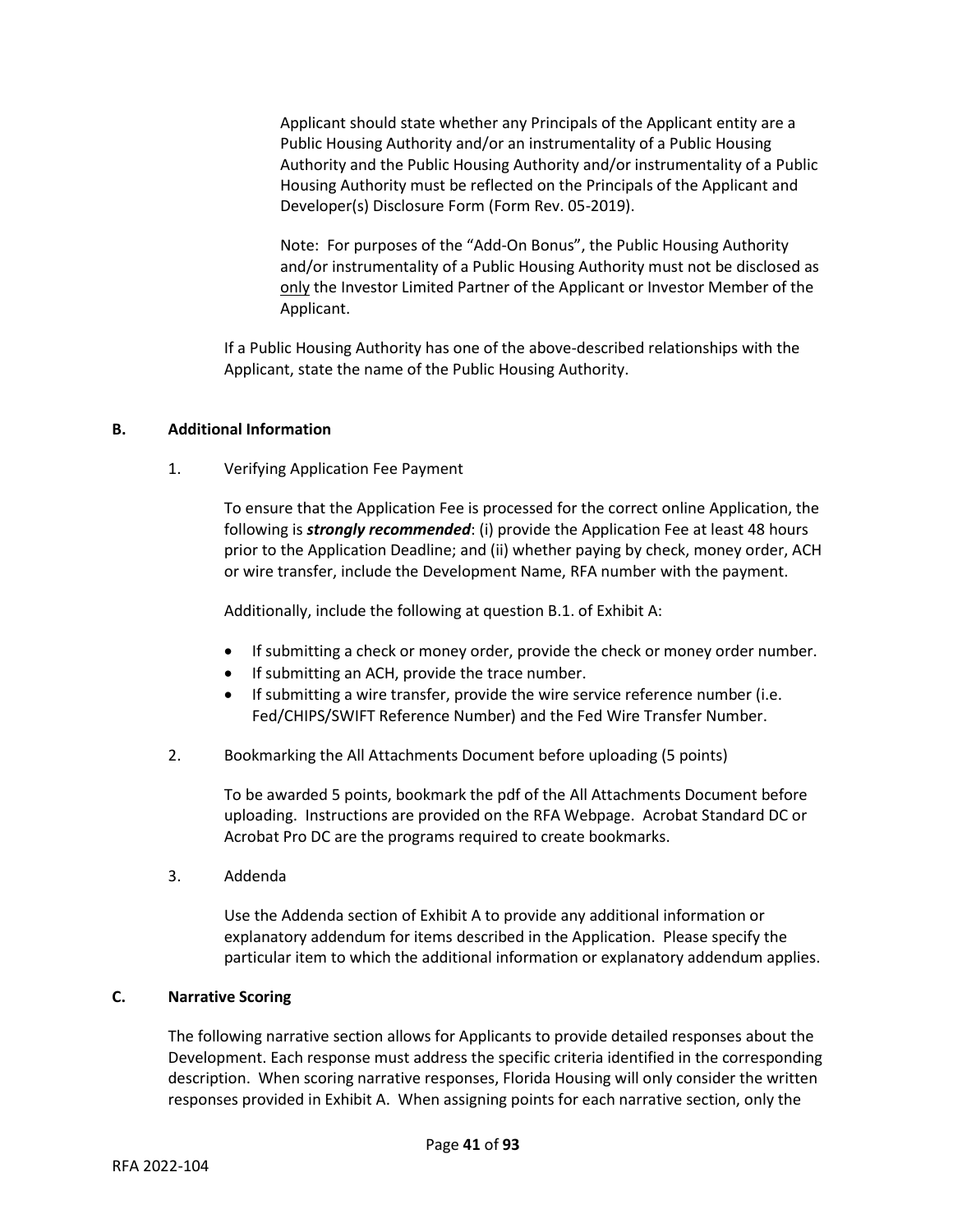narrative for that particular requirement will be considered. Information in other narrative sections will not be considered. It is recommended to account for all criteria for each response, even if it requires repeating information in multiple narrative responses.

1. Current and Future Need for Farmworker or Commercial Fishing Worker Housing in the Area (Up to 15 Points)

The Corporation recognizes that many farm operations in the state are currently impacted by disease (e.g., citrus canker/greening) and the economy, or now use H-2A workers who are required to be housed by their employers. The fishing industry is also in fluctuation. Taking into consideration the current and changing state of farm and fishing labor needs statewide, the Applicant should describe the current and expected future need for Farmworkers, whether accompanied or unaccompanied based on the proposed Development, or Commercial Fishing Workers in the area near the Development, with attention to the type of farm labor or fishing labor that is and will be carried out by the residents as described in the Applicant's response to Section Four, A.2.b., Description of the Demographic Population Served. The Applicant should provide detailed expectations for the local need for farm or fishing labor over the next 5 years. In addition, describe how the proposed unit mix and property design will meet the need of the residents in that description and if there are demographic changes to these populations over time, how the property will continue to be marketable.

For proposed Developments that are seeking financing for the Substantial Rehabilitation or Acquisition and Substantial Rehabilitation of existing Farmworker or Commercial Fishing Worker Developments that are currently in the Corporation's portfolio and/or the United States Department of Agriculture Rural Development (RD) portfolio, describe the most recent six months physical occupancy rate at the property and explain how this occupancy rate is impacted by the current need for this housing and how this will change going forward, should the proposed Development be awarded funding.

For Farmworker properties, the description should include detailed information on the location and proximity of farms, packing houses, nurseries and/or other farm labor operations, specific information about the farms, crops and crop seasons; and whether the farm work is seasonal and how the property expects to maintain a healthy occupancy throughout the year.

If there are nearby properties that have received waivers from USDA Rural Development or the Corporation, describe why the proposed Development will flourish (or continue to flourish) serving the Farmworker demographic over the long term.

For Commercial Fishing Worker properties, the description should include detailed information on the location and proximity of Fishing Worker jobs and whether the fishing work is seasonal and how the property expects to maintain a healthy occupancy throughout the year.

The Applicant's description is limited to no more than three typed pages within the text box at question C.1. of Exhibit A. Note: Although the online Application system allows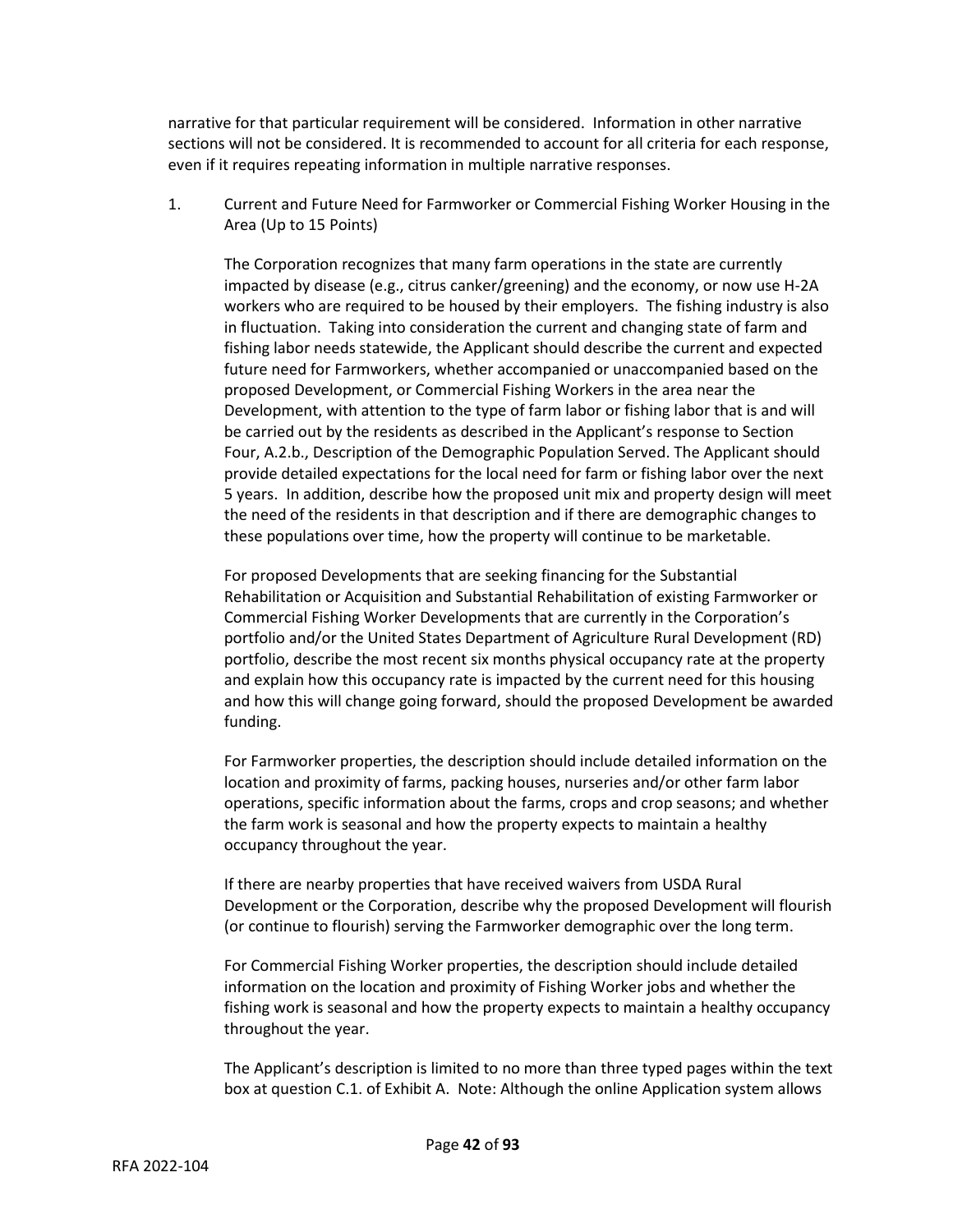for more than three pages, any portion of the description that is beyond three pages will not be considered.

2. Experience Operating and Managing Farmworker or Commercial Fishing Worker Housing (Up to 20 Points)

Identify the Management Company and describe its experience in managing Farmworker or Commercial Fishing Worker housing, including the specific demographic(s) served, length of time spent operating and managing such housing and performing operations and management functions specific to the needs of the intended residents. Providing only a list of developments and/or units that the Applicant or management company has managed or manages will not be a sufficient description of experience.

The Applicant's description is limited to no more than three typed pages within the text box at Item C.2. of Exhibit A. Note: Although the online Application system allows for more than three pages, any portion of the description that is beyond three pages will not be considered.

3. Outreach, Marketing and Referral (Up to 30 Points)

The Applicant may receive points by describing outreach and other activities, beyond those required by this RFA, that are currently conducted, and/or will be conducted initially and on a continuing basis to market the Development to the focus population and general public and used to develop and retain an applicant pool of prospective Farmworker or Commercial Fishing Worker residents, with specifics related to the demographic(s) served. Specify any community organizations, agencies or farming operations that the Development currently works with or will work with to establish and manage a system of referring persons served by these entities to the Development for tenancy.

The Applicant shall develop and implement a plan for tenant outreach, marketing and referral as approved by the Corporation during the credit underwriting process.

The Applicant's description is limited to no more than three typed pages within the text box at Item C.3. of Exhibit A. Note: Although the online Application system allows for more than three pages, any portion of the description that is beyond three pages will not be considered.

The Applicant shall develop and implement a plan for tenant outreach, marketing and referral as approved by the Corporation during the credit underwriting process.

4. Resident Access to Onsite and Offsite Programs, Services and Resources (Up to 30 Points)

Describe the availability of, and proximity to, services, programs, and resources for Farmworker or Commercial Fishing Worker households, with specificity for the demographic(s) to be served, both on the property and offsite, as well as other residents of the property. Describe any partners currently working with the property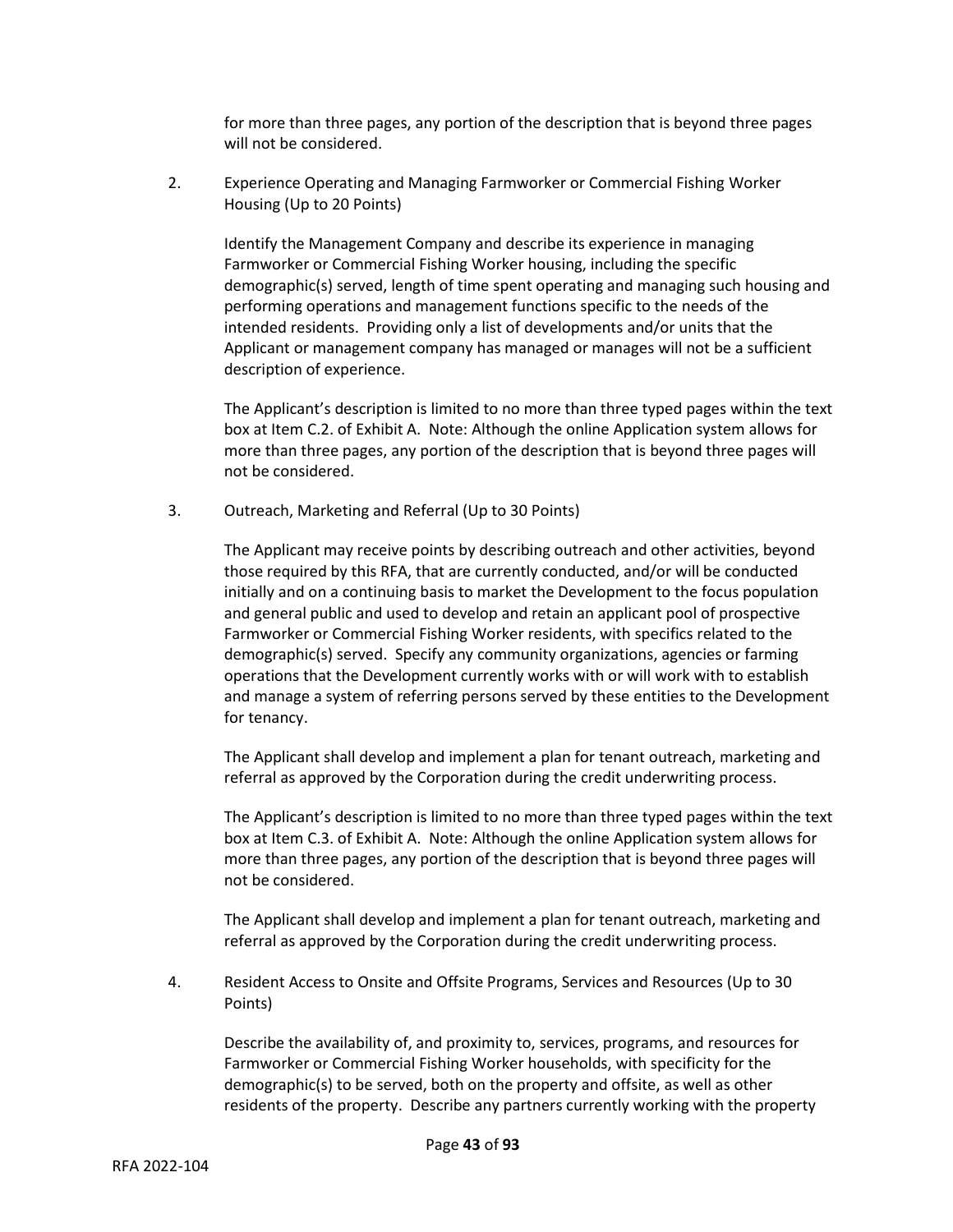to provide services or access to services and describe any transportation options to access offsite services or employment. Programs, services and resources might include, but are not limited to, shopping for necessities, education and recreation opportunities, and health care services. Include information on assistance provided to help the intended residents access these opportunities. If the proposed Development will consist of Scattered Sites, describe how access to programs, services and resources will be provided across all units.

The Applicant's description is limited to no more than three typed pages within the text box at Item C.4. of Exhibit A. Note: Although the online Application system allows for more than three pages, any portion of the description that is beyond three pages will not be considered.

# **SECTION FIVE SCORING AND EVALUATION PROCESS**

# **A. Scoring the RFA**

## **1. Determining Eligibility**

Only Applications that meet all of the following Eligibility Items will be eligible for funding and considered for funding selection.

| <b>Eligibility Items</b>                                                                  |  |  |
|-------------------------------------------------------------------------------------------|--|--|
| Submission Requirements met*                                                              |  |  |
| Applicant Certification and Acknowledgement form provided and meets requirements          |  |  |
| Demographic commitment selected                                                           |  |  |
| Demographic Commitment description provided                                               |  |  |
| Name of Applicant provided                                                                |  |  |
| Evidence Applicant is a legally formed entity provided                                    |  |  |
| If new construction, evidence that Applicant qualifies as a Non-Profit Applicant provided |  |  |
| Name of Each Developer provided                                                           |  |  |
| Evidence that each Developer entity is a legally formed entity provided                   |  |  |
| Developer Experience Requirement met                                                      |  |  |
| Principals for Applicant and Developer(s) Disclosure Form provided and meets              |  |  |
| requirements                                                                              |  |  |
| Information for Management Company provided                                               |  |  |
| Prior General Management Company Experience requirement met                               |  |  |
| Authorized Principal Representative provided and meets requirements                       |  |  |
| Name of Proposed Development provided                                                     |  |  |
| Development Category selected                                                             |  |  |
| If Substantial Rehabilitation of existing Development, confirmation that the              |  |  |
| Development is in the Corporation or RD's portfolio                                       |  |  |
| Development Category Qualifying Conditions met                                            |  |  |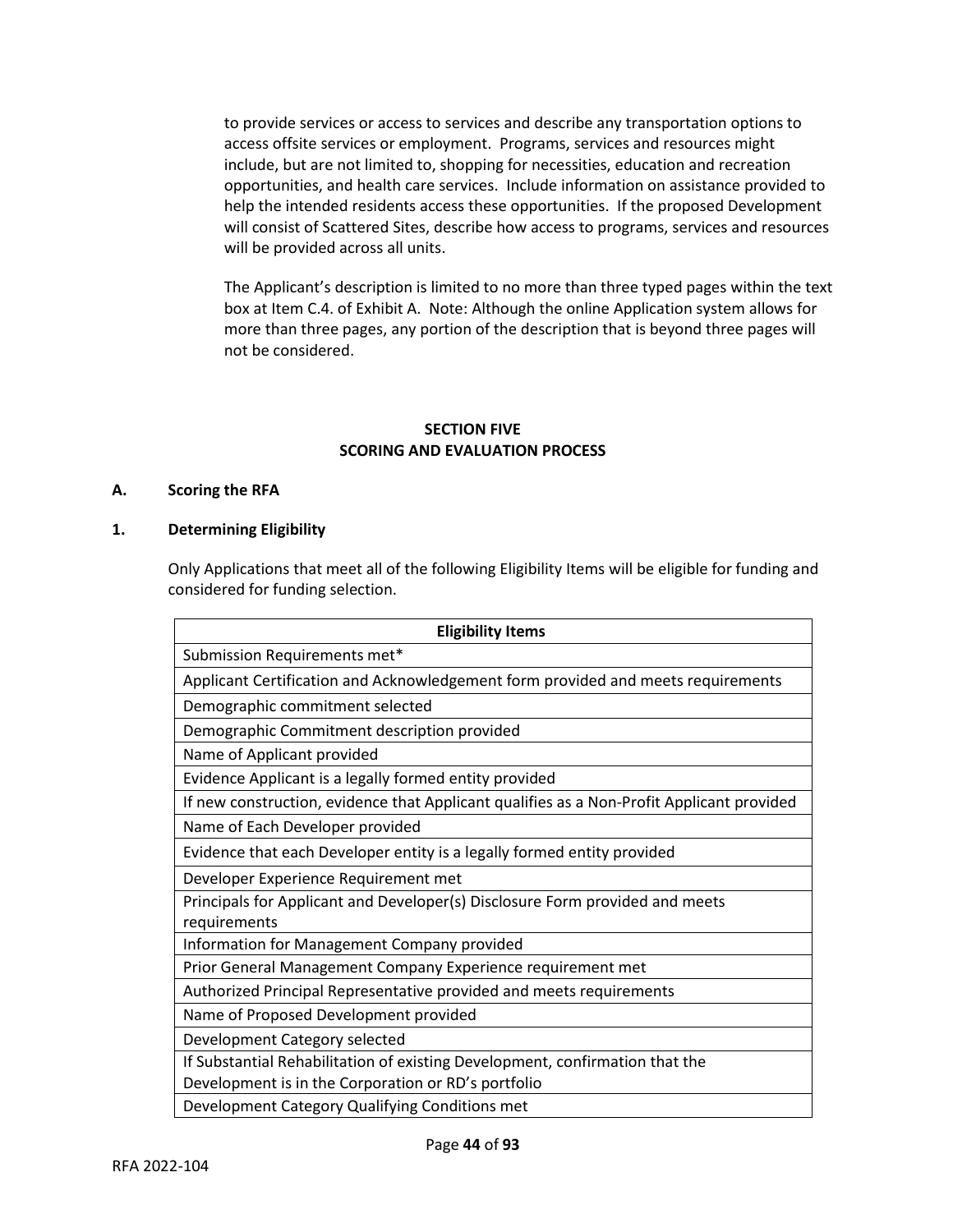| Development Type provided, if Substantial Rehabilitation                                  |
|-------------------------------------------------------------------------------------------|
| Qualifies as ESS, if new construction                                                     |
| Breakdown of number of units associated with each Development Type, Development           |
| Category and ESS/Non-ESS provided                                                         |
| County identified                                                                         |
| Address of Development Site provided                                                      |
| Question whether a Scattered Sites Development answered                                   |
| Development Location Point provided                                                       |
| Latitude and Longitude Coordinates for any Scattered Sites provided, if applicable        |
| Total Number of Units provided and within limits                                          |
| Demographic minimum set-aside selected                                                    |
| Total Set-Aside Breakdown Chart properly completed                                        |
| Unit Mix provided and meets requirements                                                  |
| Number of residential buildings provided                                                  |
| Evidence of Site Control provided                                                         |
| Appropriate Zoning demonstrated                                                           |
| Availability of Water demonstrated                                                        |
| Availability of Sewer demonstrated                                                        |
| Minimum Additional Green Building Features selected                                       |
| Applicant's SAIL Request Amount provided                                                  |
| Development Cost Pro Forma provided (listing expenses or uses) and                        |
| Construction/Rehab analysis and Permanent analysis (listing sources) - Sources must       |
| equal or exceed uses                                                                      |
| Financial Arrearage Requirement and Insurance Deficiency Requirement met**                |
| Verification of no prior acceptance to an invitation to enter credit underwriting for the |
| same Development in a previous RFA ***                                                    |
| Verification of no recent de-obligations ****                                             |
| Total Development Cost Per Unit Limitation met*****                                       |
| Minimum Total Score of 84 points                                                          |

\* Submission Requirement

To be eligible for funding, the following submission requirements must be met: (i) the Application must be submitted online by the Application Deadline, and (ii) the required Application fee must be submitted as of the Application Deadline.

\*\* Financial Arrearage Requirement and Insurance Deficiency Requirement

An Application will be deemed ineligible for funding if, as of close of business two days\* before the Committee meets to make a recommendation to the Board, either of the following occur: (1) there remains any financial obligations for which an Applicant or Developer or Principal, Affiliate or Financial Beneficiary of the Applicant or Developer is in arrears to the Corporation or any agent or assignee of the Corporation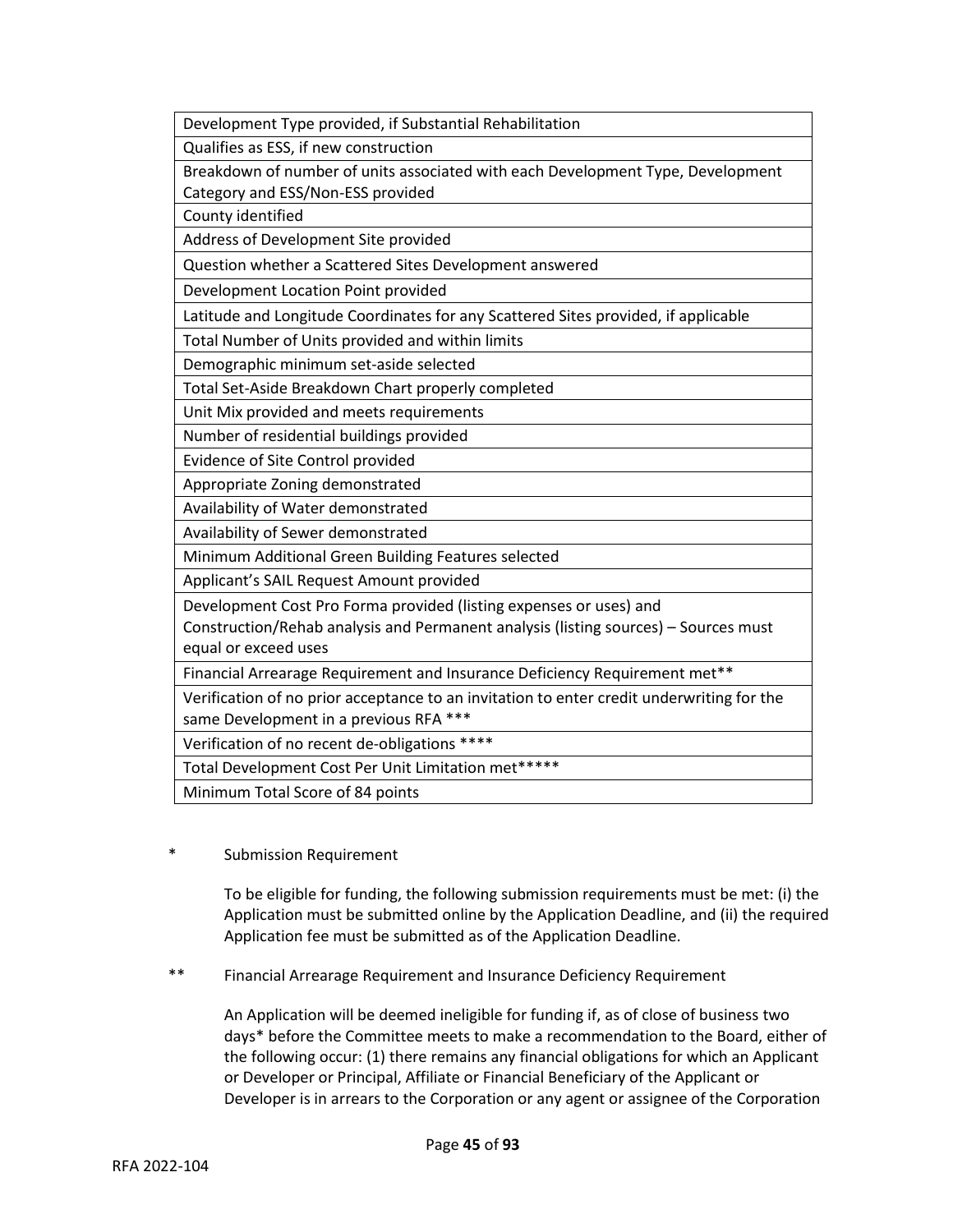as reflected on the most recently published Past Due Report; or (2) an Applicant or Developer or Principal, Affiliate or Financial Beneficiary of the Applicant or Developer has an insurance deficiency for any Development awarded Corporation resources, which are in first lien position, issued during or after September 2016 that is governed by the Insurance Guide posted to the Corporation's Website under the link https://www.floridahousing.org/data-docs-reports/insurance-guide (also accessible by clicking [here\)](https://www.floridahousing.org/data-docs-reports/insurance-guide).

The Past Due Report contains the financial arrearages to the Corporation as well as the Insurance Deficiency Report. The most recently published Past Due Report is posted to the Corporation's Website under the link https://www.floridahousing.org/datadocs-reports/past-due-reports (also accessible by clickin[g here\)](https://www.floridahousing.org/data-docs-reports/past-due-reports), but not more recently than seven business days prior to the date the Committee meets to make a recommendation to the Board.

\* For example, if a review committee meeting is held on a Wednesday, regardless of the time of the meeting, the arrearages must be paid by Monday close of business.

\*\*\* Previous Funding Requirements

Requirement that there can be no prior acceptance to an invitation to enter credit underwriting for the same Development in a previous RFA

An Application will be deemed ineligible for funding if the Applicant has accepted an invitation to enter credit underwriting for the same Development (with the exception of funding awarded under the Predevelopment Loan Program (PLP) and/or the Elderly Housing Community Loan (EHCL) program) and, as of Application Deadline for this RFA, the funding has not been returned to the Corporation. If the acceptance to an invitation to enter credit underwriting in occurs after the Application Deadline and before the Review Committee Meeting for this RFA, the proposed Development will be considered ineligible for funding in this RFA. If the acceptance to an invitation to enter credit underwriting occurs after the Review Committee Meeting for this RFA, the proposed Development will be considered ineligible for funding in this RFA and any funding awarded in this RFA will be rescinded and considered Returned Funding.

\*\*\*\* Verification of no recent de-obligations

An Application will be deemed ineligible to be considered for funding if, as of the close of business the day before the Committee meets to make a recommendation to the Board, an Applicant or Developer or Principal, Affiliate or Financial Beneficiary of the Applicant or Developer has received an award of any funding from any RFA issued by Florida Housing Finance Corporation but such funding has been de-obligated by the Florida Housing Finance Corporation Board of Directors within the seven years prior to this RFA Application Deadline, with the exception of de-obligations that resulted from the termination of the Multifamily Energy Retrofit Program (MERP) funding awarded through RFA 2015-115.

\*\*\*\*\* Total Development Cost Per Unit Limitation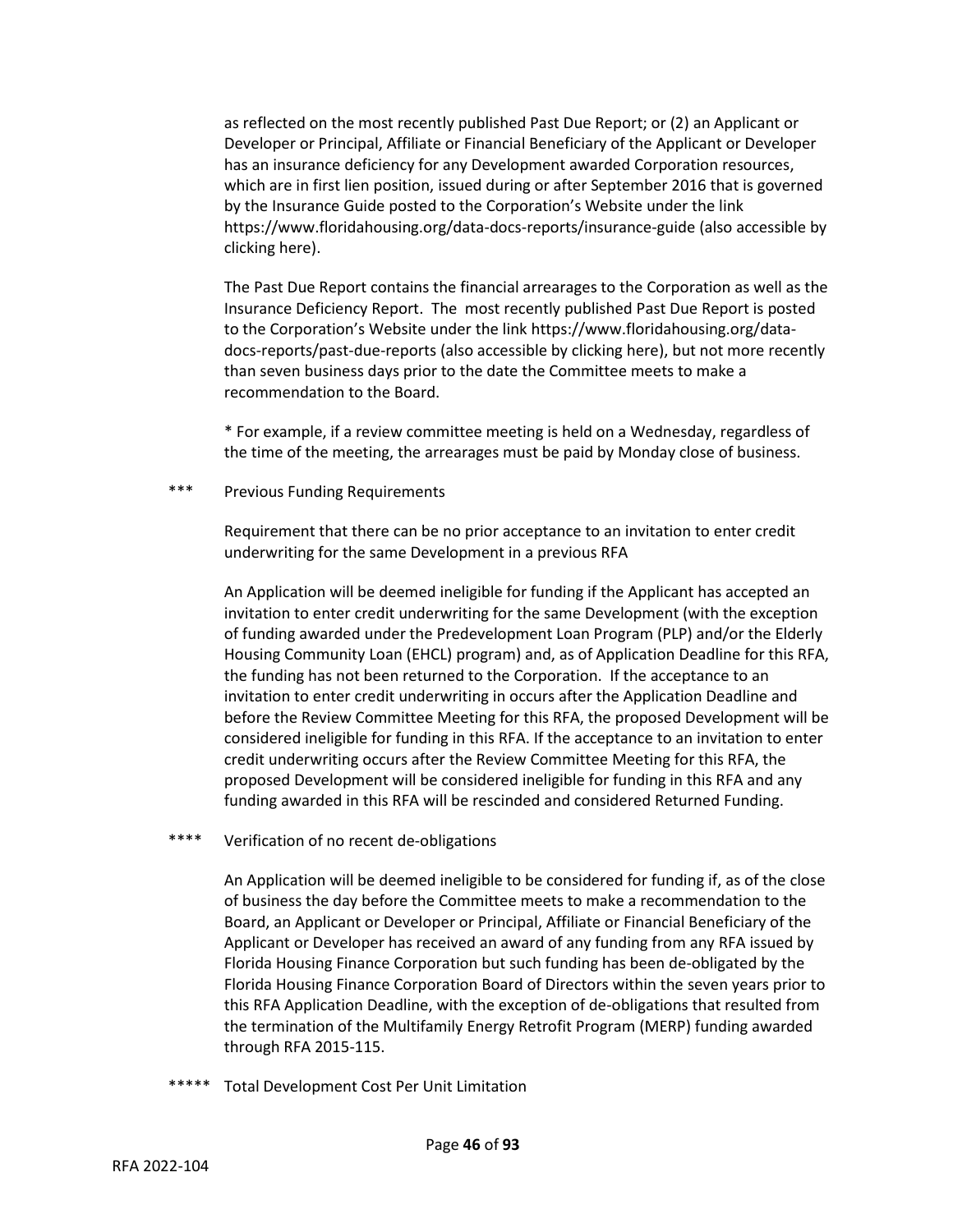By submitting its Application, the Applicant agrees and acknowledges that the Application will be subject to the Total Development Cost Per Unit Limitation during the scoring, credit underwriting.

The Corporation shall limit the Total Development Cost (TDC) per unit for all Developments categorized by the construction type of the units as indicated below and this limit is referred to as the TDC Per Unit Limitation. It is a limit based on TDC, (after excluding items described in the note below the chart), applying any applicable TDC multiplier and/or TDC add-on. The proposed Development's TDC will be tested against the TDC Per Unit Limitation, utilizing the Development Type, Development Category and ESS Construction determination made by the Applicant in the RFA and it will apply to the number of units in the proposed Development for each unique combination of unit types identified in the table provided in question 4.e. of Exhibit A or for the entire proposed Development if said table is left blank.

Any Application that has an amount that exceeds these limitations during scoring will not be eligible for funding. These TDC Per Unit Base Limitation amounts, inclusive of any applicable TDC multiplier and/or TDC add-on, are effective during the scoring process. Item 1 of Exhibit C provides the TDC Per Unit Base Limitation amounts that account for an escalation factor to be incorporated for the credit underwriting process, as explained in the exhibit.

| <b>New Construction Units</b>                                                                                                                           |                |            | <b>Rehabilitation Units</b>                                                                           |
|---------------------------------------------------------------------------------------------------------------------------------------------------------|----------------|------------|-------------------------------------------------------------------------------------------------------|
| <b>Measure</b>                                                                                                                                          | <b>Non-ESS</b> | <b>ESS</b> | <b>All Rehab Units</b>                                                                                |
| Maximum TDC Per Unit Limitation * for all counties<br>except Broward, Miami-Dade and Palm Beach counties                                                | \$270,100      | \$311,900  | \$146,900                                                                                             |
| Maximum TDC Per Unit Limitation * for Broward,<br>Miami-Dade and Palm Beach counties                                                                    | \$284,500      | \$327,100  | \$153,600                                                                                             |
| Applicable TDC Multipliers (to be applied against the Development's TDC) and TDC Add-Ons (to be added to the Maximum<br><b>TDC Per Unit Limitation)</b> |                |            |                                                                                                       |
| TDC Multiplier for Florida Keys Area for all areas north of Plantation Key (i.e.,<br>north of Tavernier Creek)                                          |                |            | 65%                                                                                                   |
| TDC Multiplier for Florida Keys Area for all areas located on or south of<br>Plantation Key (i.e., south of Tavernier Creek)                            |                |            | $50\%$ **                                                                                             |
| TDC Add-On for Applicants that have a PHA/instrumentality of a PHA as a<br>Principal                                                                    |                |            | \$5,000 of additional per unit costs will<br>be added to the above Maximum TDC<br>Per Unit Limitation |
|                                                                                                                                                         |                |            |                                                                                                       |

#### **Total Development Cost Per Unit Base Limitations to be used during the scoring process**

Exclusive of property purchase price and exclusive of any approved operating deficit reserves that are part of the permanent phase (i.e., non-construction) financing for the Development which have not been included within the Developer fee. When the term of operating deficit reserves (ODR) is mentioned in this TDC Per Unit Limitation section, the term shall refer to these particular operating deficit reserves. Examples of reserves which can be considered part of the operating deficit reserve for this calculation are provided in the Operating Deficit Reserve portion of the Funding section in the RFA. For purposes of property purchase price to be excluded, the Corporation uses the lesser of the appraised value, or the actual property purchase price. When property purchase price is referenced in this TDC Per Unit Limitation section, the reference shall be limited to the amount of the property purchase price approved by the Corporation to be provided in the final cost certification under the building acquisition and land owned cost line items. In addition, the costs identified by any Applicant as the construction costs associated with commercial and/or retail space are excluded from the TDC Per Unit Limitation process. For Applicants that have a public housing authority/instrumentality of a public housing authority listed as a Principal on the Applicant's Principal Disclosure Form may also exclude demolition costs and tenant relocation costs from TDC PU Limitation calculations. The total amount of costs that are to be excluded from the TDC Per Unit Limitation process are the applicable property acquisition price (building and land), construction costs associated with the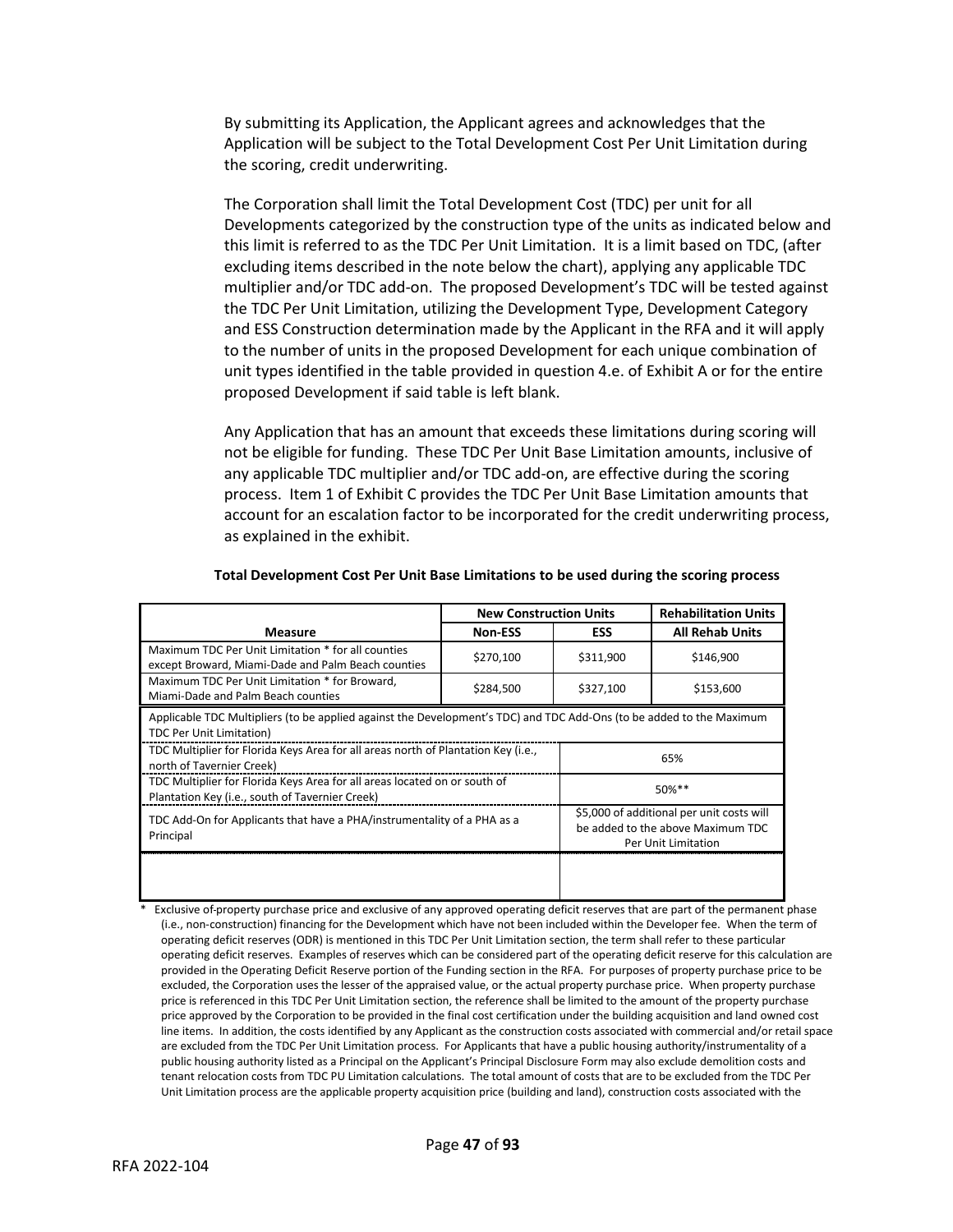delivery of commercial/retail space, operating deficit reserves and certain PHA costs described herein are referred to in Exhibit C in the congregate as applicable qualifying costs.

\*\* If the proposed Development consists of Scattered Sites, the 50% TDC Multiplier applies only if all of the sites are located south of Tavernier Creek.

## **2. Awarding Points**

| <b>Point Items</b>                                     | <b>Maximum Points</b> |
|--------------------------------------------------------|-----------------------|
| Submission of Principal Disclosure Form that is either | 5                     |
| (a) stamped "Approved" at least 14 Calendar Days       |                       |
| prior to the Application Deadline; or (b) stamped      |                       |
| "Received" by the Corporation at least 14 Calendar     |                       |
| Days prior to the Application Deadline AND stamped     |                       |
| "Approved" prior to the Application Deadline           |                       |
| Bookmarking Attachments prior to submission            | 5                     |
| Current and Future Need for Farmworker or              | 15                    |
| Commercial Fishing Worker Housing in Area              |                       |
| Experience Operating and Managing Farmworker or        | 20                    |
| <b>Commercial Fishing Worker Housing</b>               |                       |
| Outreach, Marketing and Referral                       | 30                    |
| Resident Access to Onsite and Offsite Programs,        |                       |
| Services and Resources                                 | 30                    |
| <b>Total Possible Points</b>                           | 105                   |

#### **B. Selection Process**

#### **1. Application Sorting Order**

The highest scoring Applications will be determined by first sorting together all eligible Applications from highest score to lowest score, with any scores that are tied separated in the following order:

- a. First, by the total points received for the Current and Future Need for Farmworker or Commercial Fishing Worker Housing in the Area narrative at Section Four C.1. above, listed in descending order;
- b. Next, by the total points received for the Experience Operating and Managing Farmworker or Commercial Fishing Worker Housing narrative at Section Four C.1. above, listed in descending order;
- c. Next, by the Application's Eligible SAIL Request Amount Per Unit as outlined in Item 2.a. of Exhibit C, (with Applications that have a lower amount of SAIL funds per unit listed above Applications that have a higher amount of SAIL funds per unit);
- d. Next, by the Application's Eligible SAIL Request Amount as a Percentage of Total Development Cost, as outlined in Item 2.b. of Exhibit C, (with Applications that have an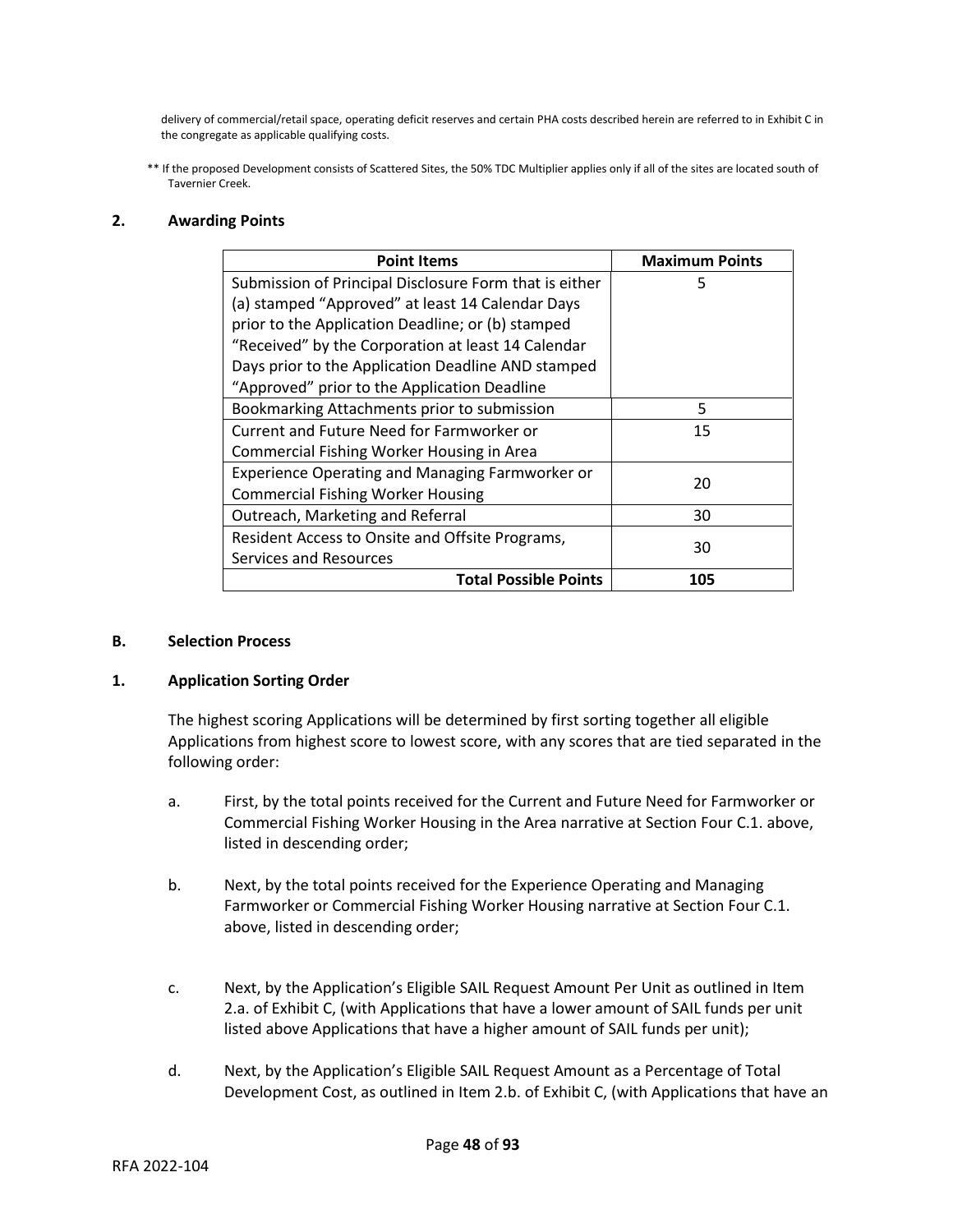Eligible SAIL Request Amount that is 90 percent of the Total Development Cost or less listed above Applications that have an amount greater than 90 percent);

- e. Next, by the Application's eligibility for the Florida Job Creation Funding Preference which is outlined in Item 3 of Exhibit C of the RFA (with Applications that qualify for the preference listed above Applications that do not qualify for the preference); and
- f. Finally, by lottery number, resulting in the lowest lottery number receiving preference.
- 2**.** Funding Test

Applications will be selected for funding only if there is enough Funding available to fully fund the Eligible Request Amount.

3. County Award Tally

As each Application is selected for tentative funding, the county where the proposed Development is located will have one Application credited towards the County Award Tally. The Corporation will prioritize eligible unfunded Applications that meet the Funding Test and are located within counties that have the lowest County Award Tally above other eligible unfunded Applications with a higher County Award Tally that also meet the Funding Test, even if the Applications with a higher County Award Tally are higher ranked.

- 4. The Funding Selection Process
	- a. First Application Selected

The first Application selected for funding will be the highest-ranking eligible Application that selected the Development Category of Substantial Rehabilitation, with or without Acquisition, subject to the Funding Test and County Award Tally.

- b. Remaining Funding
	- (1) If funding remains then the next Applications selected for funding will be the highest ranking eligible Application(s), regardless of the Development Category, subject to the Funding Test and County Award Tally.
	- (2) If funding remains and none of the eligible unfunded Applications can meet the Funding Test, no further Applications will be considered for funding. Any remaining funding will be distributed as approved by the Board.

# **5. Returned Funding**

Funding that becomes available after the Board takes action on the Committee's recommendation(s), due to an Applicant withdrawing, an Applicant declining its invitation to enter credit underwriting or the Applicant's inability to satisfy a requirement outlined in this RFA, and/or provisions outlined in Rule Chapter 67-48, F.A.C., will be distributed as approved by the Board.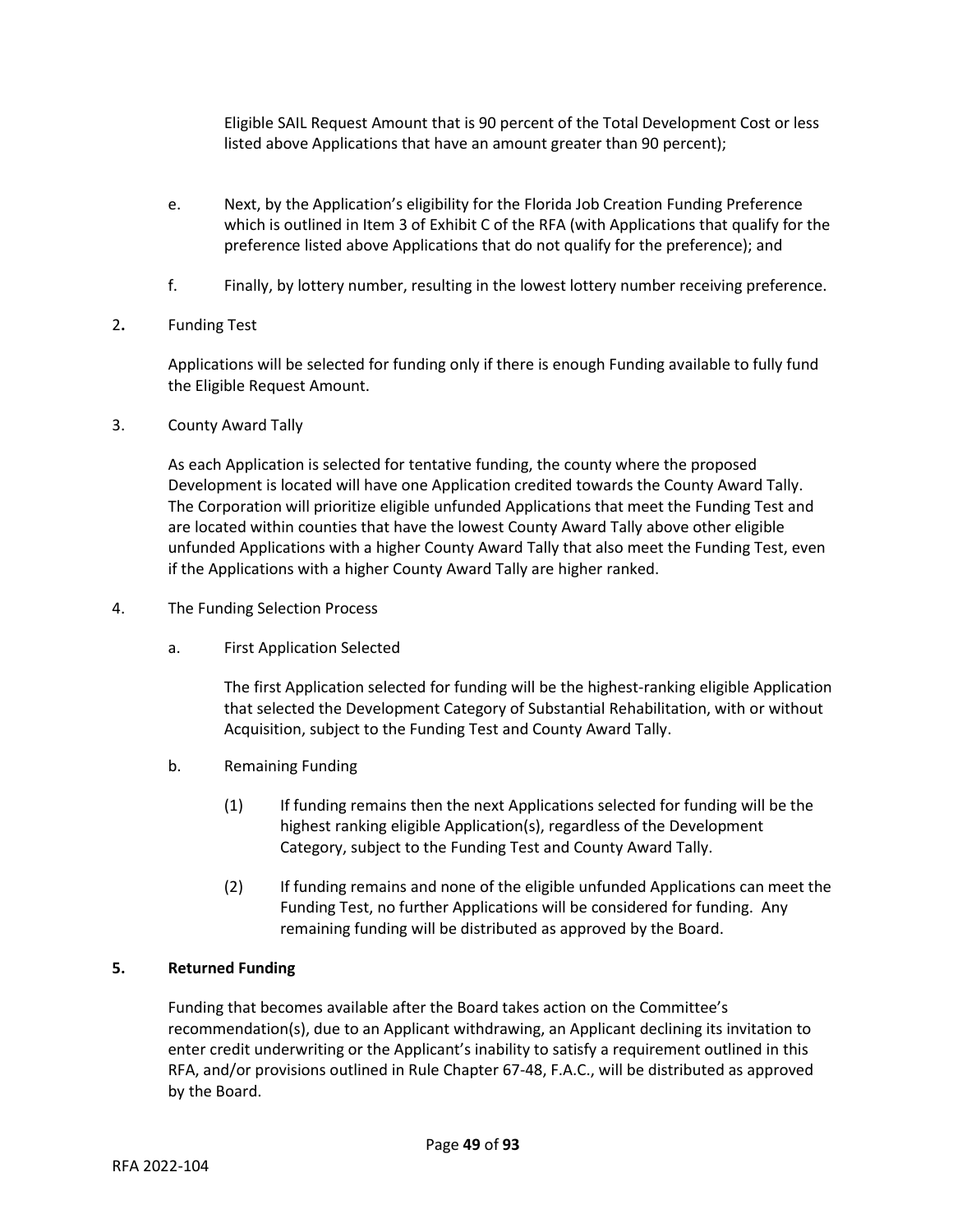# **SECTION SIX AWARD PROCESS**

Committee members shall independently evaluate and score their assigned portions of the submitted Applications, consulting with non-committee Corporation staff and legal counsel as necessary and appropriate.

The Committee shall conduct at least one public meeting during which the Committee members may discuss their evaluations, select Applicants to be considered for award, and make any adjustments deemed necessary to best serve the interests of the Corporation's mission. The Committee will list the Applications deemed eligible for funding in order applying the funding selection criteria outlined in Section Five above and develop a recommendation or series of recommendations to the Board.

The Board may use the Applications, the Committee's scoring, any other information or recommendation provided by the Committee or staff, and any other information the Board deems relevant in its selection of Applicants to whom to award funding. Notwithstanding an award by the Board pursuant to this RFA, funding will be subject to a positive recommendation from the Credit Underwriter based on criteria outlined in the credit underwriting provisions in Rule Chapter 67-48, F.A.C.

The Corporation shall provide notice of its decision, or intended decision, for this RFA on the Corporation's Website the day of the applicable Board vote. After posting, an unsuccessful Applicant may file a notice of protest and a formal written protest in accordance with Section 120.57(3), Fla. Stat., et. al. Failure to file a protest within the time prescribed in Section 120.57(3), Fla. Stat., et. al. shall constitute a waiver of proceedings under Chapter 120, Fla. Stat.

After the Board's decision to select Applicants for funding in this RFA has become final action, the Corporation shall offer all Applicants within the funding range an invitation to enter credit underwriting. The Corporation shall select the Credit Underwriter for each Development.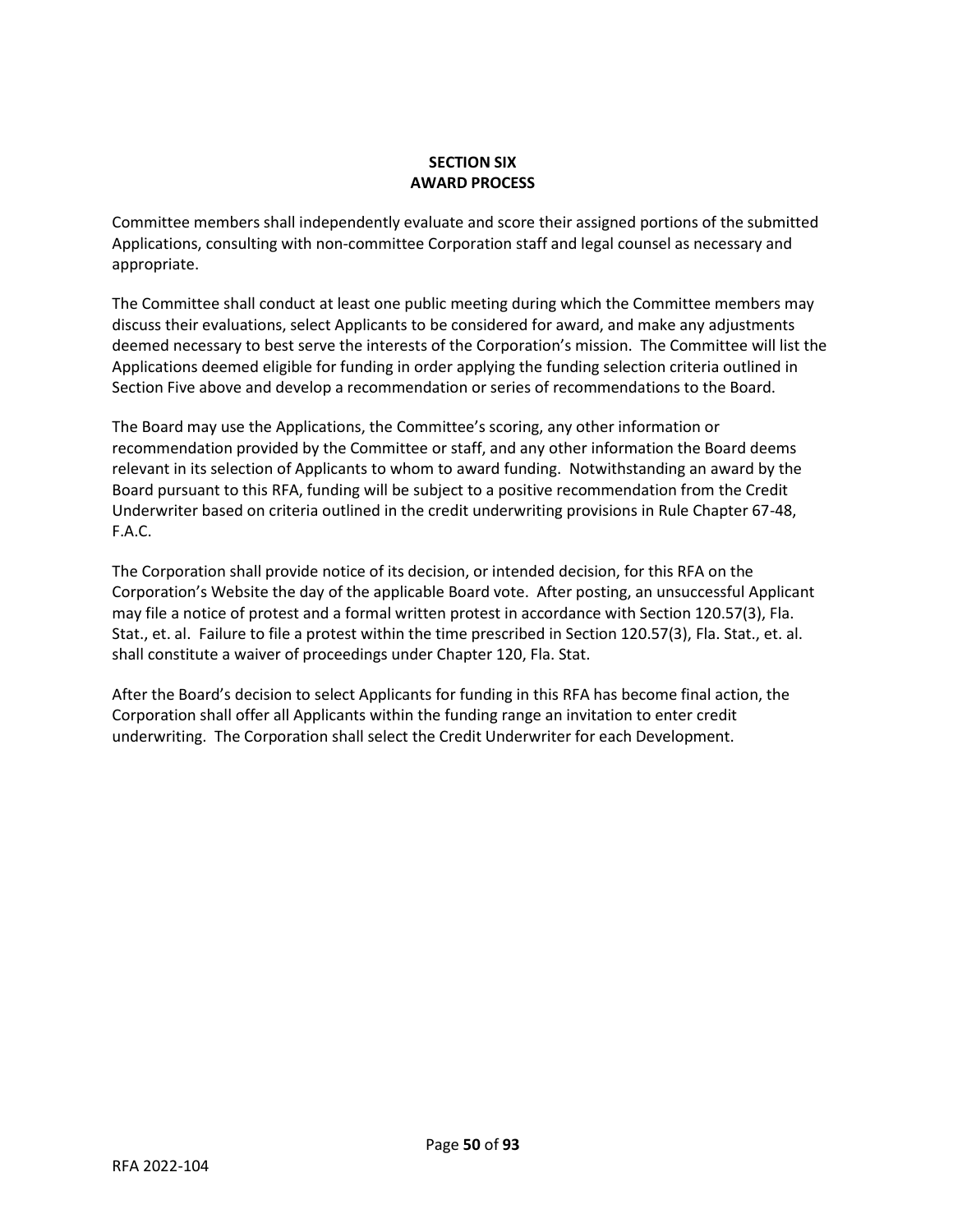# **Exhibit A to RFA 2022-104 - SAIL Funding for Farmworker and Commercial Fishing Worker Housing**

Unless stated otherwise, all information requested pertains to the Development proposed in this Application upon completion of the construction or rehabilitation work.

### **1. Applicant Certification and Acknowledgement form**

Provide the Applicant Certification and Acknowledgement form, executed by the Authorized Principal Representative, as **Attachment 1**.

#### **2. Demographic Commitment**

a. Select one of the following:

## Choose an item.

b. Description of the Demographic Population Served

Describe the primary demographic population(s), including expected subpopulations, to be served, as outlined in Section Four A.2.b. of the RFA.

The Applicant's description is limited to no more than two typed pages within the text box below. Note: Although the online Application system allows for more than two pages, any portion of the description that is beyond two pages will not be considered.

Click here to enter text.

#### **3. Applicant, Developer, Management Company, and Contact Person**

- a. Applicant
	- (1) Name of Applicant

# Click here to enter text.

- (2) Provide the required documentation to demonstrate that the Applicant is a legally formed entity qualified to do business in the state of Florida as of the Application Deadline as **Attachment 2**.
- (3) Non-Profit Applicant qualifications

Does the Applicant or the General Partner or managing member of the Applicant meet the definition of Non-Profit as set forth in Rule Chapter 67-48, F.A.C.? **Note: This is required for proposed Developments with the Development Category of New Construction.**

#### Choose an item.

If "Yes", provide the required information for the Non-Profit entity as **Attachment 3.**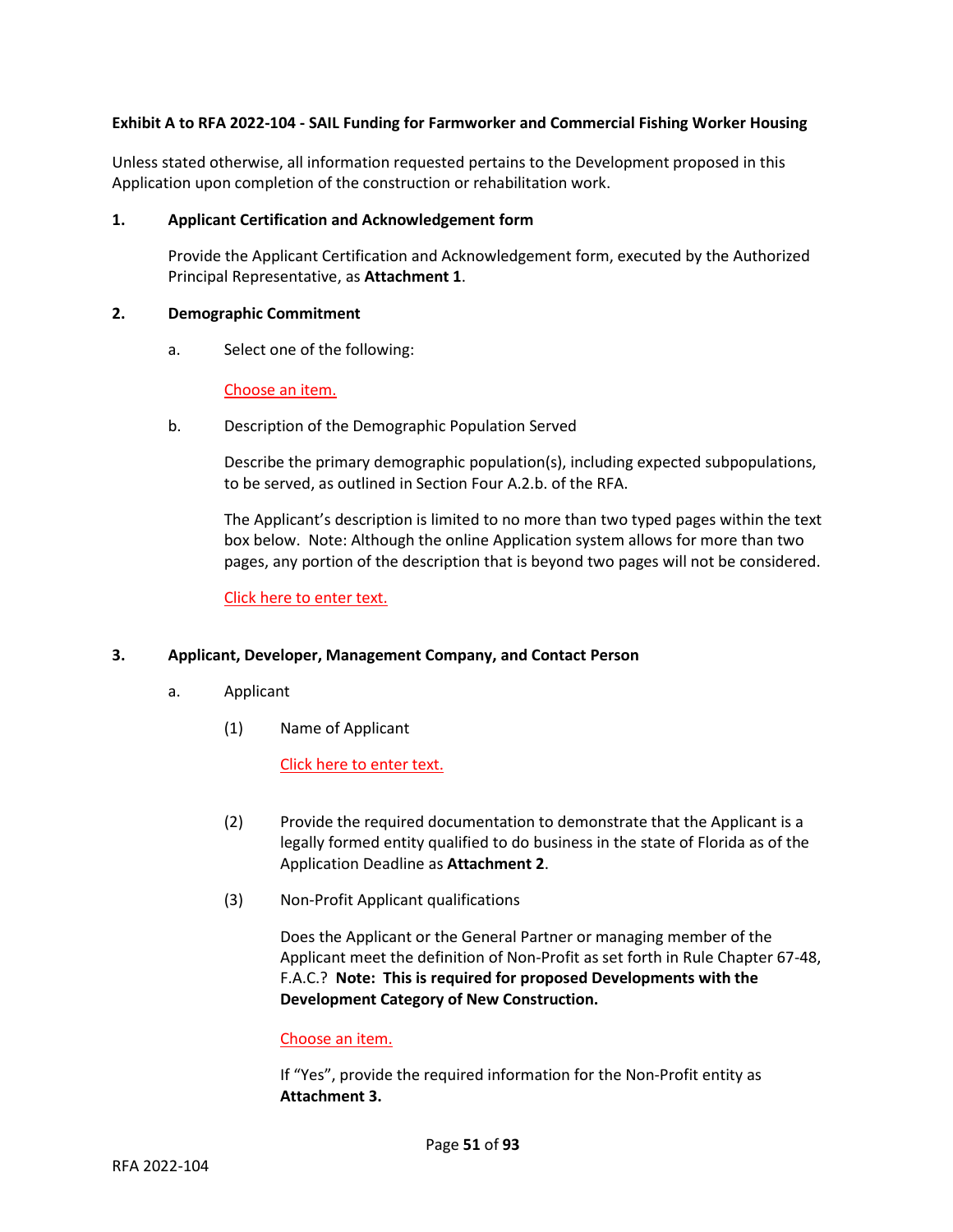- b. Developer Information
	- (1) Name of each Developer (including all co-Developers)

Click here to enter text.

Click here to enter text.

Click here to enter text.

- (2) For each Developer entity listed in question (1) above (that is not a natural person, Local Government, or Public Housing Authority), provide, as **Attachment 4**, the required documentation demonstrating that the Developer is a legally formed entity qualified to do business in the state of Florida as of the Application Deadline.
- (3) Required Developer Experience

To be eligible for funding, for each experienced Developer entity, provide, as **Attachment 4**, the required prior experience chart for at least one experienced natural person Principal of that entity.

- c. Principals Disclosure for the Applicant and for each Developer (5 points)
	- (1) Eligibility Requirement

To meet the submission requirements, upload the Principals of the Applicant and Developer(s) Disclosure Form (Form Rev. 05-19) ("Principals Disclosure Form") with the Application and Development Cost Pro Forma, as outlined in Section Three of the RFA identifying the Principals of the Applicant and Developer(s) as of the Application Deadline.

To meet eligibility requirements, the Principals Disclosure Form must identify, pursuant to subsections 67-48.002(94), 67-48.0075(8) and 67-48.0075(9), F.A.C., the Principals of the Applicant and Developer(s) as of the Application Deadline.

(2) Advance Review of Principals Disclosure Form (**5 points**)

Applicants will receive five points if the uploaded Principal Disclosure Form was either (a) stamped "Approved" at least 14 Calendar Days prior to the Application Deadline; or (b) stamped "Received" by the Corporation at least 14 Calendar Days prior to the Application Deadline AND stamped "Approved" prior to the Application Deadline.

d. Management Company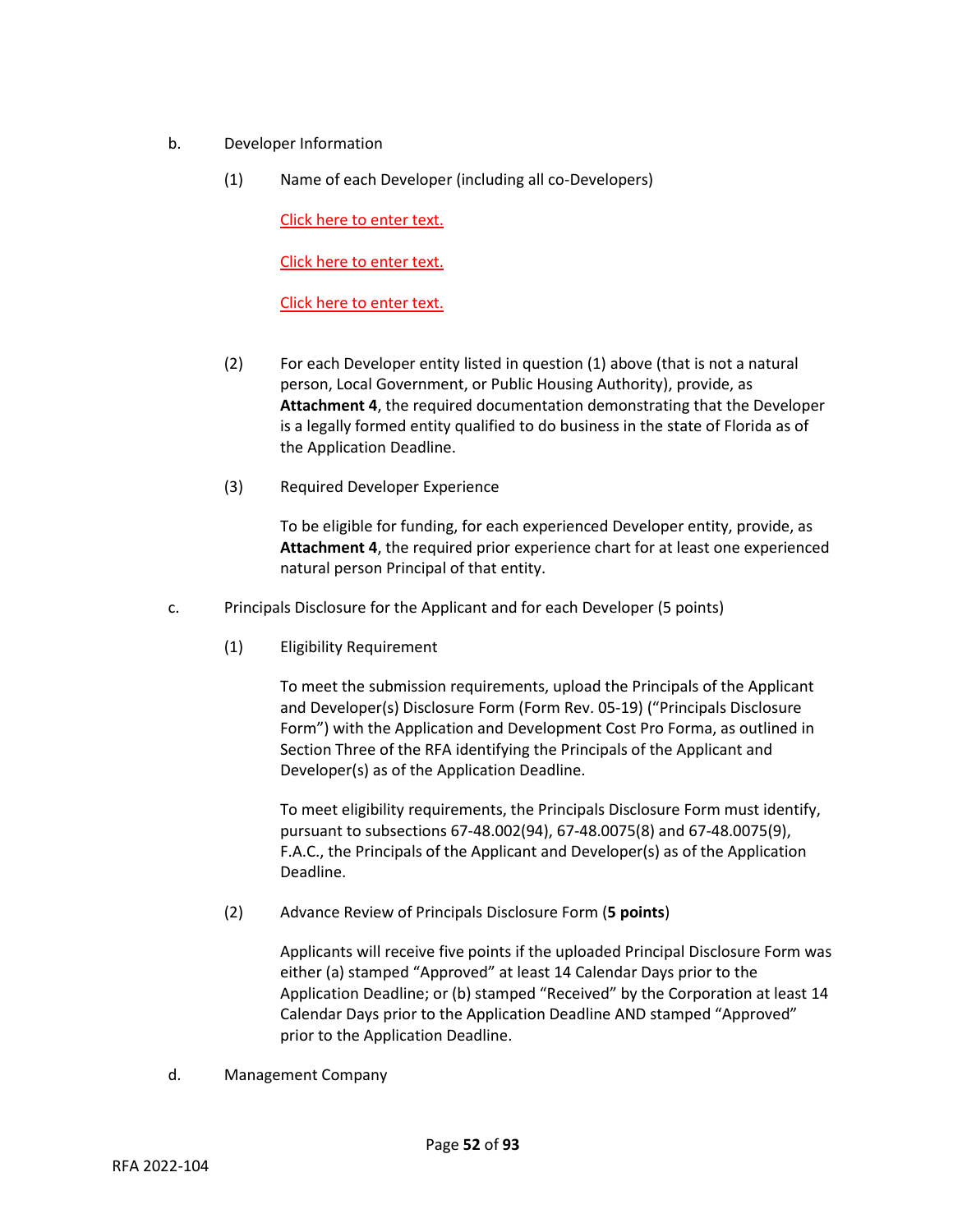(1) Contact Information

First Name: Click here to enter text. Middle Initial: Click here to enter text. Last Name: Click here to enter text. Management Company: Click here to enter text. Street Address: Click here to enter text. City: Click here to enter text. State: Choose a state.

Zip: Click here to enter text. Telephone: Area Code 7 digit number extension E-Mail Address: Click here to enter text.

- (2) Provide, as **Attachment 5**, the required prior experience chart for the Management Company or a principal of the Management Company reflecting the required information.
- e. Contact Person
	- (1) Authorized Principal Representative contact information (required)

First Name: Click here to enter text. Middle Initial: Click here to enter text. Last Name: Click here to enter text. Organization: Click here to enter text. Street Address: Click here to enter text. City: Click here to enter text. State: Choose a state. Zip: Click here to enter text. Telephone: Area Code 7 digit number extension E-Mail Address: Click here to enter text.

(2) Operational Contact Person information (optional)

First Name: Click here to enter text. Middle Initial: Click here to enter text. Last Name: Click here to enter text. Organization: Click here to enter text. Street Address: Click here to enter text. City: Click here to enter text. State: Choose a state. Zip: Click here to enter text. Telephone: Area Code 7 digit number extension E-Mail Address: Click here to enter text.

# **4. General Proposed Development Information**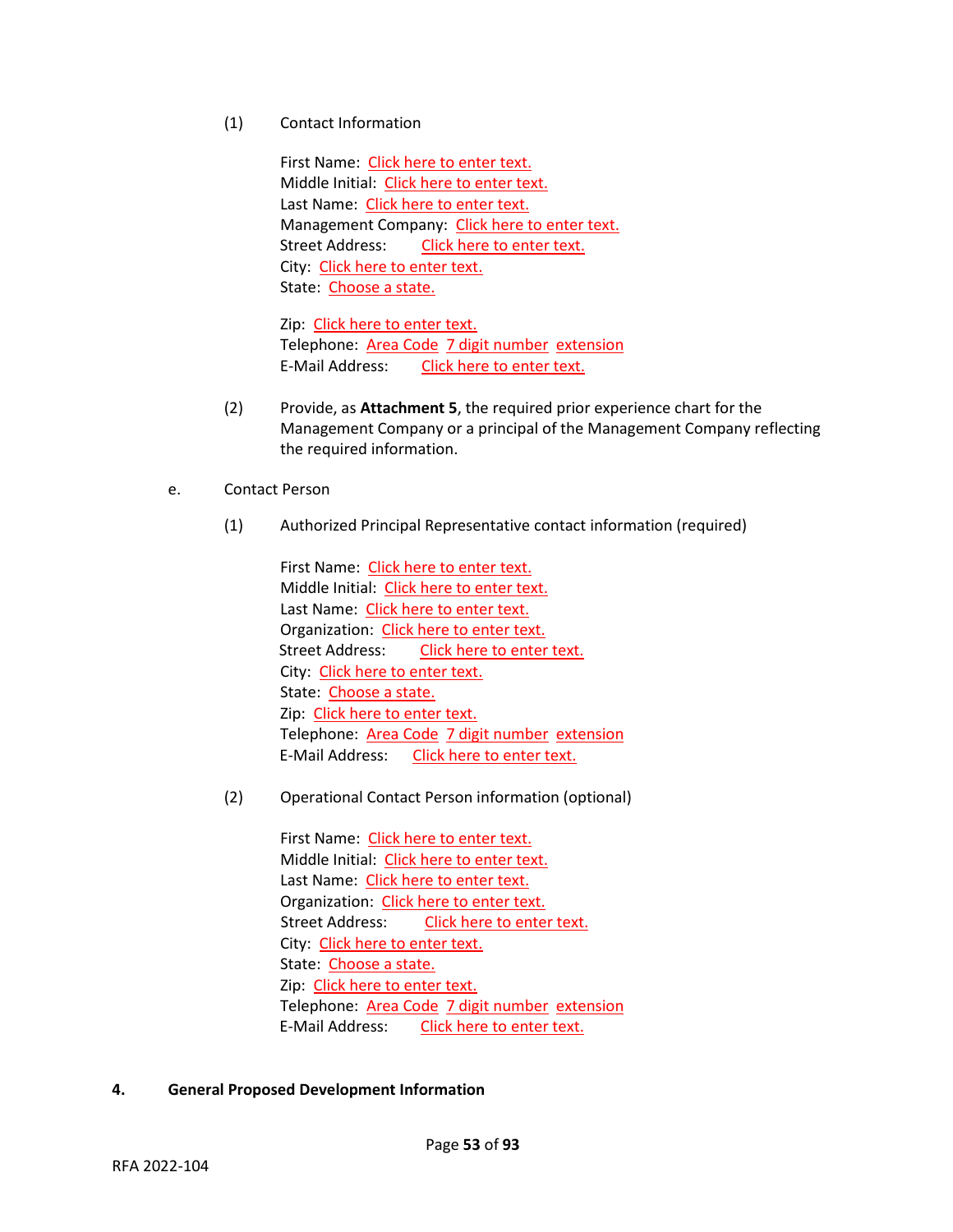a. Name of the proposed Development

# Click here to enter text.

b. Select the Development Category

# Choose an item.

\*For purposes of SAIL funding, this includes Substantial Rehabilitation. If proposing Substantial Rehabilitation of an existing Development that serves the Farmworker or Commercial Fishing Worker Demographic Commitment, indicate which of the Development eligibility requirements the proposed Development meets:

 $\square$  The Development is in the Corporation's Portfolio (and may also be in RD's portfolio) and meets the qualifying conditions outlined in Section Four A.4.b. of the RFA.

If the Development is in the Corporation's Portfolio, state the Application Number assigned to the Development when it previously applied.

# Click here to enter text.

- $\square$  The Development is in RD's Portfolio, is not also in the Corporation's portfolio, meets the qualifying conditions outlined in Section Four A.4.b. of the RFA, and the required letter from RD is provided as **Attachment 6**.
- c. Development Type
	- (1) If the Development Category is new construction, the Development Type must be Garden Apartments.
	- (2) For all other Applications, select the Development Type:

# Choose an item.

d. Enhanced Structural Systems ("ESS") Construction Qualifications

If the Development Category is new construction, the proposed Development must meet the ESS Construction requirements outlined in Section Four, A.4.d. of the RFA. For all other Applications, does the proposed Development meet the requirements to be considered Enhanced Structural Systems Construction as outlined in Section Four A.4.d. of the RFA?

# Choose an item.

e. Breakdown of number of units

Complete the chart below reflecting the number of units for each of the Development Categories, Development Types, or ESS/non-ESS Construction, for purposes of the Total Development Cost Per Unit Limitation calculation.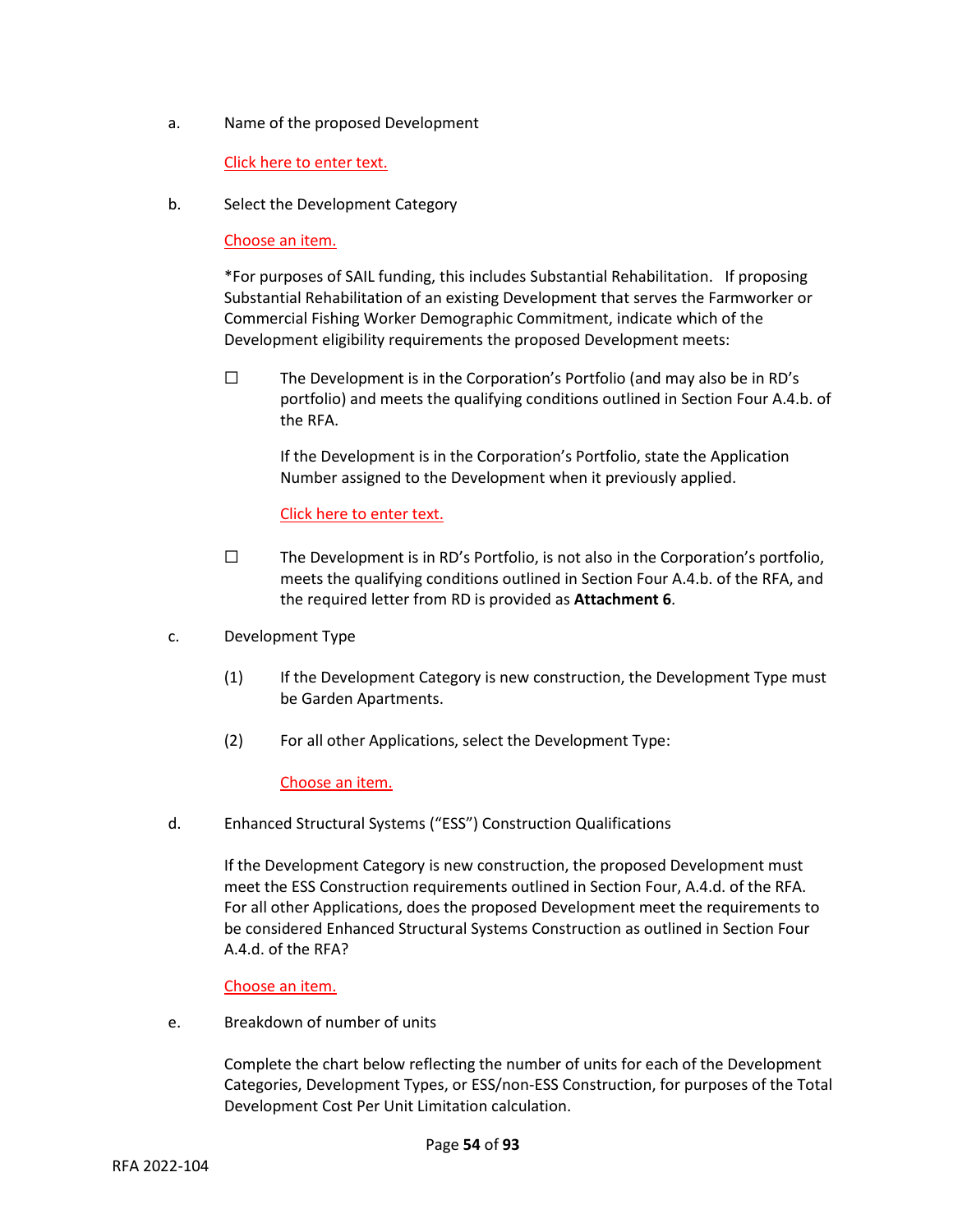|                             | <b>Measure</b>                                               | Enter the applicable number<br>of units |
|-----------------------------|--------------------------------------------------------------|-----------------------------------------|
| <b>New Construction</b>     | <b>Garden, ESS Construction, NC Units</b>                    | Enter the number of units               |
| Units                       | Garden, Non-ESS Construction, NC Units                       | Enter the number of units               |
|                             | Other Dev. Type, ESS Construction, Rehab<br><b>Units</b>     | Enter the number of units               |
|                             | Other Dev. Type, Non-ESS Construction,<br><b>Rehab Units</b> | Enter the number of units               |
| <b>Rehabilitation Units</b> | <b>Garden, ESS Construction, Rehab Units</b>                 | Enter the number of units               |
|                             | Garden, Non-ESS Construction, Rehab<br>Units                 | Enter the number of units               |

Other Development Type means any Development Type that is not listed in the chart.

## **5. Location of proposed Development**

- a. County: Choose a county.
- b. Development Location
	- (1) Address of Development Site:

Click here to enter text.

(2) City of Development Site\*:

Click here to enter text.

\*If the proposed Development is located in the unincorporated area of a county, provide that information.

c. Does the proposed Development consist of Scattered Sites?

## Choose an item.

- d. Latitude and Longitude Coordinates
	- (1) Development Location Point

Latitude in decimal degrees, rounded to at least the sixth decimal place

Click here to enter text.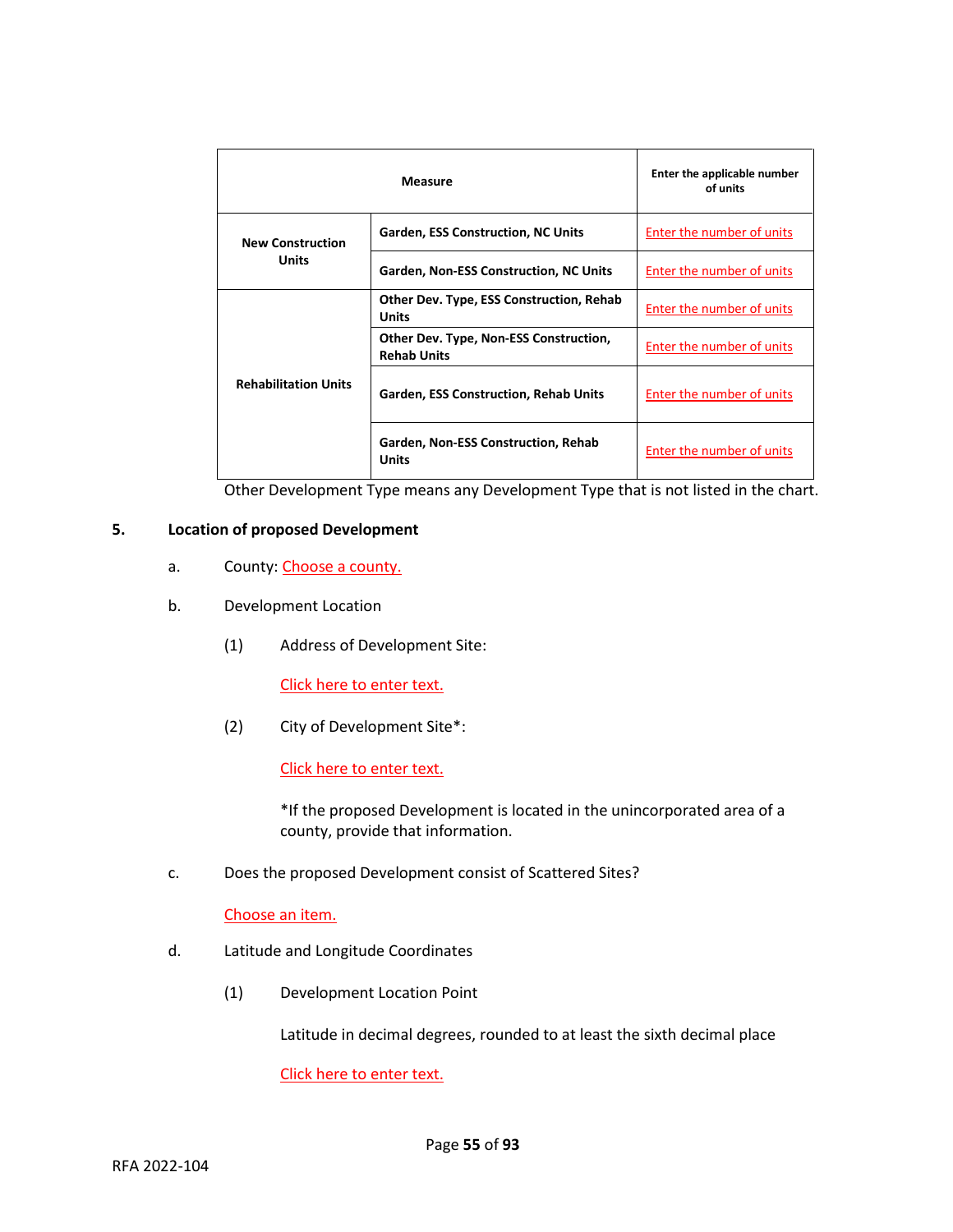Longitude in decimal degrees, rounded to at least the sixth decimal place

Click here to enter text.

(2) If the proposed Development consists of Scattered Sites, for each Scattered Site that is in addition to the Development Location Point information provided in (1) above, identify the latitude and longitude coordinate, rounded to at least the sixth decimal place:

Click here to enter text.

#### **6. Number of Units and Buildings**

- a. Number of units
	- (1) State the total number of units in the proposed Development: Click here to enter text.
	- (2) If Substantial Rehabilitation, state the number of units in the existing Development: Click here to enter text.

Note: the total number of units in the proposed Development must be within the limits outlined in Section Four, A.6. of the RFA and cannot be less than 90 percent of the existing total number of units (rounded up to the next whole unit).

- b. If there are existing occupied units and if the Development is funded, a plan for relocation of existing tenants will be required to be provided to the Credit Underwriter, as outlined in Exhibit D.
- c. The required Set-Aside Commitments
	- (1) Set aside 100 percent of the proposed Development's total units at 60 percent Area Median Income (AMI) or less, of which at least 20 percent must be set aside at 50 percent AMI or less.
	- (2) Demographic Minimum Set-Aside Commitment

Commit to set aside either 40 percent or 80 percent of the proposed Development's total units to serve the Demographic committed to in question 2.a. above.

Choose an item.

- (3) Extremely Low Income (ELI) Set-Aside Requirements
	- (a) Applicants that commit to the 40 Percent Minimum Set-Aside must commit to set aside a minimum of 2 units for ELI Households.
	- (b) Applicants that commit to the 80 Percent Minimum Set-Aside are not required to set aside any units for ELI Households.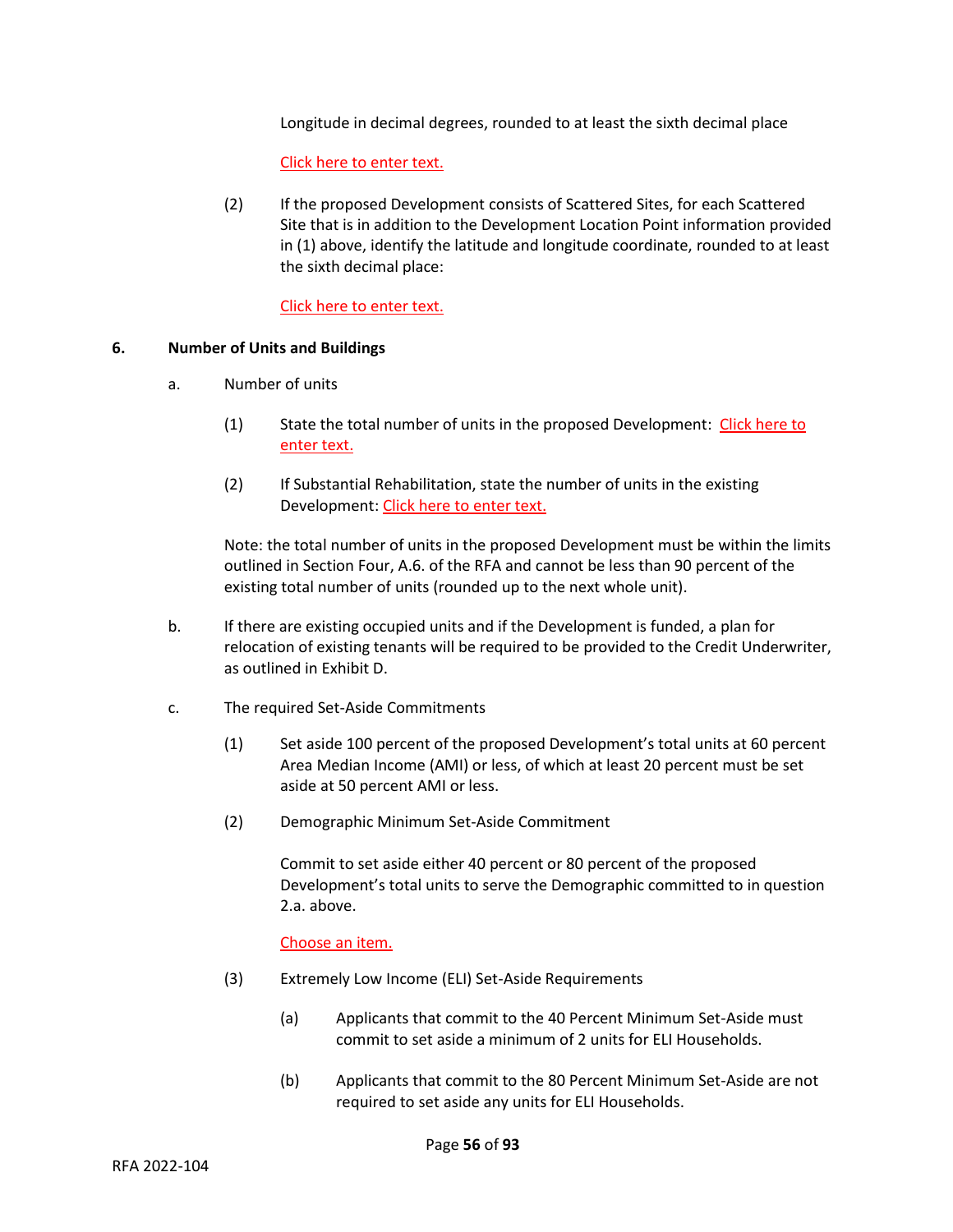# (4) Total Set-Aside Breakdown Chart

| Total Set-Aside Breakdown Chart |                        |
|---------------------------------|------------------------|
| Percentage of Residential Units | <b>AMI Level</b>       |
| <b>Enter Number %</b>           | At or Below 25%        |
| <b>Enter Number %</b>           | At or Below 28%        |
| <b>Enter Number %</b>           | At or Below 30%        |
| <b>Enter Number %</b>           | At or Below 33%        |
| <b>Enter Number %</b>           | At or Below 35%        |
| <b>Enter Number %</b>           | At or Below 40%        |
| <b>Enter Number %</b>           | At or Below 45%        |
| <b>Enter Number %</b>           | At or Below 50%        |
| <b>Enter Number %</b>           | At or Below 60%        |
| 100 %                           | <b>Total Set-Aside</b> |
|                                 | Percentage             |

# d. Unit Mix Chart

(1) Complete the chart below:

| Number of<br><b>Bedrooms/Bathrooms per</b><br>Unit | <b>Number of Units per</b><br><b>Bedroom Type</b> | <b>Number of Units that</b><br>are ELI Set-Aside<br>Units |
|----------------------------------------------------|---------------------------------------------------|-----------------------------------------------------------|
| Choose an item.                                    | <b>Enter Number</b>                               | <b>Enter Number</b>                                       |
| Choose an item.                                    | <b>Enter Number</b>                               | <b>Enter Number</b>                                       |
| Choose an item.                                    | <b>Enter Number</b>                               | <b>Enter Number</b>                                       |
| Choose an item.                                    | <b>Enter Number</b>                               | <b>Enter Number</b>                                       |
| Choose an item.                                    | <b>Enter Number</b>                               | <b>Enter Number</b>                                       |
| Choose an item.                                    | <b>Enter Number</b>                               | <b>Enter Number</b>                                       |

- (2) Answer the following questions:
	- (a) How many Zero Bedroom Units are described in the unit mix chart? Enter Number
	- (b) How many one-bedroom units are described in the unit mix chart? Enter Number
	- (c) How many two-bedroom units are described in the unit mix chart?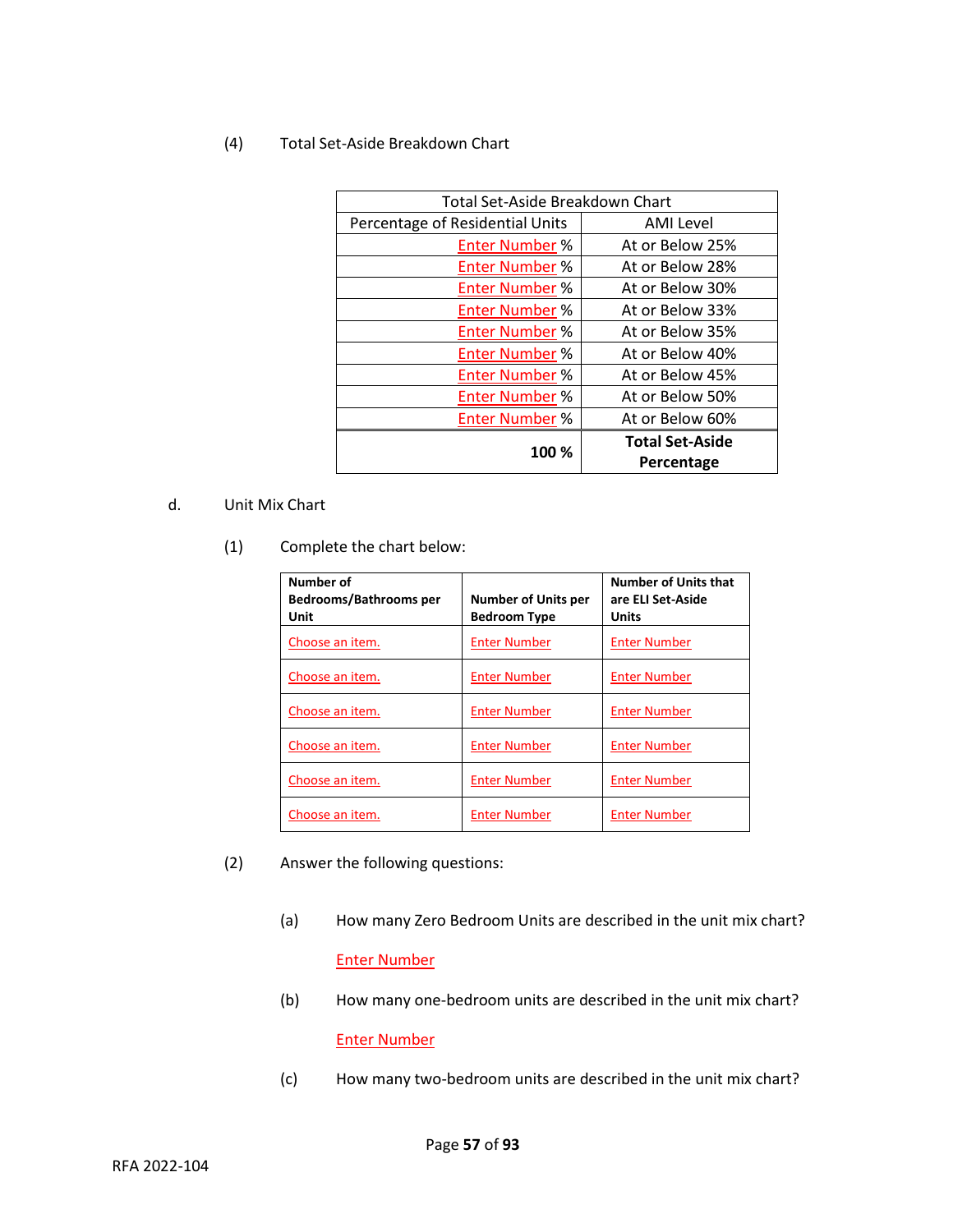### Enter Number

(d) How many three-bedroom units\* are described in the unit mix chart?

Enter Number

(e) How many four-bedroom units\* are described in the unit mix chart?

#### Enter Number

Note: \*If the Development Category is new construction, the proposed Development must consist of Zero Bedroom Units, one-bedroom units and two-bedroom units only.

e. Number of Buildings

Number of anticipated residential buildings: Enter Number

g. Compliance Period

All Applicants are required to set aside the units for at least 30 years as further described in Section Four of the RFA.

## **7. Readiness to Proceed**

a. Site Control

The properly completed and executed Florida Housing Finance Corporation Site Control Certification form (Form Rev. 08-18) and attachments must be provided as **Attachment 8** to demonstrate site control as of Application Deadline.

- b. Ability to Proceed documents
	- (1) Provide the required documentation to demonstrate zoning as **Attachment 9**.
	- (2) Provide the required documentation to demonstrate availability of water as **Attachment 10**.
	- (3) Provide the required documentation to demonstrate availability of sewer as **Attachment 11**.

#### **8. Construction Features**

- a. Federal requirements and State Building Code requirements for all Developments are outlined in Section Four.
- b. General feature requirements for all Developments are outlined in Section Four.
- c. Accessibility feature requirements for all Developments are outlined in Section Four.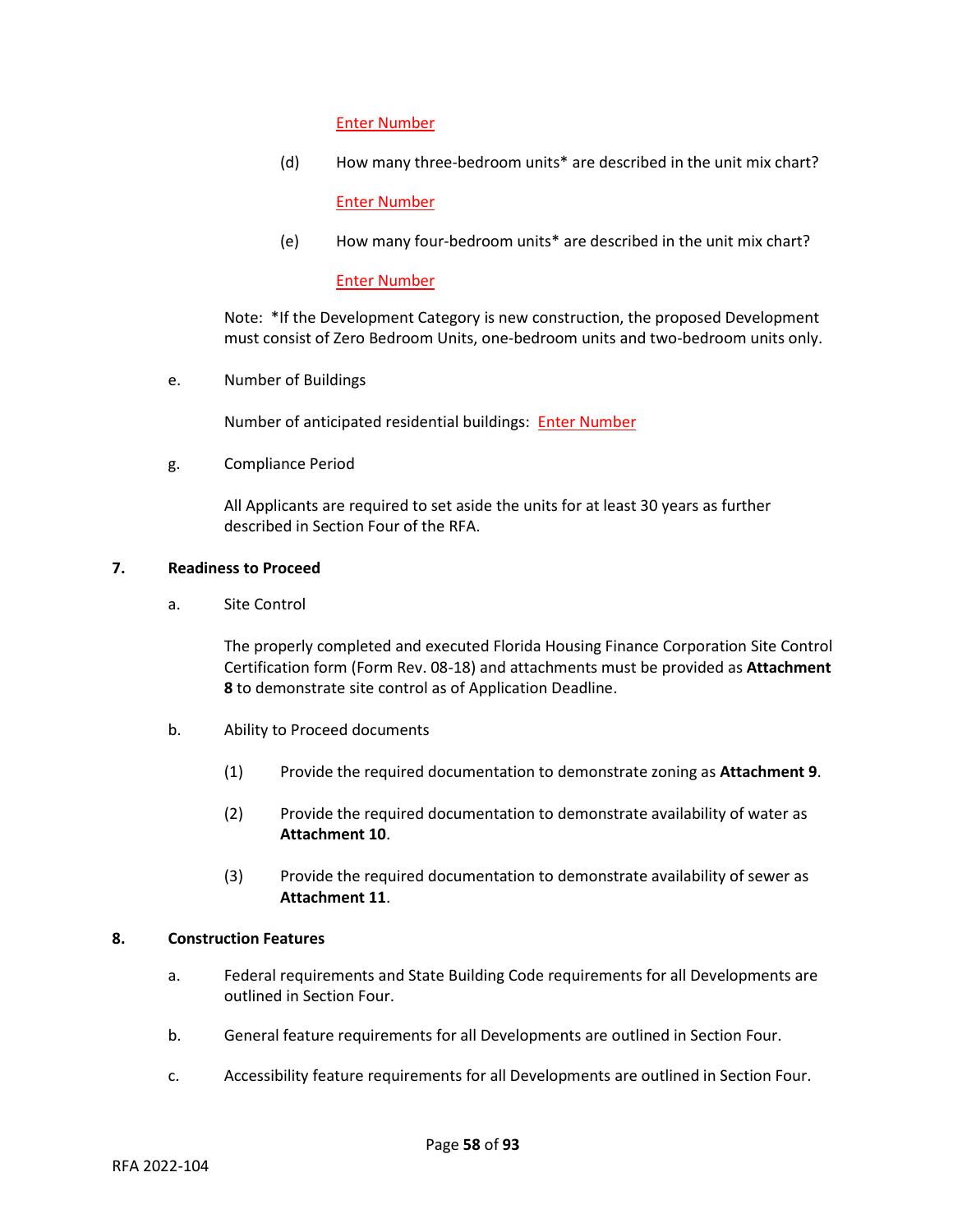- d. Green Building Features
	- (1) Green Building feature requirements for all Developments are outlined in Section Four.
	- (2) Select enough of the following Green Building Features so that the total point value of the features selected equals at least 10, in addition to committing to the required Construction Features listed in Section Four.
		- $\square$  Programmable thermostat in each unit (2 points)
		- $\Box$  Humidistat in each unit (2 points)
		- ☐ Water Sense certified dual flush toilets in all bathrooms (2 points)
		- $\square$  Light colored concrete pavement instead of or on top of asphalt to reduce the heat-island effect (2 points)
		- ☐ Energy Star certified roof coating (2 points) \*
		- ☐ Energy Star certified roofing materials (metal, shingles, thermoplastic polyolefin (TPO), or tiles) (3 points) \*
		- $\Box$  Eco-friendly cabinets no added urea formaldehyde and material must be certified by the Forest Stewardship Council, the Environmental Stewardship Program, or a certification program endorsed by the Programme for the Endorsement of Forest Certification (3 points)
		- ☐ Eco-Friendly flooring for entire unit Carpet and Rug Institute Green Label certified carpet and pad, FloorScore certified flooring, bamboo, cork, 80% recycled content tile, and/or natural linoleum (3 points)
		- ☐ High Efficiency HVAC with SEER of at least 16 (2 points) \*\*
		- ☐ Energy Star rating for all windows in each unit (3 points)
		- ☐ Florida Yards and Neighborhoods certification on all landscaping (2 points)
		- ☐ Install daylight sensors, timers or motion detectors on all outdoor lighting attached to buildings (2 points)

\*The Applicant may choose only one option related to Energy Star certified roofing. \*\*Applicants who choose high efficiency HVACs must meet the standards listed here, which exceed the minimum Green Building Features required of all Developments Section Four A.8. of the RFA.

# **9. Funding**

- a. Corporation Funding
	- (1) Eligible SAIL Request Amount: \$ Click here to enter text.
	- (2) Other Corporation Funding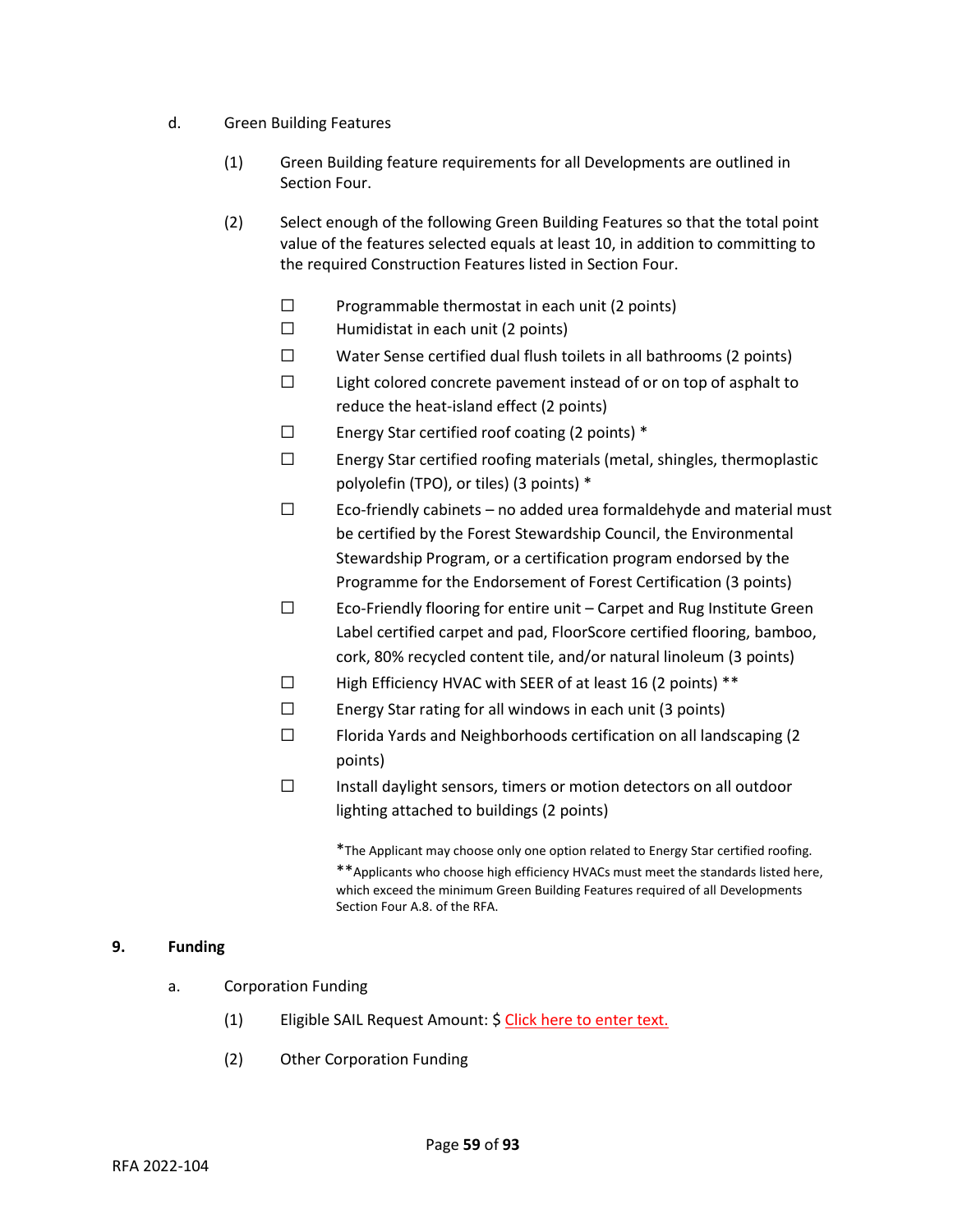(a) If a PLP loan has been awarded for this Development, provide the following information:



(b) If any other Corporation funds will be incorporated as a source of financing for the proposed Development, provide the information in the chart below:

| <b>Corporation Program</b> | <b>Corporation File No.</b> | <b>Amount of Funding</b> |
|----------------------------|-----------------------------|--------------------------|
| SAIL                       | Enter file No.              | \$ Enter file No.        |
| HOME-Rental                | Enter file No.              | \$ Enter file No.        |
| <b>MMRB</b>                | Enter file No.              | \$ Enter file No.        |
| <b>FHCL</b>                | Enter file No.              | \$ Enter file No.        |

- b. Non-Corporation Funding
	- (1) If the proposed Development is assisted with funding under the United States Department of Agriculture RD 515 Program and/or the RD 538 Program, indicate the applicable program(s) below and provide the required documentation as **Attachment 14** to Exhibit A.

☐ RD 515 ☐ RD 538

(2) Non-Corporation Funding Proposals

Attach all funding proposals executed by the lender(s) or by any other source as **Attachment 15**.

c. Development Cost Pro Forma

To meet the submission requirements, upload the Development Cost Pro Forma as outlined in Section Three of the RFA.

- d. Principal of the Applicant is a Public Housing Authority and/or an instrumentality of a Public Housing Authority
	- (1) Has the Applicant has entered into a land lease with a Public Housing Authority on property where the proposed Development is to be located and the property has an existing Declaration of Trust between the Public Housing Authority and HUD?

Choose an item.

(2) Is the Applicant associated with a Public Housing Authority and/or an instrumentality of a Public Housing Authority in the ownership structure?

Choose an item.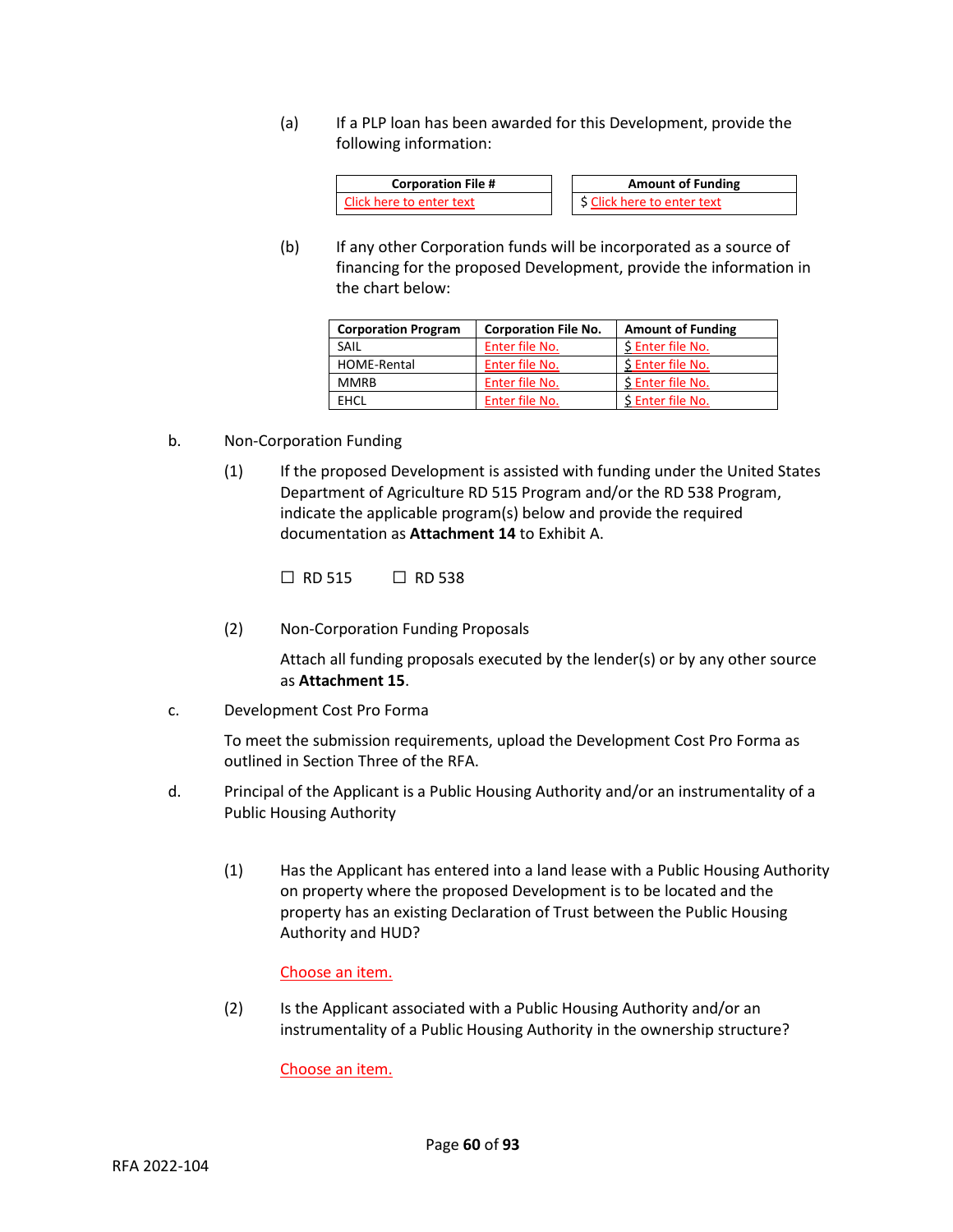If the Principal of the Applicant Entity is an instrumentality of a Public Housing Authority, state the name of the Public Housing Authority:

# Click here to enter text.

# **B. Other Information**

1. Verifying Application Fee Payment

To ensure that the Application Fee is processed for the correct online Application, the following is *strongly recommended*: (i) provide the Application Fee at least 48 hours prior to the Application Deadline; and (ii) whether paying by check, money order, ACH or wire transfer, include the Development Name, RFA number with the payment.

Additionally, include the following:

- If submitting a check or money order, provide the check or money order number.
- If submitting an ACH, provide the trace number.
- If submitting a wire transfer, provide the wire service reference number (i.e. Fed/CHIPS/SWIFT Reference Number) and the Fed Wire Transfer Number.

## Click here to enter text.

2. Bookmarking the All Attachments Document before uploading (5 points)

To be awarded 5 points, bookmark the pdf of the All Attachments Document before uploading.

3. Addenda

Use the space below to provide any additional information or explanatory addendum for items described in Section Four, A. above. The Addenda section of Exhibit A may not be used to provide any additional information or explanatory addendum for items described in Section Four, C. below. Please specify the particular item to which the additional information or explanatory addendum applies.

Click here to enter text.

#### **C. Narrative Scoring**

# **1. Describe the Current and Future Need for Farmworker or Commercial Fishing Worker Housing in the Area, as outlined in Section Four C.1. of the RFA (Up to 15 Points)**

The Applicant's description is limited to no more than three typed pages within the text box below. Note: Although the online Application system allows for more than three pages, any portion of the description that is beyond three pages will not be considered.

Click here to enter text.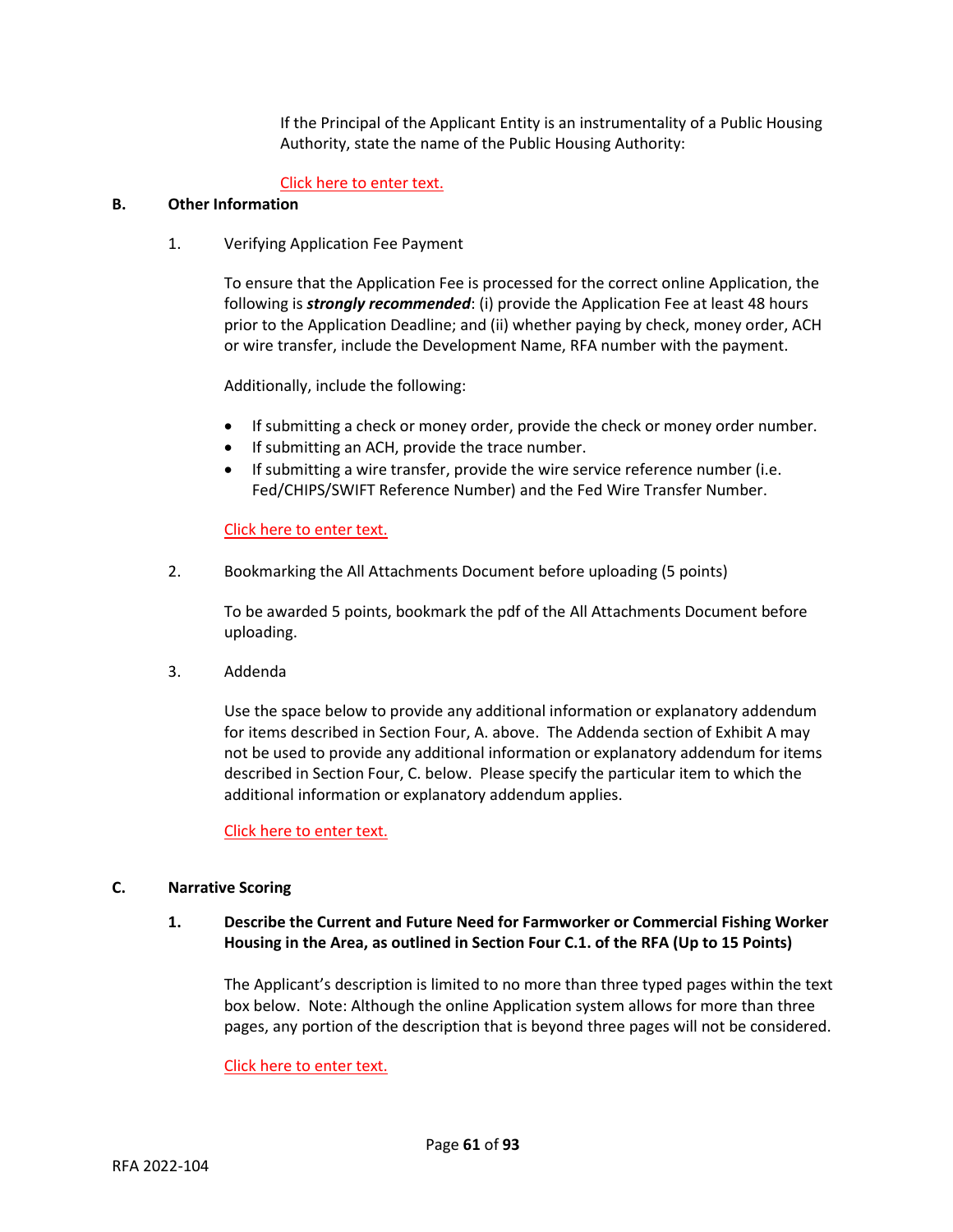# **2. Describe the Experience Operating and Managing Farmworker or Commercial Fishing Worker Housing, as outlined in Section Four C.2. of the RFA (Up to 20 Points)**

The Applicant's description is limited to no more than three typed pages within the text box below. Note: Although the online Application system allows for more than three pages, any portion of the description that is beyond three pages will not be considered.

Click here to enter text.

# **3. Describe Outreach, Marketing and Referral as described in Section Four C.3. of the RFA (Up to 30 Points)**

The Applicant's description is limited to no more than three typed pages within the text box below. Note: Although the online Application system allows for more than three pages, any portion of the description that is beyond three pages will not be considered.

Click here to enter text.

# **4. Describe Resident Access to Onsite and Offsite Programs, Services and Resources as outlined in Section Four C.4. of the RFA (Up to 30 Points)**

The Applicant's description is limited to no more than three typed pages within the text box below. Note: Although the online Application system allows for more than three pages, any portion of the description that is beyond three pages will not be considered.

Click here to enter text.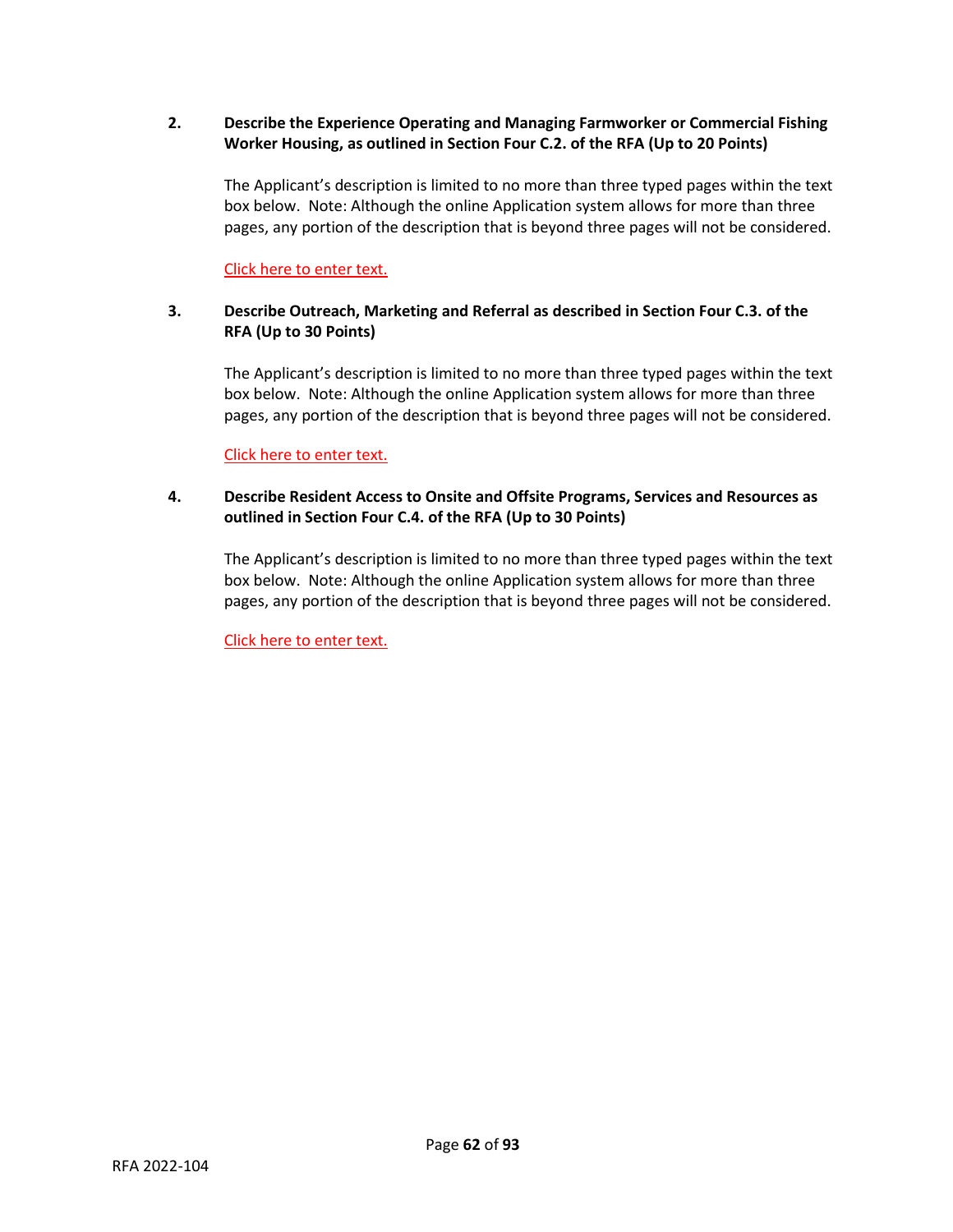#### RFA 2022-104 DEVELOPMENT COST PRO FORMA **(Page 1 of 7)**  $\left( \frac{Page 10f}{2} \right)$

- NOTES: (1) Developer fee may not exceed the limits established in Rule Chapter 67-48, F.A.C., or this RFA. Any portion of the fee that has been deferred must be included in Total Development Cost. (2) General Contractor's fee is limited to 14% of actual construction cost (for Application purposes, this is represented by
	- A1.1. Column 3), rounded down to nearest dollar. The General Contractor's fee must be disclosed. The General Contractor's fee includes General Conditions, Overhead, and Profit.
	- (3) For Application purposes, the maximum hard cost contingency allowed cannot exceed 5% of the amount provided in column 3 for A1.3. TOTAL ACTUAL CONSTRUCTION COSTS for Developments where 50 percent or more of the units are new construction. Otherwise the maximum is 15%. The maximum soft cost contingency allowed cannot exceed 5% of the amount provided in column 3 for A2.1 TOTAL GENERAL DEVELOPMENT COST. Limitations on these contingency
	- line items post-Application are provided in Rule Chapter 67-48, F.A.C. (if applicable) and this RFA. (4) Operating Deficit Reserves (ODR) of any kind are not to be included in C. DEVELOPMENT COST and cannot be used in determining the maximum Developer fee. In addition, an ODR is not permitted in this Application at all. If one has been included, it will be removed by the scorer, reducing total costs. However, one may be included during the credit underwriting<br>process where it will be sized. The final cost certification may include an ODR, but it cannot e credit underwriting.
	- (5) Commercial, retail, and office space are not functionally related and subordinate to the residential units, and are not<br>considered to be community service facilities. As such, these costs are neither considered in elig in the TDC PU Limitation process.
	- Although the Corporation acknowledges that the costs listed on the Development Cost Pro Forma, Detail/Explanation Sheet,<br>Construction or Rehab Analysis and Permanent Analysis are subject to change during credit underwritin subject to the Total Development Cost Per Unit Limitation as provided in the RFA, as well as the other cost limitations provided in Rule Chapter 67-48, F.A.C., as applicable.

#### **USE THE DETAIL/EXPLANATION SHEET FOR EXPLANATION OF \* ITEMS. IF ADDITIONAL SPACE IS REQUIRED, ENTER THE INFORMATION ON THE ADDENDA LOCATED AT THE END OF THE APPLICATION.**

| What was the Development Category of the Proposed Development:  |                         | (please select from drop-down menu) | $\star\star$ |
|-----------------------------------------------------------------|-------------------------|-------------------------------------|--------------|
| Indicate the number of total units in the proposed Development: | (enter a value)         |                                     | $**$         |
| $\mathbf{1}$                                                    | $\overline{\mathbf{2}}$ | 3<br><b>TOTAL</b><br><b>COSTS</b>   |              |
| <b>DEVELOPMENT COSTS</b><br><b>Actual Construction Costs</b>    |                         |                                     |              |
| <b>Accessory Buildings</b>                                      |                         |                                     |              |
| Demolition                                                      |                         |                                     |              |
| Commercial/Retail Space See Note (6)                            |                         |                                     |              |
| <b>New Rental Units</b>                                         |                         |                                     |              |
| *Off-Site Work (explain in detail)                              |                         |                                     |              |
| <b>Recreational Amenities</b>                                   |                         |                                     |              |
| Rehab of Existing Common Areas                                  |                         |                                     |              |
| Rehab of Existing Rental Units                                  |                         |                                     |              |
| Site Work                                                       |                         |                                     |              |
| *Other (explain in detail)                                      |                         |                                     |              |
| A1.1. Actual Construction Cost                                  |                         |                                     |              |
| A1.2. General Contractor Fee See Note (3)                       |                         |                                     |              |
| (Max. 14% of A1.1., column 3)                                   |                         |                                     |              |
| A1.3. TOTAL ACTUAL CONSTRUCTION<br><b>COSTS</b>                 |                         |                                     |              |
| A1.4. HARD COST CONTINGENCY See Note (3)                        |                         |                                     |              |
|                                                                 |                         |                                     |              |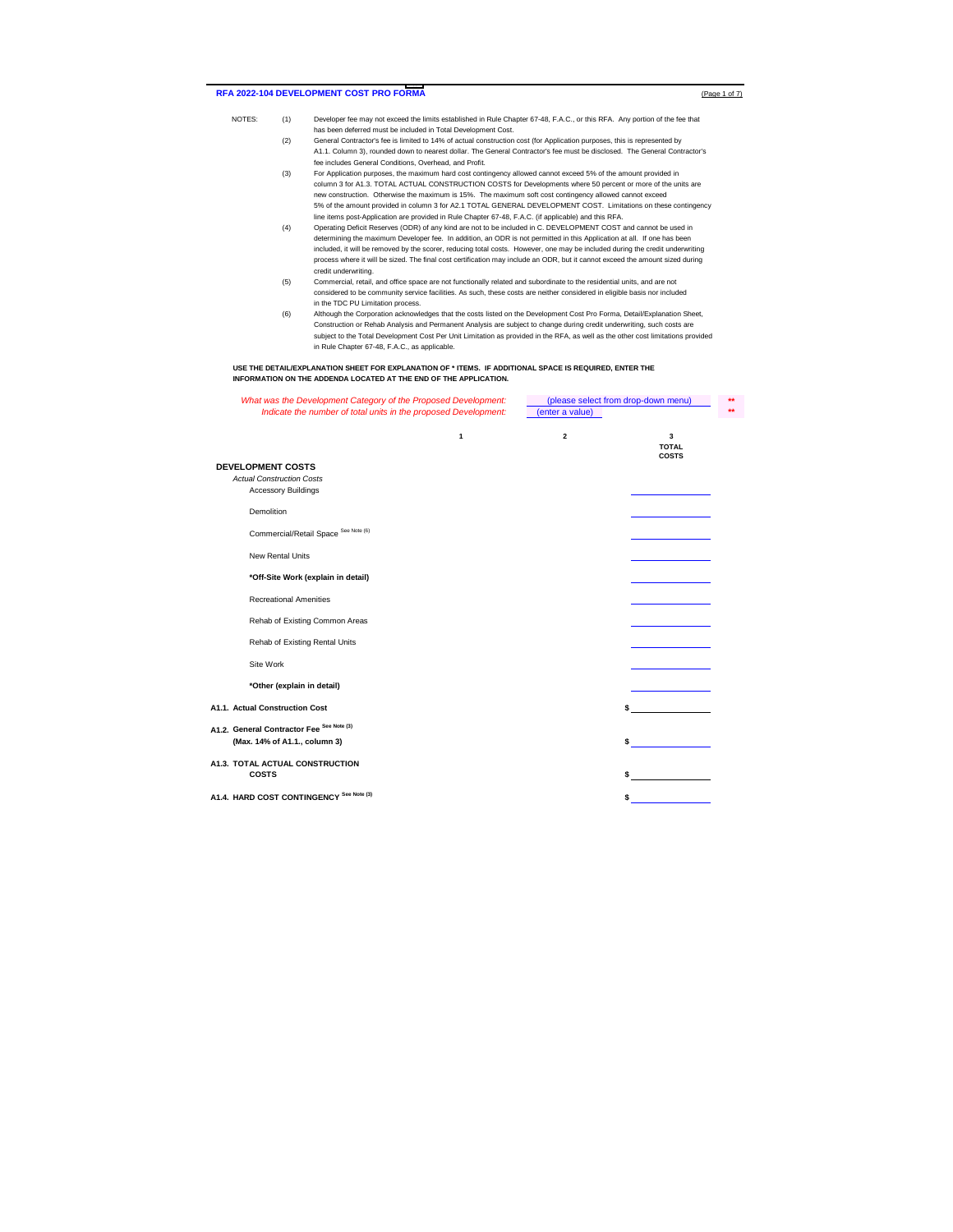| RFA 2022-104 DEVELOPMENT COST PRO FORMA                       | (Page 2 of 7)     |
|---------------------------------------------------------------|-------------------|
|                                                               | 3<br><b>TOTAL</b> |
| <b>General Development Costs</b>                              | <b>COSTS</b>      |
| <b>Accounting Fees</b>                                        |                   |
| Appraisal                                                     |                   |
| Architect's Fee - Site/Building Design                        |                   |
| Architect's Fee - Supervision                                 |                   |
| Builder's Risk Insurance                                      |                   |
| <b>Building Permit</b>                                        |                   |
| Capital Needs Assessment                                      |                   |
| <b>Engineering Fees</b>                                       |                   |
| <b>Environmental Report</b>                                   |                   |
| FHFC Administrative Fee See Note (2)                          |                   |
| FHFC Application Fee <sup>See Note (2)</sup>                  |                   |
| FHFC Compliance Fee See Note (2)                              |                   |
| FHFC PRL/Credit Underwriting Fees See Note (2)                |                   |
| Green Building Certification/<br><b>HERS Inspection Costs</b> |                   |
| *Impact Fees (list in detail)                                 |                   |
| <b>Inspection Fees</b>                                        |                   |
| Insurance                                                     |                   |
| Legal Fees                                                    |                   |
| Market Study                                                  |                   |
| Marketing/Advertising                                         |                   |
| <b>Property Taxes</b>                                         |                   |
| Soil Test Report                                              |                   |
| Survey                                                        |                   |
| <b>Tenant Relocation Costs</b>                                |                   |
| Title Insurance & Recording Fees                              |                   |
| Utility Connection Fee                                        |                   |
| *Other (explain in detail)                                    |                   |
| A2.1. TOTAL GENERAL DEVELOPMENT<br>COST                       | $\sim$ $\sim$     |
|                                                               |                   |
| A2.2. SOFT COST CONTINGENCY See Note (3)                      | \$                |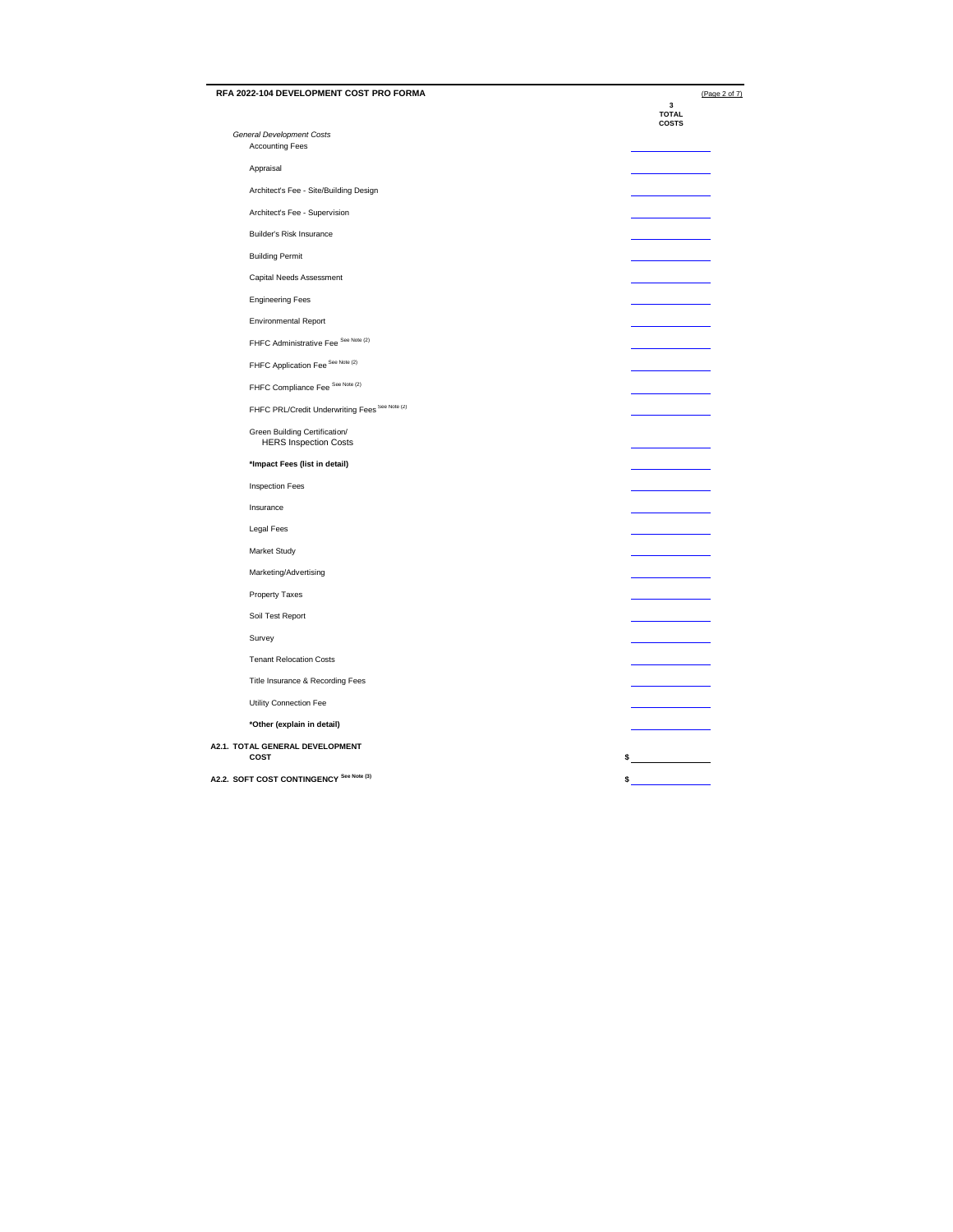| RFA 2022-104 DEVELOPMENT COST PRO FORMA               | (Page 3 of 7)                                                                                                                                                                                                                                                                                                                                                                                                                   |
|-------------------------------------------------------|---------------------------------------------------------------------------------------------------------------------------------------------------------------------------------------------------------------------------------------------------------------------------------------------------------------------------------------------------------------------------------------------------------------------------------|
|                                                       | 3<br><b>TOTAL</b><br><b>COSTS</b>                                                                                                                                                                                                                                                                                                                                                                                               |
| <b>Financial Costs</b>                                |                                                                                                                                                                                                                                                                                                                                                                                                                                 |
| Construction Loan Origination/<br>Commitment Fee(s)   |                                                                                                                                                                                                                                                                                                                                                                                                                                 |
| <b>Construction Loan Credit</b>                       |                                                                                                                                                                                                                                                                                                                                                                                                                                 |
| Enhancement Fee(s)                                    |                                                                                                                                                                                                                                                                                                                                                                                                                                 |
| Construction Loan Interest                            |                                                                                                                                                                                                                                                                                                                                                                                                                                 |
| Non-Permanent Loan(s) Closing<br>Costs                |                                                                                                                                                                                                                                                                                                                                                                                                                                 |
| Permanent Loan Origination/<br>Commitment Fee(s)      |                                                                                                                                                                                                                                                                                                                                                                                                                                 |
| Permanent Loan Credit<br>Enhancement Fee(s)           |                                                                                                                                                                                                                                                                                                                                                                                                                                 |
| Permanent Loan Closing Costs                          |                                                                                                                                                                                                                                                                                                                                                                                                                                 |
| Bridge Loan Origination/<br>Commitment Fee(s)         |                                                                                                                                                                                                                                                                                                                                                                                                                                 |
| Bridge Loan Interest                                  |                                                                                                                                                                                                                                                                                                                                                                                                                                 |
| *Other (explain in detail)                            |                                                                                                                                                                                                                                                                                                                                                                                                                                 |
| A3. TOTAL FINANCIAL COSTS                             | \$                                                                                                                                                                                                                                                                                                                                                                                                                              |
| ACQUISITION COST OF EXISTING                          |                                                                                                                                                                                                                                                                                                                                                                                                                                 |
| DEVELOPMENT (excluding land)<br>Existing Building(s)  |                                                                                                                                                                                                                                                                                                                                                                                                                                 |
| *Other (explain in detail)                            |                                                                                                                                                                                                                                                                                                                                                                                                                                 |
| <b>B. TOTAL ACQUISITION COSTS OF EXISTING</b>         |                                                                                                                                                                                                                                                                                                                                                                                                                                 |
| DEVELOPMENT (excluding land)                          | $\sim$                                                                                                                                                                                                                                                                                                                                                                                                                          |
| <b>C. DEVELOPMENT COST</b>                            | $\sim$                                                                                                                                                                                                                                                                                                                                                                                                                          |
| (A1.3+A1.4+A2.1+A2.2+A3+B)                            |                                                                                                                                                                                                                                                                                                                                                                                                                                 |
| Developer Fee See Note (1)                            |                                                                                                                                                                                                                                                                                                                                                                                                                                 |
| Developer Fee on Acquisition Costs                    |                                                                                                                                                                                                                                                                                                                                                                                                                                 |
| Developer Fee on Non-Acquisition Costs                |                                                                                                                                                                                                                                                                                                                                                                                                                                 |
| D. TOTAL DEVELOPER FEE                                | $\sim$                                                                                                                                                                                                                                                                                                                                                                                                                          |
| E. OPERATING DEFICIT RESERVES See Note (5)            | $\frac{1}{\sqrt{1-\frac{1}{2}}}\frac{1}{\sqrt{1-\frac{1}{2}}}\frac{1}{\sqrt{1-\frac{1}{2}}}\frac{1}{\sqrt{1-\frac{1}{2}}}\frac{1}{\sqrt{1-\frac{1}{2}}}\frac{1}{\sqrt{1-\frac{1}{2}}}\frac{1}{\sqrt{1-\frac{1}{2}}}\frac{1}{\sqrt{1-\frac{1}{2}}}\frac{1}{\sqrt{1-\frac{1}{2}}}\frac{1}{\sqrt{1-\frac{1}{2}}}\frac{1}{\sqrt{1-\frac{1}{2}}}\frac{1}{\sqrt{1-\frac{1}{2}}}\frac{1}{\sqrt{1-\frac{1}{2}}}\frac{1}{\sqrt{1-\frac{$ |
| F. TOTAL LAND COST                                    | $\frac{1}{2}$                                                                                                                                                                                                                                                                                                                                                                                                                   |
| G. TOTAL DEVELOPMENT COST See Note (7)<br>$(C+D+E+F)$ |                                                                                                                                                                                                                                                                                                                                                                                                                                 |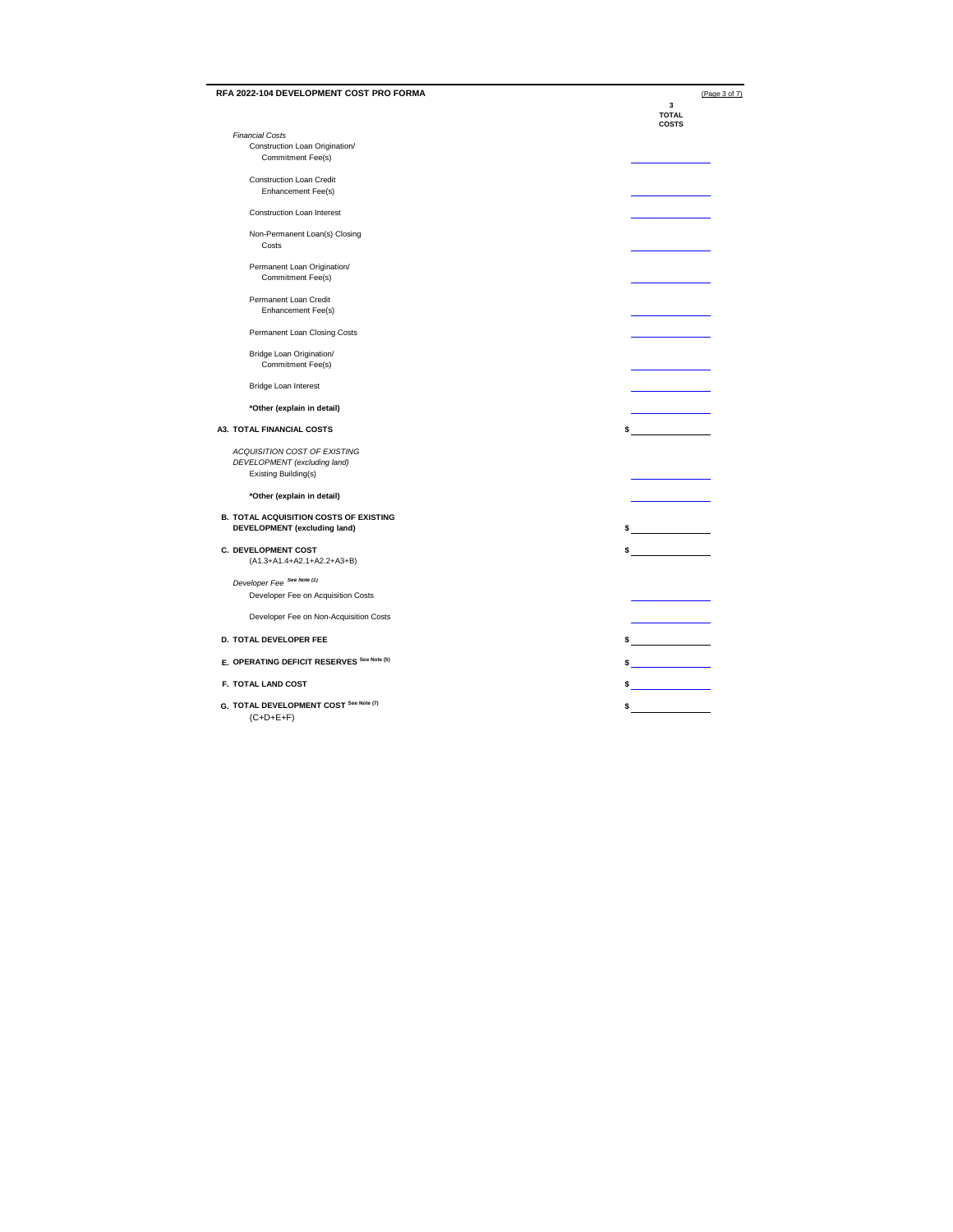|  | RFA 2022-104 DEVELOPMENT COST PRO FORMA | (Page 4 of 7) |
|--|-----------------------------------------|---------------|
|--|-----------------------------------------|---------------|

|--|

**Detail/Explanation Sheet**

**Totals must agree with Pro Forma. Provide component descriptions and amounts for each item that has been completed on the Pro Forma that requires a detailed list or explanation.**

#### **DEVELOPMENT COSTS**

| <b>Actual Construction Cost</b><br>(as listed at Item A1.)                  |  |  |  |
|-----------------------------------------------------------------------------|--|--|--|
| Off-Site Work:                                                              |  |  |  |
| Other:                                                                      |  |  |  |
| <b>General Development Costs</b><br>(as listed at Item A2.)                 |  |  |  |
| Impact Fees:                                                                |  |  |  |
|                                                                             |  |  |  |
| Other:                                                                      |  |  |  |
|                                                                             |  |  |  |
| <b>Financial Costs</b><br>(as listed at Item A3.)                           |  |  |  |
| Other:                                                                      |  |  |  |
| <b>Acquisition Cost of Existing Developments</b><br>(as listed at Item B2.) |  |  |  |
| Other:                                                                      |  |  |  |

NOTES: Neither brokerage fees nor syndication fees can be included in eligible basis. Consulting fees, if any, and any financial or other guarantees<br>required for the financing must be paid out of the Developer fee. Consult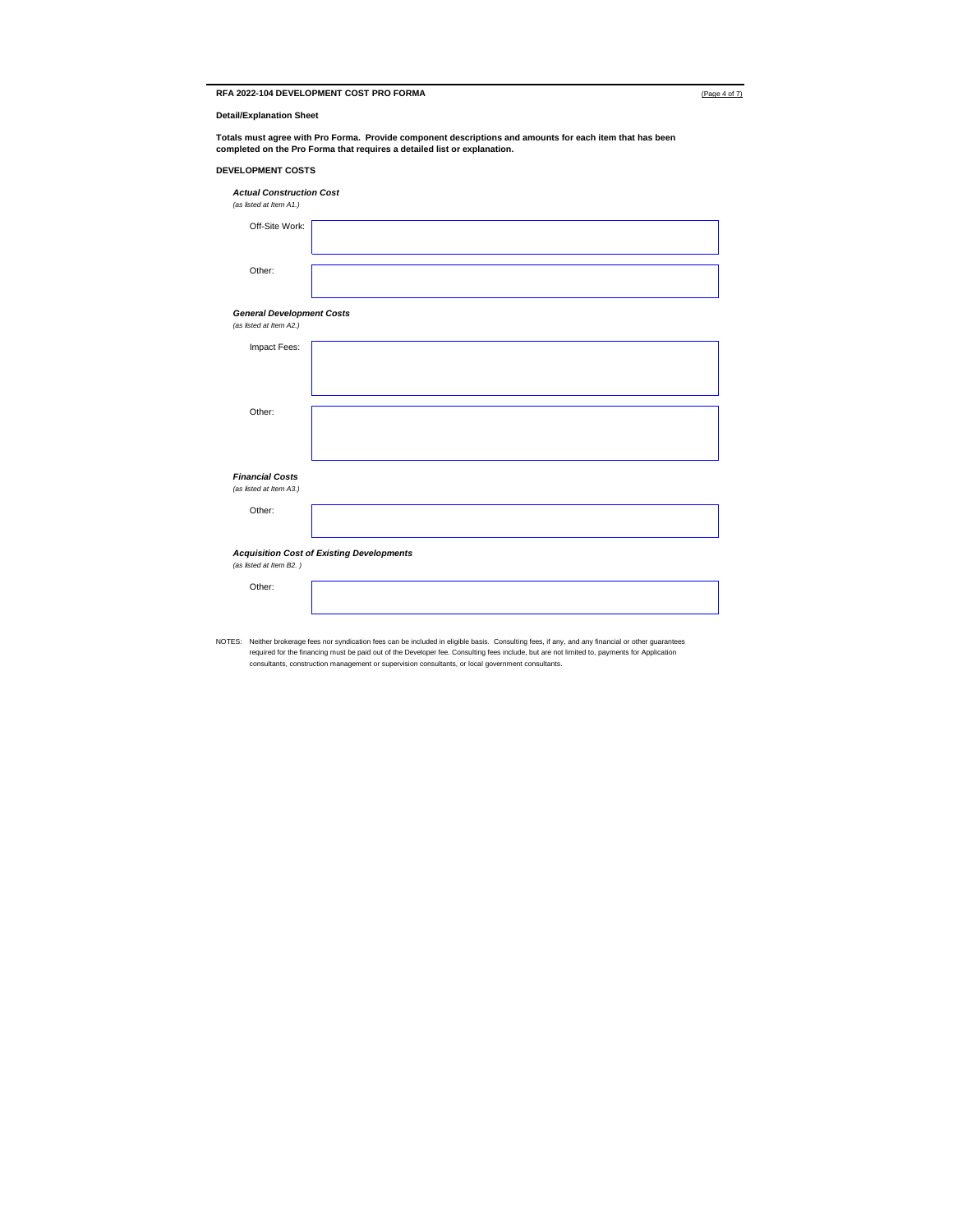RFA 2022-104 DEVELOPMENT COST PRO FORMA (Page 5 of 7)

| <b>CONSTRUCTION/REHAB ANALYSIS</b> |                                                                                                                                                                                                                                                 | <b>AMOUNT</b>            | <b>LENDER/TYPE OF FUNDS</b>                              |  |
|------------------------------------|-------------------------------------------------------------------------------------------------------------------------------------------------------------------------------------------------------------------------------------------------|--------------------------|----------------------------------------------------------|--|
|                                    | A. Total Development Costs                                                                                                                                                                                                                      | \$<br>0.00               |                                                          |  |
|                                    | <b>B. Construction Funding Sources:</b>                                                                                                                                                                                                         |                          |                                                          |  |
|                                    | 1. First Mortgage Financing                                                                                                                                                                                                                     | $\frac{1}{2}$            | <select from="" menu=""></select>                        |  |
|                                    | 2. Second Mortgage Financing                                                                                                                                                                                                                    | $\frac{1}{2}$            | <select from="" menu=""></select>                        |  |
|                                    | 3. Third Mortgage Financing                                                                                                                                                                                                                     | $\sim$                   | <select from="" menu=""></select>                        |  |
|                                    | 4. Fourth Mortgage Financing                                                                                                                                                                                                                    | <u> Tanzania (</u><br>\$ | <select from="" menu=""></select>                        |  |
|                                    | 5. Fifth Mortgage Financing                                                                                                                                                                                                                     | $\frac{1}{2}$            | <select from="" menu=""></select>                        |  |
|                                    | 6. Sixth Mortgage Financing                                                                                                                                                                                                                     | $\frac{1}{2}$            | <select from="" menu=""></select>                        |  |
|                                    | 7. Seventh Mortgage Financing                                                                                                                                                                                                                   | $\frac{1}{2}$            | <select from="" menu=""></select>                        |  |
|                                    | 8. Eighth Mortgage Financing                                                                                                                                                                                                                    | $\sim$                   | <select from="" menu=""></select>                        |  |
|                                    | 9. Ninth Mortgage Financing                                                                                                                                                                                                                     | $\sim$                   | <select from="" menu=""></select>                        |  |
|                                    | 10. Tenth Mortgage Financing                                                                                                                                                                                                                    | $\sim$                   | <select from="" menu=""></select>                        |  |
|                                    | 11. HC Equity Proceeds Paid Prior to<br>Completion of Construction which<br>is Prior to Receipt of Final Certificate<br>of Occupancy or in the case of<br>Rehabilitation, prior to placed-in<br>service date as determined by the<br>Applicant. | $\sim$                   |                                                          |  |
|                                    | 12. Other: The contract of the contract of the contract of the contract of the contract of the contract of the contract of the contract of the contract of the contract of the contract of the contract of the contract of the                  | $\frac{1}{2}$            |                                                          |  |
|                                    |                                                                                                                                                                                                                                                 | $\frac{1}{2}$            |                                                          |  |
|                                    | 14. Deferred Developer Fee                                                                                                                                                                                                                      | $\frac{1}{2}$            |                                                          |  |
|                                    | <b>15. Total Construction Sources</b>                                                                                                                                                                                                           | \$                       |                                                          |  |
|                                    | <b>C. Construction Funding Surplus</b><br>(B.15. Total Construction Sources,<br>less A. Total Development Costs):                                                                                                                               | \$                       | (A negative number here represents a funding shortfall.) |  |

**Each Attachment must be listed behind its own Tab. DO NOT INCLUDE ALL ATTACHMENTS BEHIND ONE TAB.**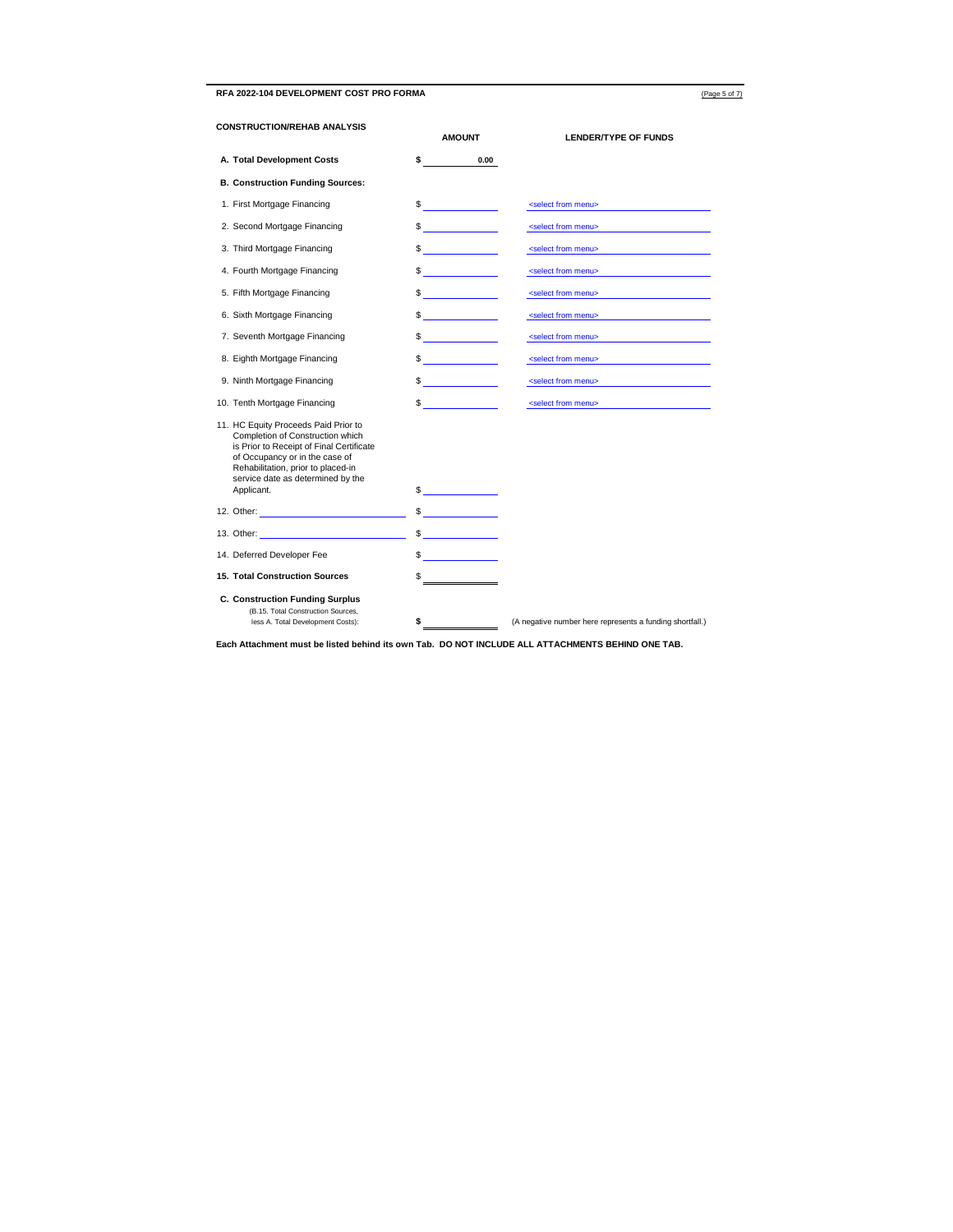#### **RFA 2022-104 DEVELOPMENT COST PRO FORMA** (Page 6 of 7)

| PERMANENT ANALYSIS                                                                                                                                                                                                             | <b>AMOUNT</b>                                   | <b>LENDER/TYPE OF FUNDS</b>                              |  |
|--------------------------------------------------------------------------------------------------------------------------------------------------------------------------------------------------------------------------------|-------------------------------------------------|----------------------------------------------------------|--|
| A. Total Development Costs                                                                                                                                                                                                     | \$<br>0.00                                      |                                                          |  |
| <b>B. Permanent Funding Sources:</b>                                                                                                                                                                                           |                                                 |                                                          |  |
| 1. First Mortgage Financing                                                                                                                                                                                                    | \$                                              | <select from="" menu=""></select>                        |  |
| 2. Second Mortgage Financing                                                                                                                                                                                                   | $\sim$                                          | <select from="" menu=""></select>                        |  |
| 3. Third Mortgage Financing                                                                                                                                                                                                    | \$                                              | <select from="" menu=""></select>                        |  |
| 4. Fourth Mortgage Financing                                                                                                                                                                                                   | \$                                              | <select from="" menu=""></select>                        |  |
| 5. Fifth Mortgage Financing                                                                                                                                                                                                    | $\frac{1}{2}$                                   | <select from="" menu=""></select>                        |  |
| 6. Sixth Mortgage Financing                                                                                                                                                                                                    | \$<br><u> 1989 - Jan Jawa Barat, p</u>          | <select from="" menu=""></select>                        |  |
| 7. Seventh Mortgage Financing                                                                                                                                                                                                  | <u> 1999 - Jan Ja</u><br>\$                     | <select from="" menu=""></select>                        |  |
| 8. Eighth Mortgage Financing                                                                                                                                                                                                   | \$                                              | <select from="" menu=""></select>                        |  |
| 9. Ninth Mortgage Financing                                                                                                                                                                                                    | <b>Communication</b><br>\$                      | <select from="" menu=""></select>                        |  |
| 10. Tenth Mortgage Financing                                                                                                                                                                                                   | <u>and the community of the community</u><br>\$ | <select from="" menu=""></select>                        |  |
| 11. HC Syndication/HC Equity Proceeds                                                                                                                                                                                          | <u> 1989 - Alban III, politik politik (</u>     |                                                          |  |
|                                                                                                                                                                                                                                | \$<br><u> 1989 - Andrea Starten e</u>           |                                                          |  |
| 13. Other: The contract of the contract of the contract of the contract of the contract of the contract of the contract of the contract of the contract of the contract of the contract of the contract of the contract of the | <b>Contract Contract</b>                        |                                                          |  |
| 14. Deferred Developer Fee                                                                                                                                                                                                     | \$                                              |                                                          |  |
| 15. Total Permanent Funding Sources                                                                                                                                                                                            | \$                                              |                                                          |  |
| C. Permanent Funding Surplus<br>(B.15. Total Permanent Funding Sources,<br>less A. Total Development Costs):                                                                                                                   | \$                                              | (A negative number here represents a funding shortfall.) |  |

**Each Attachment must be listed behind its own Tab. DO NOT INCLUDE ALL ATTACHMENTS BEHIND ONE TAB.**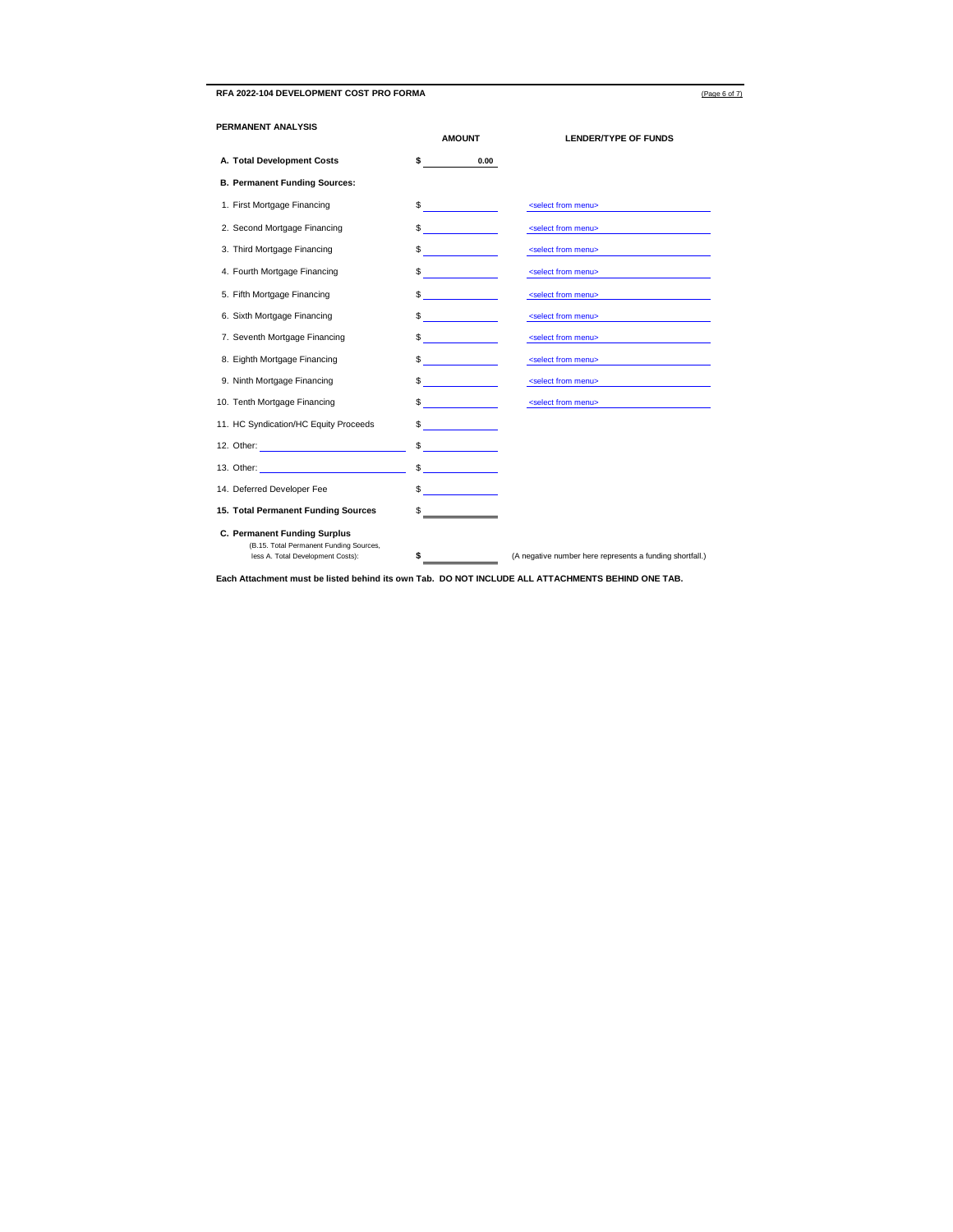#### **RFA 2022-104 DEVELOPMENT COST PRO FORMA** (Page 7 of 7)

The intent of this page is to assist the Applicant in determining a TDC PU Limitation for the proposed Development and comparing it to the appropriate RFA's TDC PU Limitation. The accuracy of the comparison is dependent upon the accuracy of the inputs and Florida Housing takes no responsibility in<br>any programing errors. FHFC will not use this page to score TDC PU Limitat amounts provided below. Please read the RFA for qualifying responses and definition of terms. This table is optional and its use is at the sole discretion of the Applicant. Applicant is responsible to verify and be in compliance with all aspects of the Application to meet RFA criteria.

#### **TDC PU LIMITATION ANALYSIS**

- *A.* In which county is the proposed Development to be located?..... ..... <select from menu>
- *B.* Will the proposed development be comprised of multiple development categories, development types, or ESS designations?...................................................................................................... <select from menu>

#### *Please answer Item B.*

| <b>Blended Characteristic TDC PU Base Limitation</b> |                   |                                     |                        |
|------------------------------------------------------|-------------------|-------------------------------------|------------------------|
| Unit Category, Type, and ESS<br>Designation          | <b>Unit Count</b> | <b>Maximum TDC PU</b><br>Limitation | <b>Pro Rata Limits</b> |
| NC Garden Non-ESS                                    |                   |                                     |                        |
| <b>NC Garden ESS</b>                                 |                   |                                     |                        |
| NC Mid-Rise Non-ESS                                  |                   |                                     |                        |
| NO Mid-Rise ESS                                      |                   |                                     |                        |
| <b>NC</b> High-Rise                                  |                   |                                     |                        |
| Rehab Garden                                         |                   |                                     |                        |
| Rehab Non-Garden                                     |                   |                                     |                        |
| <b>Total Blended TDC PU Base</b><br>Limitation       |                   |                                     |                        |

*C.* Please answer Item B. above table.

*D.* Please answer Item B. above table. Garden\*

*E.* Please answer Item B. above table.

The TDC PU Base Limitation for the above defined Development is……………………………………….... Need Dev Category

*F.* Does the proposed Development qualify for any of the following TDC PU Add-Ons or Multipliers? Choose all that apply.

<select from menu>

| (c) Requesting CDBG-DR funds from FHFC Add-On                                                                                                                     | <select from="" menu=""></select>                                       | (Select one or no<br>option, as applicable) |
|-------------------------------------------------------------------------------------------------------------------------------------------------------------------|-------------------------------------------------------------------------|---------------------------------------------|
|                                                                                                                                                                   |                                                                         | (Select if applicable)                      |
|                                                                                                                                                                   | <select from="" menu=""><br/><select from="" menu=""></select></select> | (Select one option if<br>applicable)        |
|                                                                                                                                                                   |                                                                         | (Select one or no<br>option, as applicable) |
|                                                                                                                                                                   |                                                                         | (Select if applicable)                      |
|                                                                                                                                                                   |                                                                         | (Select one option if<br>applicable)        |
| *For 9% HC Permanent Supportive Housing RFAs only. The proposed Development must be new construction to<br>qualify as well as not being located in Monroe County. |                                                                         |                                             |

The final overall TDC PU Limitation for the above defined Development is....

#### **Derivation of the TDC PU of the proposed Development for Limitation purposes:**

| Total Development Costs (Line G., column 3)                                                                                      | \$0.00 |              |
|----------------------------------------------------------------------------------------------------------------------------------|--------|--------------|
| Less Acq. Cost of Existing Dev. (excluding land) - Existing Building(s)                                                          | \$0.00 |              |
| Less Land Acquisition Costs (Line F., column 3)                                                                                  | \$0.00 |              |
| Less Operating Deficit Reserves (Line E., column 3)                                                                              | \$0.00 |              |
| Less Demolition and Relocation Costs, if applicable                                                                              | \$0.00 |              |
| Less Commercial/Retail Space Costs, if applicable                                                                                | \$0.00 |              |
| TDC of the proposed Development for Limitation Purposes:                                                                         | \$0.00 |              |
| TDC PU of the proposed Development for Limitation Purposes:                                                                      | \$0.00 | (Need Units) |
| Is the proposed Development's TDC PU for Limitation purposes equal<br>to or less than the TDC PU Limitation provided in the RFA? | TBD    |              |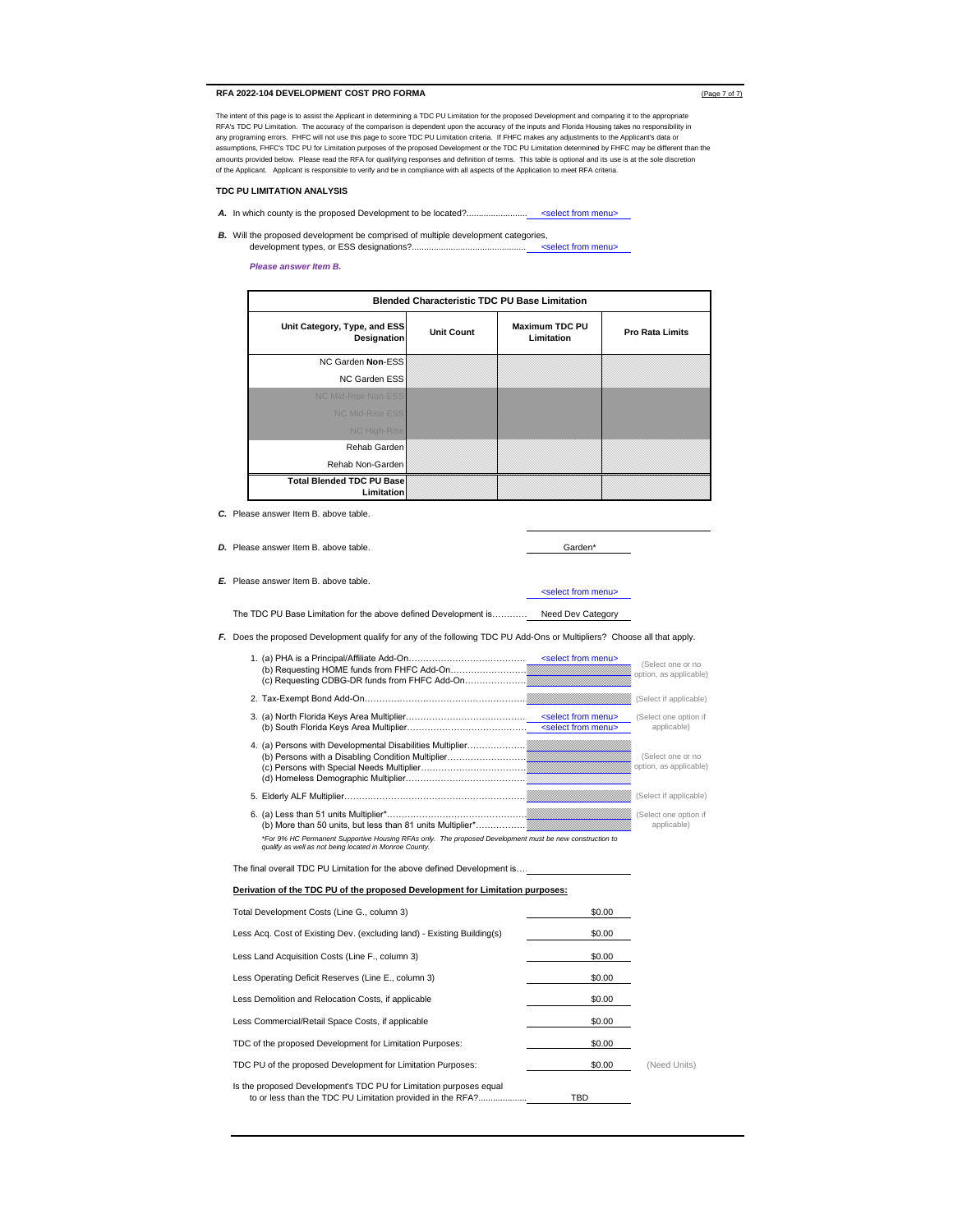# **Exhibit B – Definitions**

| "Regulated        |                                                                                                                                                                            |
|-------------------|----------------------------------------------------------------------------------------------------------------------------------------------------------------------------|
| Mortgage          | (a) A state or federally chartered entity authorized to transact business in this state<br>that regularly engages in the business of making mortgage loans secured by real |
| Lender"           | property in this state, whose mortgage lending activities subject it to the                                                                                                |
|                   | jurisdiction of the State of Florida Office of Financial Regulation, the Board of                                                                                          |
|                   | Governors of the Federal Reserve, Office of the Comptroller of the Currency, the                                                                                           |
|                   | National Credit Union Administration, or the Federal Deposit Insurance                                                                                                     |
|                   | Corporation; (b) A Fannie Mae-approved lender whose name appears on the                                                                                                    |
|                   | Fannie Mae list of Delegated Underwriting and Servicing (DUS®) Lenders*; (c) A                                                                                             |
|                   | HUD-approved lender whose name appears on the U.S. Department of Housing                                                                                                   |
|                   | and Urban Development (HUD) list of Multifamily Accelerated Processing (MAP)                                                                                               |
|                   | Approved Lenders*; (d) A RD-approved lender whose name appears on the U.S.                                                                                                 |
|                   | Department of Agriculture, Rural Development (RD), list of Section 538 Guaranteed                                                                                          |
|                   | Rural Rental Housing approved lenders*; or (e) A Freddie Mac-approved                                                                                                      |
|                   | multifamily lender whose name appears on Freddie Mac's lists of Program Plus                                                                                               |
|                   | (Florida region) lenders, Targeted Affordable Housing lenders or Seniors Housing                                                                                           |
|                   | lenders*; or (f) a mortgage lender that is a certified Community Development                                                                                               |
|                   | Financial Institution (CDFI) in the State of Florida that has been awarded funding                                                                                         |
|                   | from the CDFI Fund in a cumulative amount of at least \$5,000,000, exclusive of                                                                                            |
|                   | New Market Tax Credit (NMTC) awards, whose name and CDFI awards can be                                                                                                     |
|                   | confirmed on the CDFI Fund's web site (Qualified CDFI, and the affiliate(s) of such                                                                                        |
|                   | Qualified CDFI. As used herein, the affiliate(s) of a Qualified CDFI means the parent,                                                                                     |
|                   | subsidiary or successor of the Qualified CDFI, or an entity that shares common                                                                                             |
|                   | ownership or management with the Qualified CDFI. If the lender is an affiliate of                                                                                          |
|                   | the Qualified CDFI, the funding letter(s) being considered by the Corporation must                                                                                         |
|                   | include the name of the Qualified CDFI and a statement that the lender is an                                                                                               |
|                   | affiliate of the Qualified CDFI.                                                                                                                                           |
|                   | *These documents are available on the RFA Webpage.                                                                                                                         |
|                   |                                                                                                                                                                            |
| "Set-Aside Units" | A unit set aside at or below 60 percent of the Area Median Income for the county                                                                                           |
|                   | in which the Development is located.                                                                                                                                       |
|                   |                                                                                                                                                                            |
| "Shared Housing"  | A rental dwelling unit that is shared by residents who are not related or significant<br>others. Each Resident must have non-exclusive access to shared living space,      |
|                   | consisting at a minimum of a kitchen and a living/dining area. Each Resident in a                                                                                          |
|                   | Shared Housing Unit shall sign a separate lease and shall be considered a separate                                                                                         |
|                   | household for the purposes of determining compliance with set-aside                                                                                                        |
|                   | commitments, income eligibility, and rent payments.                                                                                                                        |
|                   |                                                                                                                                                                            |
| "Unaccompanied    | An adult Commercial Fishing Worker as defined by Section 420.503 F.S., and is                                                                                              |
| Commercial        | unaccompanied by a spouse, children, or parents and may include temporary                                                                                                  |
| Fishing Worker"   | foreign agricultural workers temporarily admitted to the United States on H-2A                                                                                             |
|                   | visas. The Unaccompanied Commercial Fishing Worker shall be the only lessee on                                                                                             |
|                   | the residential lease.                                                                                                                                                     |
|                   |                                                                                                                                                                            |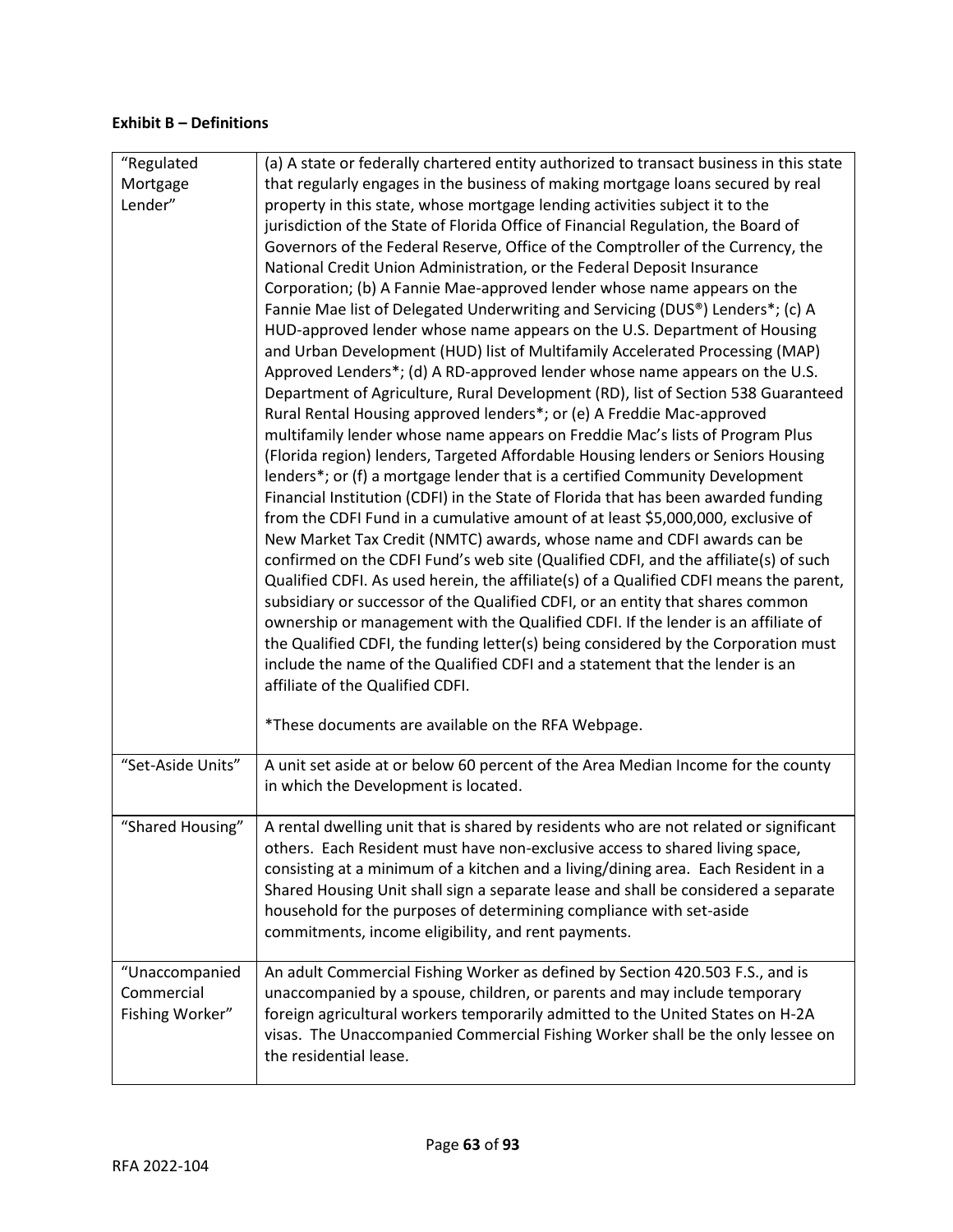| "Unaccompanied | An adult Farmworker as defined by Section 420.503 F.S., and is unaccompanied by                                                                     |
|----------------|-----------------------------------------------------------------------------------------------------------------------------------------------------|
| Farmworker"    | a spouse, children, or parents and may include temporary foreign agricultural                                                                       |
|                | workers temporarily admitted to the United States on H-2A visas. The<br>Unaccompanied Farmworker shall be the only lessee on the residential lease. |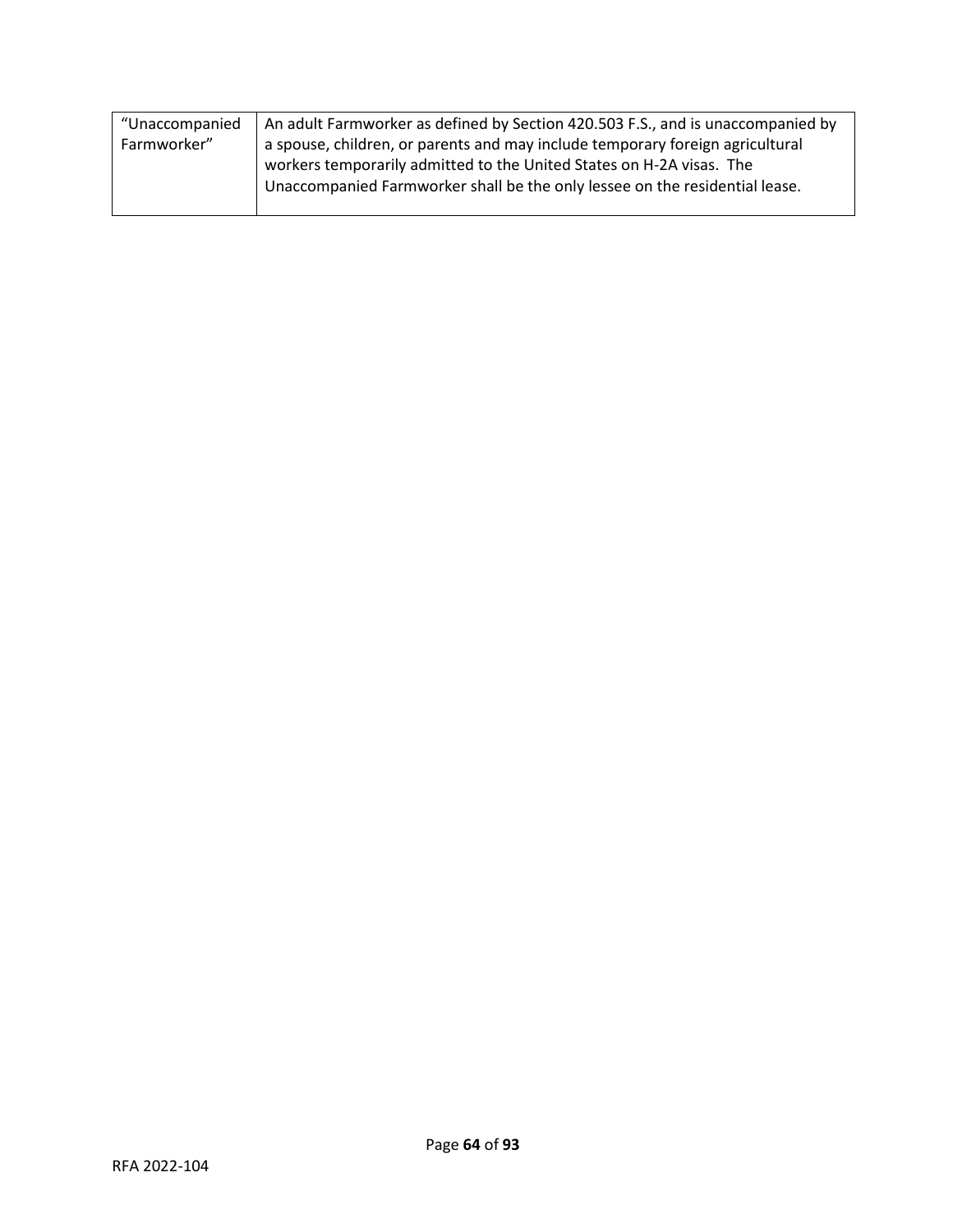### **Exhibit C – Additional Information**

### **1. Total Development Cost Per Unit Limitation**

a. The Total Development Cost Per Unit Limitation was reviewed during the scoring process as outlined in Section Five, A. During credit underwriting and final cost certification, the Total Development Cost Per Unit Limitation will be reviewed again using the values in the chart below including the "Escalation Factor" of 6.0 percent, as follows:

Total Development Cost Per Unit Base Limitation plus all applicable Add-Ons, then multiplied by the Escalation Factor. The result of this will then be divided by each applicable TDC Multiplier.

Multiply this by the number of units in the proposed Development, rounded down to the nearest whole dollar, to calculate the proposed Development's Maximum Total Development Cost (Maximum TDC).

Note: If there are multiple unit types, this process is done for each unique unit type and then they are all added together.

### **Total Development Cost Per Unit Base Limitations, to be used for Total Development Cost Per Unit Limitation Tests in Credit Underwriting and Final Cost Certification, prior to any Escalation Factor**

|                                                                                                                                                         | <b>New Construction Units</b> |                                                                                                       | <b>Rehabilitation Units</b> |
|---------------------------------------------------------------------------------------------------------------------------------------------------------|-------------------------------|-------------------------------------------------------------------------------------------------------|-----------------------------|
| <b>Measure</b>                                                                                                                                          | <b>Non-ESS</b>                | <b>ESS</b>                                                                                            | <b>All Rehab Units</b>      |
| Maximum TDC Per Unit Limitation * for all counties<br>except Broward, Miami-Dade and Palm Beach counties                                                | \$270,100                     | \$311,900                                                                                             | \$146,900                   |
| Maximum TDC Per Unit Limitation * for Broward,<br>Miami-Dade and Palm Beach counties                                                                    | \$284,500                     | \$327,100                                                                                             | \$153,600                   |
| Applicable TDC Multipliers (to be applied against the Development's TDC) and TDC Add-Ons (to be added to the Maximum<br><b>TDC Per Unit Limitation)</b> |                               |                                                                                                       |                             |
| TDC Multiplier for Florida Keys Area for all areas north of Plantation Key (i.e.,<br>north of Tavernier Creek)                                          |                               | 65%                                                                                                   |                             |
| TDC Multiplier for Florida Keys Area for all areas located on or south of<br>Plantation Key (i.e., south of Tavernier Creek)                            |                               |                                                                                                       | $50\%**$                    |
| TDC Add-On for Applicants that have a PHA/instrumentality of a PHA as a<br>Principal                                                                    |                               | \$5,000 of additional per unit costs will<br>be added to the above Maximum TDC<br>Per Unit Limitation |                             |
|                                                                                                                                                         |                               |                                                                                                       |                             |

Exclusive of property purchase price and exclusive of any approved operating deficit reserves that are part of the permanent phase (i.e., non-construction) financing for the Development which have not been included within the Developer fee. When the term of operating deficit reserves (ODR) is mentioned in this TDC Per Unit Limitation section, the term shall refer to these particular operating deficit reserves. Examples of reserves which can be considered part of the operating deficit reserve for this calculation are provided in the Operating Deficit Reserve portion of the Funding section in the RFA. For purposes of property purchase price to be excluded, the Corporation uses the lesser of the appraised value, or the actual property purchase price. When property purchase price is referenced in this TDC Per Unit Limitation section, the reference shall be limited to the amount of the property purchase price approved by the Corporation to be provided in the final cost certification under the building acquisition and land owned cost line items. In addition, the costs identified by any Applicant as the construction costs associated with commercial and/or retail space are excluded from the TDC Per Unit Limitation process. For Applicants that have a public housing authority/instrumentality of a public housing authority listed as a Principal on the Applicant's Principal Disclosure Form may also exclude demolition costs and tenant relocation costs from TDC PU Limitation calculations. The total amount of costs that are to be excluded from the TDC Per Unit Limitation process are the applicable property acquisition price (building and land), construction costs associated with the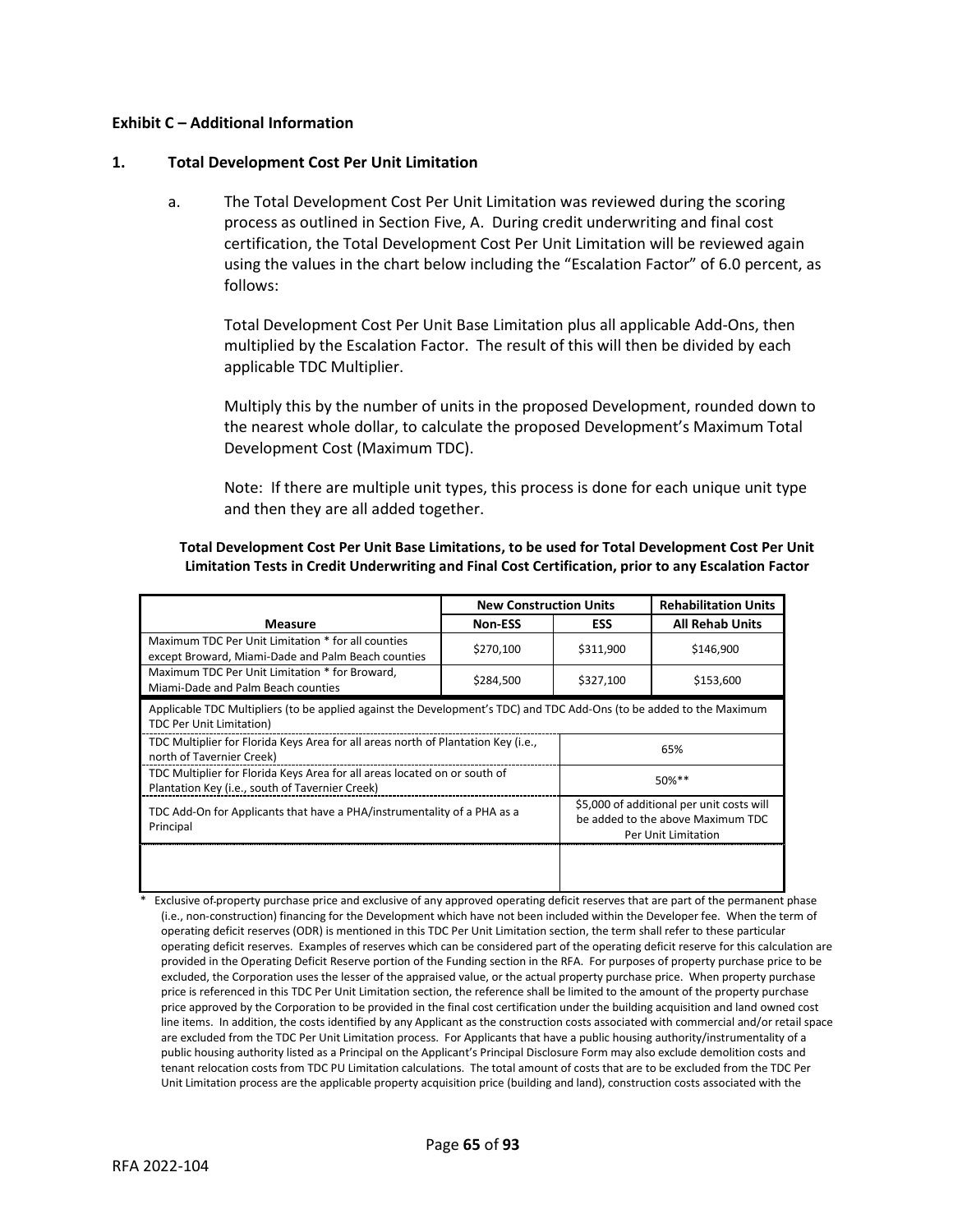delivery of commercial/retail space, operating deficit reserves and certain PHA costs described herein are referred to in Exhibit C in the congregate as applicable qualifying costs.

- \*\* If the proposed Development consists of Scattered Sites, the 50% TDC Multiplier applies only if all of the sites are located south of Tavernier Creek.
	- b. Reviewing the Developer Fee and the Total Development Cost of the proposed Development during Credit Underwriting

The Total Development Cost of the proposed Development ("TDC of the Proposed Development") is often adjusted during credit underwriting. Any such adjustments that occurred during the credit underwriting process may cause the maximum Developer Fee allowed for the proposed Development to fluctuate. Additionally, as further explained below, if the TDC of the proposed Development exceeds the Maximum TDC after all mandated reductions have been implemented, this may result in a negative recommendation by the credit underwriter in the final credit underwriting report and a request of the Corporation's Board to de-obligate the awarded funding.

The Maximum TDC is not altered throughout the process, remaining at the same initial amount at each step. However, it is possible the maximum Developer Fee can be adjusted to a lower amount subsequent to the initial determination established below.

The following methodology will calculate the maximum Developer Fee for the proposed Development. Any reductions to the Applicant's stated Developer Fee will cause the TDC of the proposed Development to be equally reduced in the final credit underwriting report described below. This process assumes the initially stated Developer Fee in b. and c. below does not violate the maximum Developer Fee as determined by multiplying the proposed Development's Development Costs by the maximum Developer Fee percentage as stated in the applicable Rule and this RFA, rounded down to the nearest dollar.

(1) First Review of the Developer Fee and the TDC of the Proposed Development

A Developer Fee can be earned on Development Cost as defined by Rule Chapter 67- 48, F.A.C., up to the maximum limit allowed, as calculated below. The proposed Development's maximum Developer Fee will be first calculated as follows:

The credit underwriter will calculate the maximum Developer Fee by dividing the Maximum TDC amount by 1.16, and then multiply the result by 16 percent, rounding up to the nearest whole dollar. Note: These figures represent the applicable Developer Fee percentage for the Development of 16 percent and one plus the applicable Developer Fee percentage for the Development (1+16%).

If the maximum Developer Fee calculated in this step is equal to or greater than the proposed Development's stated Developer Fee, there will be no resulting deduction to the stated Developer Fee or the TDC of the Proposed Development from this first review.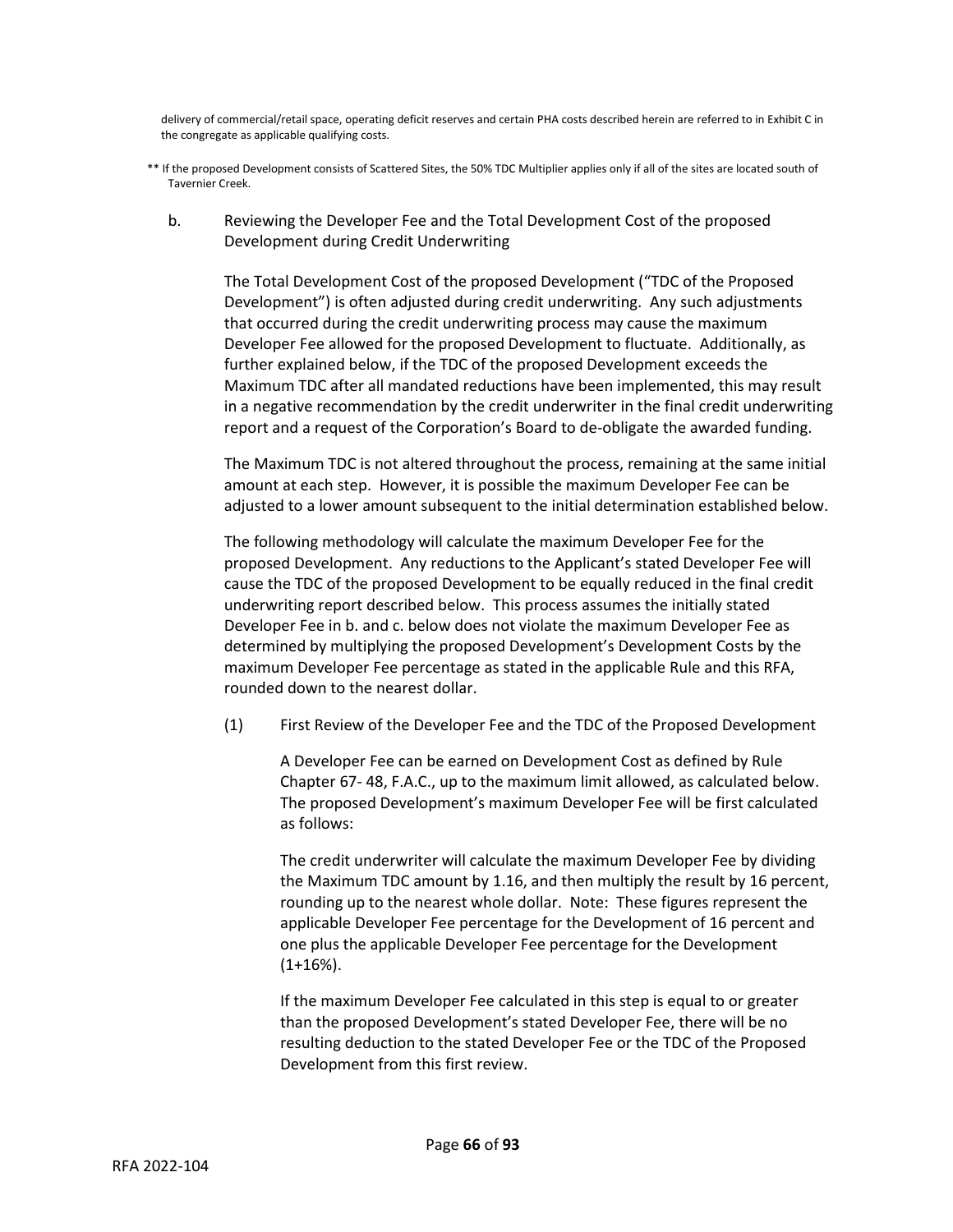If this step causes the maximum Developer Fee to be less than the proposed Development's stated Developer Fee, the stated Developer Fee will be reduced to the maximum Developer Fee calculated in this step, and the TDC of the Proposed Development will be equally reduced to incorporate the first mandated cost reduction.

(2) Second Review of the Developer Fee and the TDC of the Proposed Development

> The second step will reduce the maximum Developer Fee by the lesser of (a) the actual amount that the TDC of the Proposed Development exceeds the Maximum TDC, (b) \$500,000, or (c) 25 percent of the Maximum Developer Fee calculated in (1) above.

> If the maximum Developer Fee calculated in this step is equal to or greater than the proposed Development's Developer Fee calculated in (1) above, there will be no resulting deduction to the stated Developer Fee or the TDC of the Proposed Development from this second review.

> If this step causes the maximum Developer Fee to be less than the proposed Development's Developer Fee calculated in (1) above, the stated Developer Fee will be reduced to the maximum Developer Fee calculated in this step, and the TDC of the Proposed Development will be equally reduced to incorporate the second mandated cost reduction.

(3) Third Review of the Developer Fee and the TDC of the Proposed Development

The third step will have the maximum Developer Fee calculated in (2) above reduced by the same percentage as the percentage that the TDC of the Proposed Development determined in (2) above exceeds the Maximum TDC.

This is determined by dividing the TDC of the Proposed Development calculated in (2) above by the Maximum TDC calculated in (2) above. If the resulting percentage is greater than 100%, then the resulting percentage will have 100% subtracted from it. This number is then multiplied by the maximum Developer Fee calculated in (2) above, rounded down to the nearest whole dollar and the resulting amount is subtracted from the maximum Developer Fee calculated in (2) above, yielding a new, lower maximum Developer Fee. If the resulting percentage is less than or equal to 100 percent, the third review is complete without any further mandated adjustments to either the stated Developer Fee or the TDC of the Proposed Development.

If the maximum Developer Fee calculated in this step is equal to or greater than the proposed Development's Developer Fee calculated in (2) above, there will be no resulting deduction to the stated Developer Fee or the TDC of the Proposed Development from this third review.

If this step causes the maximum Developer Fee to be less than the proposed Development's Developer Fee calculated in (2) above, the stated Developer Fee will be reduced to the maximum Developer Fee calculated in this step, and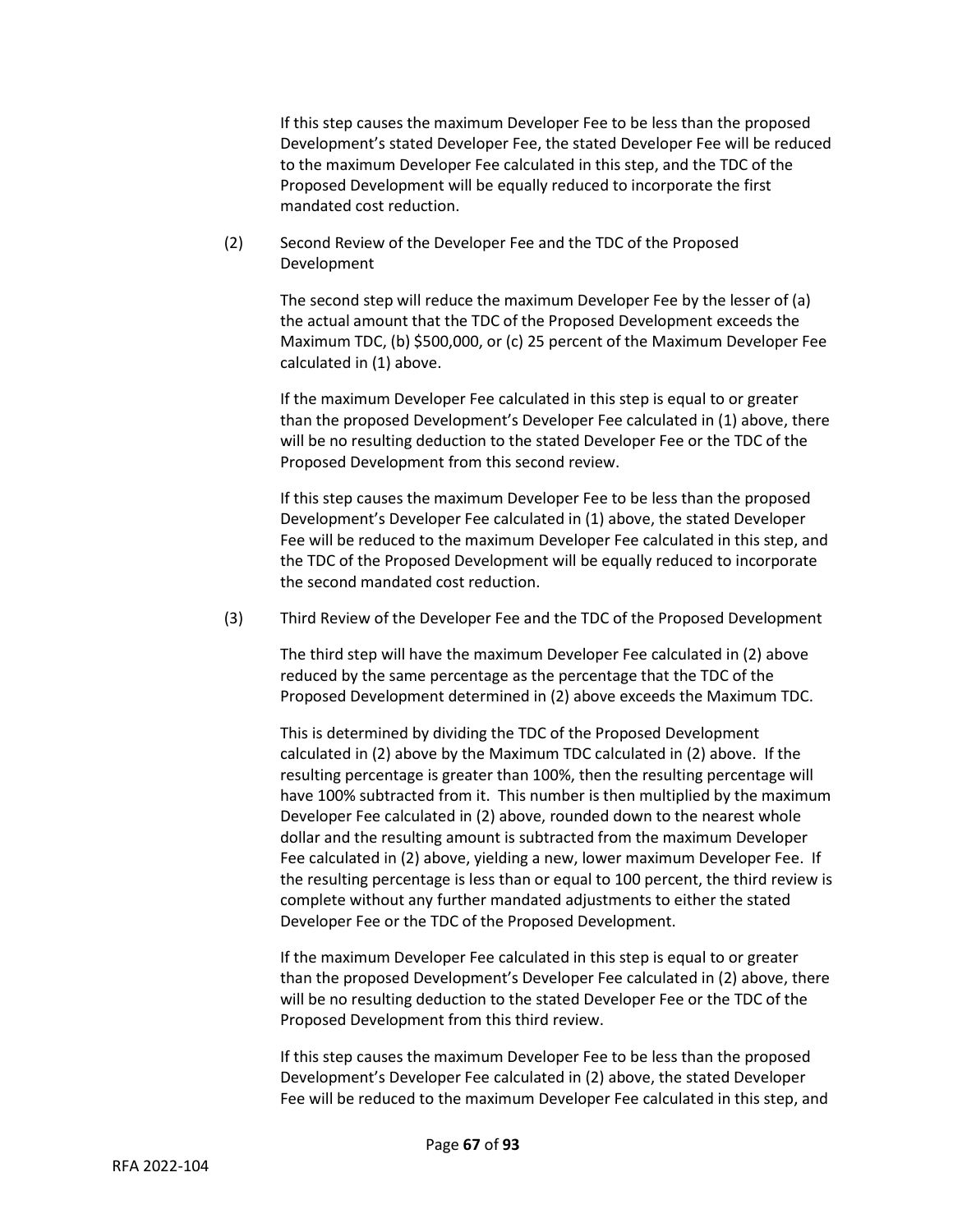the TDC of the Proposed Development will be equally reduced to incorporate the third mandated cost reduction.

As a note, if the initial stated Developer Fee is already at or below the maximum Developer Fee as calculated in the third review of the Developer Fee, then there is no adjustment mandated to be incorporated into the Developer Fee. This also means there are no corresponding cost savings to reduce the TDC of the Proposed Development since all mandated TDC cost reductions stemming from this process are coming from reducing the stated Developer Fee.

## **2. Leveraging**

# a. SAIL Request Amount per Unit

During the funding process outlined in Section Five B of the RFA, the Application with the lower amount of SAIL funds per unit will receive preference. This amount will be calculated by dividing the Applicant's SAIL Request Amount (stated at question 9.a.(1) of Exhibit A) by the total number of proposed units. If the Applicant's SAIL Request Amount is adjusted by the Corporation during the scoring process, the adjusted amount will be used for this calculation.

b. SAIL Request Amount as a Percentage of Total Development Cost (TDC)

During the funding process outlined in Section Four B of the RFA, an Application with an Eligible SAIL Request Amount as a percentage of TDC of 90 percent or less will receive preference over an Application with an Eligible SAIL Request Amount as a percentage of TDC of more than 90 percent.

For purposes of this calculation, the Corporation will use the SAIL Request Amount stated by the Applicant at question 9.a.(1) of Exhibit A. However, if the Applicant's SAIL Request Amount and/or the Total Development Cost stated on the Development Cost Pro Forma is adjusted by the Corporation during the scoring process, the Corporation will use the adjusted amount(s) for this calculation. An Application that does not include a Total Development Cost on the Development Cost Pro Forma will not receive the preference.

## **3. Florida Job Creation Funding Preference**

Each Application will be measured to determine whether it qualifies for the Florida Job Creation Funding Preference. To determine eligibility for the preference, the Corporation will calculate the Application's Florida Job Creation score, which will reflect the number of Florida jobs per \$1 million of implied eligible SAIL funding. To qualify for the Florida Job Creation Funding Preference in Section Five of the RFA, all Applications must earn a Florida Job Creation score equal to or greater than 14.

Determination of the Florida Job Creation score will be based on the following information: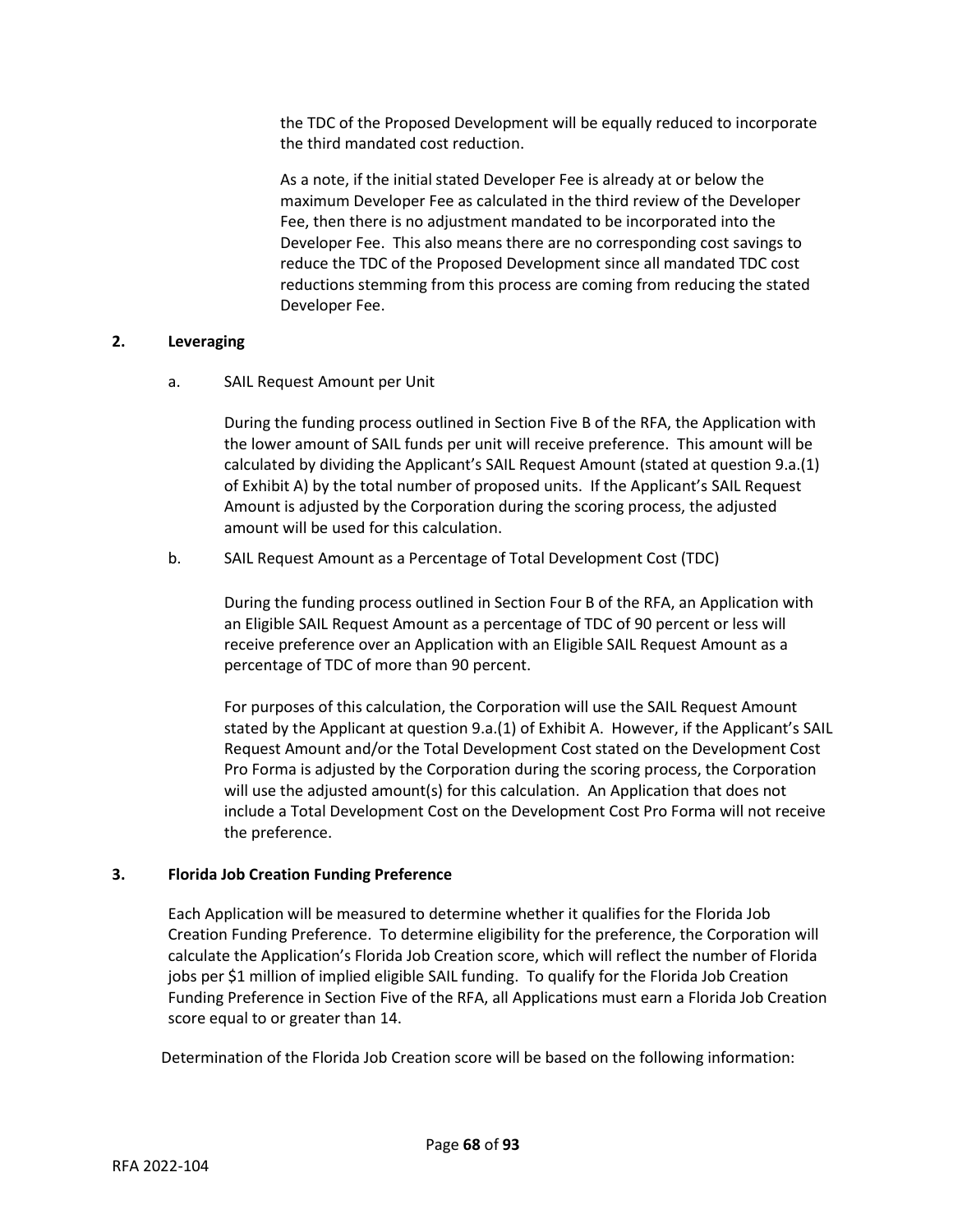- The number of new construction and rehabilitation units committed to by the Applicant (as stated by the Applicant in Exhibit A);
- The applicable Florida job creation rate for the type of units:
	- o Rate of 3.184 Florida Jobs per unit for proposed new construction units;
	- o Rate of 1.572 Florida Jobs per unit for proposed rehabilitation units; and
- The Eligible SAIL Request Amount.

The score for the Florida Rate of Job Creation per \$1 million of implied eligible SAIL funding will be measured using one of the following calculations:

a. Developments consisting of only new construction units

Number of new construction units x 3.184 Florida Jobs per unit x 1,000,000 / (the Eligible SAIL Request Amount) = Florida Jobs per \$1 million of SAIL funding.

For example:

Application A consists of 15 new construction units and has an Eligible SAIL Request Amount of \$3,000,000.

15 x 3.184 x 1,000,000 / (3,000,000) = Florida Job Creation score of 15.92.

b. Developments consisting of only rehabilitation units

Number of rehabilitation units x 1.572 Florida Jobs per unit x 1,000,000 / (the Eligible SAIL Request Amount) = Florida Jobs per \$1 million of SAIL funding.

For example:

Application B consists of 30 rehabilitation units and has an Eligible SAIL Request Amount of \$1,200,000.

30 x 1.572 x 1,000,000 / (1,200,000) = Florida Job Creation score of 39.30.

In above examples, all Applications will qualify for the Job Creation Funding Preference because each has a Florida Job Creation score that is at least 14.

#### **4. Fees**

The Corporation and, if applicable, the Credit Underwriter shall collect via check or money order from the Applicant the following fees and charges in conjunction with this RFA. Failure to pay any fee shall cause the funding awarded to be withdrawn as outlined in the credit underwriting and program requirements outlined in Rule Chapter 67-48, F.A.C.

All fees set forth below with respect to the SAIL Loan amount, except for Compliance Monitoring Fees and Permanent Loan Servicing Fees, are part of Development Cost and can be included in the Development Cost Pro Forma and paid with loan proceeds.

a. Application Fee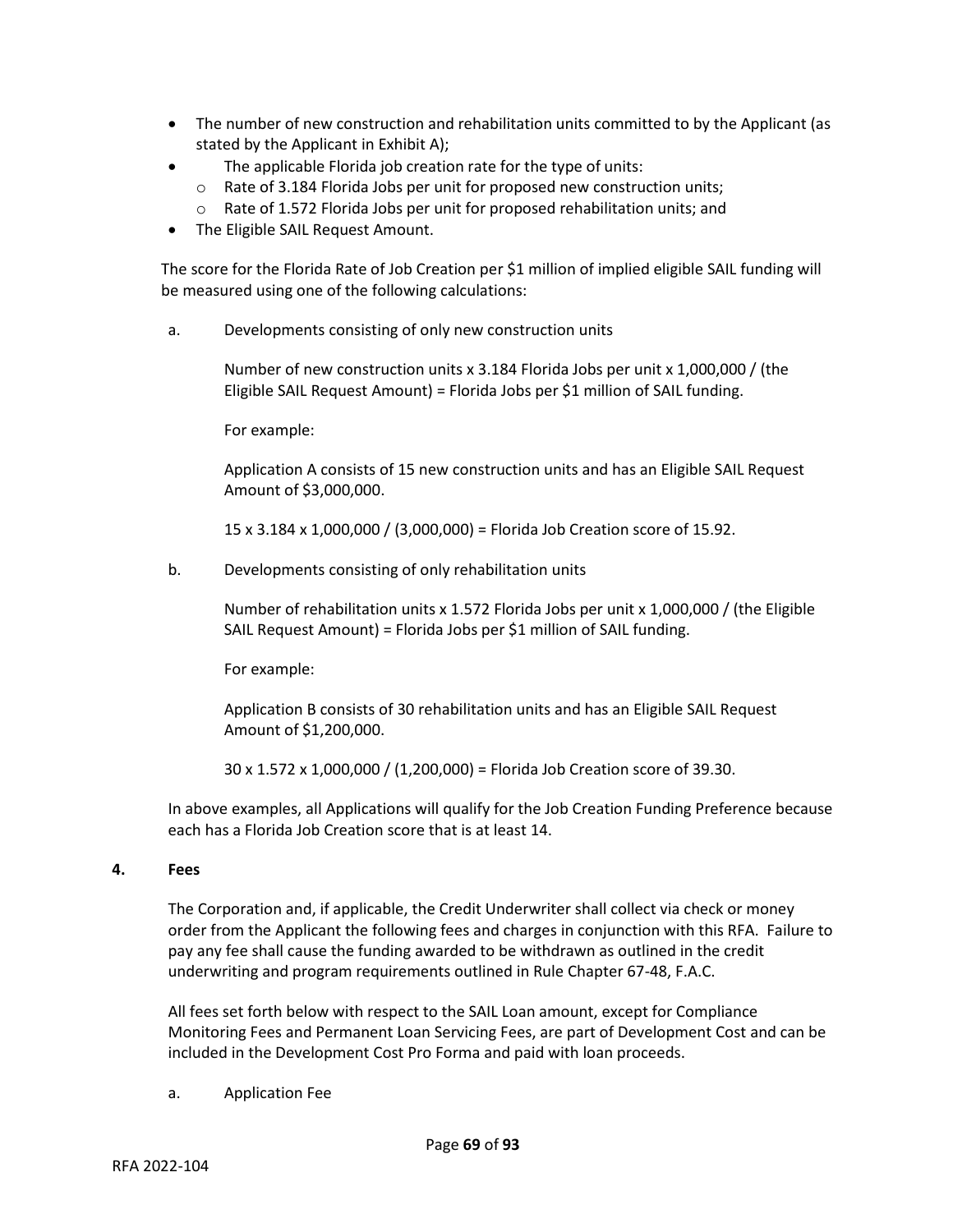All Applicants requesting funding in this RFA shall submit to the Corporation as a part of the Application submission a non-refundable Application fee of \$1,500.

b. Credit Underwriting Fees

The following fees are not the fees that will be charged but are listed below for estimation purposes of completing the Development Cost Pro-Forma in the Application. The actual fees will be determined based on the current contract, including any addendum, for services between the Corporation and the Credit Underwriter(s) in effect at the time underwriting begins.

- (1) Initial fee: \$14,479
- (2) Re-underwriting fee: \$186 per hour, not to exceed \$8,215.

Any Development requiring further analysis by the Credit Underwriter will be subject to a fee based on an hourly rate determined pursuant to contract between the Corporation and the Credit Underwriter. All credit underwriting fees shall be paid by the Applicant prior to the performance of the analysis by the Credit Underwriter. If the Development involves Scattered Sites of units within a single market area, a single credit underwriting fee shall be charged.

- (3) Extraordinary Services fee (which includes the Capital Needs Assessment Review, if applicable): \$186 per hour.
- (4) Credit Underwriting Extension Fees

Credit underwriting extension fees are outlined in subsection 67-48.0072(21), F.A.C.

## c. Compliance Monitoring Fees

The following fees are not the fees that will be charged but are listed below for estimation purposes of completing the Development Cost Pro-Forma in the Application. The actual fees and percentage increases will be determined based on the current contract, including any addendum, for services between the Corporation and the Compliance Monitor(s).

(1) Initial Fee

A total annual fee comprised of a base fee of \$173 per month + an additional fee per set-aside unit of \$10.59 per year, subject to a minimum of \$270 per month, and subject to an automatic annual increase of 3 percent of the prior year's fee

- (2) Follow-up Reviews/Extraordinary Services fee: \$186 per hour
- d. Commitment Fees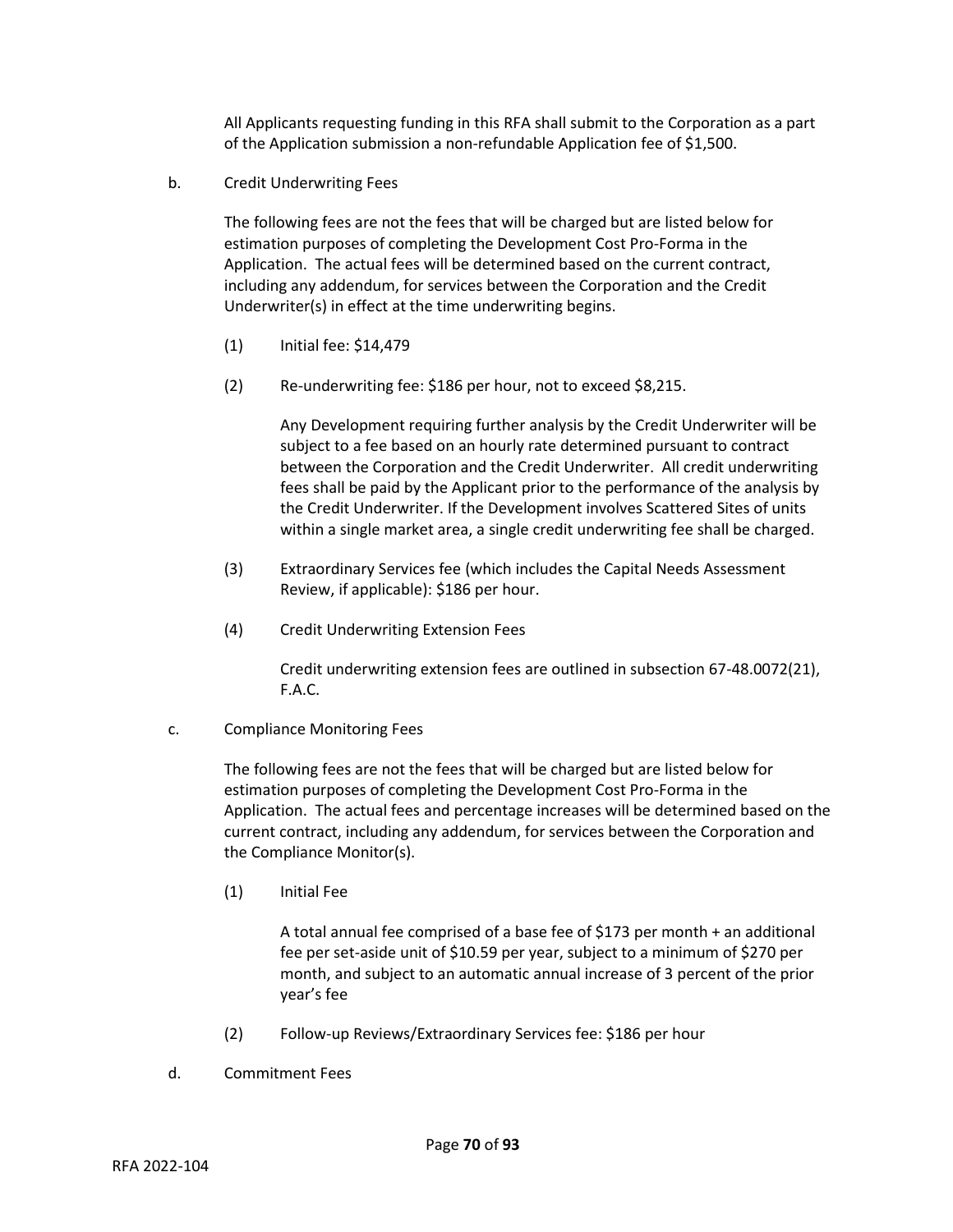With respect to the SAIL Program funding, each Applicant to which a firm commitment is granted shall submit to the Corporation a non-refundable commitment fee of 1 percent of the SAIL loan amount upon acceptance of the firm commitment.

- (1) Non-Profit sponsors who provide a certification indicating that funds will not be available prior to closing shall be permitted to pay the commitment fee at closing.
- (2) All Applicants shall remit the commitment fee payable to the Florida Housing Finance Corporation.
- e. Credit Underwriting and Loan Closing Extension Fees

In the event the SAIL loan does not close within the timeframes prescribed, extension fees will be assessed as outlined in subsections 67-48.072(21) and 67-48.072(26), F.A.C.

The firm loan commitment(s) must be issued as set out in Rule Chapter 67-48.0072(21), F.A.C.

The loan(s) must close as set out in Rule Chapter 67-48.0072(26), F.A.C.

f. Loan Servicing Fees

The following fees are not the fees that will be charged but are listed below for estimation purposes of completing the Development Cost Pro Forma in the Application. The actual fees will be based on the current contract, including any addendum, for services between the Corporation and the Servicer(s).

(1) Construction Loan Servicing Fees

The following fees are listed for estimation purposes only; the actual fees will be determined based on the current contract, including any addendum, for services between the Corporation and Servicer(s) in effect at the time of loan closing.

- \$186 per hour for an in-house review of a draw request
- \$186 per hour for on-site inspection fees, up to a maximum of \$1,844 per draw
- \$186 per hour for extraordinary services
- (2) Permanent Loan Servicing Fees

The following fee is listed for estimation purposes only; the actual fees will be determined based on the current contract, including any addendum, for services between the Corporation and Servicer(s) in effect at the time of loan closing.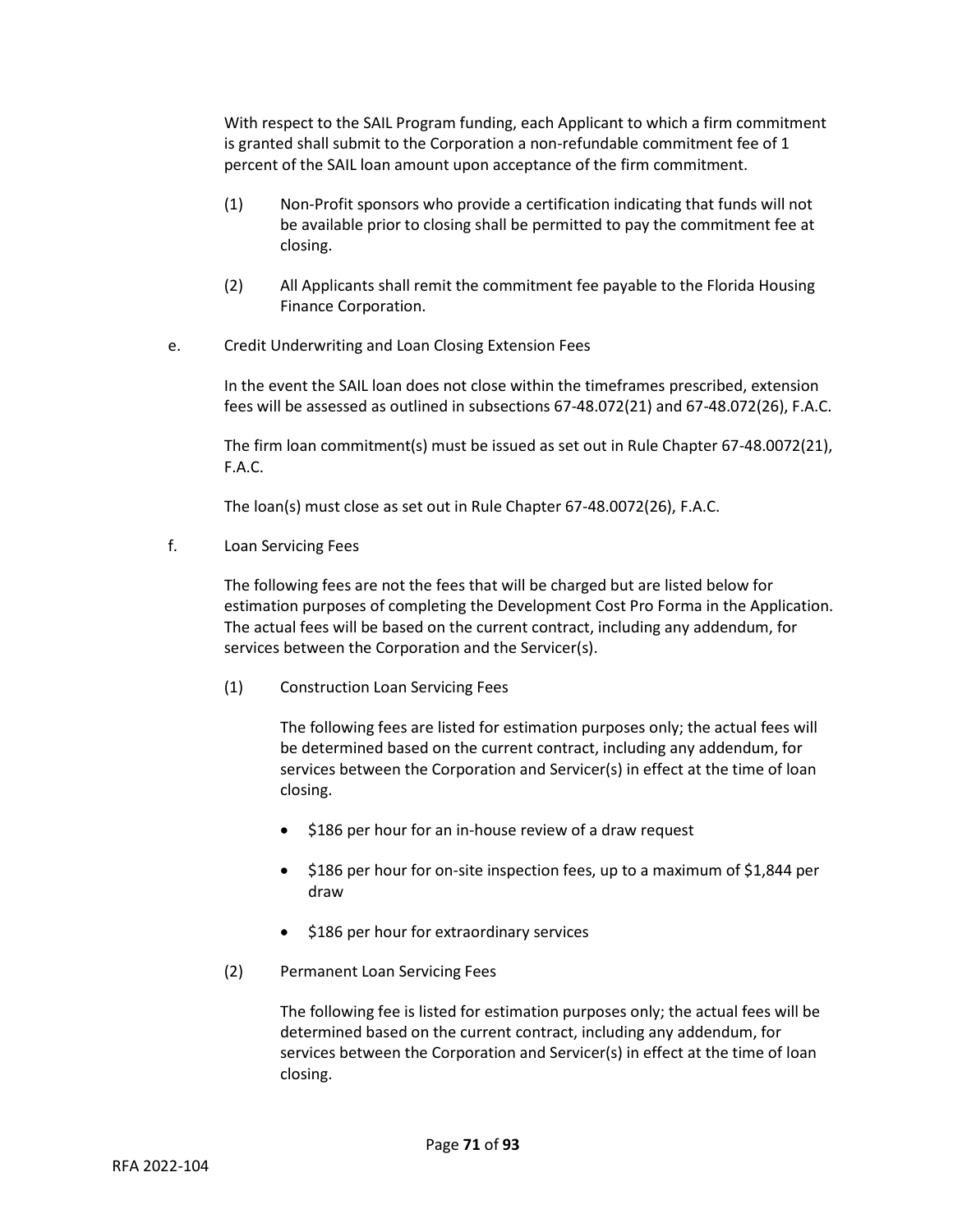- Annual fee of 25 bps of the outstanding loan amount, with a minimum monthly fee of \$222 and a maximum monthly fee of \$883, and an hourly fee of \$186 for extraordinary services.
- g. Additional SAIL Loan Fees

SAIL Applicants will be responsible for all fees associated with the Corporation's legal counsel related to the SAIL Program based on the current contract for services between the Corporation and the legal counsel.

h. Construction Inspection Fees

The following fees are not the fees that will be charged but are listed below for estimation purposes of completing the Development Cost Pro Forma in the Application. The actual fees will be based on the current contract, including any addendum, for services between the Corporation and the Servicer(s).

On-site construction inspection: \$186 per hour, not to exceed \$1,844 per inspection.

## i. Assumption/Renegotiation Fees

For all loans where the Applicant is requesting a sale and/or transfer and assumption of the loan, the borrower or purchaser shall submit to the Corporation a non-refundable assumption fee of one-tenth of one percent of the loan amount.

For all loans where the Applicant is requesting a renegotiation of the loan, the borrower shall submit to the Corporation a non-refundable renegotiation fee of onehalf of one percent of the loan amount.

For all loans where the Applicant is requesting an extension of the loan term, the borrower shall submit to the Corporation a non-refundable extension fee of one-tenth of one percent of the loan amount. If the extension is associated with a renegotiation of the loan, then only the renegotiation fee will be charged.

#### **5. Additional Requirements**

By submitting its Application, the Applicant acknowledges and agrees that it will conform to the following requirements:

a. Eligible Reserve for Replacement Items

The replacement reserve funds required by section 67-48.0072(13), F.A.C., are not to be used by the Applicant for normal maintenance and repairs, but shall be used for structural building repairs, major building systems replacements and other items included on the Eligible Reserve for Replacement Items list, effective October 15, 2010.

The list is available on the RFA Webpage.

b. Financial Reporting Form SR-1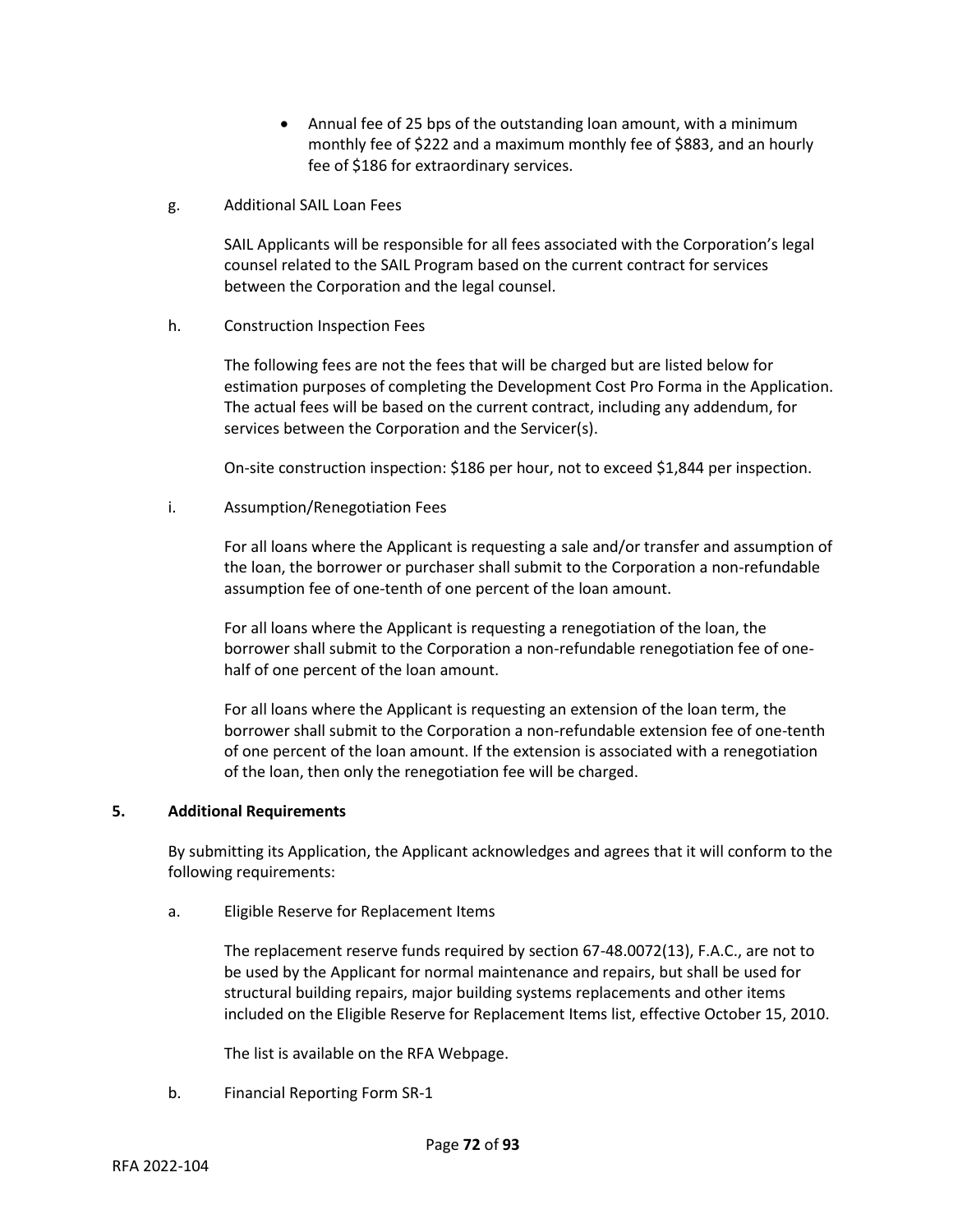Pursuant to paragraph 67-48.010(8)(a), F.A.C, by the date that is 151 Calendar Days after the Applicant's fiscal year end of each year of the SAIL loan term, the Applicant shall provide the Corporation's servicer with a certification detailing the information needed to determine the annual payment to be made. The Applicant shall complete and execute the annual reporting form, Financial Reporting Form SR-1, Rev. 05-14, and shall submit the form to the Corporation's servicer in both PDF format and electronic form as a Microsoft Excel spreadsheet.

The Financial Reporting Form SR-1 is available on the Corporation's Website http://www.floridahousing.org/owners-and-managers/compliance/forms (also accessible by clicking [here\)](http://www.floridahousing.org/owners-and-managers/compliance/forms).

c. Part IIIA, Sections 401 through 408 and 410, of the Fannie Mae Multifamily Selling and Servicing Guide, in effect as of June 10, 2015

The financial statements and information provided for review (pursuant to paragraph 67-48.0072(14)(b), F.A.C. for SAIL) should be in satisfactory form (inclusive of the substitution of the Multifamily Underwriting Certificate referenced in Section 407 with a similar certification meeting the same criteria) and shall be reviewed in accordance with Part IIIA, Sections 401 through 408 and 410, of Fannie Mae's Multifamily Selling and Servicing Guide, in effect as of June 10, 2015, which is available on the RFA Webpage.

When referring to the Multifamily Selling and Servicing Guide, any references to "Lender" means the "Corporation-assigned Credit Underwriter" and any references to "Fannie Mae" means "Florida Housing Finance Corporation."

d. Florida Housing Finance Corporation (FHFC) Insurance Guide

Pursuant to subsection 67-48.010(13), F.A.C., the Corporation shall require adequate insurance to be maintained on the Development as determined by the first mortgage lender, the Corporation, or the Corporation's servicer, sufficient to meet the standards established in the Florida Housing Finance Corporation (FHFC) Insurance Guide (and as amended from time to time). The most recently published FHFC Insurance Guide is available on the Corporation's Website http://www.floridahousing.org/owners-and-managers/compliance/forms (also accessible by clicking [here\)](http://www.floridahousing.org/owners-and-managers/compliance/forms).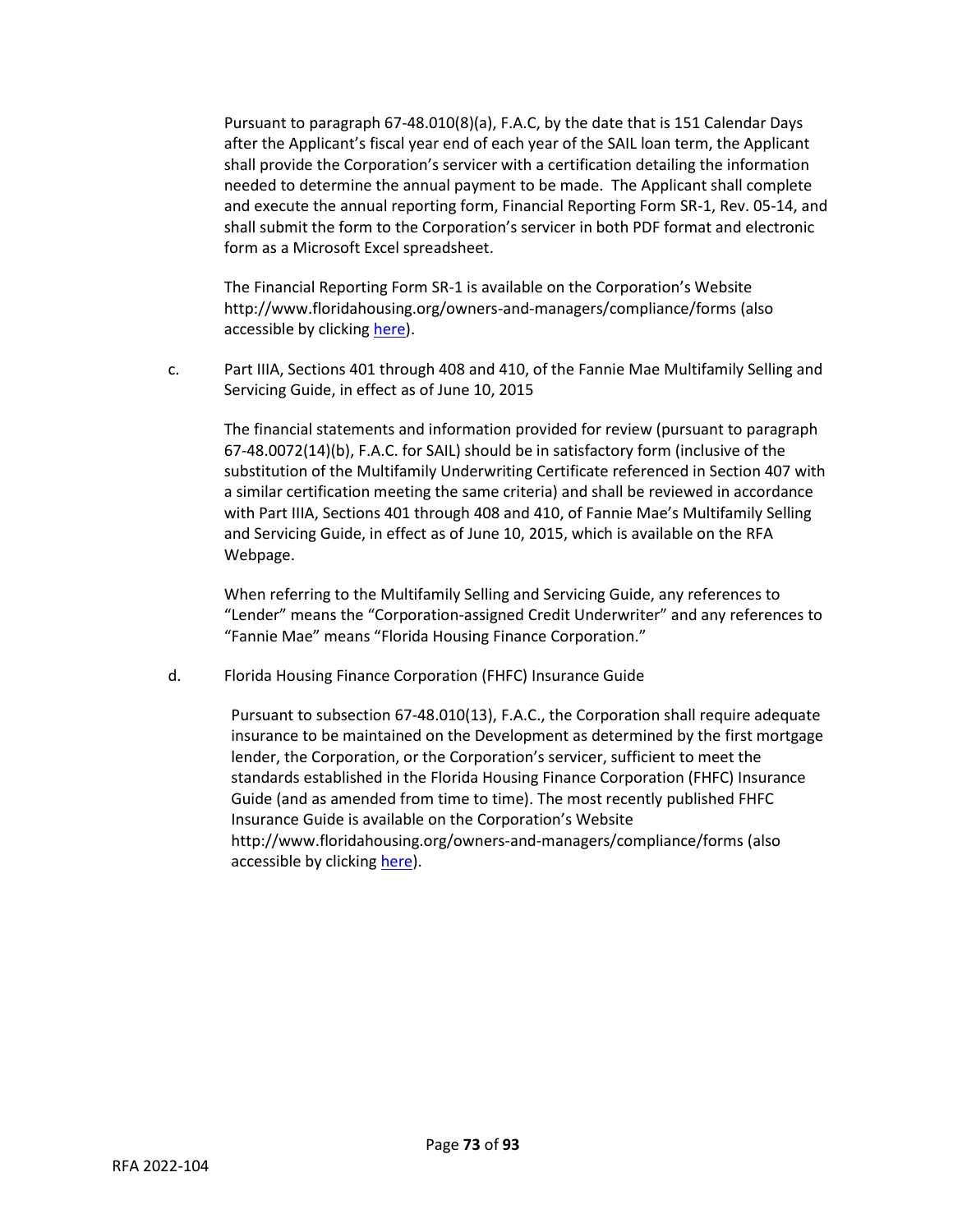# **Exhibit D – Timeline**

The Applicant acknowledges and certifies that the following information will be provided by the due date outlined below, or as otherwise outlined in the invitation to enter credit underwriting. Failure to provide the required information by the stated deadline may result in the withdrawal of the invitation to enter credit underwriting, unless an extension is approved by the Corporation:

- 1. Within seven Calendar Days of the date of the invitation to enter credit underwriting:
- a. Respond to the invitation by accessing the development work center through the Procorem secure portal and submit the credit underwriting fee(s), which includes the CNA review fee, if applicable, as outlined in Item 3 of Exhibit C, pursuant to subparagraph 67-48.0072(4)(a)1, F.A.C.
- 2. Within 14 Calendar Days of the date of the invitation to enter credit underwriting, if requested by the Corporation, submit IRS Form 8821 for all Financial Beneficiaries as defined in Rule Chapter 67-48, F.A.C.
- 3. Within 21 Calendar Days of the date of the invitation to enter credit underwriting, submit all of the following. Submission of all documents should be provided electronically to the Corporation at one time.
	- a. Provide the Applicant's Federal Identification Number and the Employer Identification Number ("EIN") Certificate. If the number has not yet been obtained, the Applicant will be required to provide a copy of the completed, submitted application for that number.
	- b. Provide the completed and executed Florida Housing Finance Corporation Verification of Environmental Safety Phase I Environmental Site Assessment form and, if applicable, the completed and executed Florida Housing Finance Corporation Verification of Environmental Safety Phase II Environmental Site Assessment form (Forms Rev. 11-14) which are available on the RFA Webpage. Note: If a Phase II ESA is required, but has not been completed by the stated deadline, contact Corporation staff to request an extension for submission of the Phase II ESA form;
	- c. Demonstrate that electricity and roads are available to the entire proposed Development site as of the date signed by providing the following:
		- (1) The properly completed and executed Florida Housing Finance Corporation Verification of Availability of Infrastructure form (Form Rev. 08-20) which is available on the RFA Webpage; or
		- (2) Documentation from the service provider that contains the Development location and is dated within 12 months of the Application Deadline. The documentation may not be signed by the Applicant, by any related parties of the Applicant, by any Principals or Financial Beneficiaries of the Applicant, or by any local elected officials.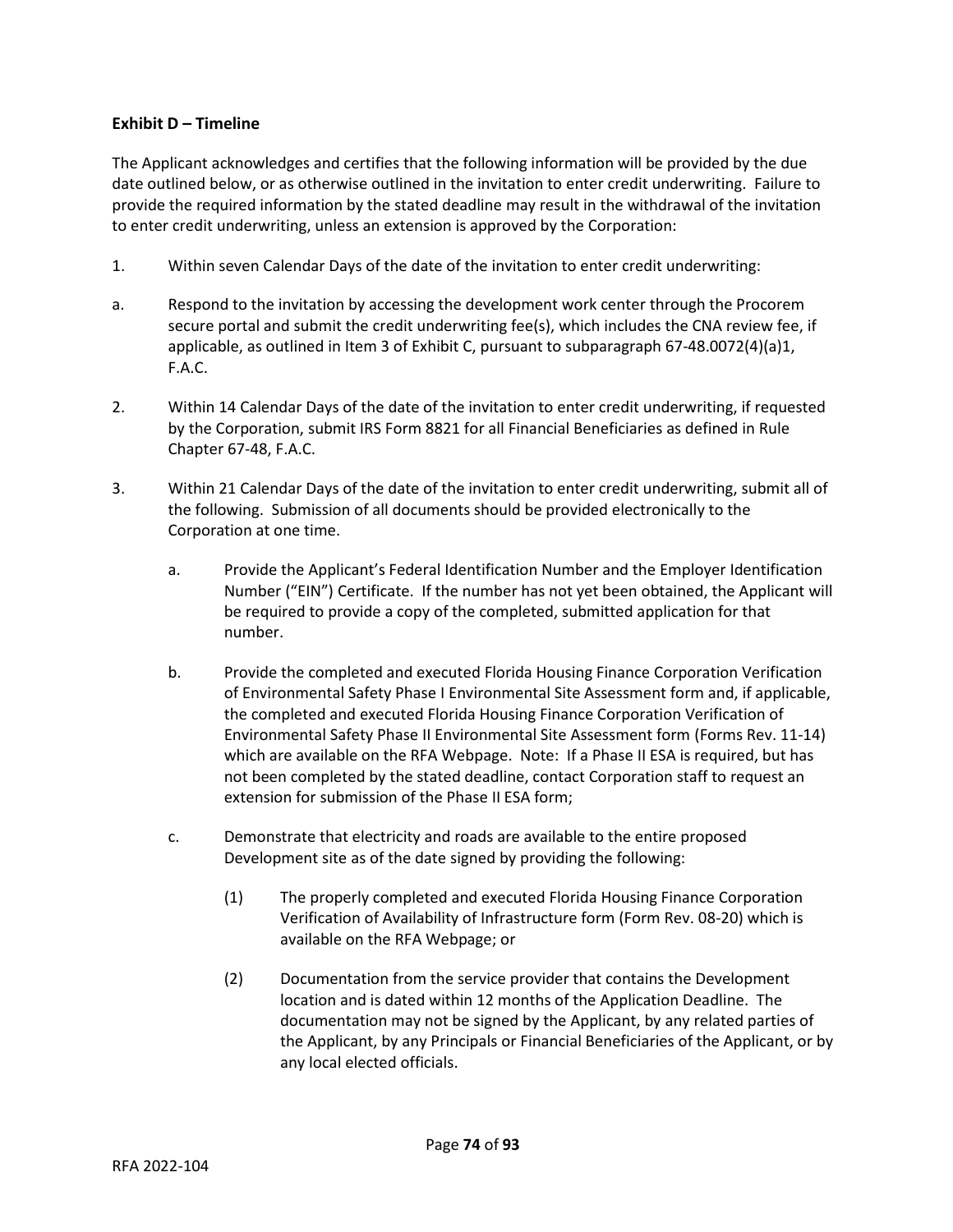- d. Provide the identity of the remaining members of the Development Team (i.e., inexperienced co-Developer(s), General Contractor, Architect, Attorney, and Accountant), as outlined below. The team members so identified, and any future replacement thereof, must be acceptable to the Corporation and the Credit Underwriter;
	- (1) Identify any inexperienced co-Developer(s) by providing the name, address, telephone and facsimile numbers, e-mail address, and the relationship of the co-Developer to the Applicant.
	- (2) Identify the General Contractor by providing the completed and executed Florida Housing Finance Corporation General Contractor or Qualifying Agent of General Contractor Certification form. Note: provide the prior experience chart, as outlined in the form.
	- (3) Identify the Architect by providing the completed and executed Florida Housing Finance Corporation Architect Certification form.
	- (4) Identify the Attorney by providing the completed and executed Florida Housing Finance Corporation Attorney Certification For MMRB, SAIL, HOME, And-Or Other Gap Loans form \*.
	- (5) Identify the Accountant by providing the completed and executed Florida Housing Finance Corporation Certification of Accountant form.

The certification forms (Forms Rev. 07-2019) are available on the RFA Webpage. Note: The use of any prior version of these forms will not be acceptable to meet this requirement.

- e. With the exception of Developments financed with HUD Section 811, the Tenant Selection Plan shall be submitted by the owner to the Corporation for review and approval. The Tenant Selection Plan Guidelines and Tenant Selection Plan Checklist can be found on the webpage https://www.floridahousing.org/programs/developersmultifamily-programs/competitive (also available by clickin[g here\)](https://www.floridahousing.org/programs/developers-multifamily-programs/competitive). Exhibit G of the RFA also describes requirements for tenant selection policies. If a Development has a Housing Assistance Payment and/or an Annual Contributions Contract with HUD, the Tenant Selection Plan must be sent to the Corporation for preliminary approval before sending to HUD. Note: HUD approval may take several months. HUD approval shall be demonstrated to the Corporation prior to the completion of the final credit underwriting report;
- f. Provide confirmation that all construction features committed to and proposed by the Applicant shall be located on the Development site;
- g. Confirmation that, if the proposed Development meets the definition of Scattered Sites, all Scattered Sites requirements that were not required to be met in the Application will be met, including that all features and amenities committed to and proposed by the Applicant that are not unit-specific shall be located on each of the Scattered Sites, or no more than 1/16 mile from the Scattered Site with the most units,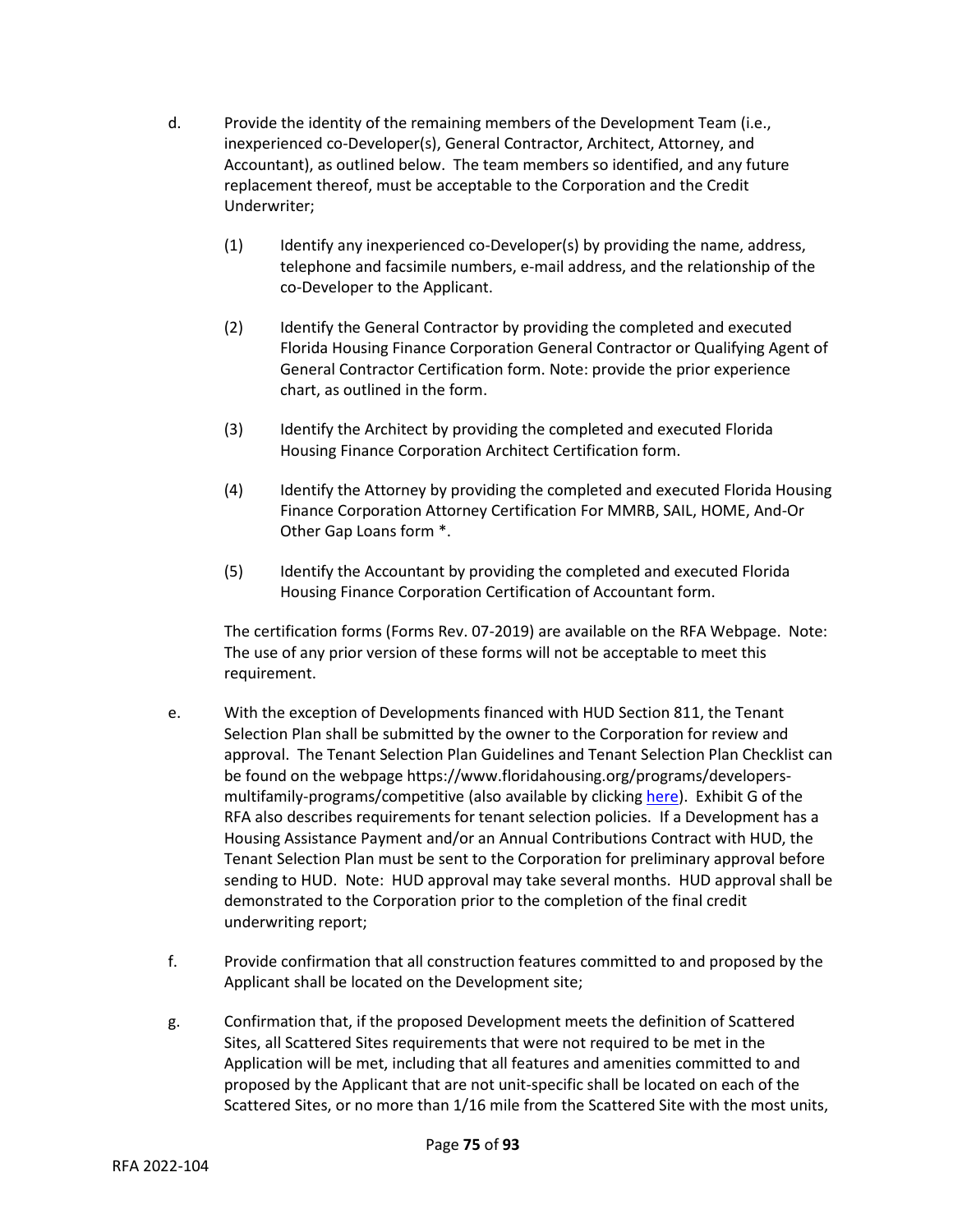or a combination of both. If the Applicant indicates that the proposed Development does not consist of Scattered Sites, but it is determined during credit underwriting that the proposed Development does meet the definition of Scattered Sites, all of the Scattered Sites requirements must have been met as of Application Deadline and, if all Scattered Sites requirements were not in place as of the Application Deadline, the Applicant's funding award will be rescinded;

- h. Provide notification of the percentage of ownership of the Principals of the Applicant. Upon the Applicant's acceptance of the invitation to enter credit underwriting, the Corporation will return the Principals of the Application and Developer(s) Disclosure Form that was part of the Applicant's uploaded Application. The Applicant will be required to enter the applicable percentages on the form and return the completed form to the Corporation; and
- i. If there are existing occupied units as of Application Deadline, provide to the Credit Underwriter a plan for relocation of existing tenants. The plan shall provide information regarding the relocation site; accommodations relevant to the needs of the residents and length of time residents will be displaced; moving and storage of the contents of a resident's dwelling units; as well as the approach to inform and prepare the residents for the rehabilitation activities.
- 4. The credit underwriting process must be complete within the timeframe outlined in Rule Chapter 67-48, F.A.C.;
- 5. The SAIL loan must close within the timeframe outlined in Rule Chapter 67-48, F.A.C.;
- 6. By Certificate of Occupancy, the Applicant commits to participate in the statewide housing locator system, as required by the Corporation;
- 7. The Credit Underwriter will provide an itemized list for additional documentation including, but not limited to, the following:
	- a. Information outlined in Rule Chapter 67-48.0072, F.A.C.;
	- b. If the Applicant indicated that the proposed Development will be assisted with funding under the RD 538 Program and expects to use such funding as a source of financing, the Section 538 Selection Letter sent to the Applicant by RD must be provided;
	- c. During credit underwriting, the Applicant will develop a Tenant Selection Plan that includes standards and detailed procedures that guide the evaluation of all prospective tenants for residency in fulfillment of the Development's set-aside requirements. The plan should demonstrate how the Applicant will address income, credit, criminal and rental histories that might adversely affect the intended household's ability to lease safe and decent rental housing, while still taking into consideration the viability of the property and safety of the entire tenant population. The plan must include a strategy describing and committing to consider each of these households for tenancy on a caseby-case basis by the property management in addition to any third party information checks. The plan must also include a strategy describing how the Development will address the barriers posed by move-in costs, including application fees and all deposits.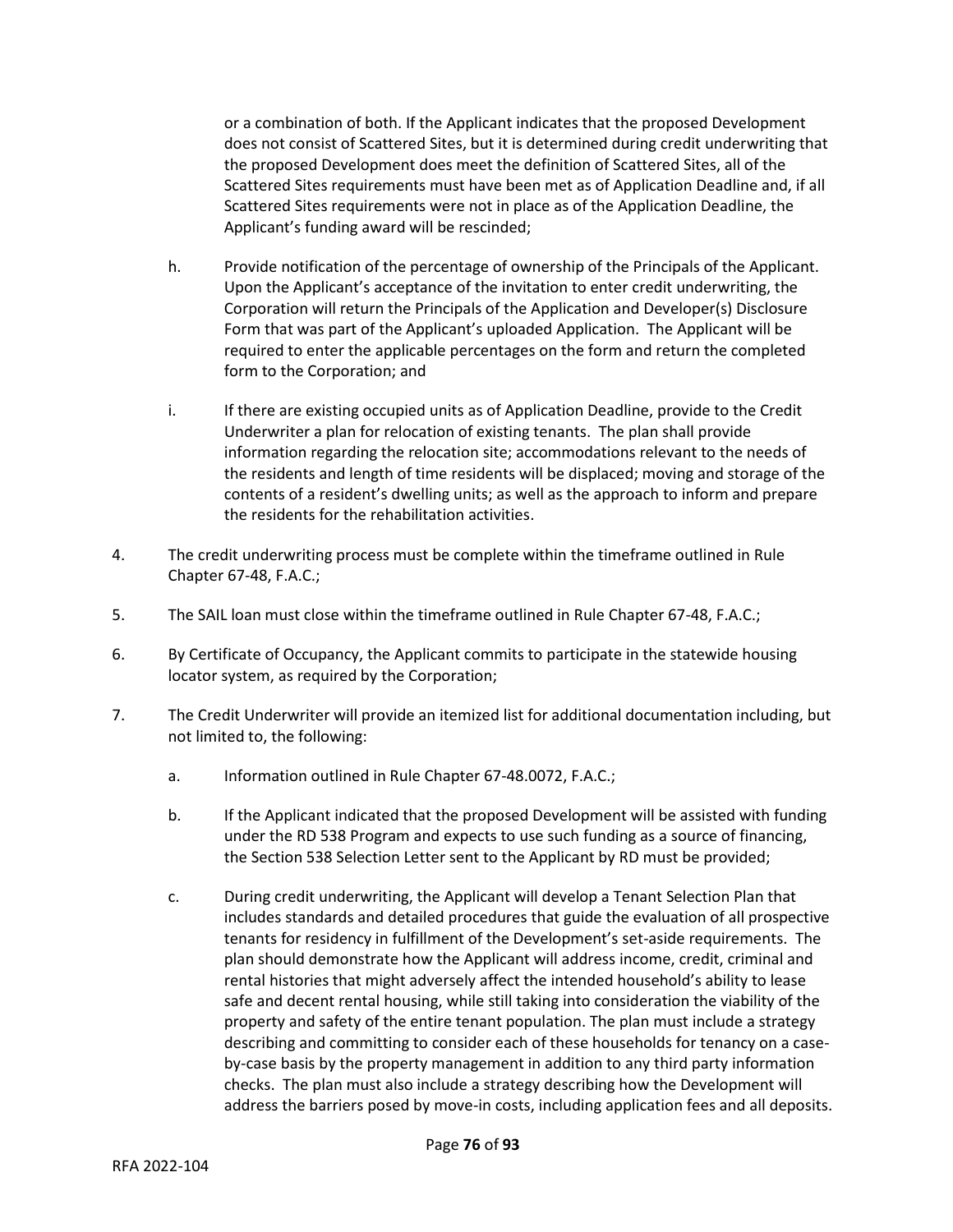The final plan must be submitted by the Applicant to the Corporation before the credit underwriting report is approved; and

- d. The Construction Consultant engaged by the Corporation's credit underwriter must provide the properly completed and executed Americans with Disabilities Act Certification forms certifying that the design of the proposed Development and the completed Development includes the applicable accessibility, adaptability, Visitability and universal design features required by the Corporation and proposed by the Applicant (Forms Rev. 02-20) which are available on the RFA Webpage.
- 8. The Credit Underwriter will also verify information submitted by the Applicant, including, but not limited to the following:
	- a. The Applicant's Non-Profit status;
	- b. Each Scattered Site meets the requirements of this RFA, if applicable;
	- c. The proposed Development's ability to meet the Enhanced Structural Systems Construction qualifications, if applicable;
	- d. Verification that the ELI units are proportionately distributed across the unit mix. If the units are not, the ELI units will be adjusted;
	- e. Review of the Total Development Cost and its effect on the Total Development Cost Per Unit Limitation and, if applicable, the SAIL Request amount.

If any of these cannot be verified, all funding awarded under this RFA may be reduced or may be rescinded if the award or the Application's eligibility status was based on such information, and/or the Applicant may be determined to have made a material misrepresentation.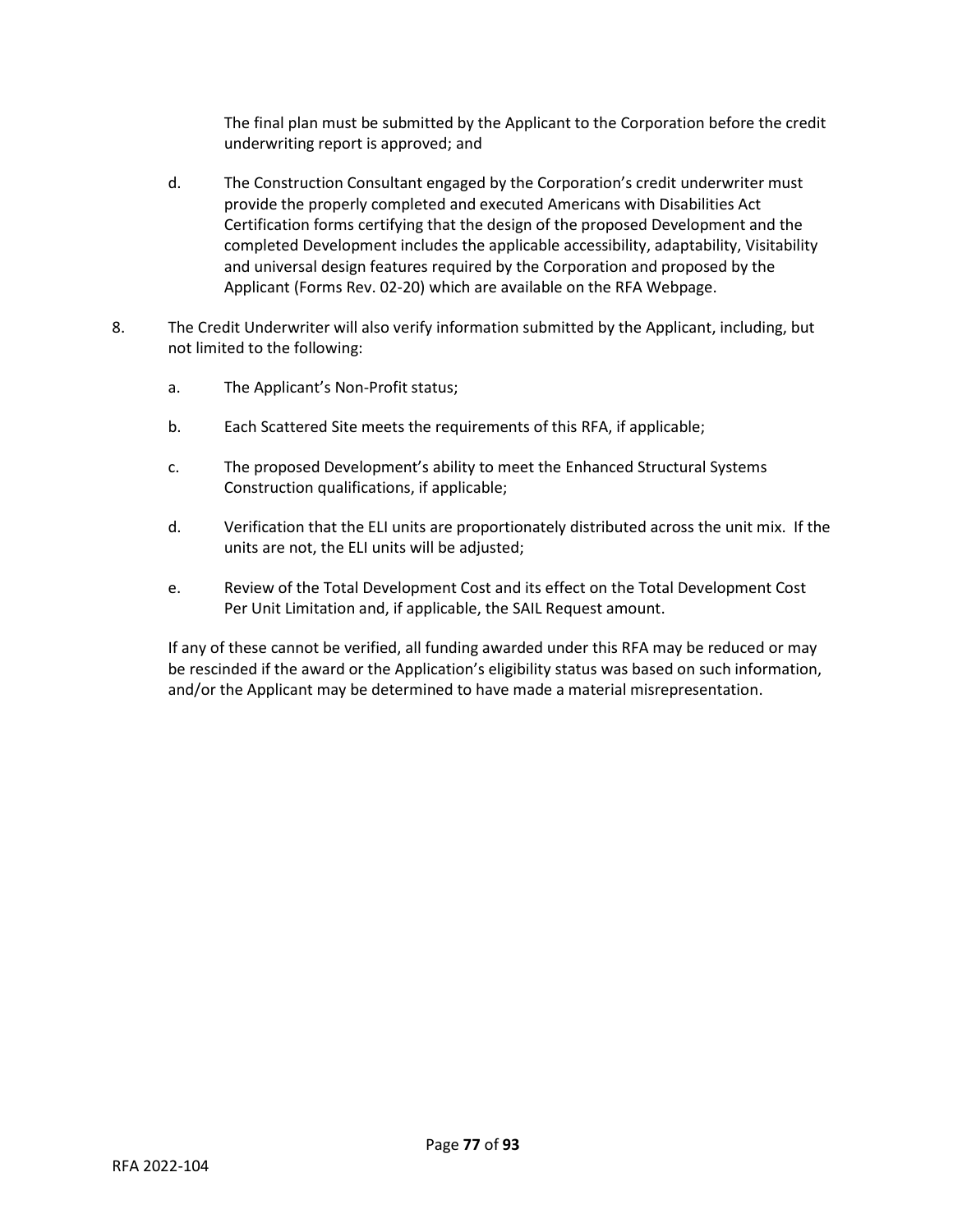**Exhibit E – intentionally omitted**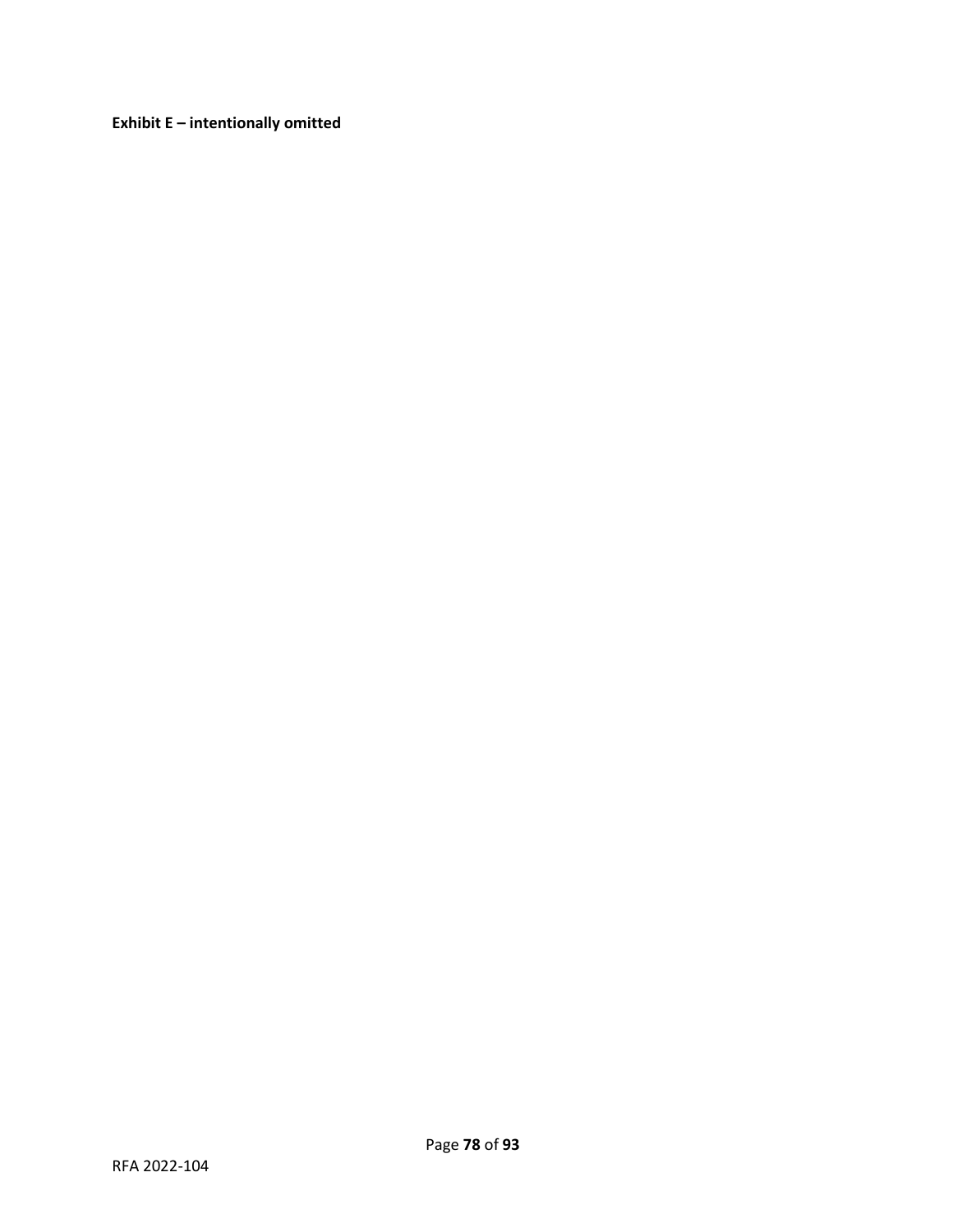#### **Exhibit F - Rehabilitation Scoping Process with a Capital Needs Assessment**

The following is the procedure by which the scope of the rehabilitation will be determined for Applicants rehabilitating units as part of the proposed Application. This may include those with the Development Category of New Construction or Redevelopment (with or without acquisition), if the plan includes rehabilitation of at least one existing unit.

The Flowchart attached to this Exhibit has been designed to graphically illustrate the steps described below.

## 1. The Pre-Application Stage (Steps 1-2)

Prior to submitting an Application, Applicants should conduct appropriate due diligence to determine whether it is physically and financially feasible to comply with the minimum requirements contained in Section Four A.8., for proposed Developments with at least one rehabilitation unit. Applicants receiving a preliminary award who are found (through the Capital Needs Assessment and Rehabilitation scoping process further described below) to be unable to meet all of the requirements of Section Four A.8.a. and c. with the sources available for the Rehabilitation will have their preliminary award of funding rescinded.

At the time of Application, Applicants proposing any rehabilitation of units will be required to certify that the contemplated budget and available sources are adequate to meet all requirements outlined in Section Four A.8. of this RFA.

- 2. The Capital Needs Assessment (CNA) Stage (Steps 3-7)
	- a. Once the invitation to Credit Underwriting has been accepted, all Developments with at least one rehabilitation unit shall have a CNA prepared. This may include those with the Development Category of New Construction if the plan includes rehabilitation of at least one existing unit. Due to closing deadlines outlined in Rule Chapters 67-48, F.A.C., the CNA process will run concurrently with the Credit Underwriting process (which includes the market study and PRL, if applicable).
	- b. Upon receipt of the credit underwriting fee(s) and the CNA review fee, the Credit Underwriter shall obtain quotes for the CNA, and invoice the Applicant. The CNA shall be ordered by the Credit Underwriter no later than 7 Calendar Days after receiving the CNA fee deposit. The choice of the CNA provider will be left solely up to the Credit Underwriter, and shall be chosen from the Corporation's approved list of qualified providers.
	- c. Once the CNA has been ordered, the CNA provider will contact the Applicant to obtain basic information regarding the current physical condition of the property. The Applicant (or designee) shall answer the CNA provider's request for information within 7 Calendar Days of receipt. Further, a physical inspection of the property shall be scheduled to take place between the CNA provider, the Applicant (or designee), the Corporation (if desired) and the Credit Underwriter (if desired), no later than 30 Calendar Days from the ordering of the CNA. No less than 7 Calendar Days prior to the physical inspection, the Applicant shall ensure that original construction plans, if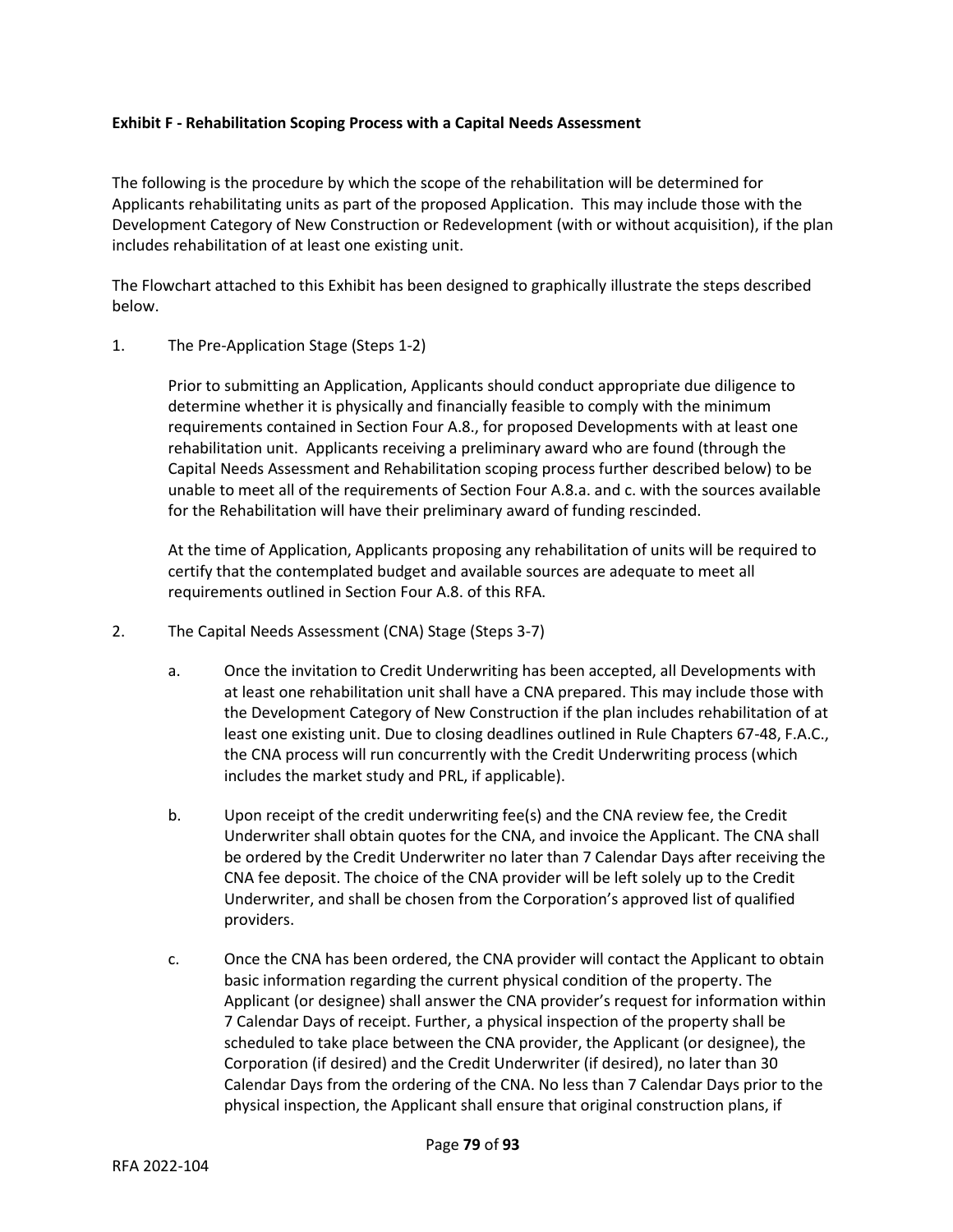available, and a history of major repair expenditures covering at least the most recent 5 years, have been delivered to the CNA provider.

- d. At a minimum, the CNA provider will:
	- (1) Review available documentation from the original construction and previous rehabilitations and current or planned improvements to the greatest extent possible:
		- Site survey;
		- Appraisals;
		- As-built drawings or record drawings;
		- Previous accessibility surveys;
		- Planned Capital Improvements;
		- Planned maintenance or replacement;
		- Previous reports on Property condition;
		- Existing Physical Deficiencies and pending work;
		- Warranties for construction products, appliances and equipment;
		- Preventative maintenance requirements;
		- Operations and maintenance plans;
		- Maintenance reports and contracts; and
		- Previous repairs, improvements or replacements.
	- (2) Make all appropriate inquiries to obtain and review any relevant information relating to the Property from the local governmental agencies and departments having jurisdiction over the Property. Documentation should include, to the greatest extent possible:
		- Certificates of Occupancy;
		- Inspection records and certificates;
		- Reports of existing building / fire code violations;
		- Reports of existing regulatory, health or zoning violations; and
		- Documentation of ongoing or pending litigation on Physical Conditions of the Property.
	- (3) Interview Applicant's point of contact and/or maintenance staff via a Pre-Site Visit questionnaire (Appendix E of the CNA Guide) to acquire information about preceding or pending repairs, replacements and their costs, level of preventive maintenance exercised;
	- (4) Conduct a review of the expected useful life of all equipment and building components using the Corporation's Estimated Useful Life Tables (Appendix F of the CNA Guide);
	- (5) Physically inspect the property via visual observation unless specified otherwise;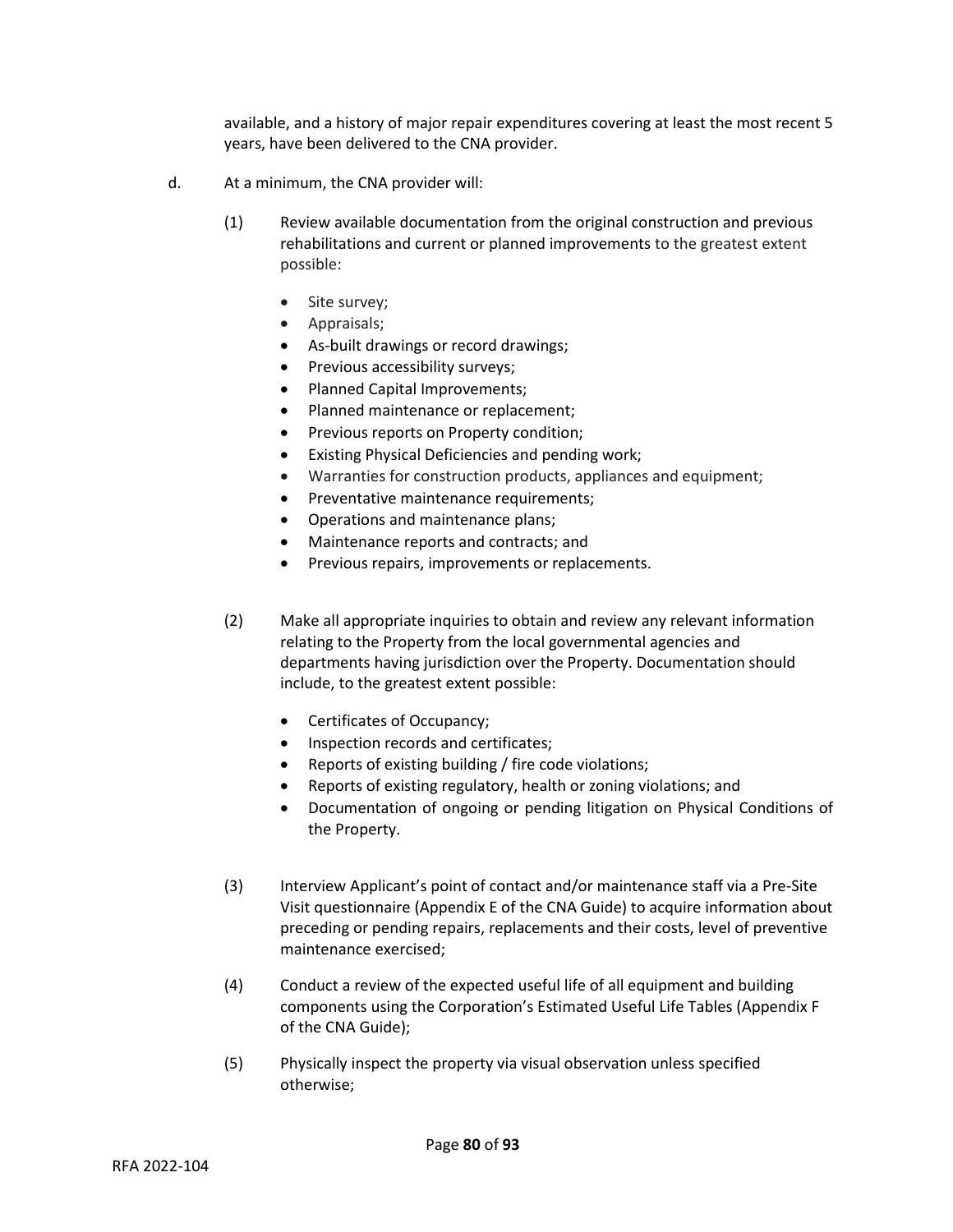- (6) Develop a 15-year replacement reserve table to be used in Credit Underwriting and post-rehabilitation asset management in the prescribed format indicated in Appendix K of the CNA Guide;
- (7) Review the Corporation requirements in Section Four A.8. of the RFA; and
- (8) Consider the Applicant's scope of work preferences. (Note: The CNA provider will use his/her professional judgement in the appropriateness of items included in the Applicant's scope.)
- e. At a minimum, the physical inspection will include:
	- (1) All vacant and out-of-service units;
	- (2) At least 25% of all occupied units;
	- (3) All units set aside to meet Section 504 of the Rehabilitation Act of 1973, as outlined in Section Four, A.8.a. of the RFA;
	- (4) At least one unit in each building;
	- (5) At least one unit of each bedroom-size configuration;
	- (6) All common areas; and
	- (7) For scattered sites, at least one unit from each site, but no less than the percentages specified above.
- f. The CNA provider will independently evaluate every aspect of the property including basic development information, evaluation of the Corporation's required construction features (if present), site conditions, building components and systems, amenities and program features and hazardous materials and conditions as indicated in Appendix A of the CNA Guide. The CNA provider should document representative conditions with photographs as prescribed in the CNA Guide and use reasonable efforts to document typical conditions present including material physical deficiencies, if any.
- g. The CNA provider shall also identify any known or observed deficiencies with the property, considering both individual units and common areas. The CNA provider should separately list in the CNA any existing conditions which threaten the life and safety of residents. Immediate needs of this nature should be brought to the attention of the property management, the Credit Underwriter, and the Corporation through the CNA report.
- h. The CNA provider shall conduct an accessibility survey using the format prescribed in Appendix B of the CNA Guide and the FHFC Accessibility requirements outlined in Sections Four A.8.a. and c. of the RFA.
- i. After the inspection and evaluation is complete, the CNA provider will deliver a CNA report to the Credit Underwriter and the Corporation. The CNA report shall follow the requirements and content as described in section 3.3 of the CNA Guide, and will reflect the CNA provider's independent professional opinion in regard to: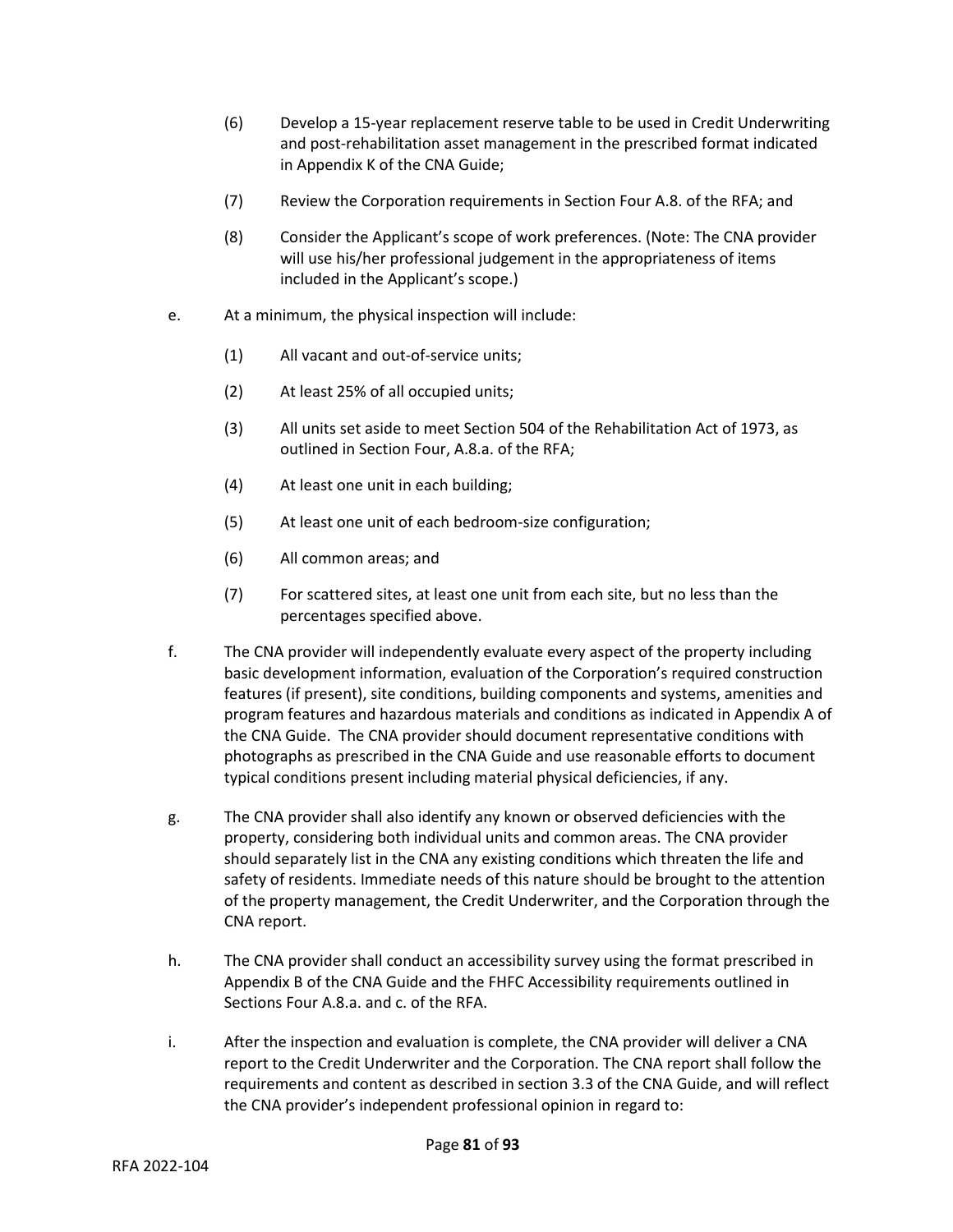- (1) A summary of all Immediate needs which threaten health or life safety;
- (2) A summary of all known or observed deficiencies pursuant to the FHFC Accessibility requirements outlined in Sections Four A.8.a. and c. of the RFA, FHA, and/or ADA requirements, as well as outstanding and/or recorded building or fire code violations;
- (3) Confirmation that all items committed to in the Application (including all items required by the Corporation as outlined in Section Four A.8. of the RFA) are physically and financially feasible within the contemplated budget, which shall include the appropriateness of the rehabilitation measures selected by the Applicant, considering the remaining useful life and the current condition of the subject features;
- (4) A list of and associated costs of **immediate** repair items, critical repair items, deferred maintenance items for needs to be addressed in less than 12 months from the completion of the CNA, required accessibility items, and other items required by Section Four A.8 of the RFA, in a format prescribed in Appendix J of the CNA Guide;
- (5) A list and associated costs of all long-term physical needs between years 1 and 15 from completion of the CNA in a format prescribed in Appendix K of the CNA Guide. The cost estimate will include both current replacement cost and inflation adjusted replacement costs using a 3% annual inflation factor;
- (6) An estimate of the "reserves necessary for replacements";
- (7) An estimate of the cost of rehabilitation based on one or more of the following sources:
	- (a) Applicant or Owner provided unit costs;
	- (b) Owner's historical experience costs;
	- (c) Consultant's cost database or cost files;
	- (d) Commercially available cost information or published commercial data;
	- (e) Third-party cost information from contractors, vendors, or suppliers; and/or
	- (f) Other qualified sources that the Corporation determines appropriate.
- (8) An executive summary as described in section 3.3 of the CNA Guide:
- (9) An evaluation of site conditions (as applicable) as indicated in Appendix A section III of the CNA guide;
- (10) An evaluation of building components and systems conditions (as applicable) as indicated in Appendix A section IV of the CNA guide;
- (11) An evaluation of conditions of any existing FHFC required construction features as indicated in Appendix A section II of the CNA guide;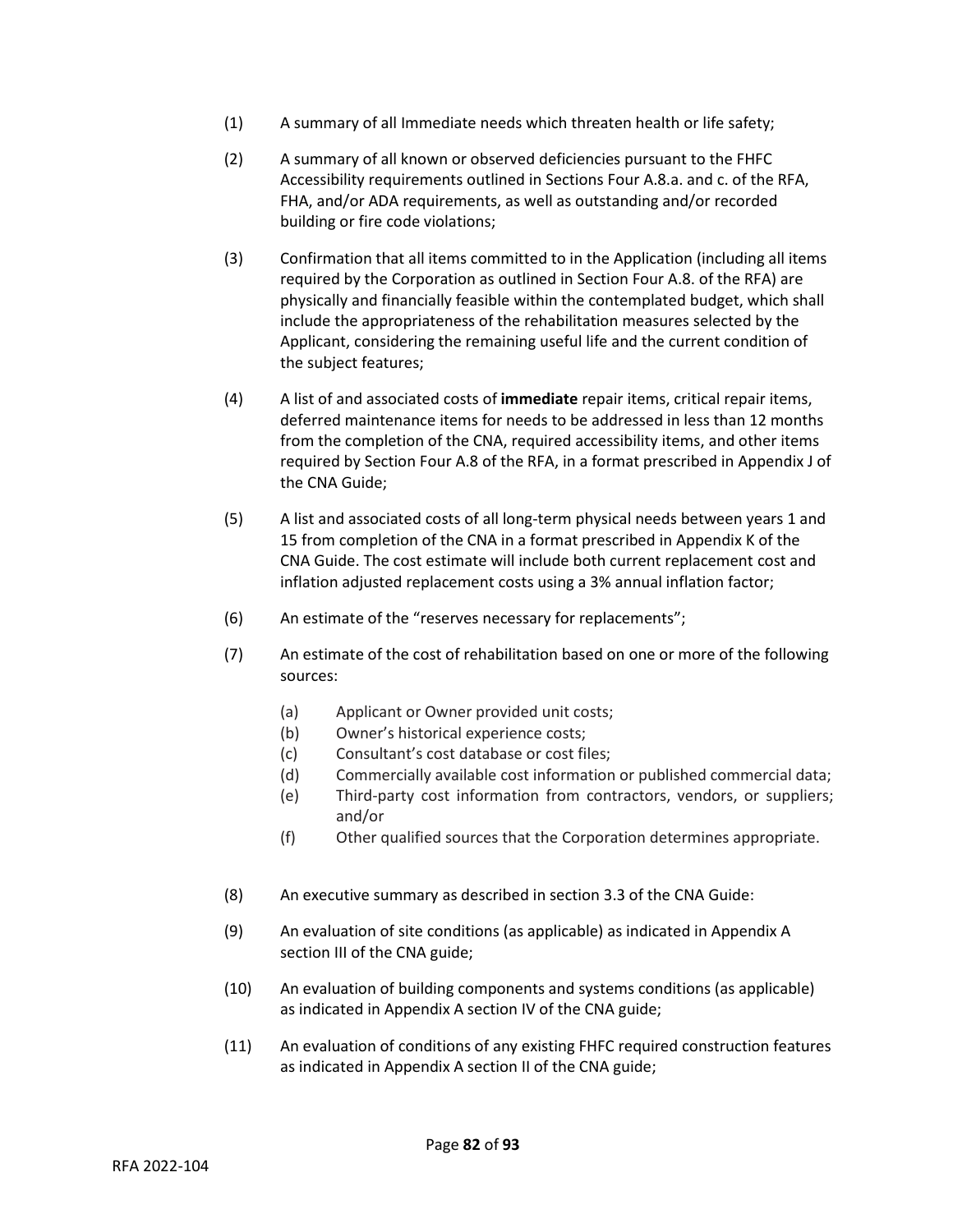- (12) An evaluation of fixtures, casework and equipment conditions (as applicable) as indicated in Appendix A section V of the CNA guide;
- (13) Evaluation of conditions of any amenities and program features on the property as indicated in Appendix A section VI of the CNA guide;
- (14) A description of directly observed or potential on-site hazardous materials and conditions as indicated in Appendix A section VII of the CNA guide;
- (15) An analysis of the estimated remaining useful life of the property, which shall be in the format prescribed by Appendices H and I of the CNA Guide;
- (16) The basis for identifying any item for repair or replacement;
- (17) Appendices (photographs, site plans, maps, etc.); and
- (18) Certification of the CNA provider's qualifications and acknowledgments of who prepared the report, when the report was prepared, and for whom the report was prepared.
- j. The CNA provider will confirm that it is **physically** feasible to meet the requirements of Sections Four A.8.a. and A.8.c. of the RFA within the contemplated budget, and provide an estimated cost for meeting those requirements.
- k. The CNA provider will opine as to the physical and financial feasibility of the inclusion of full-size ranges and ovens in all rehabilitation units. The CNA provider shall include supporting documentation (plan sketch with dimensions, photographs, etc.) that support their conclusion.
- l. The CNA provider will opine as to the physical and financial feasibility of all of the Green Features required in Section Four A.8.d. of the RFA.
- m. Where appropriate, the CNA provider will comment on the proportions of physical needs that have resulted from accumulated deferred maintenance, and from ordinary use and decline of a properly maintained property. If, in the CNA provider's expert opinion, the deterioration of the property has been accelerated by poor management practices, that information must be disclosed to the Credit Underwriter and the Corporation.
- n. The CNA provider will also comment on whether rehabilitation of a particular feature ordinarily requires relocation of the tenant.
- 3. The Scoping Stage (Steps 8-11)
	- a. The CNA provider will complete a draft of the Rehabilitation Scope of Work spreadsheet, utilizing the information gathered from steps 3-7 above and each Rehabilitation Scope of Work must include the measures listed below. The Rehabilitation Scope of Work spreadsheet (rev. 05-2020) is attached to this Exhibit.
		- (1) A minimum per unit hard cost budget of non-luxury improvements as specified in the RFA.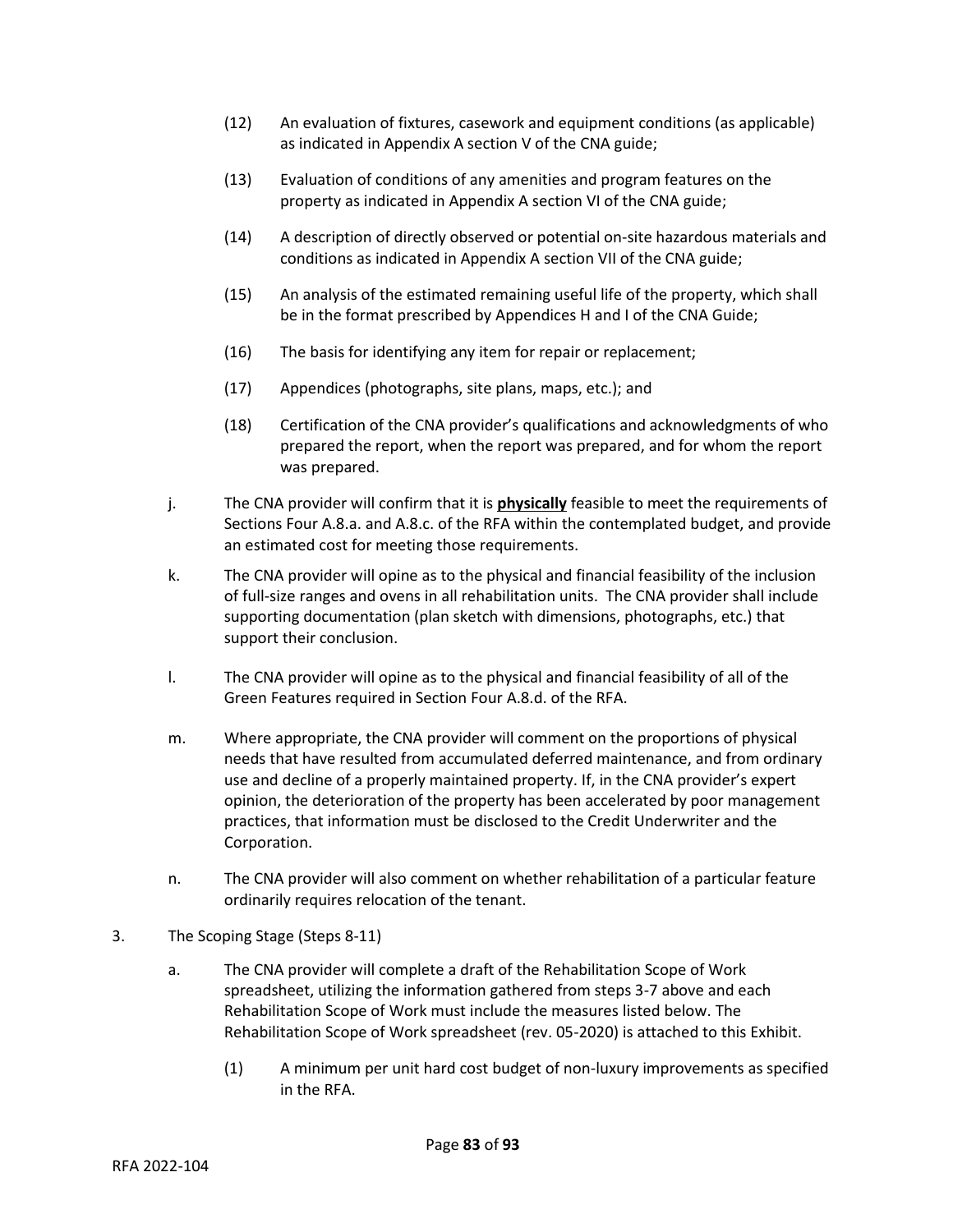- (2) Corrective actions for all Immediate and Critical needs noted in the CNA including all deficiencies which threaten health and life safety, as well as observed and recorded building or fire code issues.
- (3) The replacement of any component of the building or site with an effective remaining useful life, according to the Corporation's Estimated Useful Life Tables (Appendix F of the CNA Guide, of less than 5 years. The CNA will be used to determine which components meet this criterion.
- (4) The replacement of any component of the building or site with an effective remaining useful life, according to the Corporation's Estimated Useful Life Tables (Appendix F of the CNA Guide, of less than 15 years, if determined appropriate for this rehabilitation and if there is remaining funding available. The CNA will be used to determine which components meet this criterion.
- (5) Substantially the same scope of work in all units of the same type.
- (6) Compliance with this Exhibit, the requirements of the applicable RFA, the Florida Administrative Code, and any other Florida Housing guidance upon completion of work.
- (7) Compliance with applicable Florida building code and local fire code regulations, as well as FHA and ADA requirements upon completion of work.
- (8) Compliance with all applicable Florida Housing accessibility requirements upon completion of work.
- (9) Compliance with Uniform Physical Condition Standards (UPCS) upon completion of work.
- b. The CNA Provider will populate the Scope of Rehabilitation Worksheet with the measures identified in the CNA in the following order:
	- (1) All Immediate needs noted in the CNA including all deficiencies which threaten health and life safety (Immediate Needs in the template), needs required to conform with applicable Florida building code and local fire code regulations, as well as FHA and ADA requirements;
	- (2) All Critical needs noted in the CNA (Critical Needs in the template);
	- (3) All work required to meet FHFC accessibility requirements (Accessibility Requirement in the worksheet);
	- (4) Any item required in the applicable RFA, or promised by the Applicant at the time of Application (RFA Requirement in the worksheet);
	- (5) Any component of the building or site with an effective remaining useful life of less than 5 years (5 yr Need in the worksheet);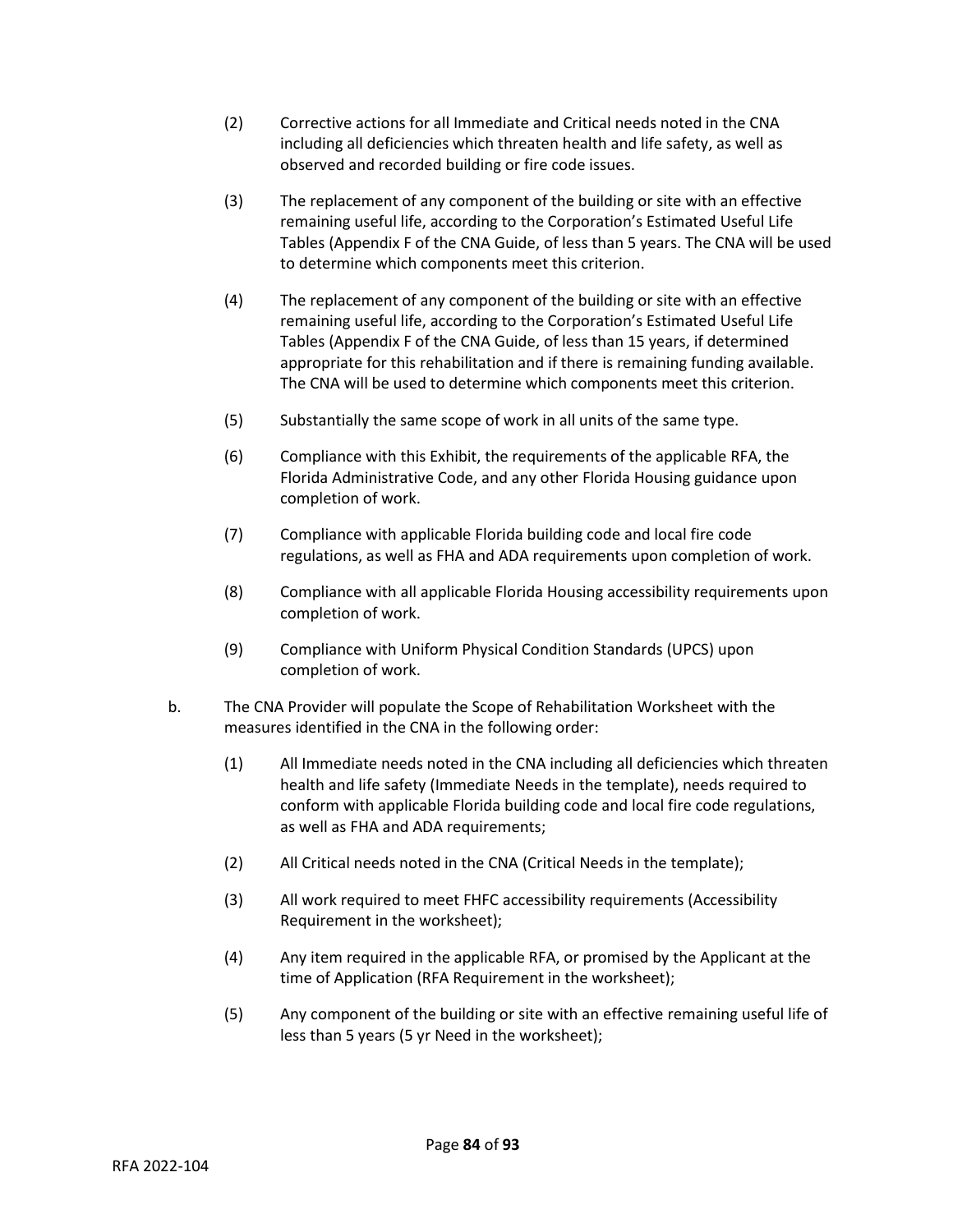- (6) To the extent that funding is available, replacement of any component of the building or site with an effective remaining useful life of less than 15 years (6- 15 yr Need in the worksheet); and
- (7) Enhancements required to make the property marketable (Marketability in the worksheet).
- c. Systems and components with more than 5, but less than 15 years of remaining useful life should be prioritized in the following order:
	- (1) Site improvements;
	- (2) Structural components and building envelope;
	- (3) Mechanical, electrical, and plumbing systems;
	- (4) Unit improvements including fixtures and finishes;
	- (5) Common area improvements; and
	- (6) Other improvements.
- d. Once the CNA report is completed by the CNA provider, the report will be sent to the Credit Underwriter and the Corporation, with the draft Rehabilitation Scope of Work spreadsheet, as soon as practicable, but no later than 30 days after the completion of the site inspection.
- e. Upon receipt of the CNA report and draft Scope of Work, the Credit Underwriter will forward the documents to the Applicant. The Applicant shall then have a 14 Calendar Day review period in which the Applicant may provide addition information and comment on the draft Scope of Work.
- f. Upon the close of the Applicant's 14 Calendar Day review and comment period, the Credit Underwriter shall have a 7 Calendar Day review period in which the Credit Underwriter may craft opinions and recommendations to the Corporation regarding the Applicant's comments on the draft Scope of Work. At the end of this 7 Calendar Day period, the Credit Underwriter shall submit the CNA report, the draft Scope of Work, the Applicant's comments (on the draft scope) and the Credit Underwriter's opinions and recommendations to the Corporation.
- g. The Corporation shall review the material provided by the Credit Underwriter to first determine that all of the requirements of Sections Four A.8.a. and c. have been met within available sources for the proposed Rehabilitation of the Development. If the Corporation determines the above requirements cannot be met with available sources, the preliminary award will be rescinded.
- 4. Credit Underwriting and Beyond (Steps 12–15)
	- a. If the Corporation determines that all of the requirements of Sections Four A.8.a. and c. can be met, and that there are no other issues that would disqualify the Applicant, then the Credit Underwriting process may proceed.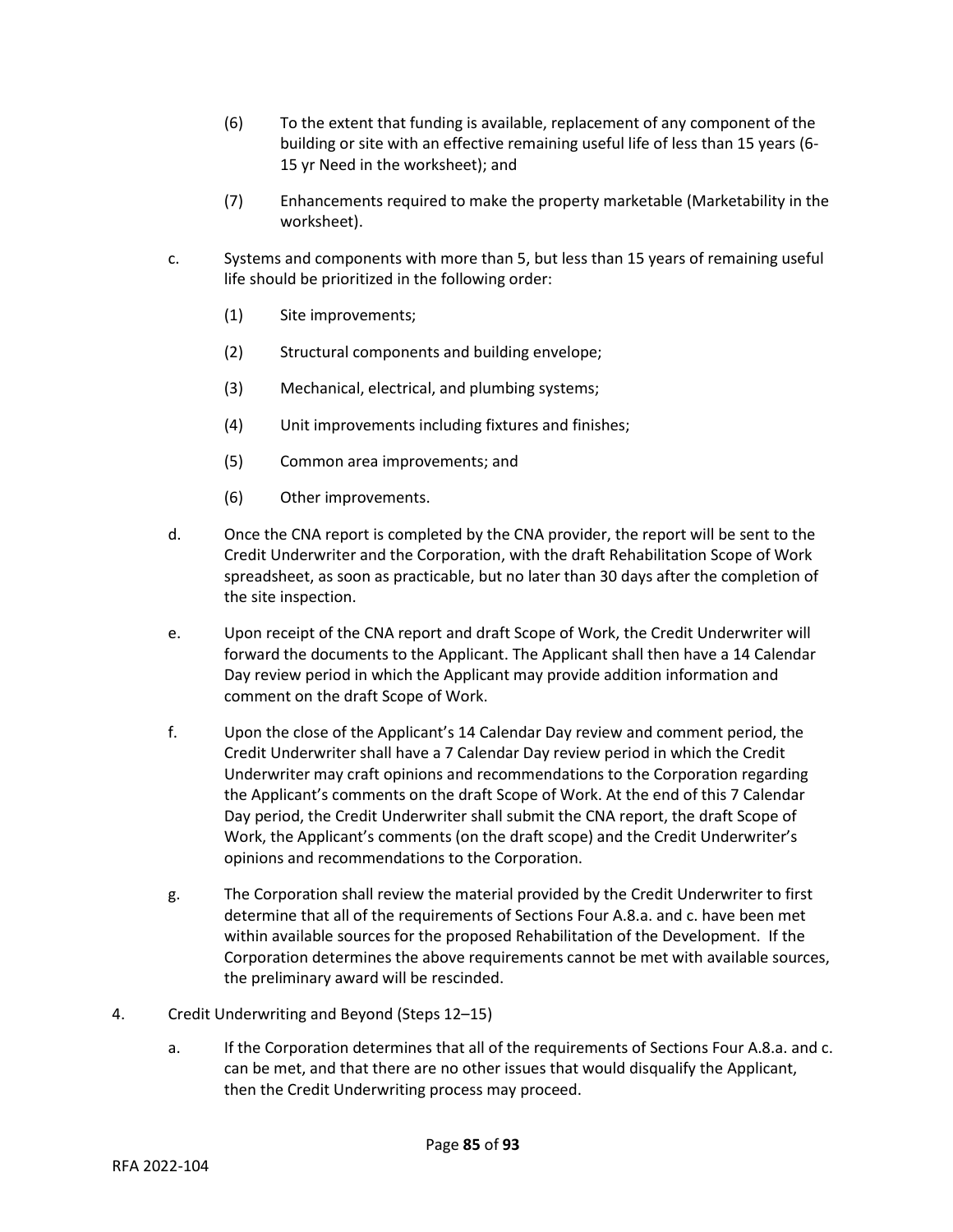- b. During the Credit Underwriting process, the Corporation will review and approve the final Scope of Work for the project.
- c. Once the Corporation has approved the final Scope of Work for the Development, the Applicant shall develop construction plans and the schedule of values for the Development. These construction plans shall be submitted to the Corporation for review and approval during the credit underwriting process.
- d. As with any funding, the Corporation will conduct a final inspection to verify that all work in the approved Scope of Work has been completed, including delivery of all required features, amenities and measures needed to meet the Corporation's Housing Accessibility Standards.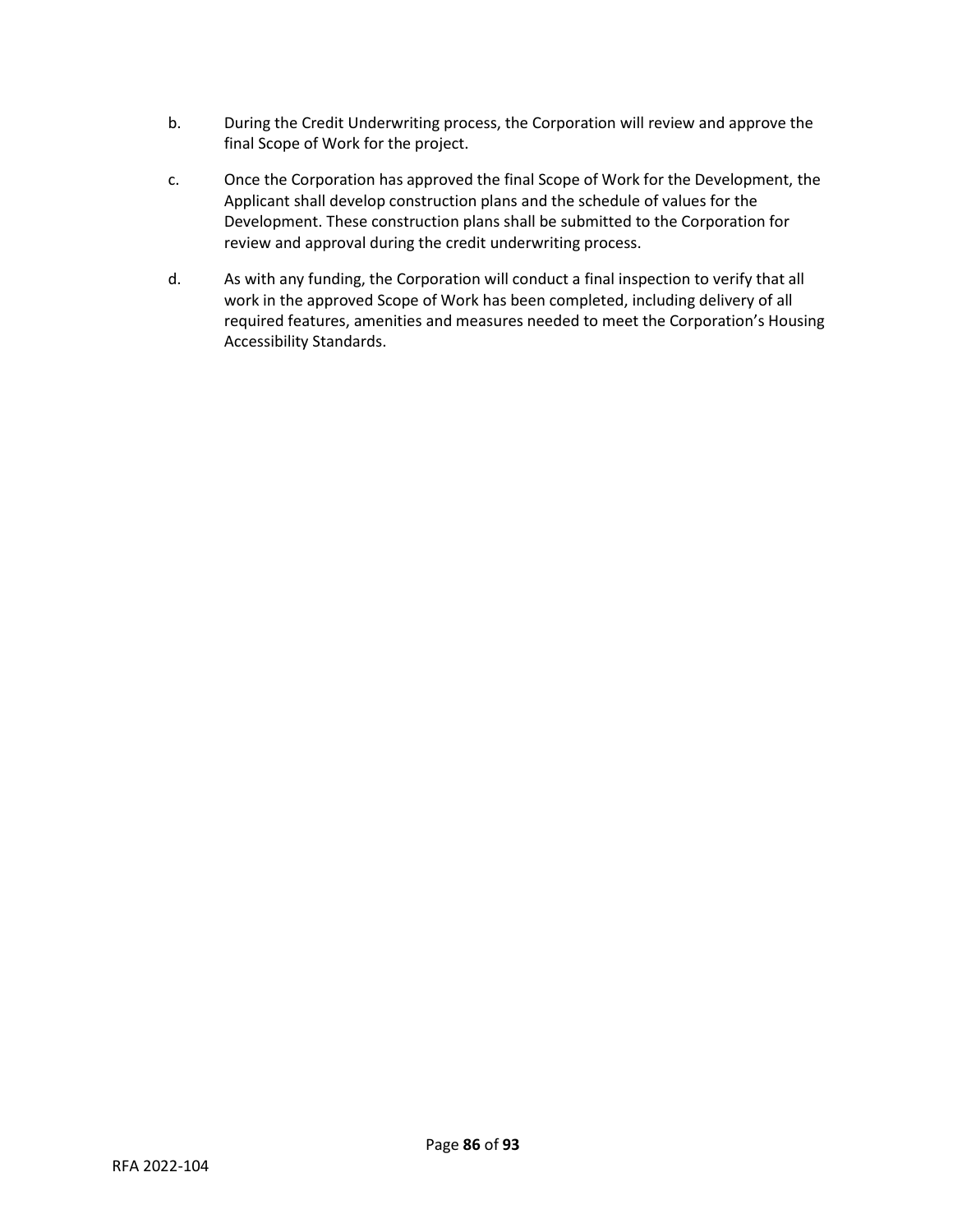Flowchart

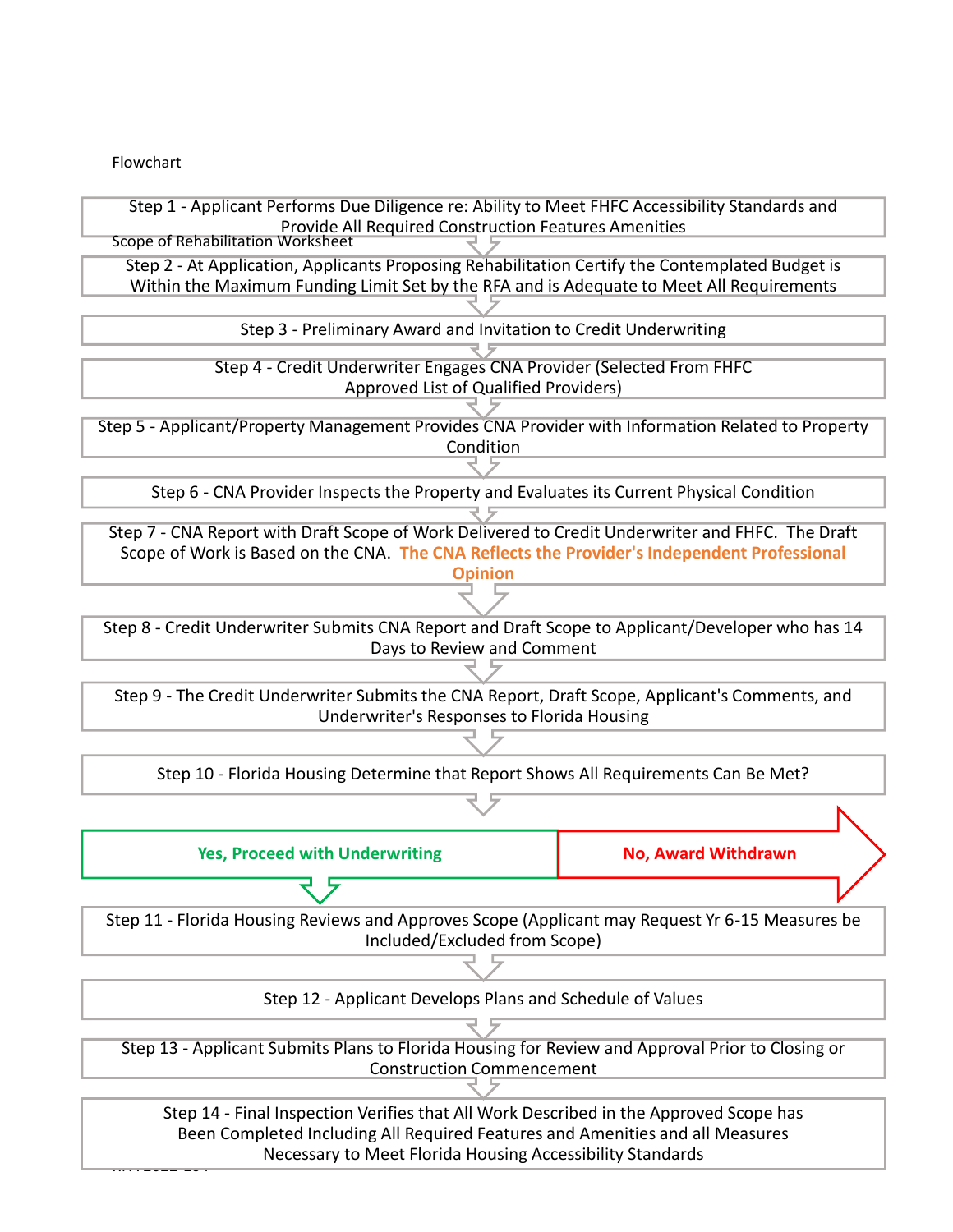#### *INSERT LINES AS NECESSARY & Copy formula in column G\**

| <b>REHABILITATION WORK SCOPE</b>                                                                      |                                  |                                                       |                         |                                   |                       |                                        |
|-------------------------------------------------------------------------------------------------------|----------------------------------|-------------------------------------------------------|-------------------------|-----------------------------------|-----------------------|----------------------------------------|
| APPLICATION NUMBER:                                                                                   |                                  |                                                       | YEAR BUILT:             |                                   |                       |                                        |
| RFA NUMBER:                                                                                           |                                  |                                                       | RESIDENTIAL UNIT COUNT: |                                   |                       |                                        |
| DEMOGRAPHIC:                                                                                          |                                  |                                                       | GROSS SQUARE FOOTAGE:   |                                   |                       |                                        |
| DEVELOPMENT NAME:                                                                                     |                                  |                                                       |                         |                                   |                       |                                        |
| DEVELOPMENT LOCATION:                                                                                 |                                  |                                                       | NUMBER OF LINK UNITS    |                                   |                       |                                        |
| DEVELOPER:<br>APPLICANT NAME:                                                                         |                                  |                                                       |                         |                                   |                       |                                        |
|                                                                                                       |                                  |                                                       |                         |                                   |                       |                                        |
|                                                                                                       |                                  |                                                       |                         |                                   |                       |                                        |
|                                                                                                       | <b>Need Category</b>             |                                                       | QUANTITY                | <b>UNIT</b><br><b>DESCRIPTION</b> | <b>UNIT COST</b>      | <b>TOTAL COSTS</b><br>(quantity * unit |
| <b>TRADE ITEM</b>                                                                                     | (Select from drop-down menu)     | Describe scope: materials, performance specifications | (Enter # of Units)      | (sf, ea, etc.                     | (Enter Cost Per Unit) | cost)                                  |
| <b>Accessibility</b>                                                                                  |                                  |                                                       |                         |                                   |                       |                                        |
| convert existing units to UFAS-compliant units<br>retrofit existing units for Fair Housing compliance |                                  |                                                       |                         |                                   |                       | \$0.00<br>\$0.00                       |
| retrofit existing common areas to meet UFAS, Fair Housing, & ADA                                      |                                  |                                                       |                         |                                   |                       | \$0.00                                 |
| retrofit existing site to meet Fair Housing, ADA                                                      |                                  |                                                       |                         |                                   |                       | \$0.00                                 |
| additional Florida Housing accessibility requirements                                                 |                                  |                                                       |                         |                                   |                       | \$0.00<br>\$0.00                       |
| <b>Total (Accessibility)</b>                                                                          |                                  |                                                       |                         |                                   |                       | \$0.00                                 |
| <b>Demolition</b>                                                                                     |                                  |                                                       |                         |                                   |                       |                                        |
| site                                                                                                  |                                  |                                                       |                         |                                   |                       | \$0.00                                 |
| bldg interiors: ceilings, walls, floor, plumbing, HVAC, elec                                          |                                  |                                                       |                         |                                   |                       | \$0.00                                 |
| bldg exteriors: siding, roofing, patios, decks, stairs, breezeways                                    |                                  |                                                       |                         |                                   |                       | \$0.00<br>\$0.00                       |
|                                                                                                       |                                  |                                                       |                         |                                   |                       | \$0.00                                 |
| <b>Total (Demolition)</b>                                                                             |                                  |                                                       |                         |                                   |                       | \$0.00                                 |
| Unusual site conditions (such as lead, asbestos, mold abatement)                                      |                                  |                                                       |                         |                                   |                       |                                        |
| lead abatement<br>asbestos abatement                                                                  |                                  |                                                       |                         |                                   |                       | \$0.00<br>\$0.00                       |
| mold abatement                                                                                        |                                  |                                                       |                         |                                   |                       | \$0.00                                 |
|                                                                                                       |                                  |                                                       |                         |                                   |                       | \$0.00                                 |
|                                                                                                       |                                  |                                                       |                         |                                   |                       | \$0.00                                 |
| Total (Unusual site conditions (such as lead, asbestos, mold abatement))                              |                                  |                                                       |                         |                                   |                       | \$0.00                                 |
| <b>Site Improvements</b><br>lighting                                                                  |                                  |                                                       |                         |                                   |                       | \$0.00                                 |
| parking Surfaces                                                                                      |                                  |                                                       |                         |                                   |                       | \$0.00                                 |
| fencing                                                                                               |                                  |                                                       |                         |                                   |                       | \$0.00                                 |
| retaining walls                                                                                       |                                  |                                                       |                         |                                   |                       | \$0.00<br>\$0.00                       |
|                                                                                                       |                                  |                                                       |                         |                                   |                       | \$0.00                                 |
| <b>Total (Site Improvements)</b>                                                                      |                                  |                                                       |                         |                                   |                       | \$0.00                                 |
| <b>Landscaping &amp; Irrigation</b>                                                                   |                                  |                                                       |                         |                                   |                       |                                        |
|                                                                                                       |                                  |                                                       |                         |                                   |                       | \$0.00                                 |
|                                                                                                       |                                  |                                                       |                         |                                   |                       | \$0.00<br>\$0.00                       |
|                                                                                                       |                                  |                                                       |                         |                                   |                       | \$0.00                                 |
|                                                                                                       |                                  |                                                       |                         |                                   |                       | \$0.00                                 |
| Total (Landscaping & Irrigation)                                                                      |                                  |                                                       |                         |                                   |                       | \$0.00                                 |
| <b>Structure &amp; Building Envelope</b>                                                              |                                  |                                                       |                         |                                   |                       | \$0.00                                 |
|                                                                                                       |                                  |                                                       |                         |                                   |                       | \$0.00                                 |
|                                                                                                       |                                  |                                                       |                         |                                   |                       | \$0.00                                 |
|                                                                                                       |                                  |                                                       |                         |                                   |                       | \$0.00                                 |
|                                                                                                       |                                  |                                                       |                         |                                   |                       | \$0.00                                 |
| <b>Total (Structure &amp; Building Envelope)</b><br><b>Mechanical, Electrical, Plumbing</b>           |                                  |                                                       |                         |                                   |                       | \$0.00                                 |
| DHW                                                                                                   |                                  |                                                       |                         |                                   |                       | \$0.00                                 |
| <b>HVAC</b>                                                                                           |                                  |                                                       |                         |                                   |                       | \$0.00                                 |
|                                                                                                       |                                  |                                                       |                         |                                   |                       | \$0.00<br>\$0.00                       |
|                                                                                                       |                                  |                                                       |                         |                                   |                       | \$0.00                                 |
| Total (Mechanical, Electrical, Plumbing)                                                              |                                  |                                                       |                         |                                   |                       | \$0.00                                 |
| <b>Utilities</b>                                                                                      |                                  |                                                       |                         |                                   |                       |                                        |
| water service                                                                                         |                                  |                                                       |                         |                                   |                       | \$0.00                                 |
| fire service<br>storm water piping                                                                    |                                  |                                                       |                         |                                   |                       | \$0.00<br>\$0.00                       |
| sewer service                                                                                         |                                  |                                                       |                         |                                   |                       | \$0.00                                 |
| electrical service                                                                                    |                                  |                                                       |                         |                                   |                       | \$0.00                                 |
| gas service                                                                                           |                                  |                                                       |                         |                                   |                       | \$0.00<br>\$0.00                       |
| <b>Total (Utilities)</b>                                                                              |                                  |                                                       |                         |                                   |                       | \$0.00                                 |
| <b>Common Area Interior Elements</b>                                                                  |                                  |                                                       |                         |                                   |                       |                                        |
|                                                                                                       |                                  |                                                       |                         |                                   |                       | \$0.00                                 |
|                                                                                                       |                                  |                                                       |                         |                                   |                       | \$0.00<br>\$0.00                       |
|                                                                                                       |                                  |                                                       |                         |                                   |                       | \$0.00                                 |
|                                                                                                       |                                  |                                                       |                         |                                   |                       | \$0.00                                 |
| <b>Total (Common Area Interior Elements)</b>                                                          |                                  |                                                       |                         |                                   |                       | \$0.00                                 |
| <b>Unit Interior Elements</b>                                                                         |                                  |                                                       |                         |                                   |                       |                                        |
|                                                                                                       |                                  |                                                       |                         |                                   |                       | \$0.00<br>\$0.00                       |
|                                                                                                       |                                  |                                                       |                         |                                   |                       | \$0.00                                 |
|                                                                                                       |                                  |                                                       |                         |                                   |                       | \$0.00                                 |
|                                                                                                       |                                  |                                                       |                         |                                   |                       | \$0.00                                 |
| <b>Total (Unit Interior Elements)</b>                                                                 |                                  |                                                       |                         |                                   |                       | \$0.00                                 |
| <b>Total Costs</b>                                                                                    |                                  |                                                       |                         |                                   |                       | \$0.00                                 |
| <b>Total Costs Per Residential Unit</b>                                                               |                                  |                                                       |                         |                                   |                       | \$0.00                                 |
| <b>Total Costs Per Gross Square Foot</b>                                                              |                                  |                                                       |                         |                                   |                       | \$0.00                                 |
|                                                                                                       |                                  |                                                       |                         |                                   |                       |                                        |
| <b>Total Costs for Specific Need Category</b>                                                         | <b>Immediate Need</b>            |                                                       |                         | 0.0%                              |                       | $\frac{$0}{$0}$                        |
| <b>Total Costs for Specific Need Category</b>                                                         | <b>Critical Needs</b>            |                                                       |                         | 0.0%                              |                       |                                        |
| <b>Total Costs for Specific Need Category</b>                                                         | <b>RFA Requirement</b>           |                                                       |                         | 0.0%                              |                       | $\frac{$0}{$0}$                        |
| <b>Total Costs for Specific Need Category</b>                                                         | <b>Accessibility Requirement</b> |                                                       |                         | 0.0%                              |                       |                                        |
| <b>Total Costs for Specific Need Category</b>                                                         | Deferred Maintenance             |                                                       |                         | 0.0%                              |                       | $\frac{$0}{$0}$                        |
| <b>Total Costs for Specific Need Category</b>                                                         | Need in Years 1-5                |                                                       |                         | 0.0%                              |                       |                                        |
| <b>Total Costs for Specific Need Category</b>                                                         | Need in Years 6-15               |                                                       |                         | 0.0%                              |                       |                                        |
| Total Costs for Specific Need Category                                                                | Marketability                    |                                                       |                         | 0.0%                              |                       | $rac{1}{100}$<br>$rac{1}{100}$         |
| <b>Total Costs for Specific Need Category</b>                                                         | Other                            |                                                       |                         | 0.0%                              |                       |                                        |

"To Insert Rows, select a cell on the blank row immediately above the applicable subsection total row (for insance, row 20). Then, while in the "Home" tab of the menu ribbon at the top, click open the "Insert" icon within

Form Rev. 05-2020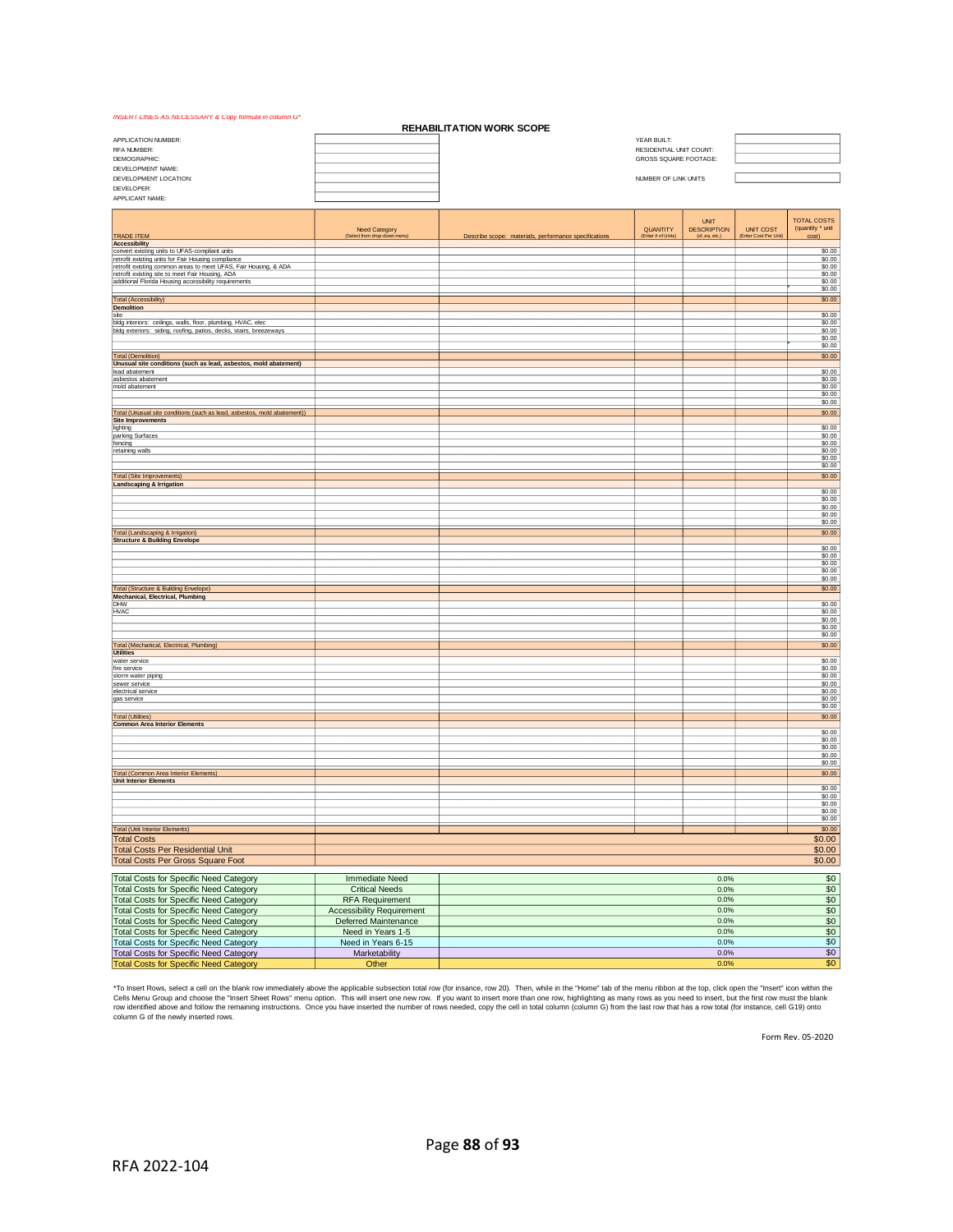## **Exhibit G - Tenant Selection Requirements**

#### Extremely Low Income (ELI) Household's Tenant Selection Criteria

The Applicant must adhere to the following tenant selection criteria when evaluating the eligibility of a household applying for tenancy in a unit set aside for Extremely Low Income (ELI) Households:

- The credit history related to medical expenses, cable and internet services will not be taken into consideration when conducting credit checks.
- ELI Household's Income Requirement Policy The household monthly income must not be required to be more than two times the monthly rent. (e.g., If the monthly rent is \$500, the household monthly income will not be required to exceed \$1,000.)
- The eviction history look-back period must not be more than 5 years. A household is permitted one eviction during the 5-year look-back period, unless the eviction was due to causing physical harm to development staff, tenants or intentional property damage.

#### Additional Tenant Selection Criteria for All Households

The Applicant must adhere to the following tenant selection criteria when evaluating the eligibility of all households applying for tenancy.

- The arrest record of a household member will not be considered when determining any household's application for tenancy.
- For households with publicly funded rental assistance, the income requirement will be based on the household's paid portion of the rent.

#### Tenant Application Fees and Deposits

The Applicant must adhere to the following tenant application fees and deposits requirements for a household applying for tenancy in a unit set aside for extremely low income households:

- It is prohibited to charge a fee to a household that is applying for tenancy in a unit that is set aside for extremely low-income households for the purposes of reserving or holding a unit.
- The application for tenancy fee will be no more than \$35 per adult in a household.
- A security deposit for new tenant households will be not more than the amount of one month's rent.

## Application for Tenancy

The Applicant must include and prominently place the following information in the Development's application for tenancy packet that is provided to all interested households:

• The tenant selection approach and criteria used to evaluate and determine a household's application for tenancy. The criteria under which a household was screened and evaluated, as well as the determination, must be included in each tenant household's file.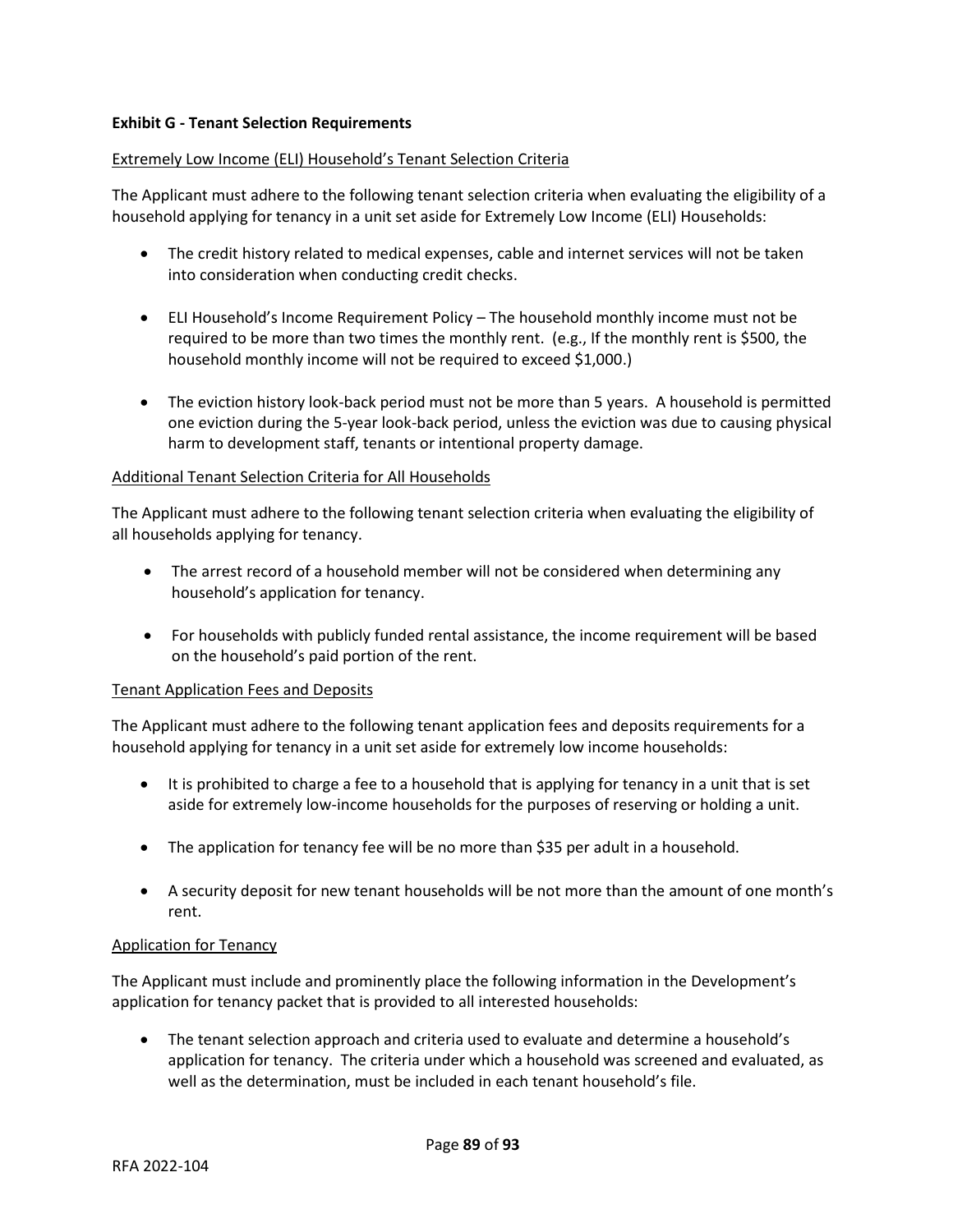The approach regarding a household's notification and appeal process and timeline, if the household's application is rejected or determined ineligible.

• A description of reasonable accommodations or reasonable modifications for persons with disabilities, pursuant to Section 504 of the Rehabilitation Act of 1973. The description shall include accommodations that must be considered by the Development such as physical dwelling unit modifications for greater accessibility and use, as well as individualized assessments of mitigating factors related to a disability that adversely affected a household's credit, eviction or criminal history. The description shall also include the process for requesting a reasonable accommodation, the determination approach, and decision-making timelines.

A description of an applying household's or existing tenant's housing protections pursuant to the Violence Against Women Reauthorization Act of 2013 (VAWA). The description will include that applying households may request that the Development conduct an individualized assessment of mitigating factors related to being a victim of domestic violence, dating violence, sexual assault, and stalking that adversely affected the household's credit, eviction, or criminal history.

# Notification of Rejection or Ineligibility for Tenancy

The Applicant must, at a minimum, notify any household that their application for tenancy was rejected or determined ineligible through a documented process such as a written letter or email to the address provided by the household.

The notification will be provided to a household within 5 business days from the day the determination is made.

The notice must include information regarding:

- The reasons a household's application for tenancy was rejected or determined ineligible.
- A household's right to appeal the Development's decision, as well as complete instructions regarding how a household may appeal the decision.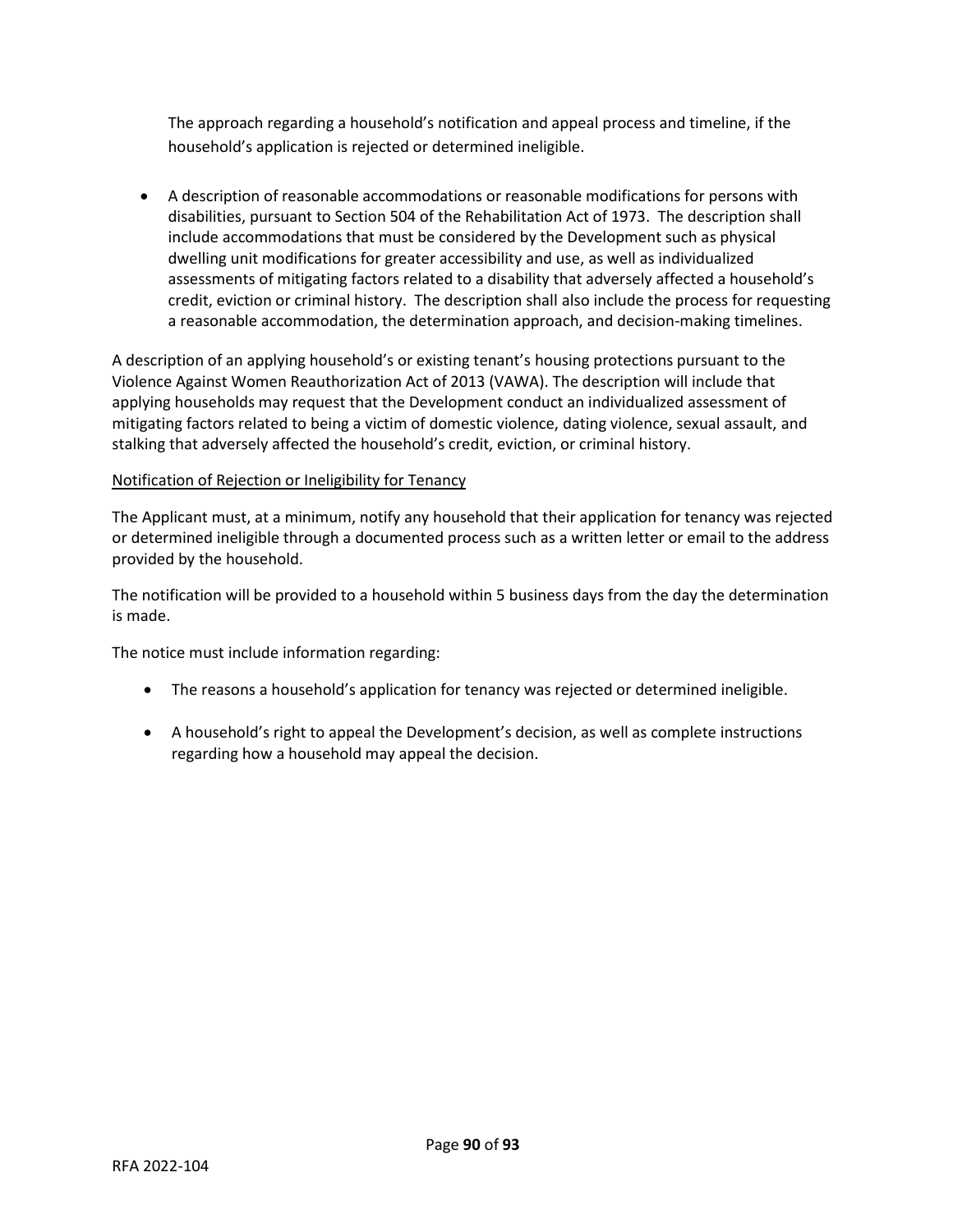## **Applicant Certification and Acknowledgement Form**

- 1. The Applicant and all Financial Beneficiaries have read all applicable Corporation rules governing this RFA and have read the instructions for completing this RFA and will abide by the applicable Florida Statutes and the credit underwriting and program provisions outlined in Rule Chapter 67-48, F.A.C.
- 2. The Applicant has reviewed section 67-48.004, F.A.C. and subsection 67-48.009(5), F.A.C., and certifies to its eligibility to apply for the funding offered in this RFA.
- 3. The Applicant certifies that the proposed Development can be completed and operating within the development schedule and budget submitted to the Corporation.
- 4. The Applicant acknowledges and certifies that it will abide by all commitments, requirements, and due dates outlined in the RFA, inclusive of all exhibits. Failure to provide the required information by any stated deadlines may result in the withdrawal of the invitation to enter credit underwriting, unless an extension is approved by the Corporation.
- 5. By submitting the Application, the Applicant acknowledges and certifies that the proposed Development will meet all state building codes, including the Florida Accessibility Code for Building Construction, adopted pursuant to Section 553.503, F.S., the Fair Housing Act as implemented by 24 CFR Part 100, including the Affirmative Fair Housing Marketing Plan; Violence Against Women Act Reauthorization Act of 2013; Section 504 of the Rehabilitation Act of 1973 as outlined in Section Four, A.8. of the RFA; and the Americans with Disabilities Act of 1990 as implemented by 28 CFR Part 35, incorporating the most recent amendments, regulations and rules.
- 6. The Applicant acknowledges that any funding preliminarily secured by the Applicant is expressly conditioned upon any independent review, analysis and verification of all information contained in this Application that may be conducted by the Corporation, the successful completion of credit underwriting, and all necessary approvals by the Board of Directors, Corporation or other legal counsel, the Credit Underwriter, and Corporation staff.
- 7. If preliminary funding is approved, the Applicant will promptly furnish such other supporting information, documents, and fees as may be requested or required. The Applicant understands and agrees that the Corporation is not responsible for actions taken by the undersigned in reliance on a preliminary commitment by the Corporation. The Applicant commits that no qualified residents will be refused occupancy because they have Section 8 vouchers or certificates. The Applicant further commits to actively seek tenants from public housing authority waiting lists and tenants who are participating in and/or have successfully completed the training provided by welfare to work or self-sufficiency type programs.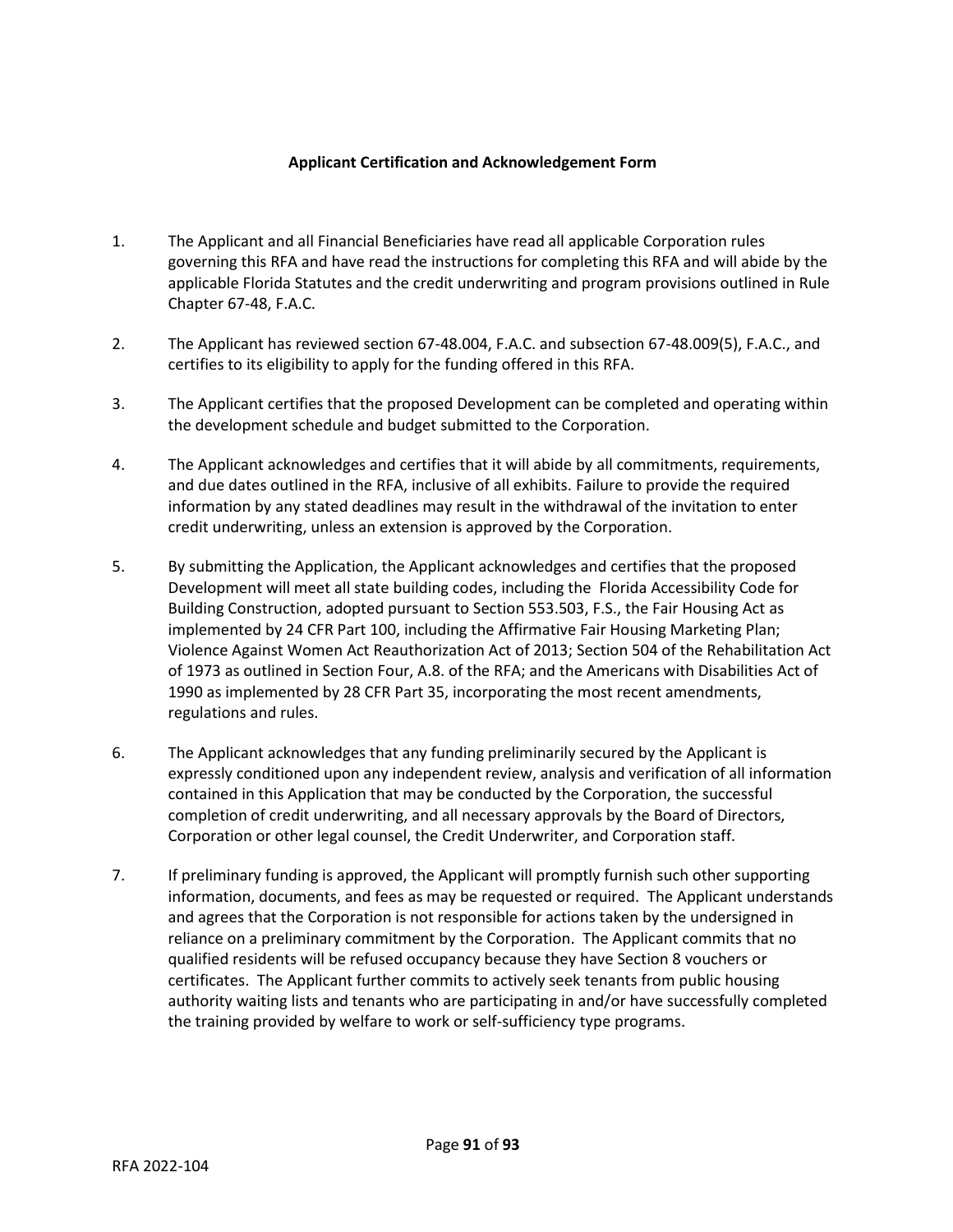- 8. The success of an Applicant in being selected for funding is not an indication that the Applicant will receive a positive recommendation from the Credit Underwriter or that the Development Team's experience, past performance or financial capacity is satisfactory. The past performance record, financial capacity, and any and all other matters relating to the Development Team (which consists of Developer, Management Company, General Contractor, Architect, Attorney, and Accountant) will be reviewed during credit underwriting. The Credit Underwriter may require additional information from any member of the Development Team including, without limitation, documentation on other past projects and financials. Development Teams with an unsatisfactory past performance record, inadequate financial capacity or any other unsatisfactory matters relating to their suitability may result in a negative recommendation from the Credit Underwriter.
- 9. The Applicant's commitments will be included in (i) a Land Use Restriction Agreement(s) for the SAIL loan(s), and must be maintained in order for the Development to remain in compliance, unless the Board approves a change.
- 10. The Applicant understands and agrees that it will ensure that (i) none of the General Contractor duties to manage and control the construction of the Development are subcontracted; (ii) none of the construction or inspection work that is normally performed by subcontractors is performed by the General Contractor; (iii) no construction cost is subcontracted to any entity that has common ownership or is an Affiliate of the General Contractor or the Developer, as further described in subsection 67-48.0072(17), F.A.C.; and (iv) a provision is provided in the contract with General Contractor that it will comply with subsection 67-48.0072(17)F.A.C.
- 11. The Applicant, the Developer and all Principals are in good standing among all other states' housing agencies and have not been prohibited from applying for funding.
- 12. In eliciting information from third parties required by and/or included in this Application, the Applicant has provided such parties information that accurately describes the Development as proposed in this Application. The Applicant has reviewed the third-party information included in this Application and/or provided during the credit underwriting process and the information provided by any such party is based upon, and accurate with respect to, the Development as proposed in this Application.
- 13. During the credit underwriting process, demonstrate that the Development meets the requirements of this RFA.
- 14. The Applicant understands and agrees to cooperate with any audits conducted in accordance with the provisions set forth in Section 20.055(5), F.S.
- 15. The Applicant has read, understands, and will comply with the Capital Needs Assessment requirements outlined in Exhibit F.
- 16. The Applicant has read, understands and will comply with the tenant selection requirements outlined in Exhibit G.
- 17. The undersigned is authorized to bind the Applicant entity to this certification and warranty of truthfulness and completeness of the Application.